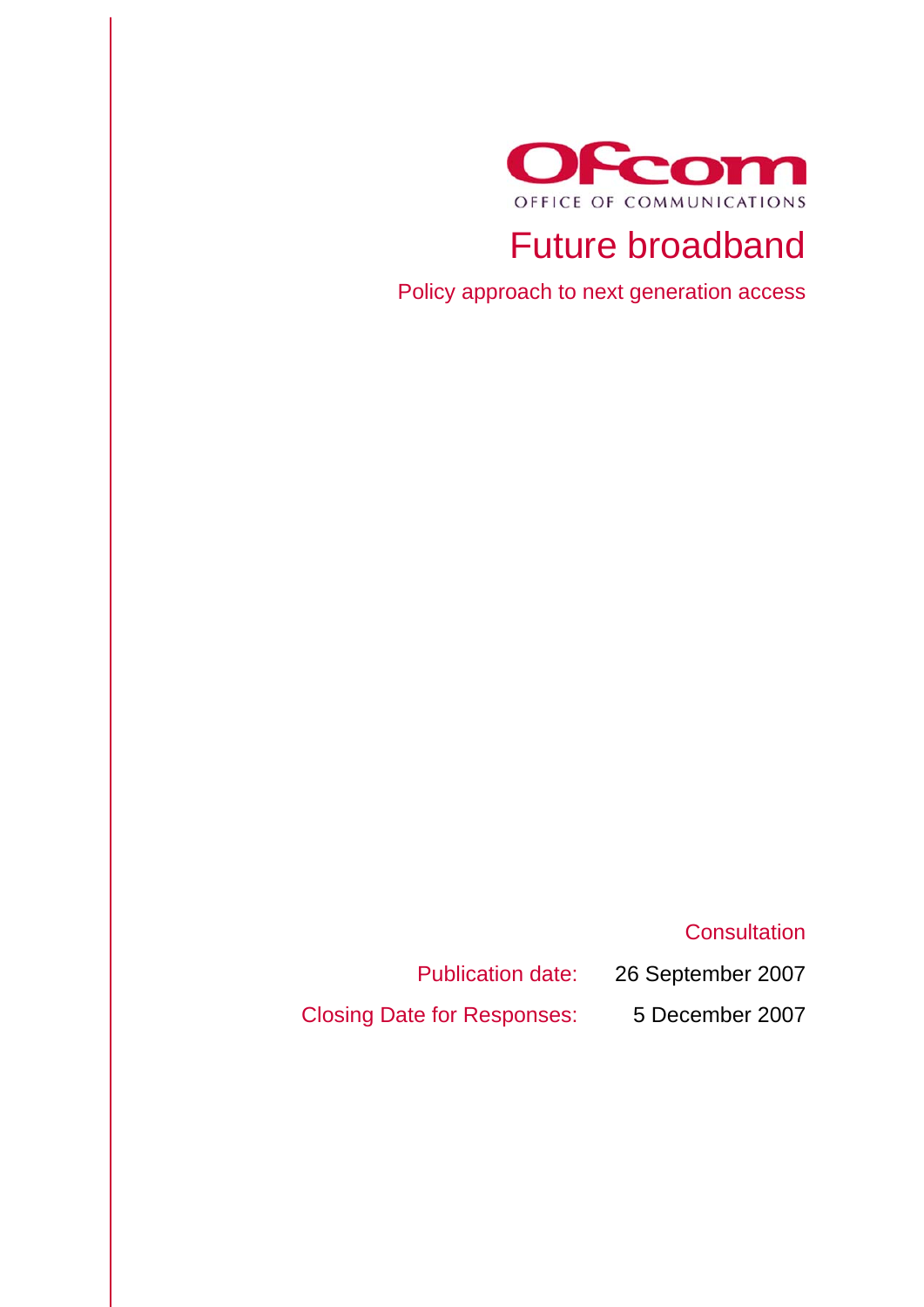# **Contents**

| <b>Section</b> |                                                                          | Page |
|----------------|--------------------------------------------------------------------------|------|
| 1              | Foreword                                                                 | 1    |
| 1              | <b>Executive Summary</b>                                                 | 3    |
| $\overline{2}$ | Introduction                                                             | 9    |
| 3              | Next generation access: the broader context                              | 17   |
| 4              | The regulatory challenges                                                | 27   |
| 5              | Securing investment in next generation access                            | 34   |
| 6              | Promoting competition in next generation access                          | 46   |
| $\overline{7}$ | The case for direct intervention in next generation access<br>investment | 59   |
| 8              | Implications for existing regulation                                     | 70   |
| 9              | Next generation access and new build premises                            | 76   |
| 10             | Next steps                                                               | 85   |
| Annex          |                                                                          | Page |
| 1              | Responding to this consultation                                          | 86   |
| $\overline{2}$ | Ofcom's consultation principles                                          | 88   |
| 3              | Consultation response cover sheet                                        | 89   |
| 4              | <b>Consultation questions</b>                                            | 91   |
| 5              | <b>Impact Assessment</b>                                                 | 92   |
| 6              | International regulatory approaches                                      | 98   |

7 Anchor product regulation 101 8 Options for the location of competition 108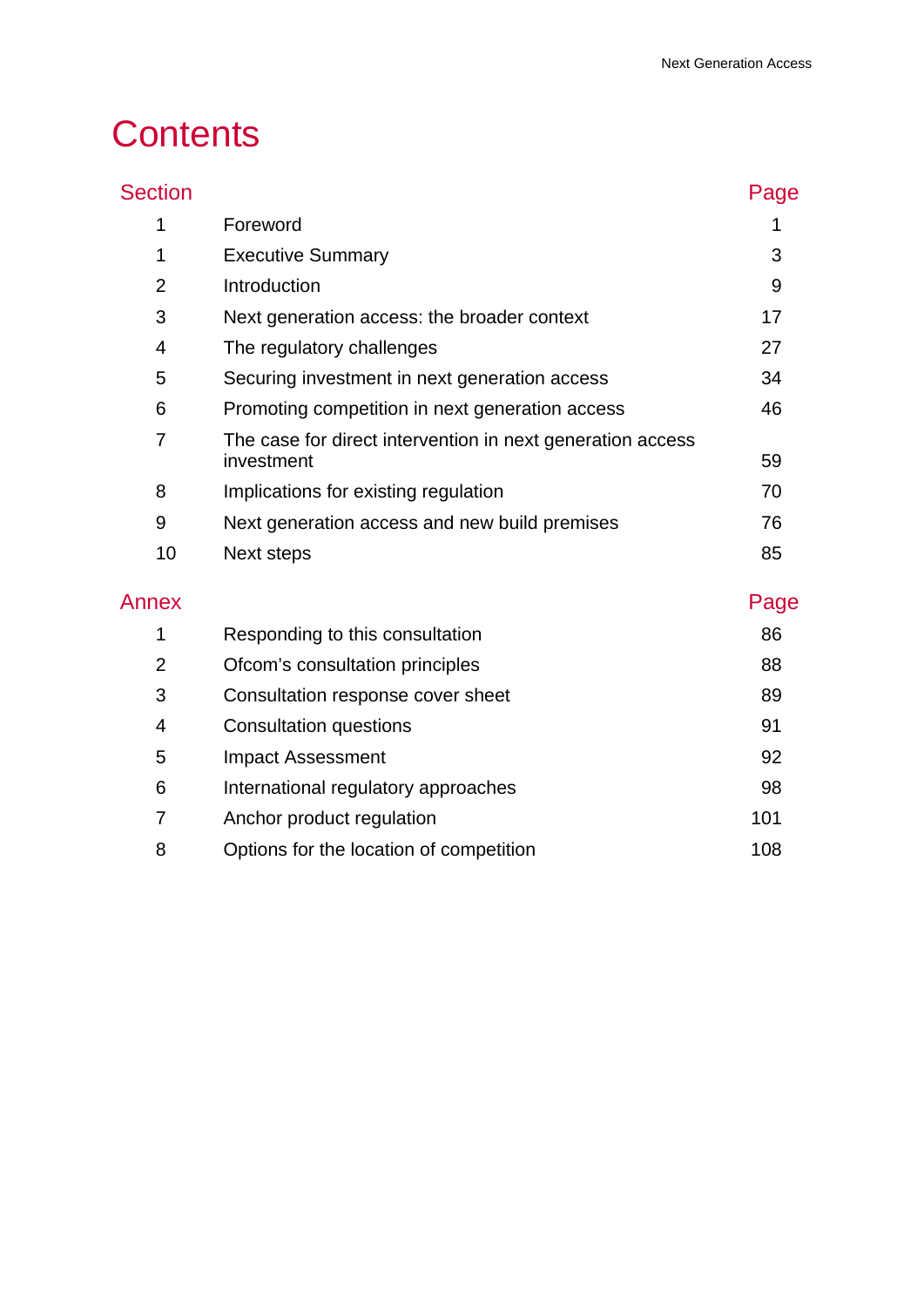# **Foreword**

The services offered by the telecoms sector have changed dramatically over recent years, in a large part due to the introduction of broadband access in 2000. During its relatively short life, the changes we have seen in the broadband market itself have been particularly marked: today there is strong competition delivering a wide range of products spanning many price points, and available to most consumers in the UK. Despite a slow start, over half of all households now have a broadband connection, and almost three quarters have a choice of at least two network providers. We continue to see broadband services with steadily falling prices and rapidly increasing headline speeds. These services have had profound impacts on our society and economy by changing the way people conduct business, entertainment and education.

At the same time, consumers are increasingly experimenting with a diverse range of new applications and services over their broadband connections, such as video content. As a result, their expectation of services is moving beyond the relatively low speed examples that are currently the norm. In the future, these usage changes will place an increasing strain on the underlying communications infrastructure on which broadband is built.

Communications companies are already responding to this trend with a range of investments in upgrading the current access network infrastructure, including cable network improvements, and the ADSL2+ technologies being deployed by a number of operators delivering speeds of up to 24Mbps. Even with these upgrades, the existing broadband networks will ultimately be limited in terms of the combination of speed and coverage they can provide.

We are also seeing the first announcements of investment in new technology which can overcome such limitations: next generation access networks. However, so far, these announcements have been limited to a small number of new build premises and several technical trials seeking to experiment with the services that can be offered. There is still much uncertainty about the demand for these services and therefore when these new networks will be deployed more widely in the UK. Despite this uncertainty, we can be sure they have the potential to have a profound impact upon the broadband market for many years to come.

In the future, the changing consumer usage and expectations of broadband services look certain to create opportunities for significant investment in next generation access networks. We think that Ofcom has a key role to play. As part of our statutory duties, we are required to give regard to the desirability of encouraging the availability and use of high speed networks. We want to ensure that the UK secures investment in these new networks and sees a competitive market structure that will meet consumer needs and increase consumer benefits. To achieve this, we are committed to helping remove any barriers to the development of next generation access, especially by giving certainty about the regulatory environment and by ensuring any future regulation is proportionate.

This consultation sets out our strategy for addressing the regulatory challenges ahead. We believe the time is right to share our emerging thinking and so provide as much certainty on the future regulatory environment as possible. This will help parties considering investment, both in current and next generation networks, to plan effectively. The current broadband market has delivered one of the best combinations of choice, widespread availability, low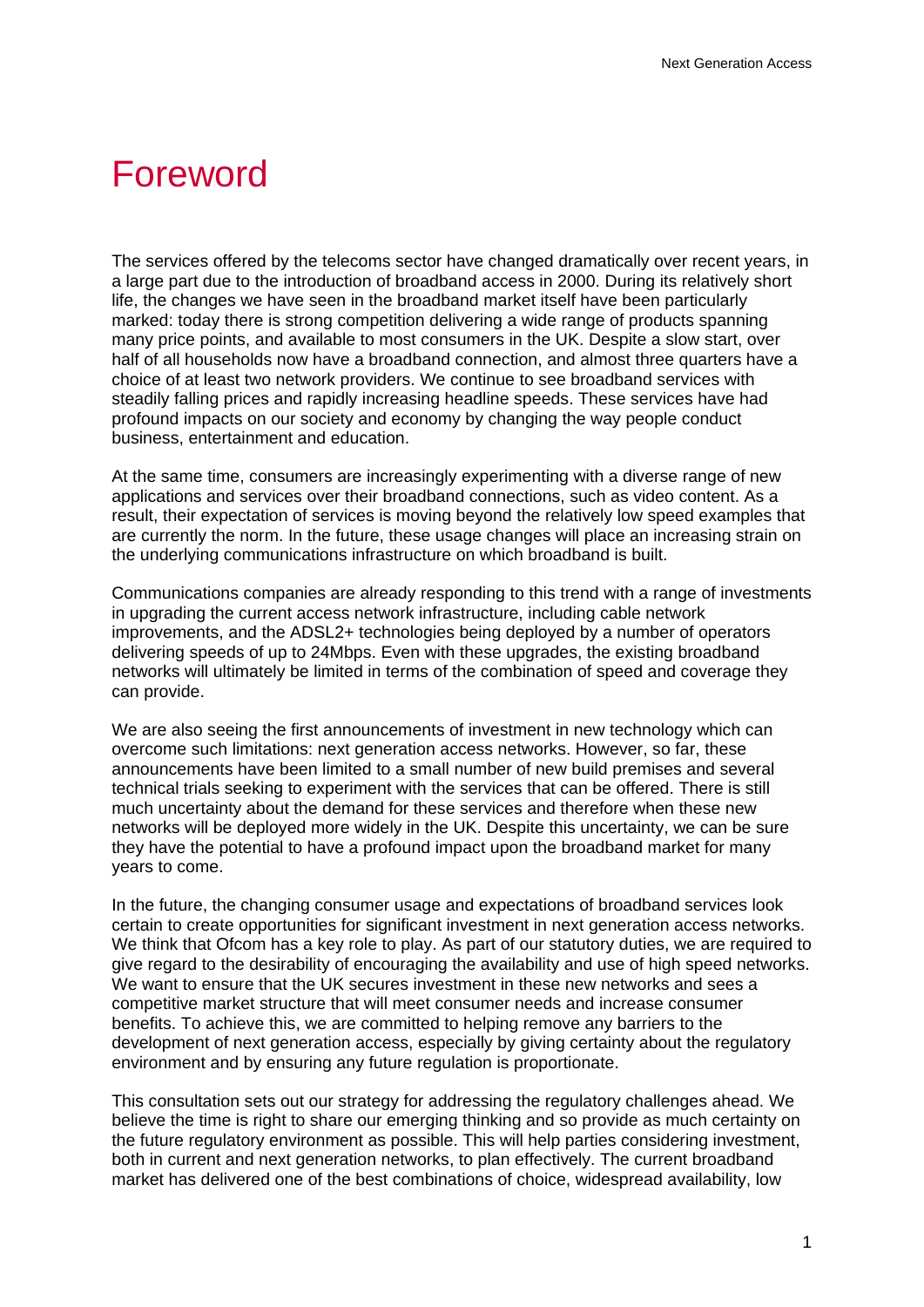prices and high take-up of any large economy in the world, and we need to ensure regulation plays its part in ensuring this continues into the next generation. To this end, the principles underlying our approach are based on those we have applied to current broadband services. At the same time, they are designed to encourage the deployment of this exciting technology as soon as the time is right.

A move to much higher broadband speeds, widely available throughout the UK, could have profound effects for our society and economy. At the same time, it will involve major investment. We think it is important that there should be a widespread debate about the issues this raises, involving those representing consumers, small and large businesses, and government, as well as companies in the communications sector.

We are planning a range of activities over the coming months to provide a forum for this debate. I would very much encourage anyone with an interest in these issues to take part, and to respond to this consultation document.

**Ed Richards Chief Executive**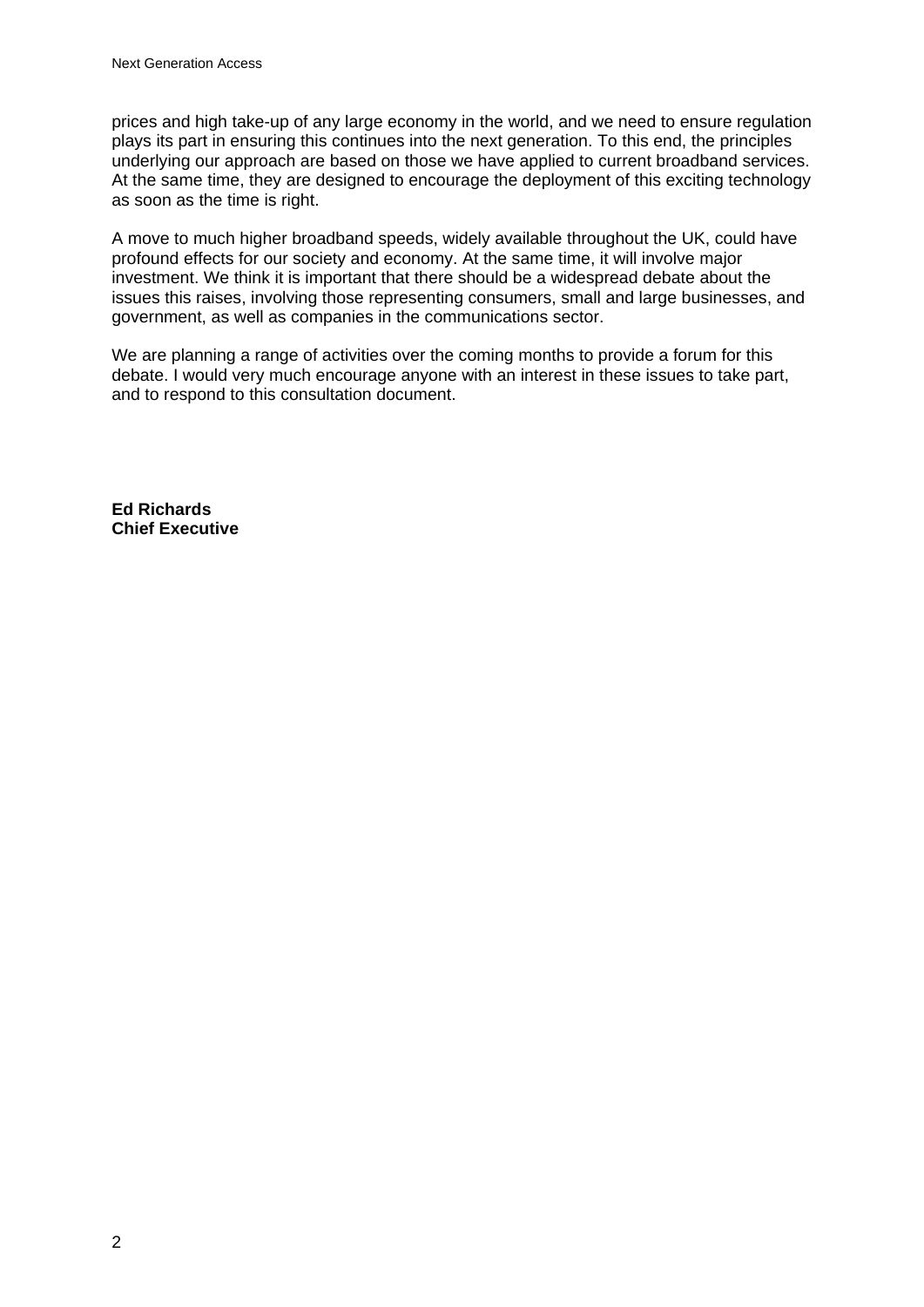## **Section 1**

# **Executive Summary**

- 1.1 There are unprecedented changes occurring in the telecoms industry right across the globe. The current networks and technologies, on which most telecoms operators rely, have used the same fundamental elements for decades. These fundamentals are now changing with a move to completely new, "next generation" networks. The results of these changes and the impact they have on consumers will be with us for many years. Ofcom's approach to these changes sets out to balance the need to remove any unnecessary barriers to investment in the new networks with the need to ensure they deliver positive outcomes, where appropriate by ensuring the continued presence of strong competition.
- 1.2 When considering next generation networks, they are often logically divided into two separate components, because these have very different implications for operators, regulators and consumers. The first is the backbone or core networks, often simply known as next generation networks (NGNs). There is considerable industry debate already underway on how NGNs will affect telecoms markets in the UK. The second component, next generation access networks (NGA), are formed from the section of the operator's network which links end customers into the operators' backbone networks. Last year, Ofcom published a discussion document about next generation access, which set out our view of the most important regulatory issues they raise. We feel the time is now right to present our proposed policy approach to these issues and in doing so, seek to stimulate a broader public debate about next generation access networks.
- 1.3 The current generation of consumer broadband services were launched in earnest in the UK around the turn of the millennium by BT and the cable operators. These had a slow start, with the services having limited geographic coverage and with the absence of sufficiently strong competition between providers. The regulatory approach to broadband has had an important role in shaping how the market developed. This approach is based on principles which Ofcom established in our Strategic Review of Telecommunications. The most relevant aspects for the broadband market have been:
	- **contestability:** making the opportunity for entering the market accessible to a wide range of companies**;**
	- **innovation:** allowing the maximum scope for innovation by the promotion of competition at the deepest level at which it will be effective and sustainable; and
	- **equivalence:** the requirement for operators with market power to make the inputs used by their downstream businesses available to their competitors on the same basis.
- 1.4 Partly as a result of this approach, since its slow start, the market has developed rapidly in terms of competition, coverage and customer take up. Today, over 52% of households in the UK have broadband, up from 16% three years ago<sup>1</sup>, and over 99%

 $\overline{a}$ 1 Ofcom Communications Market Review, 2004 & 2007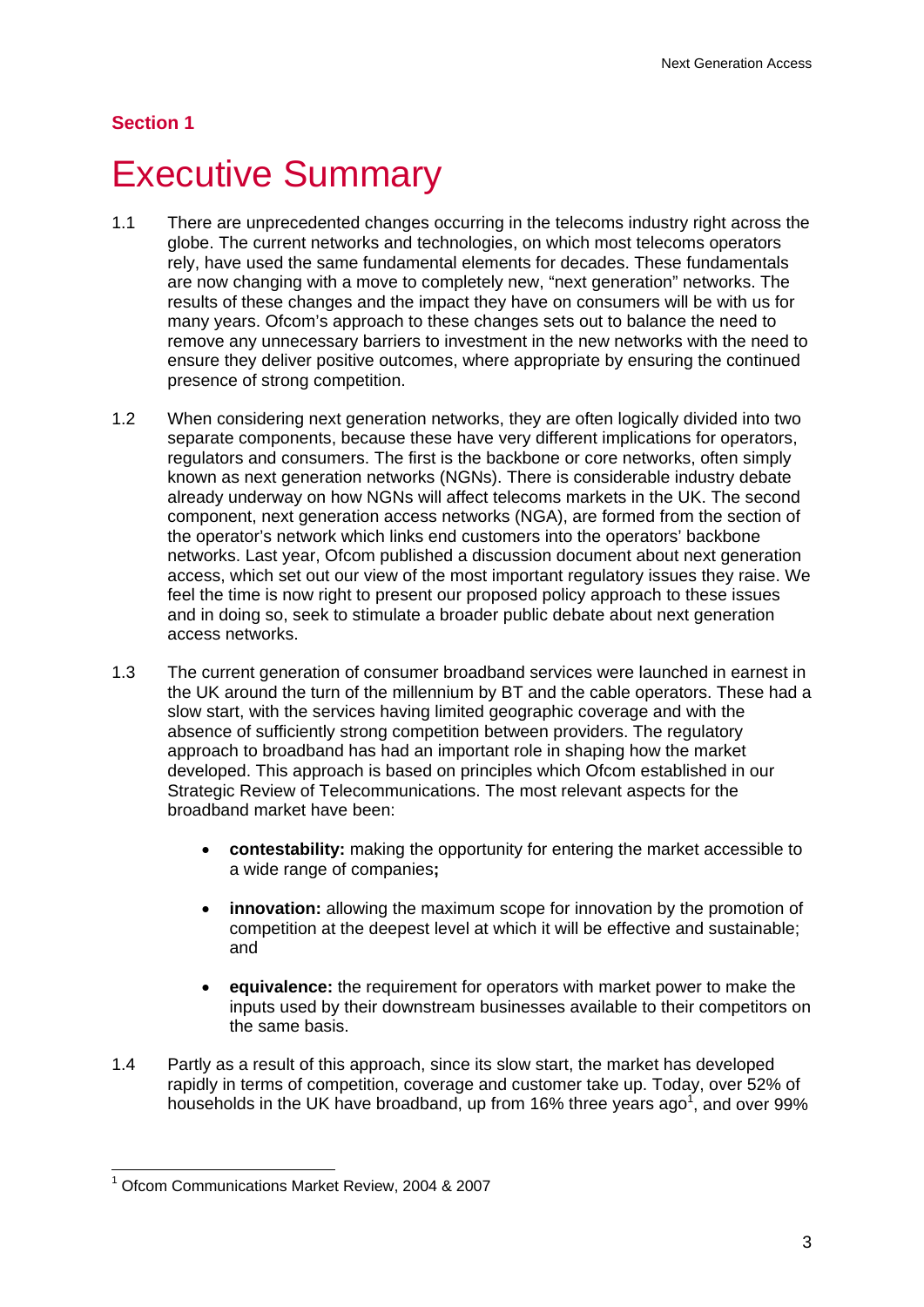can access at least one access network. The average headline speed $^2$  of the products delivered to consumers increased three fold in the past 18 months to 4.6Mbps by June 2007. There is a very wide range of products available, covering many different price points, speeds, customer service and bundling options.

- 1.5 The development of the broadband market is far from complete. In particular, the desire for operators to offer ever faster speeds, and for customers to purchase them, shows no sign of slowing. New high speed services, such as high definition video will place increasing demands on current networks. We are already seeing some upgrades to current cable networks, and they continue to offer the opportunity to deliver very high bandwidths to end customers. At the same time, there is also no doubt that upgrades to copper based broadband networks will continue. However, there is likely to be a point beyond which the today's access networks will no longer be able to address increasing speed and coverage requirements. Next generation access networks are designed to overcome these limitations and, as with current broadband networks, their deployment will accelerate the development of exciting new services that can take advantage of them.
- 1.6 Ofcom believes that the deployment of next generation access networks has the potential to be very positive for consumers. We are keen to see investment take place at the right time and in an efficient manner. This will involve removing any unnecessary regulatory barriers which might delay this investment. One important factor to achieve this is sharing our policy framework and clearly setting out the practical options for the regulation of these new networks where ex ante regulation may be appropriate at the earliest opportunity possible. This is a key objective of this consultation.
- 1.7 Next generation access networks may take many forms. They may be based on upgrades to BT's existing copper access network or Virgin Media's cable network, or a completely new deployment of wired or wireless infrastructure, each of which has different advantages and disadvantages. BT has direct copper connections between the exchange and almost every customer premise in the UK. In contrast Virgin's network covers around half of all households, and offers a shared access network using very high capacity fibre and coaxial copper cables. Wireless networks have obvious advantages for delivering mobile services but new technologies may also have a role in delivering very high speed access over large areas in the future. The organisations that deploy next generation access networks may also vary, and could include: communications providers; utilities; building developers; community broadband projects; other new entrants; and, in some instances, the public sector.
- 1.8 In the UK, we are seeing the first signs of next generation access deployment, for example the Digital Region project in South Yorkshire and a new housing development in Ebbsfleet Valley, part of the Thames Gateway project in Kent. In some countries, next generation access networks are already being deployed more widely. This has required operators to make risky investments, often relying on the predicted success of the new, untried, products that the networks will support. In each case however, there are commercial, geographical or political factors which are not features of the UK context that have led operators to deploy new access networks. These include:
	- current generation broadband services which appear less able to meet most customer's needs at the moment compared to the UK;

 2 The complex relationship between headline speed and actual consumer experience is explored in Section 3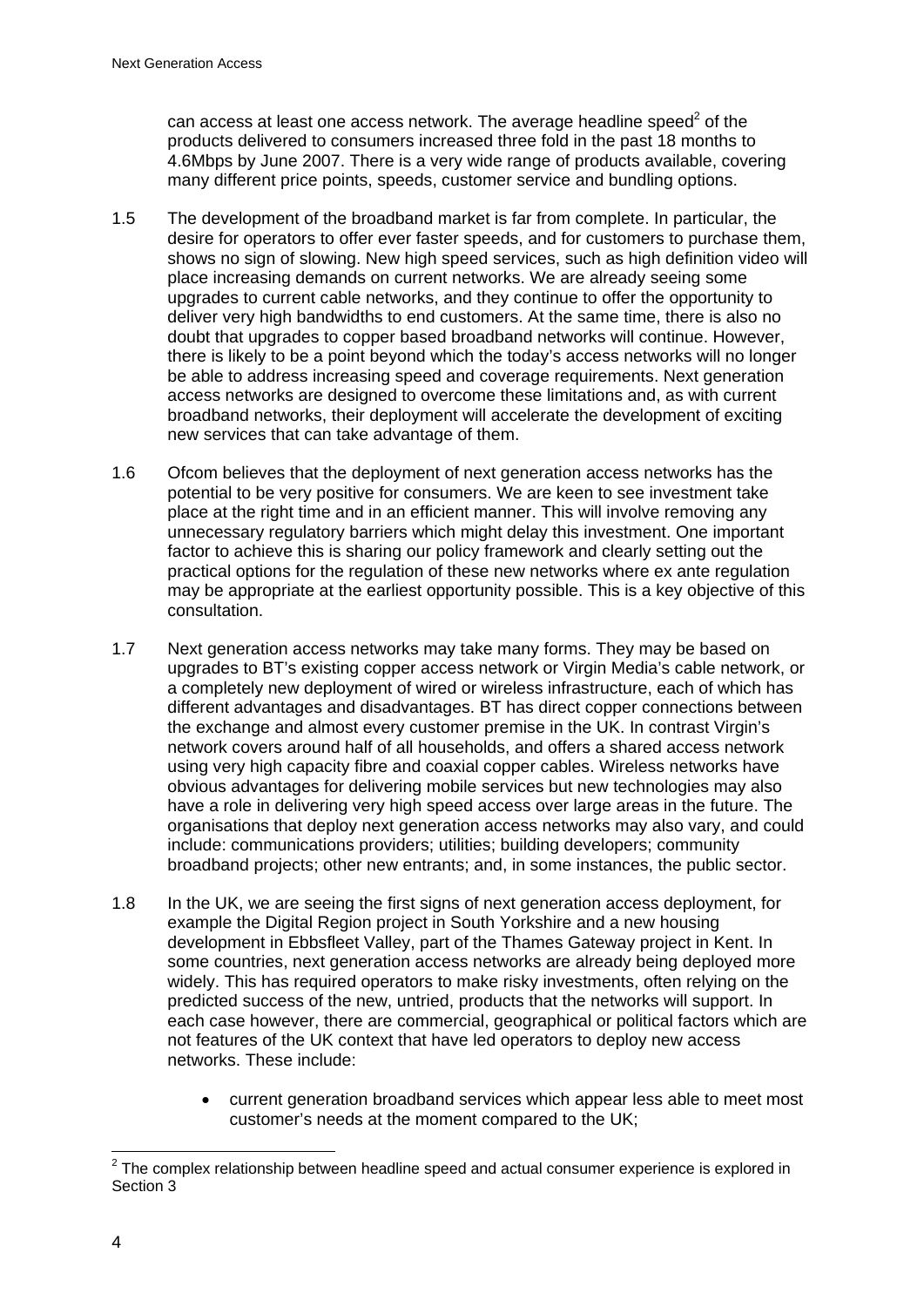- greater scope to generate additional revenues from services such as pay TV, whereas the market is already relatively mature in the UK; and
- relatively lower deployment costs of next generation access than in the UK, in part due to more densely populated urban areas.
- 1.9 It may therefore be that the efficient deployment of next generation access is simply earlier in some other countries than in the UK. We do not yet see evidence that the UK will be significantly disadvantaged economically or socially as a result. It is important that we continue to monitor the situation closely for any new evidence that would change this view. However, we continue to think that promoting investment which is timely and efficient in the context of the UK market is the correct approach.
- 1.10 We are proposing to achieve the conditions for this investment by adapting the existing principles of contestability, innovation and equivalence that we have used for the regulation of current generation broadband. In addition we think that two further principles will be necessary as we move to next generation access, to reflect the commercial risks and different characteristics of these investments compared to existing access networks, which are largely sunk cost investments. The five principles underlying our proposed approach are:
	- **contestability:** we think that timely and efficient investment will best be achieved by making the investment contestable, allowing any operator who considers that there is a business case for deploying next generation access infrastructure to invest, as soon as they wish;
	- **maximising potential for innovation:** as we recognised in the Telecoms Review for current networks, we believe that the scope for innovation and differentiation is essential for competition in next generation access, and that infrastructure investment is helpful in achieving this. We are consulting on an approach which maximises the potential for innovation, while allowing for the current economic and technical uncertainty around next generation access;
	- **equivalence:** strong competition in current generation broadband has been helped by ensuring that all operators are able to buy exactly the same wholesale products, with the same processes and at the same price, as operators with market power. We propose to apply this principle to next generation access, supported by approaches such as functional separation, essential to reduce incentives for anti-competitive behaviour while retaining incentives for efficient investment;
	- **reflecting risk in returns:** we recognise that anyone who makes investments in next generation access is likely to face significant commercial risks. Regulation should reflect these risks in order to provide appropriate incentives for investment in the first place. We are consulting on a range of approaches to reflect such risk such as anchor product regulation, and risk-adjusted returns; and
	- **regulatory certainty:** It is also important that the regulatory regime we adopt is clear and in place for a reasonable period of time, to allow investors the clarity that they need to invest with confidence. We are publishing this consultation and establishing a program of seminars and meetings supporting it to provide this clarity.
- 1.11 The consideration of these principles leads us to several specific remedies that may be appropriate to deal with concerns raised by any future next generation access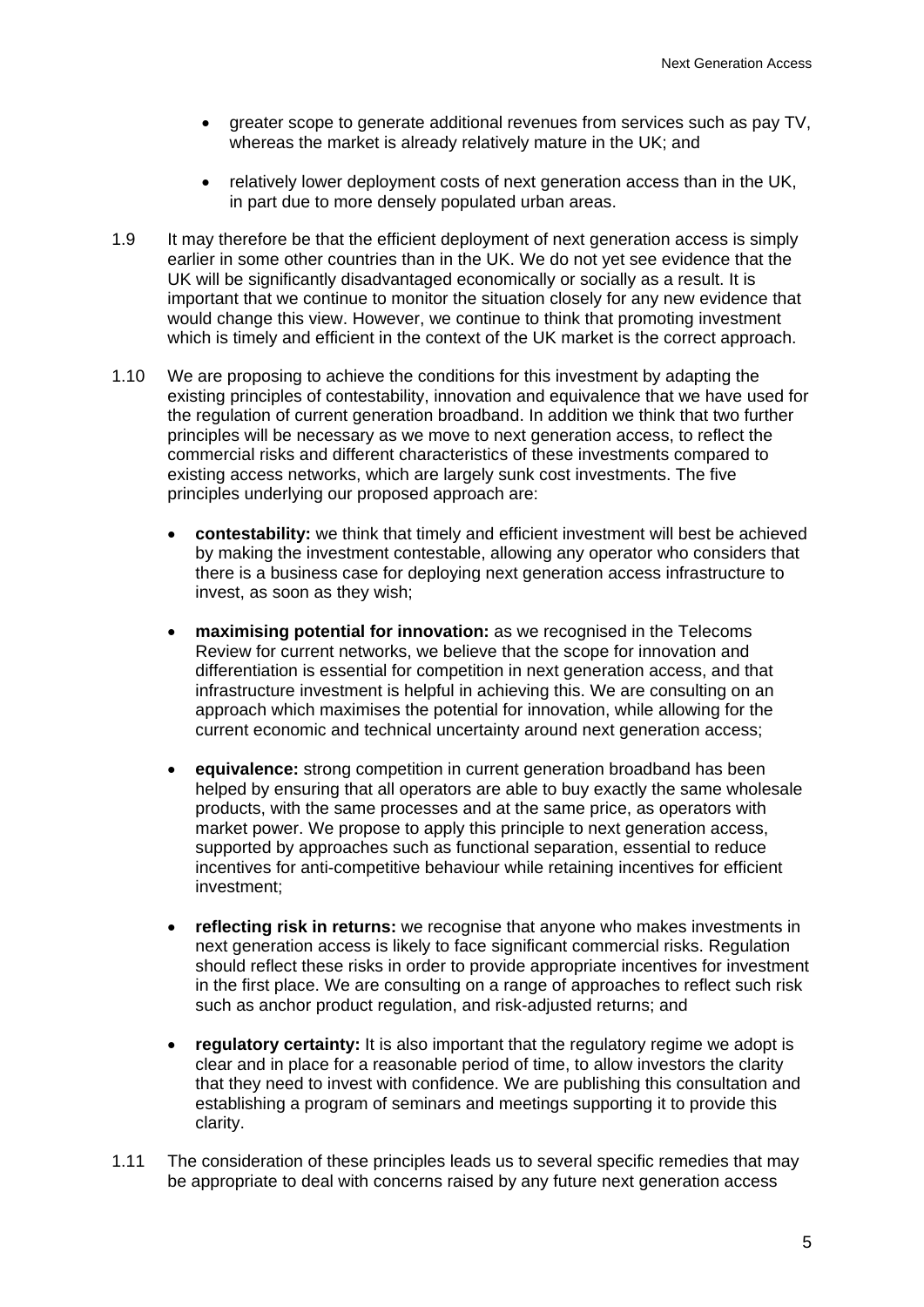networks that give their owners significant market power (SMP) in the relevant markets. The most appropriate remedies will vary with the technology used to build the network, but those most likely to be relevant are:

- $\bullet$  **Sub-loop unbundling** this passive line access<sup>3</sup> remedy already applies to BT's copper access network but is not yet used by any competitors. We believe it will become increasingly important if we see next generation access networks that still rely on this copper infrastructure. Like LLU today, making the passive bottleneck asset directly available to third parties best supports our principle of allowing innovation by competitive network investment. However, there are practical and cost issues that may mean unbundling is not a viable remedy for all next generation access technologies, or for all parts of the UK; and
- **Active line access** Due to the practical concerns about future passive unbundling remedies, a wholesale product, giving competitors access to active bottleneck assets, may be required as well $4$ . It is essential that such a remedy gives those relying on it the maximum possible control over the underlying network's innovation potential. Technology developments suggest that the difference in innovation potential between a carefully conceived and implemented future active line access product and an unbundling remedy may be less than today. However, delivering on this potential will require a step change improvement in the effectiveness of the development processes used for similar bitstream products today.
- 1.12 In order for these remedies to be effective, it is imperative that they are supported by appropriate backhaul products to transit traffic from the access network to competitors' own core networks. These may take a number of forms and apply at a number of locations within the network depending on the extent to which communications providers own their own infrastructure for the transit of services.
- 1.13 In addition, as demonstrated by today's broadband market, all access remedies need to be supported by appropriate and robust processes, for example in provisioning, fault management, maintenance and product enhancement. Effective processes are necessary to ensure that any access remedies are viable for practical use by alternative operators to deliver an effective and sustainable competitive environment.
- 1.14 Alongside possible future remedies, we have also set out our approach to the evolution of current regulation and potential implications on the deployment of next generation access. Any change to existing regulatory products following a move to next generation access will affect operators who currently rely on them. We will consider factors such as the location and timing of existing and potential future investments in current generation broadband before undertaking any changes.
- 1.15 Although we are keen to ensure regulation is not a barrier to companies investing in next generation access when it makes sense for them, this investment should not be achieved at any cost. In particular, it should not be detrimental for consumers, for example in having to pay higher prices for today's services, nor by sacrificing competition. Specifically:

 3 Passive line access refers to wholesale products based on direct access to physical elements of the access network, but does not include any form of electronics. Examples could include: access to ducts; unbundled copper loops; or dark fibre.

<sup>&</sup>lt;sup>4</sup> Active line access refers to wholesale products that are based on both the active electronics and the physical elements of the access network. Examples include today's IPStream product offered by BT.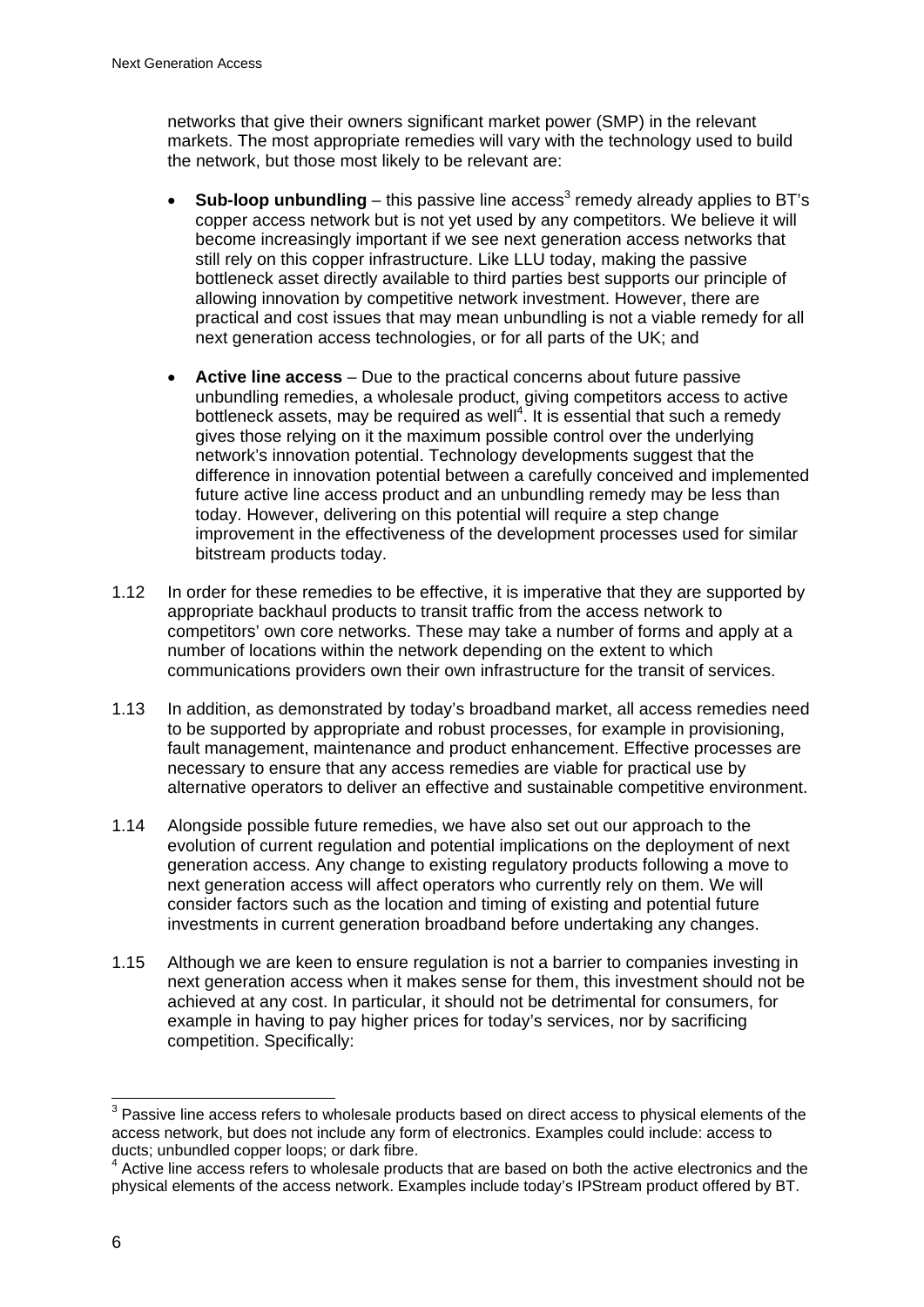- we do not currently see evidence of a market failure that would warrant direct intervention by Ofcom in commercial investment decisions. Therefore, we do not propose incentivising operators to deploy next generation access in ways which would result in all consumers paying higher prices for today's products; and
- neither do we think there is a case for withdrawing all regulation from next generation access networks, bearing in mind that they are likely to be bottlenecks, and the presence of competition has greatly benefited today's broadband consumers.
- 1.16 The principles we have set out are designed to further citizen and consumer interests and the wider benefits for the economy that flow from these, but there are other specific issues that that may result from next generation access deployment and must be addressed. One is the availability of the appropriate information to allow consumers to make informed purchasing decisions about next generation products and services. Current concerns that the headline "up to" speeds of broadband products may not reflect the actual speeds a customer will achieve demonstrate the importance of this issue. Another important concern is that next generation networks may be more likely to be deployed in densely populated areas, hence widening the geographic differences in access to high speed services. The significant uncertainty around next generation access deployment suggests it would be premature to attempt to address this potential problem now, but that we must work with the appropriate agencies and be ready to respond quickly at the appropriate time. Our aim is to secure the wide availability of high speed networks across the UK.
- 1.17 The first, small scale, commercial deployments of next generation access will occur quite soon as part of planned large housing developments, such as the development project in Ebbsfleet. The new networks deployed to these developments raise very specific policy challenges for Ofcom, especially where these networks and the operators deploying them are covered by existing market definitions and regulatory remedies. We explore the principles we will use to consider these shorter term issues here, and we will address them in detail in a future consultation.
- 1.18 We believe the deployment of next generation access networks offers important potential benefits for consumers and will represent both a significant investment, and a fundamental change, for the whole telecoms industry. The new networks and the competitive landscape they bring will be with us for many years. We must ensure there is a full and open debate around the many complex issues they raise, and that the policy approaches we have proposed here are appropriate and widely understood by all interested parties.
- 1.19 Our objectives in undertaking these activities include gathering the views of as many stakeholders as we can, and ensure the evidence base used to determine our regulatory approach is kept up to date. To this end, we are keen to seek the views of a wide range of stakeholders on the issues explored in the consultation. Specifically, we have a number of questions for consideration.

*Question 1 When do you consider it would be timely and efficient for next generation access investment to take place in the UK?* 

*Question 2 Do you agree with the principles outlined for regulating next generation access?* 

*Question 3 How should Ofcom reflect risk in regulated access terms?*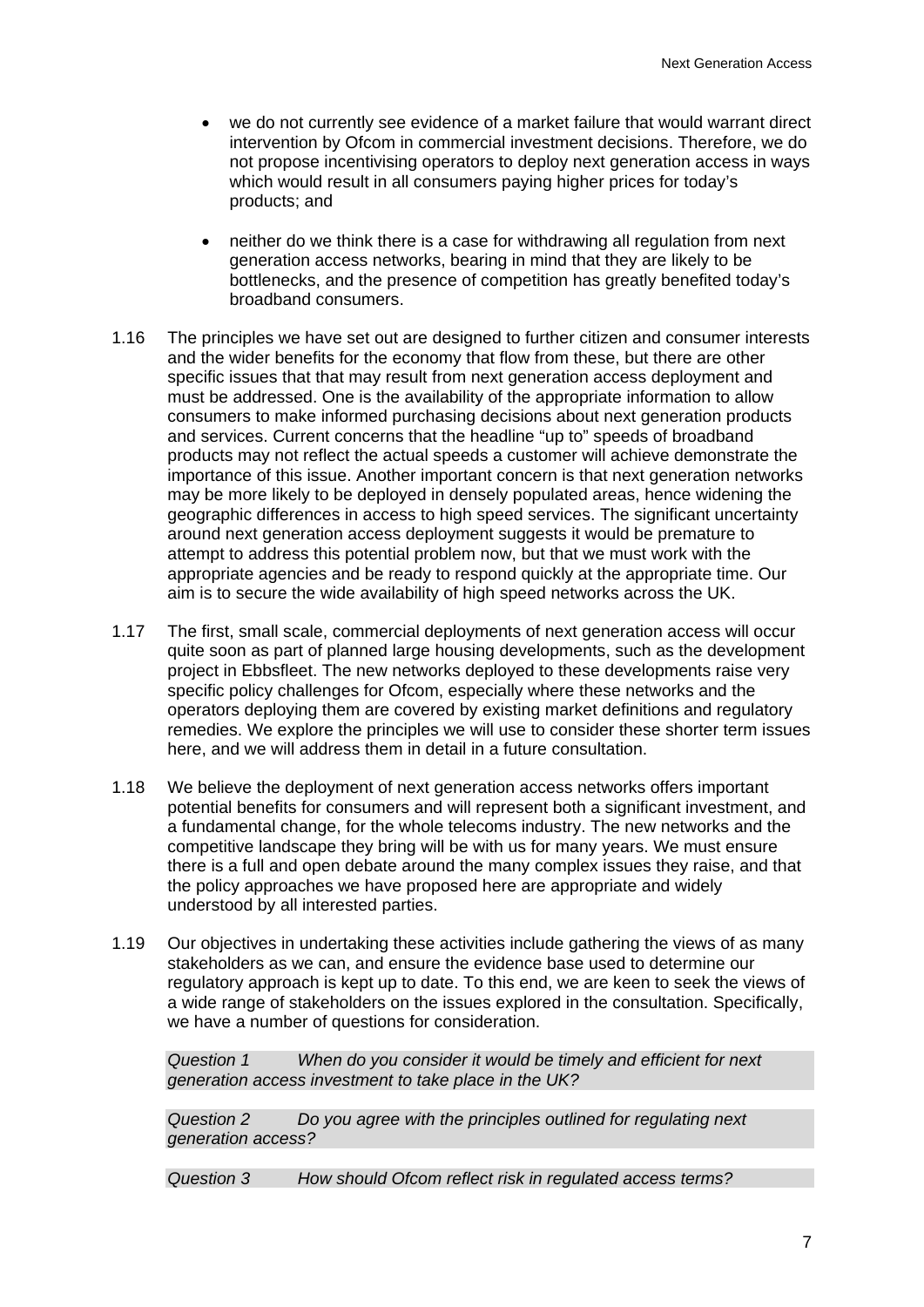*Question 4 Do you agree with the need for both passive and active access remedies to promote competition?* 

*Question 5 Do you consider there to be a role of direct regulatory or public policy intervention to create artificial incentives for earlier investment in next generation access?*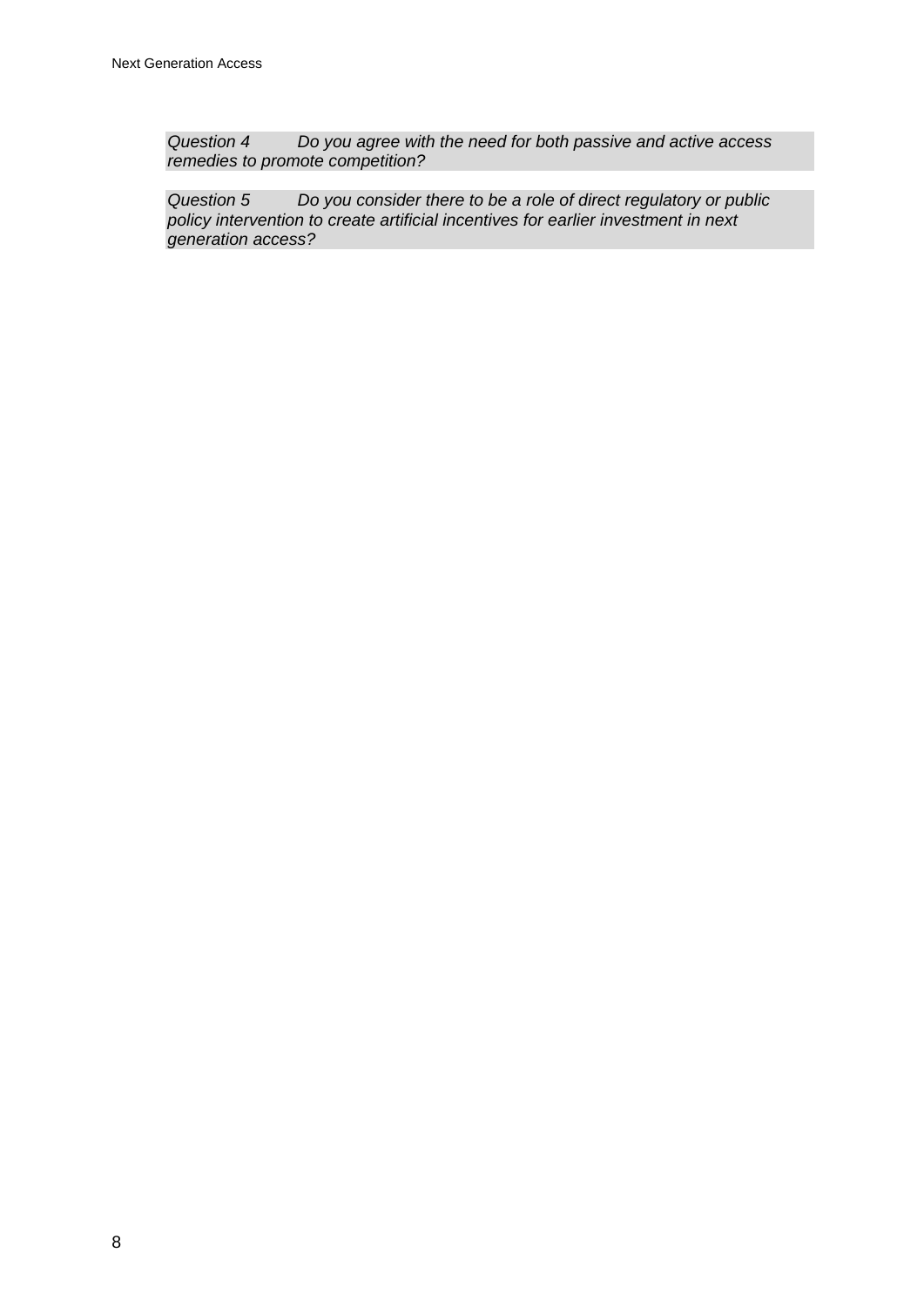# **Section 2**

# **Introduction**

## **Access networks are facing fundamental change**

- 2.1 The only part of a telecom service provider's infrastructure which is directly visible to end customers is the access network. This is the common term for the segment which connects between a consumer's home or business premise and the nearest location which houses their provider's equipment. These networks and the services they provided existed essentially unchanged for decades. More recently, the advent of computers and digital communications has led to significant changes to these services. Some have been largely invisible to end customers, but the introduction of broadband has brought perhaps the most obvious sign that services have changed. Large business customers have seen even more radical changes, with the widespread replacement of old access network's copper cables with fibre optics and with it the availability virtually limitless service speeds. For the majority of customers, despite the recent changes in services, the underlying network is still based on the same elements as the first telephone networks which were established in the first half of the last century.
- 2.2 The copper access networks supporting today's mass market broadband services have proved remarkably flexible, having originally been designed to offer very different services. They do have limitations though, which will restrict the type, and speed, of technologies and services that can be delivered across them. At the same time, developments in cable and wireless technologies are allowing increasing bandwidths to be delivered over these networks. The continuing development of high speed services, for example broadband-delivered high definition video, may mean that current generation access networks will be unable to meet future demand. Next generation access networks are designed to overcome these limitations. Unlike today's broadband, which involved relatively modest changes in the equipment at the customer and service provider's premises, next generation access will involve fundamental changes to the infrastructure of the underlying network as well. Typically, for wireline access networks, this will involve the installation of new cables for at least part of the route between the customer and the service provider, which involves very high levels of investment.
- 2.3 It is important to note that despite the similar name, next generation access is not the same as next generation networks (NGNs), the name commonly given to the upgrades that many providers are making to their backbone, or core, networks. These upgrades are linked in the sense that they both involve significant investment in new technology and they will both lead to far reaching and long lasting changes to the telecoms market. However, they are independent of each other; a given provider can decide to invest in either one without having any interest in the other. There is considerable industry debate already underway about how core NGNs will affect telecoms markets in the UK, and Ofcom has set out its emerging regulatory position in several previous consultations. This document will not discuss core NGNs: its focus is next generation access networks.
- 2.4 The issue of next generation access networks has been rising in profile rapidly over the last three years. We first raised the issue of next generation access networks as part of Ofcom's Strategic Review of Telecoms in November 2004. In November 2006 we published a discussion document on the regulatory challenges posed by these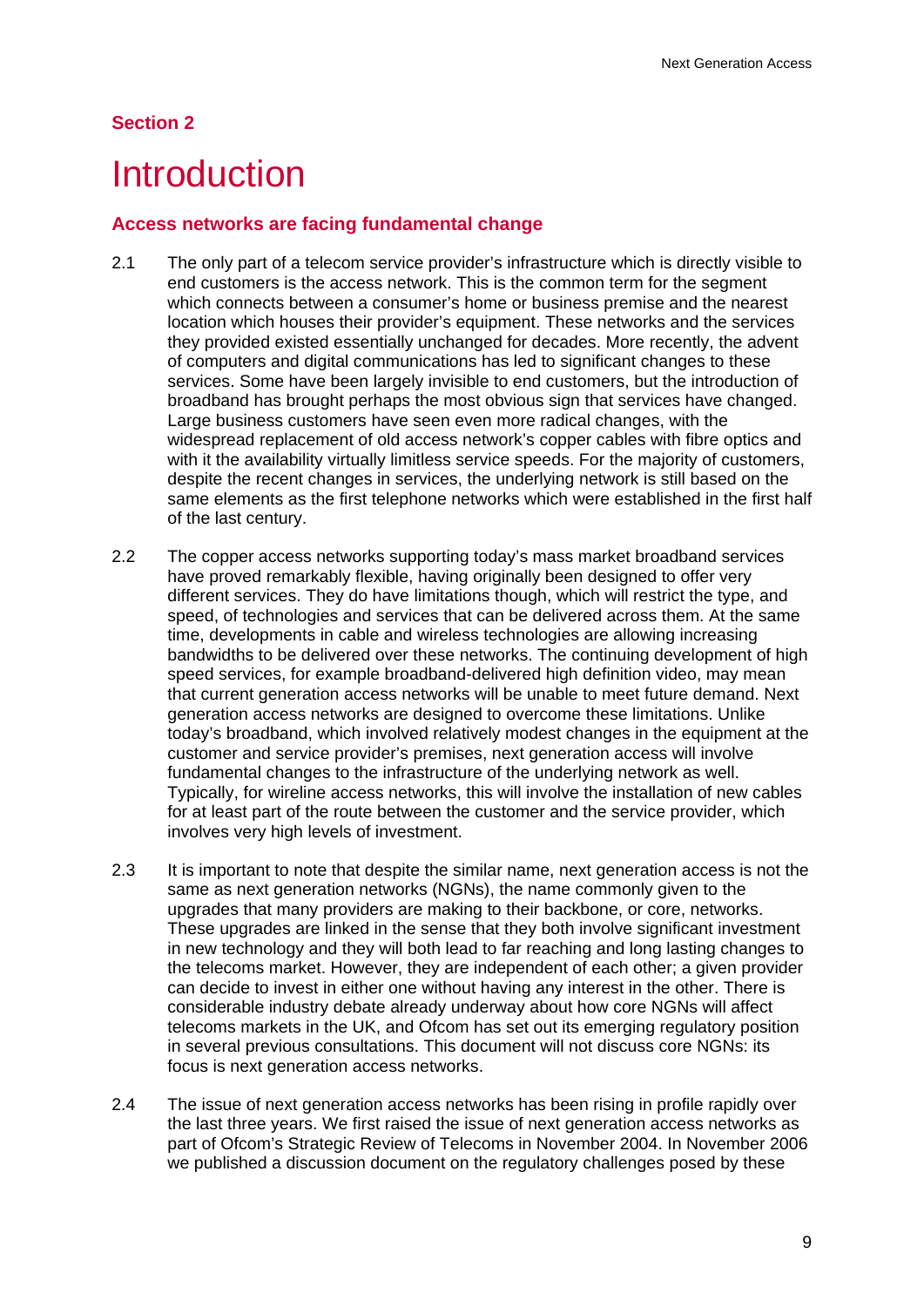new networks, and outlined a range of prospective approaches that could be adopted.

- 2.5 Since then, the interest in next generation access has increased markedly. Now, a wide range of stakeholders expect next generation access deployments and the resulting higher speed broadband services to be the next major development in the communications sector, and the most important development in access networks since the start of broadband deployment services by BT in 2000. We believe that the deployment of next generation access networks has the potential to be very positive for consumers. With these points in mind, we feel the time is now right to present our proposed policy approach to these issues and in doing so, seek to stimulate a broader public debate about next generation access networks
- 2.6 The timing, reach and nature of next generation access investments are vitally important. These networks will comprise the fixed access infrastructure for communications services for years to come – it is therefore important that, when it is time for these investments to be made, they are made correctly.
- 2.7 Current generation broadband has been one of the single most important developments in the communications industry to date, delivering higher bandwidth services to customers. Adoption of broadband services has been rapid, outstripping the take-up of many previous technologies, with now more than 50% of households having access to broadband internet services. At the same time, there is increasing evidence that current generation broadband services are contributing to both social and economic welfare.
- 2.8 Next generation access network deployments may in time offer further scope for development, innovation and economic gains. They will support faster access than current generation broadband services and could facilitate the development of new products and services that may further drive competitiveness and productivity. It is these prospects that have made next generation access developments a topic of increasing debate in the past 12 months.
- 2.9 At the same time, next generation access represents a fundamental change to the way telecoms services are delivered to end customers, raising new challenges for everyone in the communications sector, including regulators. For current access network owners, while next generation access network deployments offer the prospect of very high end customer bandwidths, they will require significant investment in infrastructures. For competitors and new entrants, these networks may result in changes to the wholesale products and services they can purchase. For service and application providers, these networks may result in a change to the way customers consume services or the business models adopted for service delivery. And for consumers and businesses, these networks may offer access to a range of new and innovative services at new pricing points.
- 2.10 The migration to next generation access networks will also pose fundamental questions for competition and the regulatory environment for fixed communications services. The UK has fostered an increasingly competitive fixed telecoms sector, including broadband. We have witnessed a continuing increase in the level of competition in retail broadband service provision in part through the take-up of unbundled lines. The level of investment required, and the new forms of competition that can be supported, by next generation access mean that it may not be appropriate to simply roll-over the current regulatory regime to apply to next generation access networks. We are therefore seeking to set out the regulatory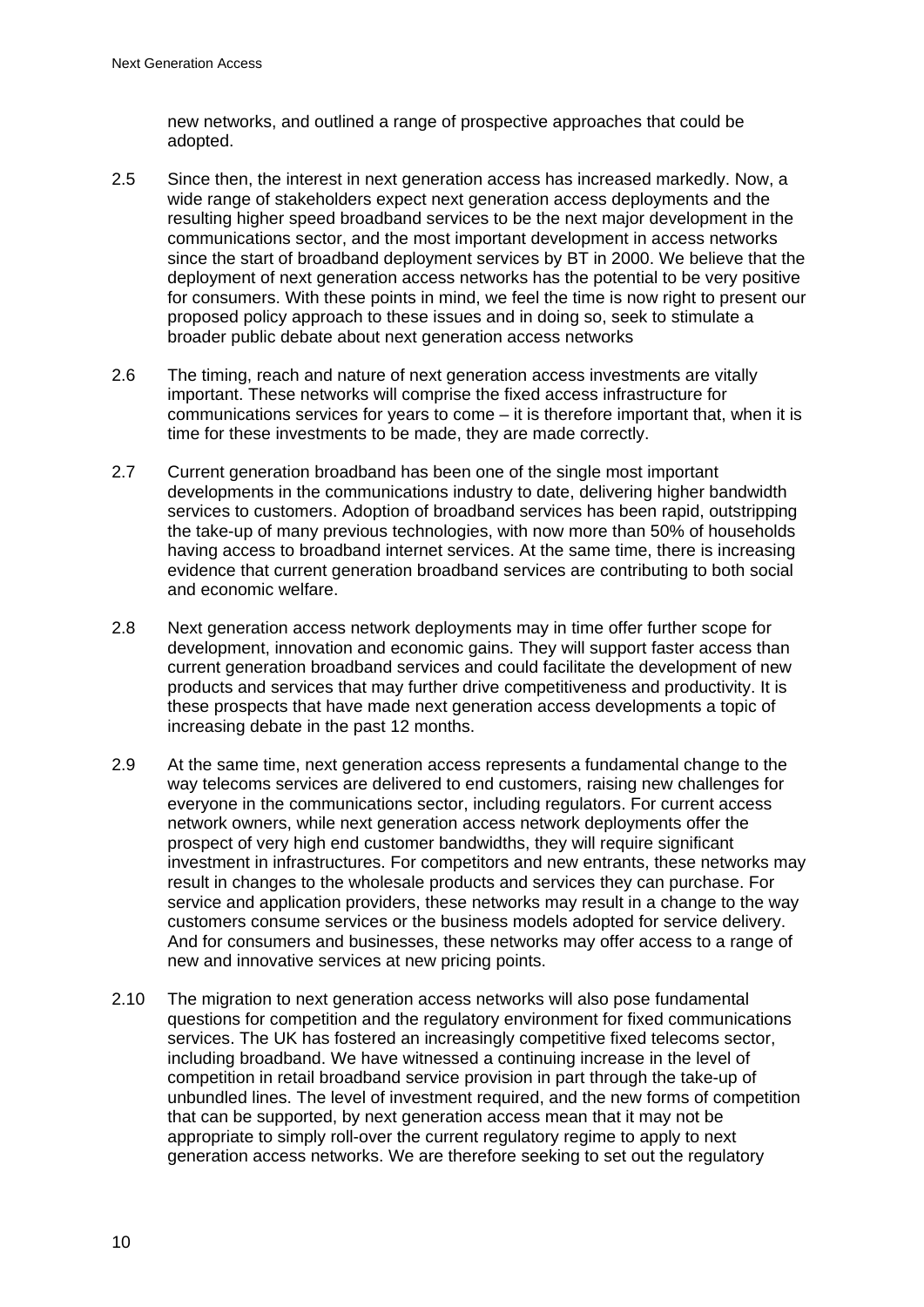principles we consider to be most appropriate for next generation access networks and consult on their application into approaches to regulation.

#### **Next generation access networks remain difficult to define**

- 2.11 In our November 2006 discussion document, we described how a formal definition of next generation access is relatively difficult to reach in advance of the emergence of new applications and services that utilise these new infrastructures. Next generation access is still largely defined on the basis of bandwidth, other service characteristics or services that these networks can deliver. For example, some definitions consider 25Mbps or more as the point that would define what a next generation access network would need to provide. This is on the basis that 25Mbps may be sufficient to support services (such as simultaneous multiple HDTV channels, broadband internet and voice services) that cannot be delivered by existing broadband technologies to the majority of customers, increasing the availability of a more modest bandwidth to the majority of customers.
- 2.12 However, some others consider that the most significant benefits of next generation access technologies will not be about much higher headline speeds to a limited number of customers, but rather ensuring that the best peak speeds of current generation access consistently available on a sustained basis to the majority of customers through the use of a range of different technologies.
- 2.13 Tightly constrained definitions of next generation access are problematic. For example, we now see services operating over current generation access networks which boast headline speeds of 24Mbps. We outlined in our November document a more general definition of next generation access, describing it as:

*"broadband access services that are capable of delivering sustained bandwidths significantly in excess of those currently widely available using existing local access infrastructures or technologies."* 

- 2.14 A general definition is useful as next generation access can be delivered by a number of different technologies and architectures, each with their own unique characteristics. These include fibre deployments, including fibre-to-the-cabinet and fibre-to-the-home, as well as cable, terrestrial fixed or mobile wireless services, satellite, bonded copper pairs or further upgrades to existing copper-based access networks. In practice, there are likely to be a number of alternative options for deployment of next generation access infrastructure by incumbent telecoms operators, competing operators and new entrants. There may be prospects for further bandwidth increases and service improvements in current broadband, including new investments e.g. in ADSL2+ equipment at the exchange, or in improvements to compression technologies. However, eventually bandwidth requirements may exceed what current technologies can deliver to the mass market.
- 2.15 Given current uncertainty surrounding next generation access and ongoing developments in current generation access, we still think that a general definition is a useful way to consider next generation access. However, in practice, in defining next generation access we will draw on a number of the factors outlined above, including the services supported, service characteristics, bandwidth, reach and technology.
- 2.16 At certain points in this document, it is helpful to focus on the impacts on regulation and competition that may arise from the use of specific next generation access technologies to upgrade the existing copper access networks. The approaches adopted to delivering higher speed services over cable networks may differ, and may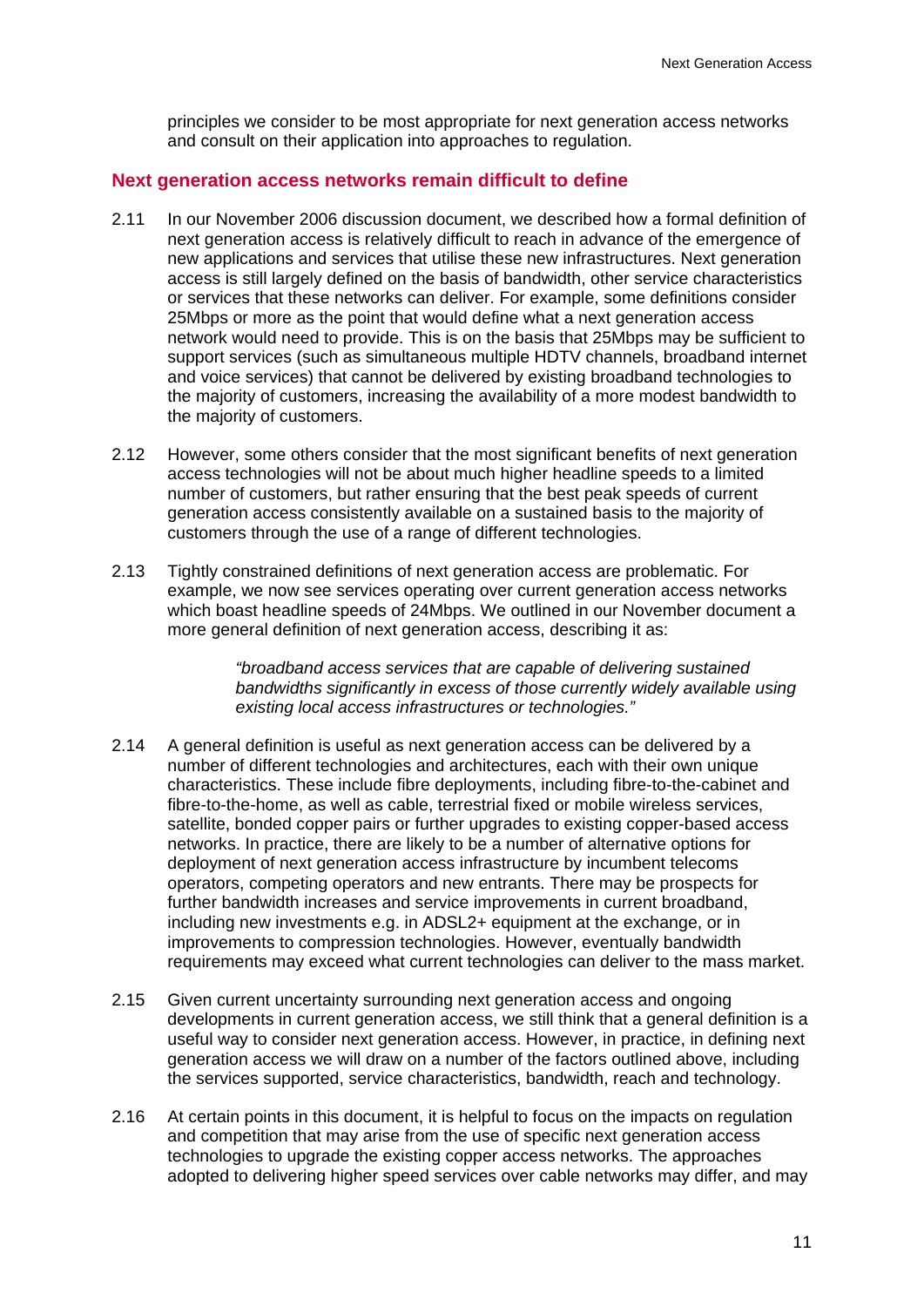require less substantial changes to the existing network infrastructure. As mentioned above, there is actually a large range of technology that might be used for these networks. Figure 1 introduces two such technologies, commonly known as Fibre to the Cabinet (FTTC) and Fibre to the Home or Premises (FTTH). We chose to focus on these specific choices in some later sections for a number of reasons:

• BT has the only current generation fixed access network with virtually 100% UK coverage. It also has significant market power (SMP) in many relevant markets. It is therefore important that we consider how this network could evolve. FTTC and FTTH seem the two most likely technology options for upgrading this type of network;





In a fibre to the cabinet (FTTC) next generation access deployment, active electronics (typically VDSL2 DSLAMs) are installed within the street cabinet, which is connected to the exchange with a fibre link. The existing copper sub-loop from the cabinet to the subscriber premises (with an effective average length of 420 metres) is retained. This shorter portion of copper loop, compared to exchange based DSL broadband, allows higher bandwidths to end customers. Depending on deployment choices, speeds of up to 100Mbps in both downstream and upstream directions can be achieved. However, as with other copper based DSL deployments, actual performance will vary according to the length and quality of the copper loop being used.

Current generation cable networks use a similar architecture to this for the delivery of broadband and TV services. However, rather than using individual pairs of twisted copper wire and DSL to connect to each house, they use a shared coax arrangement.





Fibre to the home (FTTH) deployments involve the complete replacement of copper loops with fibre all the way to the customer's premises. There are two main types of FTTH network deployment:

- Passive optical network  $(PON) A$  single fibre from the exchange serves multiple customers, by having its capacity divided or 'split', typically to 32 customers in current systems. Sharing the capacity, which can be up to 2.5Gbps, equally, each customer will receive around 80Mbps, however much higher peak speeds can be achieved
- Point to point (P2P) fibre Each customer has a dedicated fibre connection from their premises. This architecture allows virtually limitless access speeds to be offered.

Most incumbents are choosing to deploy variants of PON networks, such as GPON (Gigabit PON), whilst new entrants may be more likely to deploy point-to-point fibre.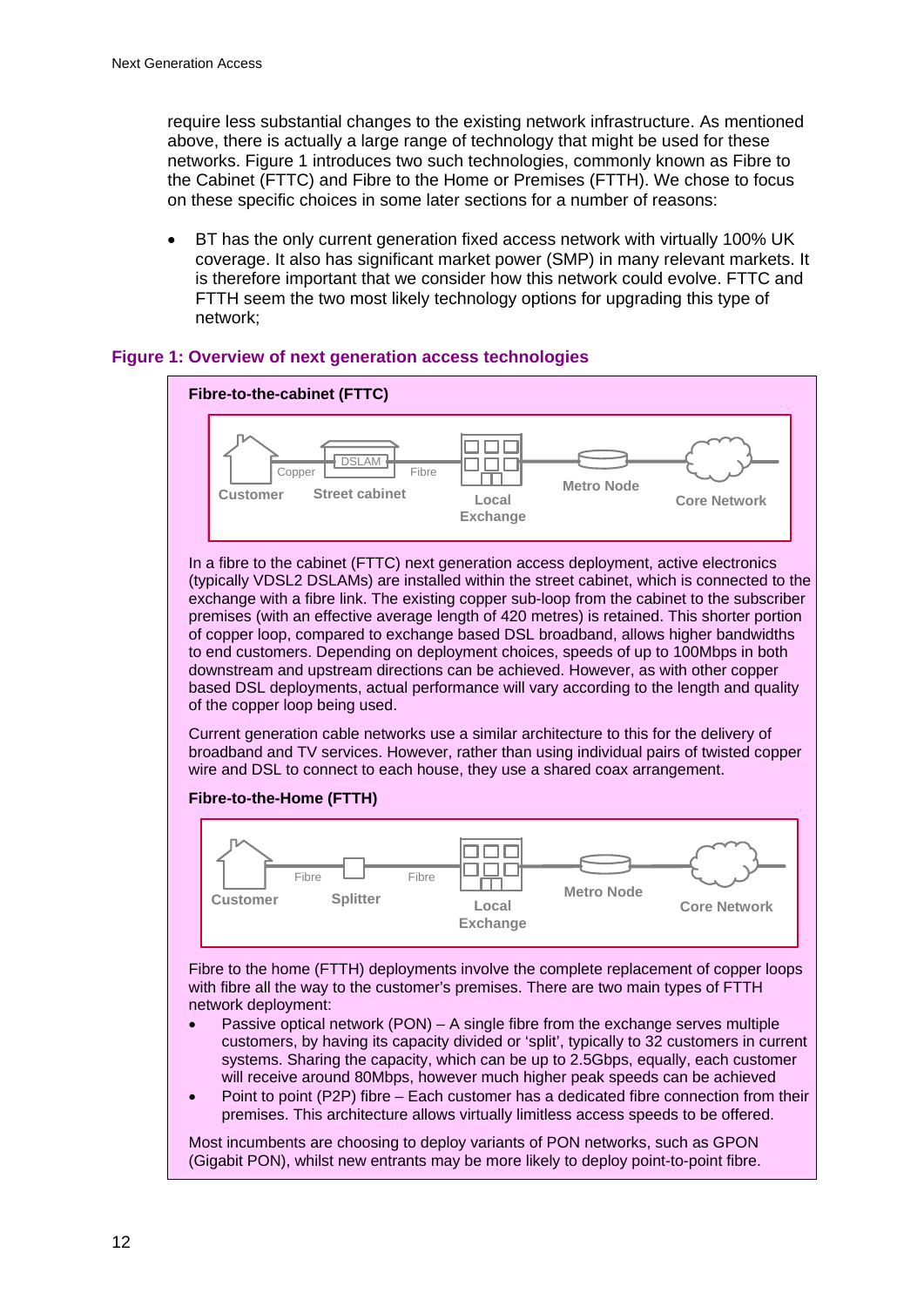- Virgin Media is the other significant owner of underlying access infrastructure for the mass market: its network covers around half of UK households. This network is somewhat different to BT's and has elements of the FTTC approach already, which means that consideration of this model has relevance to them. FTTH is a viable upgrade path for this network, both inside Virgin Media's existing footprint and in the situation where it were to be extended;
- wireless networks have had a limited deployment for the provision of fixed communications services. The nature of wireless services may make the provision of the sustained high bandwidths that may define next generation access services difficult through wireless networks. At the same time, wireless local access networks are likely to display significantly lower barriers to entry than wireline based next generation access networks, increasing the prospects for competition in wireless deployments; and
- looking internationally, most, if not all, current deployments of next generation access are relying on variants of FTTC or FTTH.
- 2.17 All of the technologies mentioned above will have a role to play in the delivery of services to end customers in the future. However, as we outlined in our November discussion document, it may be wireline access networks that pose the greatest regulatory challenge. We have therefore focussed on these network deployments in this consultation.

### **Ofcom has an important role to play in next generation access**

- 2.18 It is vital that the regulatory policy applied to next generation access networks is correct. It is one of the major factors taken into account by organisations when making their investment decisions. At the same time, regulatory policy is one of the fundamental factors in determining the competitive environment which will prevail for these new access networks. It is through competition that a large number of consumer benefits can be delivered, including innovation, choice and price competition.
- 2.19 In assessing the most appropriate regulatory approach for next generation access, Ofcom must have regard to its statutory duties as defined in the Communications Act 2003. Under section 3(1) of the Communications Act 2003, the principal duties of Ofcom, in carrying out its functions, are: to further the interests of citizens in relation to communications matters; and to further the interests of consumers in relevant markets, where appropriate by promoting competition.
- 2.20 Ofcom has a number of statutory duties and powers relevant to next generation access deployments. In meeting those duties, Ofcom:
	- is required to secure the availability throughout the UK of a wide range of electronic communications services<sup>5</sup>;
	- must have regard, where relevant, to the desirability of encouraging investment and innovation in relevant markets<sup>6</sup>; and

 5 Communications Act 2003, Section 3(2)(a)

 $6$  Communications Act 2003, Section 3(2)(d)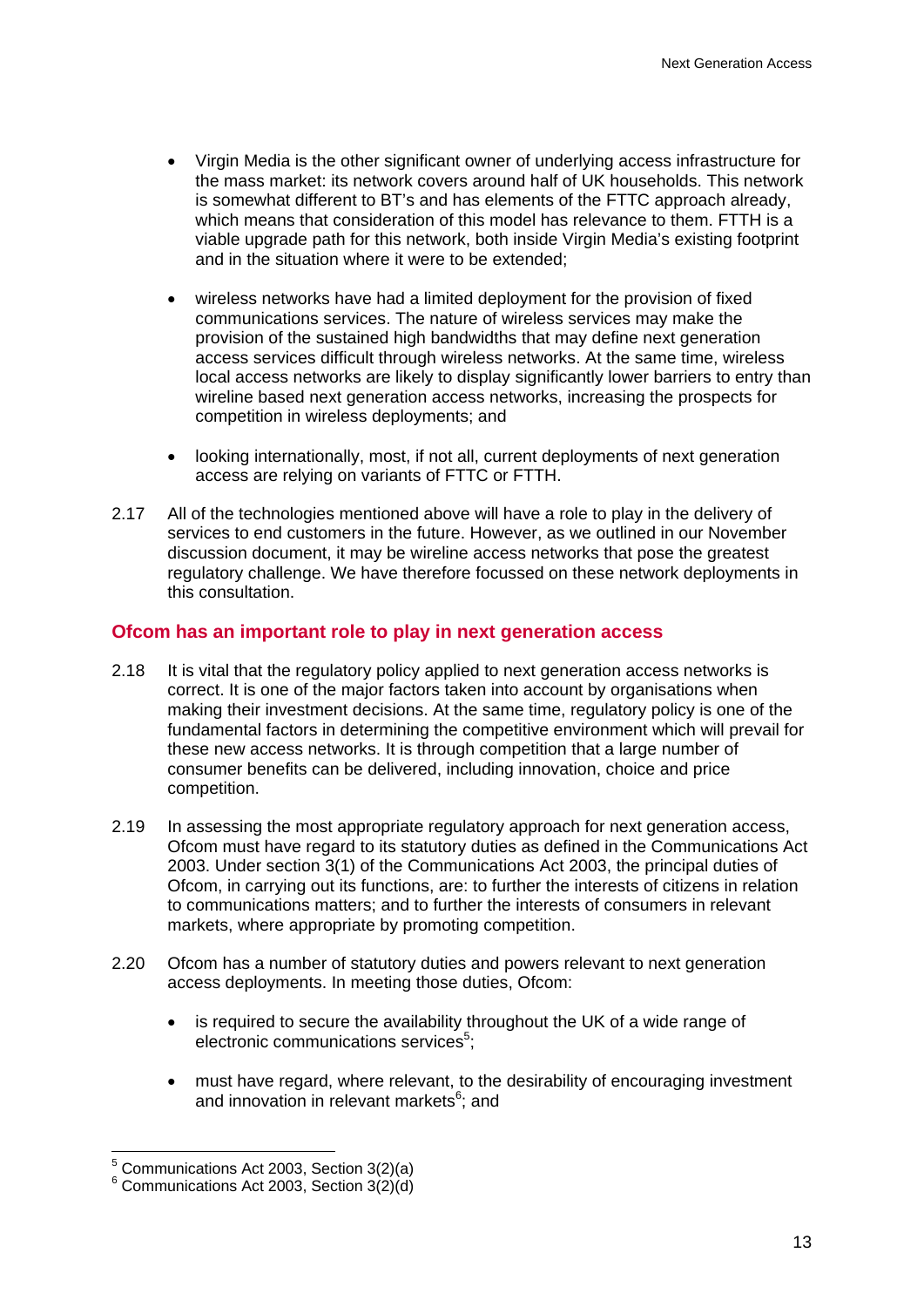- must have regard, where relevant, to the desirability of encouraging the availability and use of high speed data transfer services throughout the United Kingdom<sup>7</sup>.
- 2.21 In order to assess the relative merits of different regulatory approaches to next generation access, it is important that we have an objective against which specific approaches can be measured. At a high level, our objective is to ensure that:
	- the UK witnesses timely and efficient wide scale, market led investment in next generation access networks and services that meet residential consumer and business customer demands. The environment to enable these investments should be supported, where necessary, by proportionate and timely regulatory intervention; and.
	- that there is a competitive environment for the delivery of next generation access services that facilitates service and business model innovation and experimentation, and that allows service differentiation based on wholesale inputs.
- 2.22 There are many possible market developments which could achieve this objective. In practice, the market structure and technology availability following next generation access network deployment is likely to be complex. A range of different technologies are likely to be utilised to deliver broadband services in different geographic areas. This is likely to include a combination of exchange based ADSL, cable, new build fibre to the home deployments and overlay fibre to the cabinet deployments. In addition, some organisations and customers may use combinations of alternative distribution mechanisms for service delivery, including wireless, satellite and localised storage based solutions.
- 2.23 We may also witness deployments from a wide range of different organisations in different locations, including: communications providers; utilities; building developers; community broadband projects; other new entrants; and, in some instances, the public sector.
- 2.24 The objective outlined leads to two main challenges for Ofcom: how to secure timely and efficient investment in next generation access; and how, following investment in next generation access, can a competitive environment for service delivery be promoted.
- 2.25 We also have a role to play in facilitating and participating in a wider debate on the public policy and economic implications of next generation access. The movement to next generation access may well be fundamental facilitator for developments in the economy and society.
- 2.26 Finally, we also have a role to play in assessing the risk of and prospective policy responses to any digital divide in next generation access networks. Given the economics of communications networks and the potential deployment strategies that could be adopted, it is likely that there will be areas of the UK that do not have access to next generation services. It is appropriate for Ofcom to consider the degree to which such areas may be disadvantaged as a result of having no access to next generation services, and what the appropriate policy responses may be. However, it may be premature at this stage to consider specific policy options in advance of

 7 Communications Act 2003, Section 3(2)(e)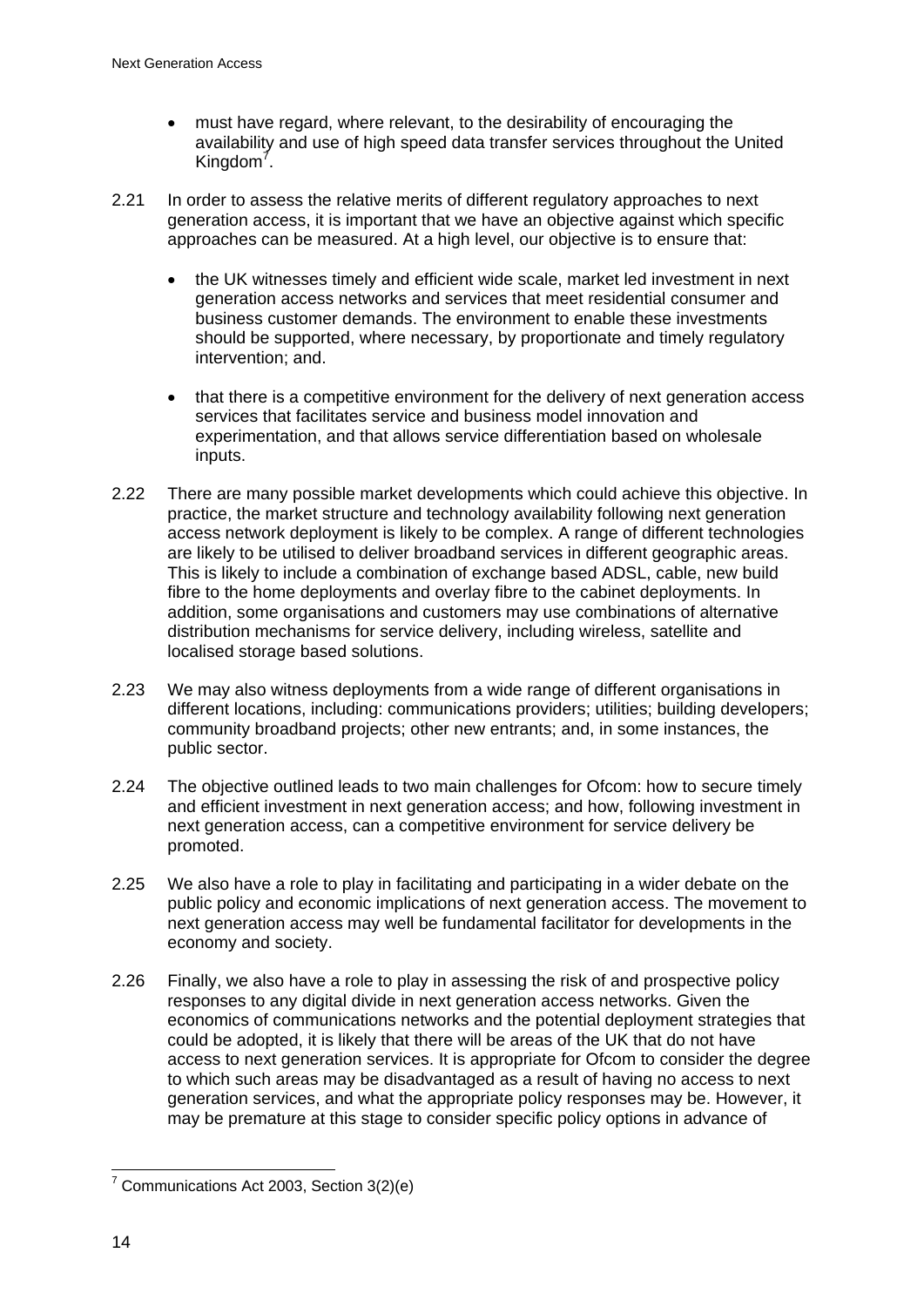announced next generation access deployments even in those areas where we could reasonably expect the market to deliver.

#### **Scope of this consultation**

- 2.27 At the moment, the UK is in a pre-investment stage with respect to next generation access. Many organisations are considering how best to address developments in broadband services, and what the commercial case is for significant investment in next generation access technologies.
- 2.28 We believe next generation access networks have the potential to play a very important role in the future of UK telecoms. When deployed, they will shape the telecoms market and its implications for consumers and the economy for many years to come. Therefore we need to ensure that conditions are in place so that when the time is right, we see the right level of investment in the right types of networks. One important requirement to achieve this is for Ofcom to share our proposed policy approach for the regulation of these new networks at the earliest opportunity possible. This is a key objective of this consultation.
- 2.29 This consultation sets out the principles we are proposing to adopt to deliver such an approach and consults on the detail of how these principles should be applied. It also explains our views towards strategies such as direct regulatory intervention and the withdrawal of regulation to promote investment. This document is not proposing to implement any new policy at this stage – this will be achieved at the appropriate time through a combination of market reviews and the Undertakings given to Ofcom by BT.
- 2.30 At the same time as sharing our proposed approach to regulation, given the prospective importance of next generation access networks to consumers, citizens and the economy, Ofcom has a role in promoting a wider discussion on the need for next generation access and the ways in which investment and competition in these networks could be secured. In exploring many of the complex issues involved in detail, we hope this document will contribute to this debate.
- 2.31 This consultation focuses on the issues posed by mass market next generation access network deployments, targeted at consumer and small and medium sized enterprise (SME) customers. Many larger businesses can already secure access to very high speed bandwidth connections through the current supply of leased lines. However, these mass market deployments may still have implications for larger businesses, especially those with connectivity requirements for satellite offices or remote workers.

#### **Consultation structure**

- 2.32 The rest of this consultation is divided into eight sections:
	- The broader context for next generation access what lessons can be learned from international developments in this area, and what are the potential implications for the UK position?
	- The regulatory challenge what are the main challenges posed by next generation access to Ofcom both in advance of deployment and following rollout?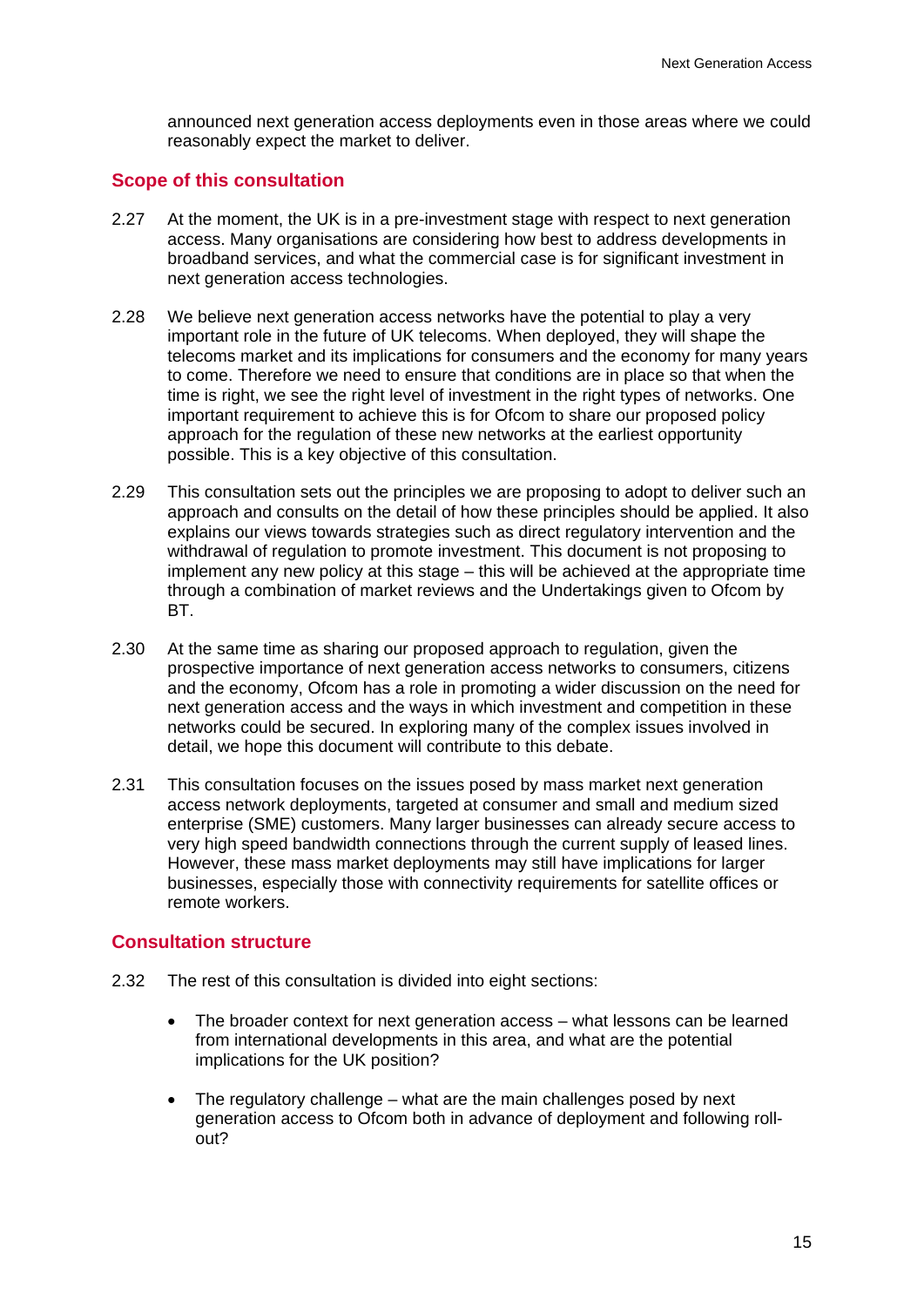- Securing investment in next generation access what options are available to ensure the right incentives are in place to secure efficient and timely investment in next generation access?
- Promoting competition under next generation access following deployments, what options are there for the promotion of competition in next generation access networks?
- The case for direct intervention in next generation access investment are there public policy issues that require intervention now?
- Implications for existing regulation how will existing regulation need to evolve to meet the challenges of next generation access?
- Next generation access and new build developments what are the challenges and issues being posed by next generation access deployments to new building developments, including Openreach's proposed fibre-to-the-home deployment in Ebbsfleet?
- Next steps how will this consultation and the wider range of next generation activity led by Ofcom be taken forward?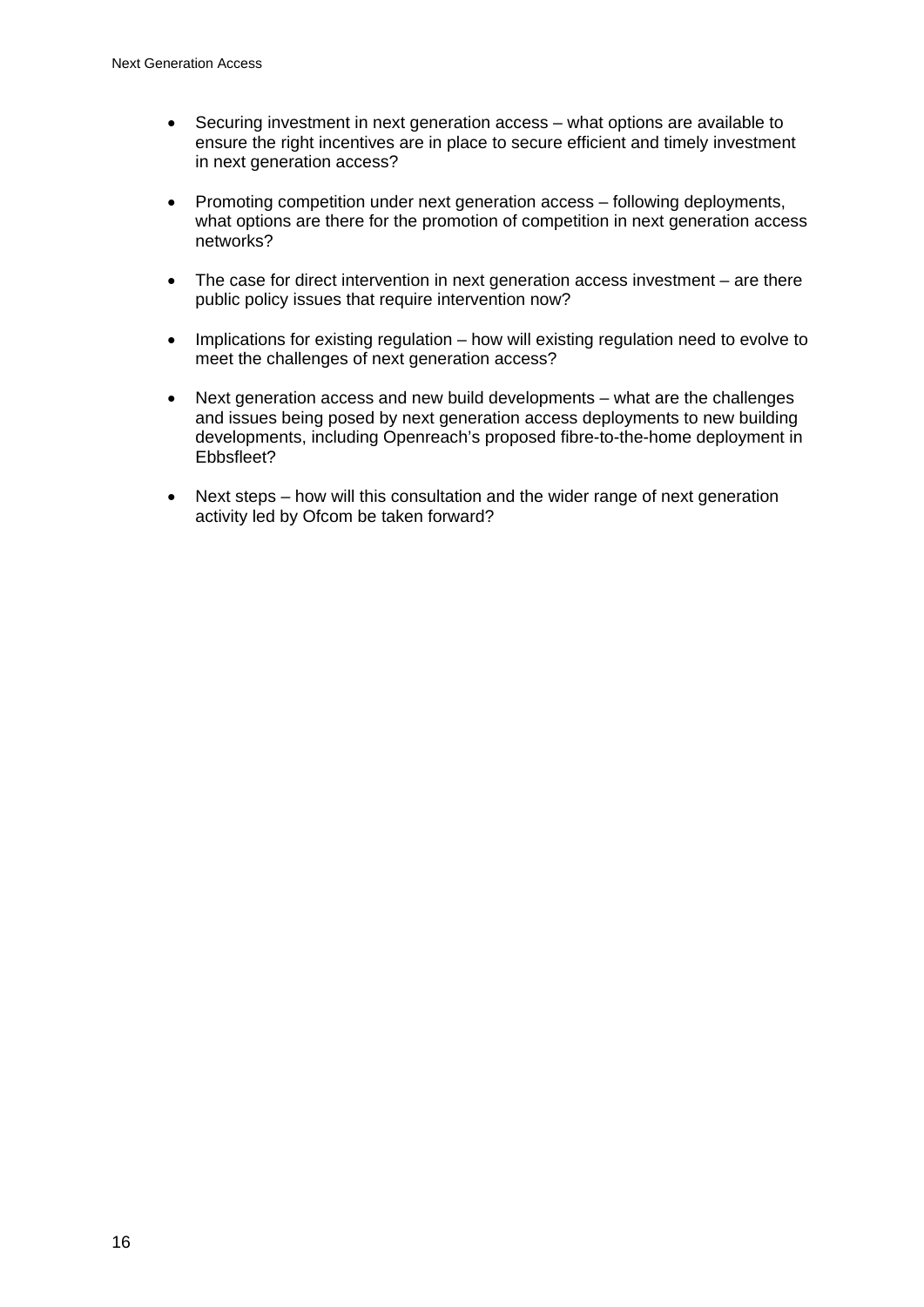# **Section 3**

# Next generation access: the broader context

- 3.1 Since we published our discussion document in November 2006, we have witnessed an increasing number of announced international next generation access deployments. At the same time, the prospects for wide scale UK deployments in the near term appear lower. To understand why this is the case, and whether it is a potential cause for concern, it is necessary to consider the varying reasons for deployments in different countries, and the extent to which these factors may influence the development of next generation access in the UK.
- 3.2 This section looks at other countries' experiences with next generation access and compares them to the UK situation. It considers:
	- where we have seen international next generation access developments, and the factors that have facilitated these deployments;
	- the reasons why we have seen no announced wide scale deployments of next generation access in the UK, although with some interest in trials and smaller scale deployments; and
	- how evidence of UK demand for broadband services compares to these international experiences.
- 3.3 A high level analysis of international next generation access deployments shows that a wide degree of variation is displayed across nations: different organisations are choosing to deploy different types of next generation access networks for a number of different reasons. It is not clear at the moment whether there is a compelling business case for wide scale deployment of next generation access in the UK on the same basis as investments are being made in other countries. Because of this, it is possible that the efficient timing of commercial next generation access deployments may be naturally later in the UK than elsewhere.

### **Announcements continue to be made regarding overseas next generation access deployments**

- 3.4 In contrast to the UK, where no operator has announced any intention to make wide scale next generation access investments, operators in some other countries are already deploying and operating next generation access networks on a commercial basis. These developments are relevant from a UK perspective in that they may provide information on the potential:
	- deployment timings, technologies, costs and reach of next generation access networks. They may also provide some indication of potentially efficient timing and circumstances for deployment; and
	- end customer usage of, and demand for next generation access services.
- 3.5 Figure 2 indicates the variation in announced international deployments between countries. Substantial differences in technology, reach, timing and cost can be seen.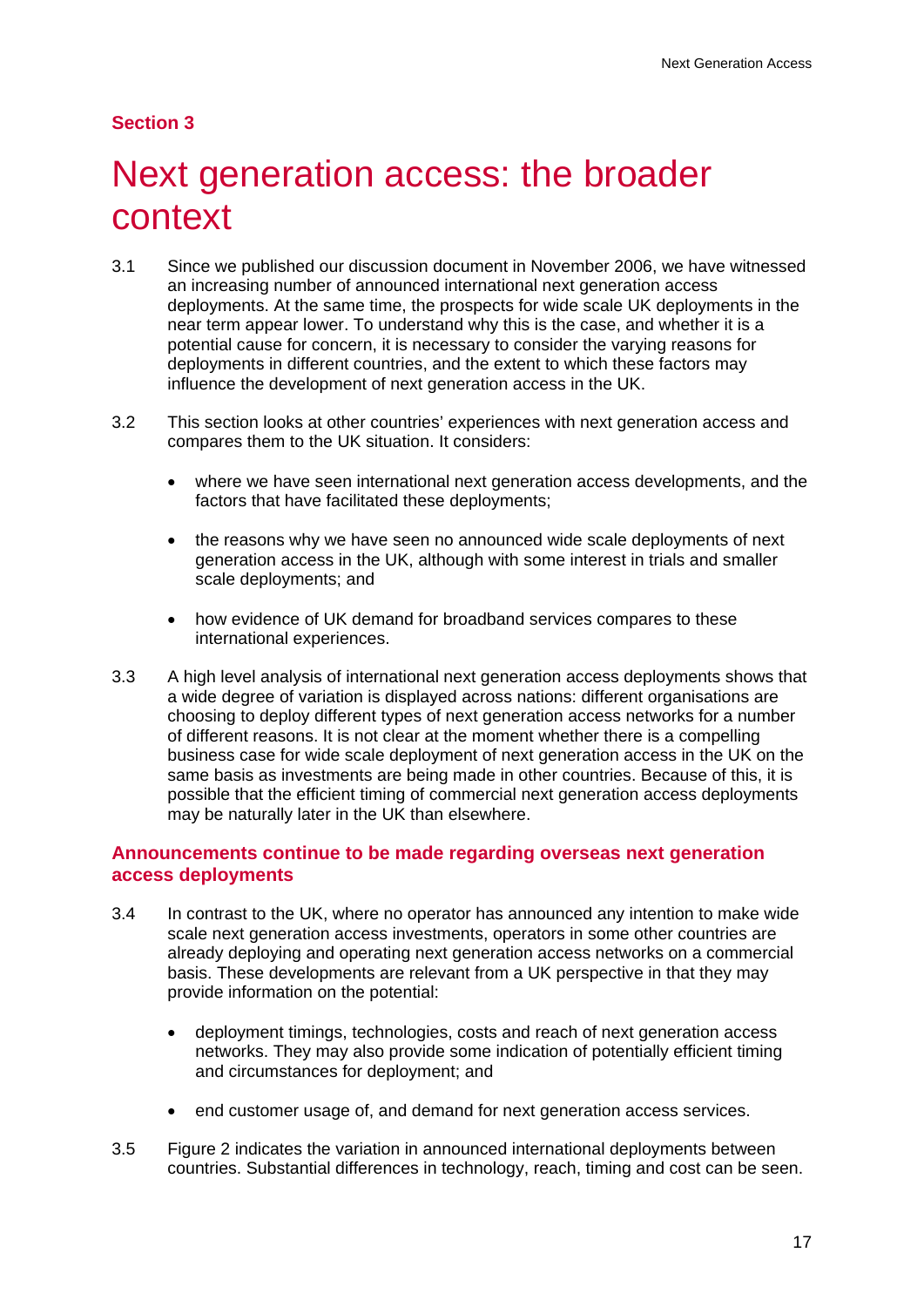In Japan, Korea and the US, a significant number of broadband customers already use next generation access. FTTH already accounts for 31% of Japanese broadband connections (7.9m connections) at Q4 2006, and in Korea there were approximately 3.4m million Ethernet LAN and FTTH subscriptions in December 2006, which accounted for 24% broadband subscriptions. This does not include the large VDSL subscriber base. In the US, there were approximately 1.3m FTTH subscribers at April 2007, representing 99% growth in a year. In some European countries, next generation access deployments have been announced, but with relatively few customers so far. For some countries, notably France and Italy, it is possible that further investment will be committed to next generation access in the future – the current announced plans are initial investments.



#### **Figure 2: Incumbent next generation access deployment plans by target date**

*Source: Various* 

- 3.6 The types of network deployed vary between countries, with communications providers adopting both FTTC and FTTH depending in part on whether the network is deployed to a greenfield site, or whether there is an existing copper network. In some countries, we have seen multiple operators announce deployment of their own FTTH networks, whilst cable operators are responding to incumbent next generation access plans through network upgrades of their own. A brief summary of these technology choices by country shows the degree of variation:
	- KPN intends to deploy FTTC on a national basis by 2009, whilst Deutsche Telekom is intending to deploy FTTC to the 50 largest German cities by 2008. Outside the EU, AT&T has deployed FTTC in some of its access network footprint areas as an overlay network.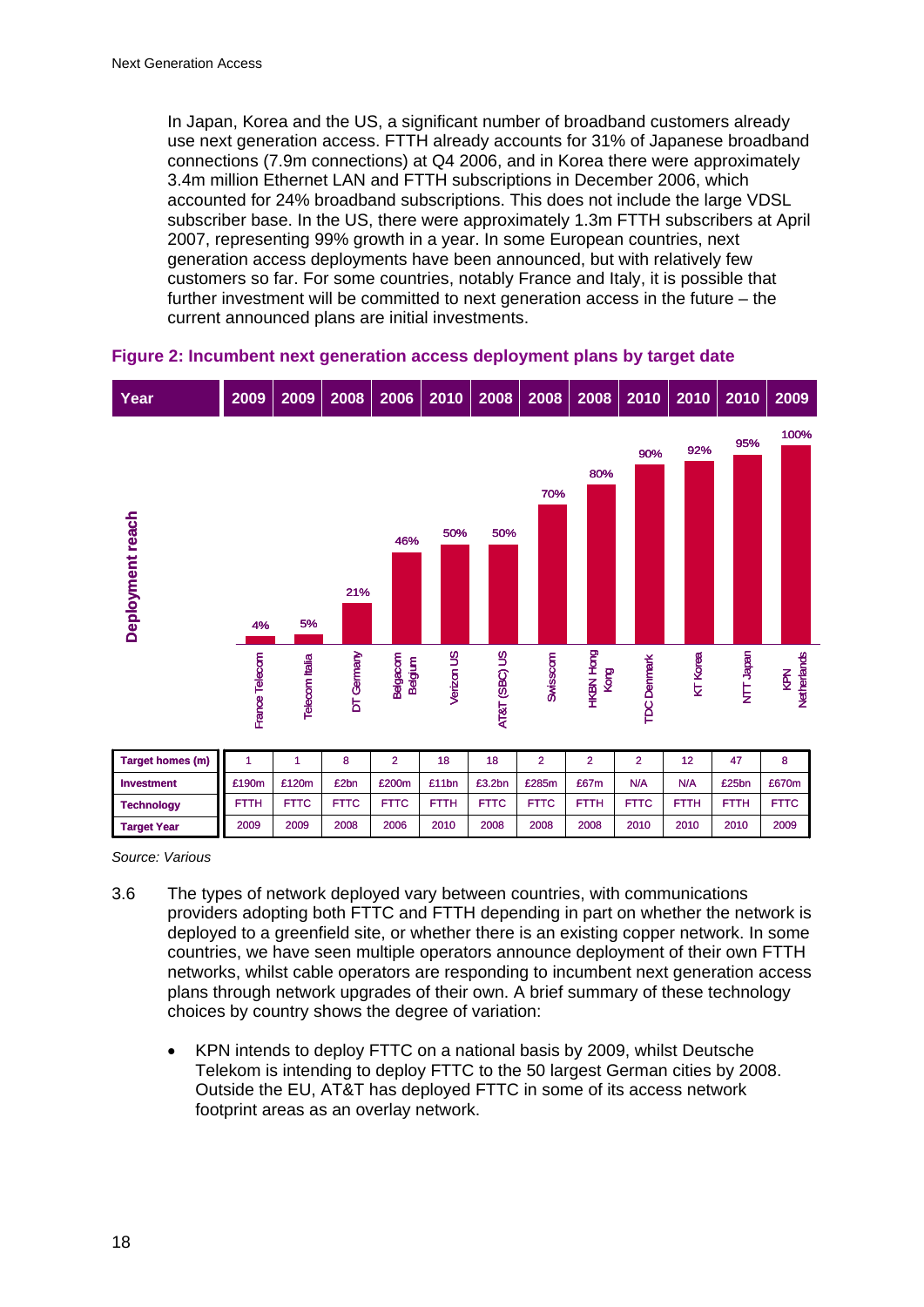- In Korea, the incumbent operator, KT is targeting 92% FTTH coverage by 2010, while the US carrier Verizon intends to pass 18m homes with its \$23bn FiOS FTTH network, also by 2010.
- FTTH networks are being deployed by alternative carriers in Europe. In France, Iliad and Neuf Cegetel have recently announced fibre-to-the-premises (FTTP) deployments to 4 million and 1 million homes respectively. Iliad is budgeting €1bn for its point-to-point metropolitan area FTTH network.
- In Europe and the US, cable operators are trialling network upgrades to allow them to offer 100 Mbps contended services based on a range of developments around the DOCSIS standard.
- A number of projects to deploy fibre deeper into the access network are as a result of public private partnerships. In the Netherlands, there are a number of municipal deployments that are forecast to deliver fibre access networks to around 370,000 homes by end 2007 $8$ . One specific example is Citynet in Amsterdam, which is seeking to connect 40,000 homes with FTTH by mid-2008 in its first phase of deployment. Sweden has also witnessed a large number of municipal fibre deployments.
- 3.7 Deployment strategies may also vary between countries. Typically, it is believed that next generation access networks will be deployed to areas with high population density first, bringing very high bandwidths to these customers. Alternatively, since these customers may already have access to high quality current generation broadband services, operators may instead seek to use next generation access networks to increase the reach of the best of today broadband access services. These networks could be deployed to address the problem of areas with lower current generation access broadband speeds for example some suburban areas. For example, one deployment strategy may be for operators to continue to use ADSL2+ from the exchange for customers on shorter copper loops or directly connected to exchanges, use FTTC for customers on longer copper loops and deploy FTTH in new build developments.
- 3.8 There are a number of core rationales emerging that combine to make the case more appealing in those countries where next generation access is being deployed. While it is highly likely that there is no one single driver behind next generation access deployment in a country, it is worth considering some specific details:
	- current generation access network owners may view the deployment of next generation access as an option to generate additional revenues, particularly through the deployment of IPTV services where there is a relatively underdeveloped multi-channel or pay TV market;
	- intense competition from cable or LLU has been an important driver in markets such as the US, Belgium and the Netherlands. For example, incumbent cable operators in these counties are already trialling network upgrades to enable them to offer 100 Mbps+ contended bandwidth to end users;
	- next generation access deployment decisions are also impacted by the cost of deployment, which may vary significantly between geographies. In France, the ability to access existing physical infrastructure, including Paris' sewers, has

 8 Source: Telecom Markets, July 2007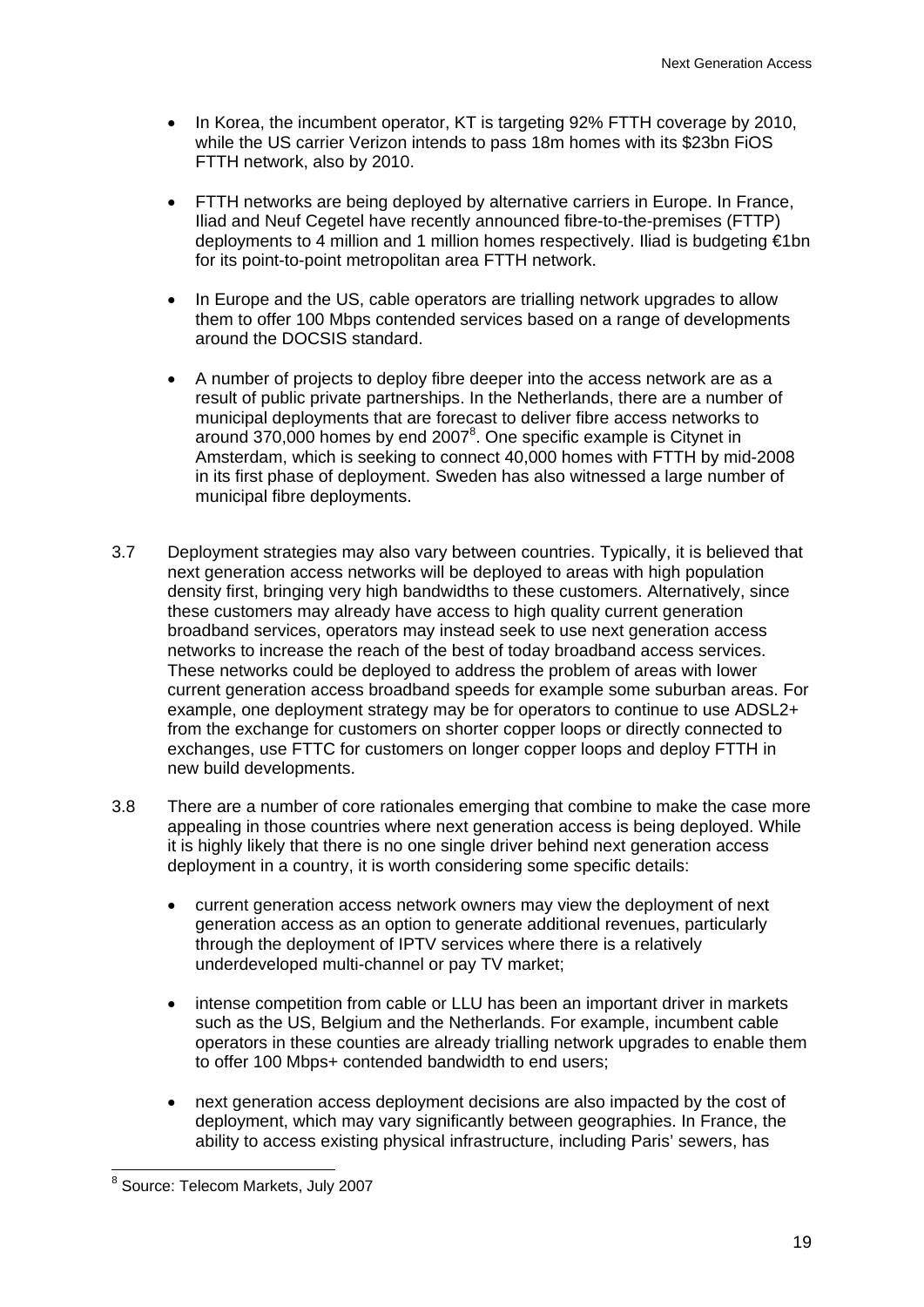been important in encouraging fibre deployments. This may allow such developments to avoid up to 60 to 80% of deployment costs for next generation access<sup>9</sup>. In other countries, such as Japan, telecoms networks have a high proportion of their infrastructure installed overhead, making it much less expensive to upgrade than buried networks:

- in some circumstances, deployment of next generation access enables network operators to reduce their cost base by enabling the sale of exchange buildings, as KPN intends in the Netherlands. Next generation access may also lead to reduced operating costs. For example, experience from Verizon suggests that outside plant network problems have reduced by up to 80% for its FTTH FiOS service compared to its legacy voice and DSL services:
- in some locations, poor copper quality or long local loops mean that exchange based DSL is subject to significant limitations on download and upload speeds. This has been a driver behind fibre deployments by US local loop incumbents, where DSL speeds were typically lower than those available in Europe; and
- central government intervention has played a key role in countries such as Japan and Korea, where fibre deployment has been outlined in national technology plans. In other countries, including Sweden and the Netherlands, local government has played a role in deploying municipally owned next generation access networks.
- 3.9 In practice, the reasons behind each country's deployments are often complex and may involve a combination of a number of different factors. Examples of how these factors may have combined in practice are shown in Figure 3. Nevertheless, it is useful to look at individual factors to understand why next generation access deployments may vary in timing, reach, cost and technology across countries and regions as this may provide some guide as to the potential for next generation access deployments in the UK.

|             | <b>IPTV</b>  | Competit-<br>ion | Lower<br>cost build | Cost<br>savings | Lower<br>quality<br>copper | Public<br>sector<br>inter-<br>vention |
|-------------|--------------|------------------|---------------------|-----------------|----------------------------|---------------------------------------|
| Belgium     |              |                  |                     |                 |                            |                                       |
| France      | √            | $\checkmark$     | $\checkmark$        |                 |                            |                                       |
| Germany     | ✓            |                  |                     |                 |                            |                                       |
| Japan       |              |                  |                     |                 |                            |                                       |
| Netherlands |              | $\checkmark$     |                     | $\checkmark$    |                            |                                       |
| South Korea |              |                  |                     |                 |                            |                                       |
| Sweden      |              |                  |                     |                 |                            |                                       |
| <b>US</b>   | $\checkmark$ | $\checkmark$     |                     |                 |                            |                                       |

#### **Figure 3: Key drivers behind next generation access deployment**

Source*: Ofcom* 

 9 Sources: JP Morgan, Idate, Analysys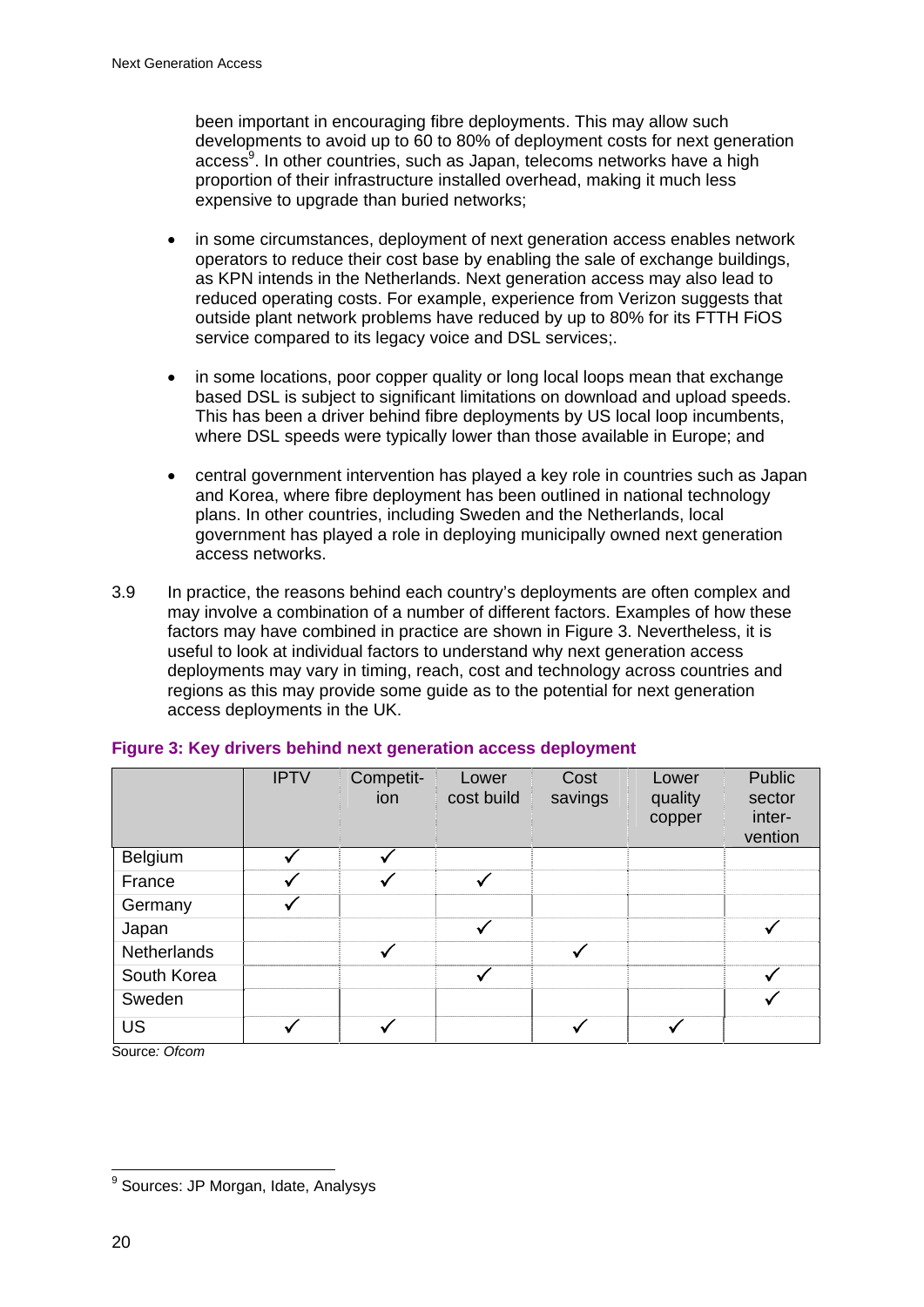## **There have been no wide scale announcements in the UK, but some interest**

- 3.10 In contrast to the situation in other countries, there have, so far, been no announcements of wide scale next generation access deployments in the UK. However, the level of interest in and debate surrounding next generation access has increased markedly in the last year.
- 3.11 We have witnessed several announcements of limited commercial deployments and small-scale next generation access trials. In addition to these commercial activities, there has been interest in deploying next generation access from several UK regions, with one region in the early stages of deploying a network.
	- BT Group has announced its intention to deploy FTTH based on passive optical network (PON) technologies to new build developments from 2008. This deployment is planned to commence in Ebbsfleet in Q3 2007, with commercial launch in Q2 2008. Openreach intends to deploy this technology to all new build developments where it connects customers from 2008.
	- Digital Region is the first large scale next generation access public intervention in the UK, based in South Yorkshire. This scheme is using FTTC to offer 25Mbps+ to all households and business premises within South Yorkshire.
	- Virgin Media is currently trialling services offering 20Mbps to 50Mbps in Ashford. It has recently doubled the bandwidth of its premium broadband product from 10 Mbps to 20 Mbps.
- 3.12 At the same time, further impetus has been added to the debate on UK next generation access by a number of recent reports on the subject, including those by the Broadband Stakeholder Group<sup>10</sup>, and the Scottish Executive<sup> $11$ </sup>. These reports, along with the limited scale announcements and trials announced, are indicative that both industry and public bodies are interested in engaging in discussions about the potential benefits and challenges of next generation access in the UK, despite the current lack of announced deployment plans.
- 3.13 It is useful to consider the reasons why there may have been no wide scale announcements coming out of the UK. As we outlined above, there are several factors that may drive the deployment of next generation access in a market. including competitive pressures, the cost of deployment and public policy. With these factors in mind, reasons why the UK may witness later deployment could include:
	- the high levels of digital and pay-TV take-up in the UK;
	- relatively low reach of cable networks;

 $\overline{a}$ 

- higher cost of deployment of next generation access in the UK compared with some other countries; and
- the capabilities of existing copper access network infrastructure to deliver services.

<sup>10</sup> *Pipe Dreams? Prospects for next generation broadband deployment in the UK*, Broadband Stakeholder Group, April 2007

<sup>&</sup>lt;sup>11</sup> Next generation broadband in Scotland, SQW Limited, commissioned by the Scottish Executive, January 2007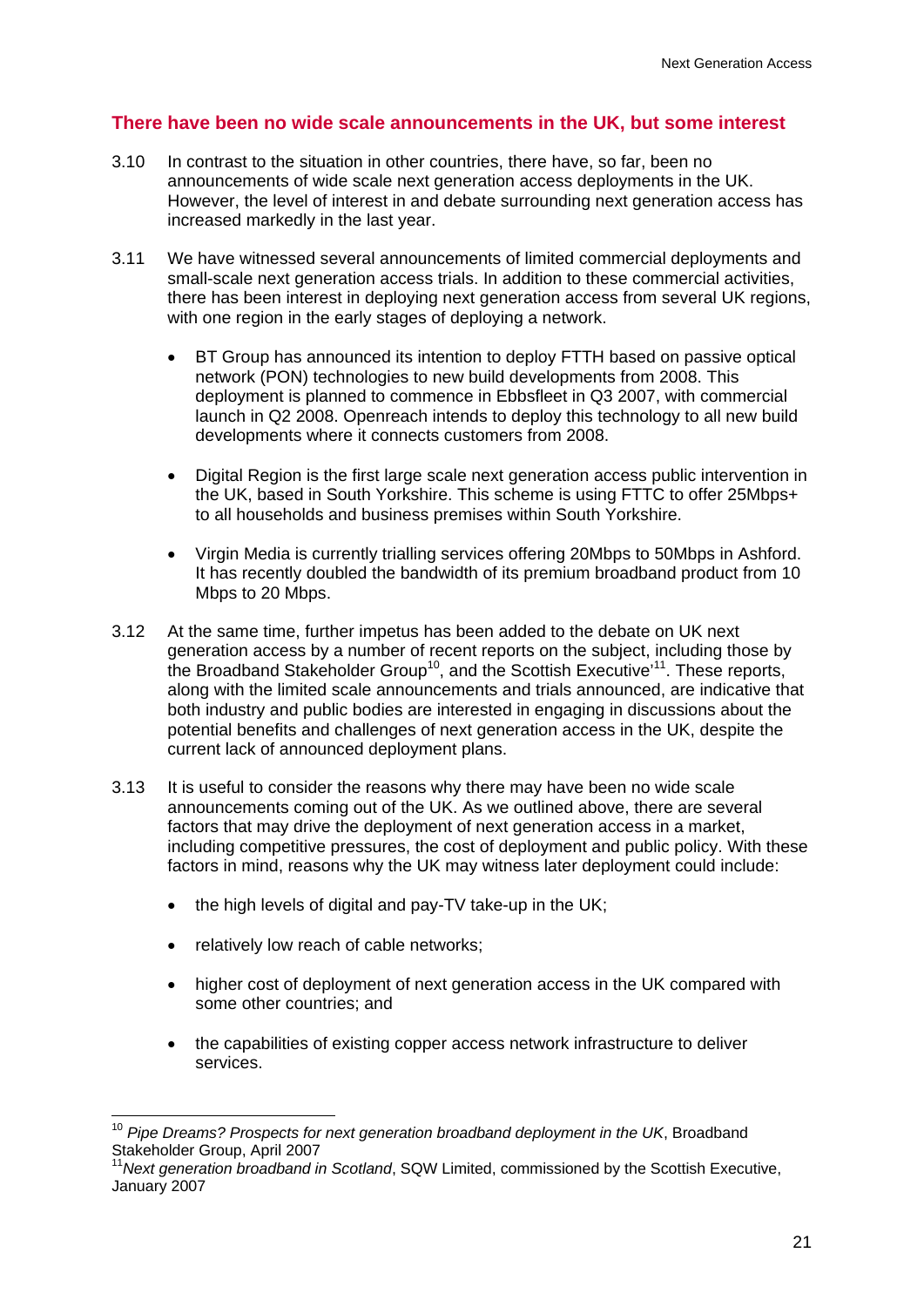3.14 Figure 4 shows that the UK has one of the highest levels of digital TV penetration in the world, with services being provided over four platforms (digital terrestrial, both pay and free to air satellite, cable and ADSL broadband). The UK also has one of the most mature multi-channel pay TV markets, with a take-up of 45% of UK households<sup>12</sup>. The high level of digital TV take-up and maturity of the multi-channel TV market in the UK suggest that it may be more difficult for a next generation access based TV platform to gain scale in the UK than in some other counties, reducing the opportunity for new revenues from these services. That is not to say that IPTV services would not be offered on UK next generation access networks following deployment for a range of reasons beyond new revenue generation.



#### **Figure 4: Digital TV penetration, 2006**

*Source: Screen Digest* 

3.15 Within the UK, cable has a more limited footprint compared to many other countries, with around 45% of households passed by digital cable networks. As a result, the competitive pressure faced by fixed communications network operators from cable networks is lower here than in some other countries. While the presence of cable infrastructure competition may increase the incentives for rival operators to deploy next generation access networks, this is likely to be less significant than in countries where cable poses a competitive threat on a national basis.



#### **Figure 5: Reach of digital cable in selected counties**

*Source: Cable Europe / Screen Digest estimates* 

 $\overline{a}$ 

<sup>&</sup>lt;sup>12</sup> Source: Ofcom Research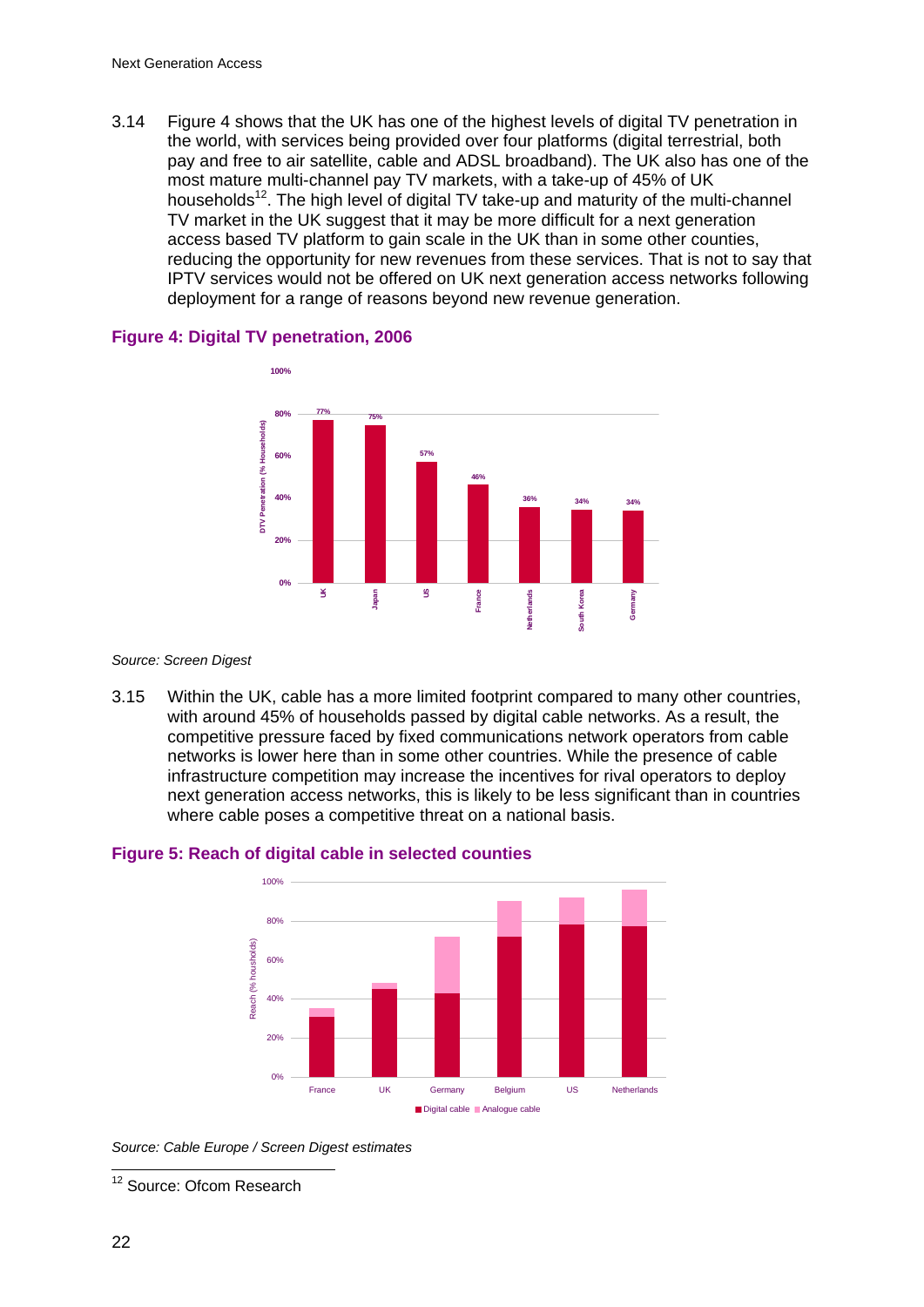- 3.16 Competitive pressure does not only come from cable networks. In some markets, notably France, we have witnessed announcements of next generation access deployments from incumbent operators as a result of the competitive threat posed by developments by local loop unbundlers or other new entrants. However, in the UK there appears to be limited appetite for such investments by third parties so far.
- 3.17 The cost of network deployment is a major factor influencing any commercial case for next generation access investment. There are a number of factors that may result in lower build costs, including the proportion of customers living in multi-dwelling units, and the need to lay fibre in underground trenches. However, the UK has a relatively small proportion of people living in flats (less than 10% in England and Wales<sup>13</sup>, in contrast to half of South Korean households). At the same time, UK planning laws mean that a relatively small portion of UK premises are served by overhead drop points, with the majority of lines being provided through underground access. Finally, there is a limited availability of existing municipal wayleaves that can be cheaply used to deploy next generation access networks. All of these factors mean UK next generation access deployments may be more expensive than those in some other countries.
- 3.18 The quality of copper and average local loop length in the UK means that up to 78% BT lines may be able to support headline download speeds in excess of 4Mbps<sup>14</sup>: enough for simultaneous web browsing and a single standard definition IPTV stream. The current capability of copper based DSL means that the copper access network is able to offer sufficient bandwidth to many customers for services that meet a wide range of customer needs for longer than might otherwise be the case. However, the increasing penetration of broadband and uptake of video rich content services over the Internet may start to test the limits of what copper based broadband access can deliver.
- 3.19 Given these UK specific factors, it appears that the business case for an earlier deployment of wide scale next generation access may be weaker than that in some other countries. This is not evidence of any particular form of market failure: rather, that the efficient timing for next generation access networks in the UK may be later than elsewhere.

### **Consumer demand for higher speed broadband in the UK is hard to judge**

- 3.20 Because next generation access networks are only now being deployed in some countries, it is very difficult to judge what will be the level of consumer demand for the services they enable. Simply asking people their views is unlikely to offer much insight, because most find it impossible to accurately predict how useful a service they have never used or even seen will be. One way to tackle this problem is to develop an understanding of current usage trends and consumer attitudes towards broadband in the UK. This may provide some indication as to which next generation access applications may become important, and how these services may be used, marketed and priced. This will have implications for the commercial case for next generation access deployment.
- 3.21 On the basis of current evidence, it is unclear that the majority of customers are yet demanding significantly higher bandwidths for broadband access. Ofcom's recent research<sup>15</sup> showed high levels of consumer satisfaction (86% of users) with the

1

<sup>13</sup> ONS, 2001

 $14$  Source: BT, 2 March 2006

<sup>15</sup> The Communications Market: Broadband - Digital Progress Report, Ofcom, April 2007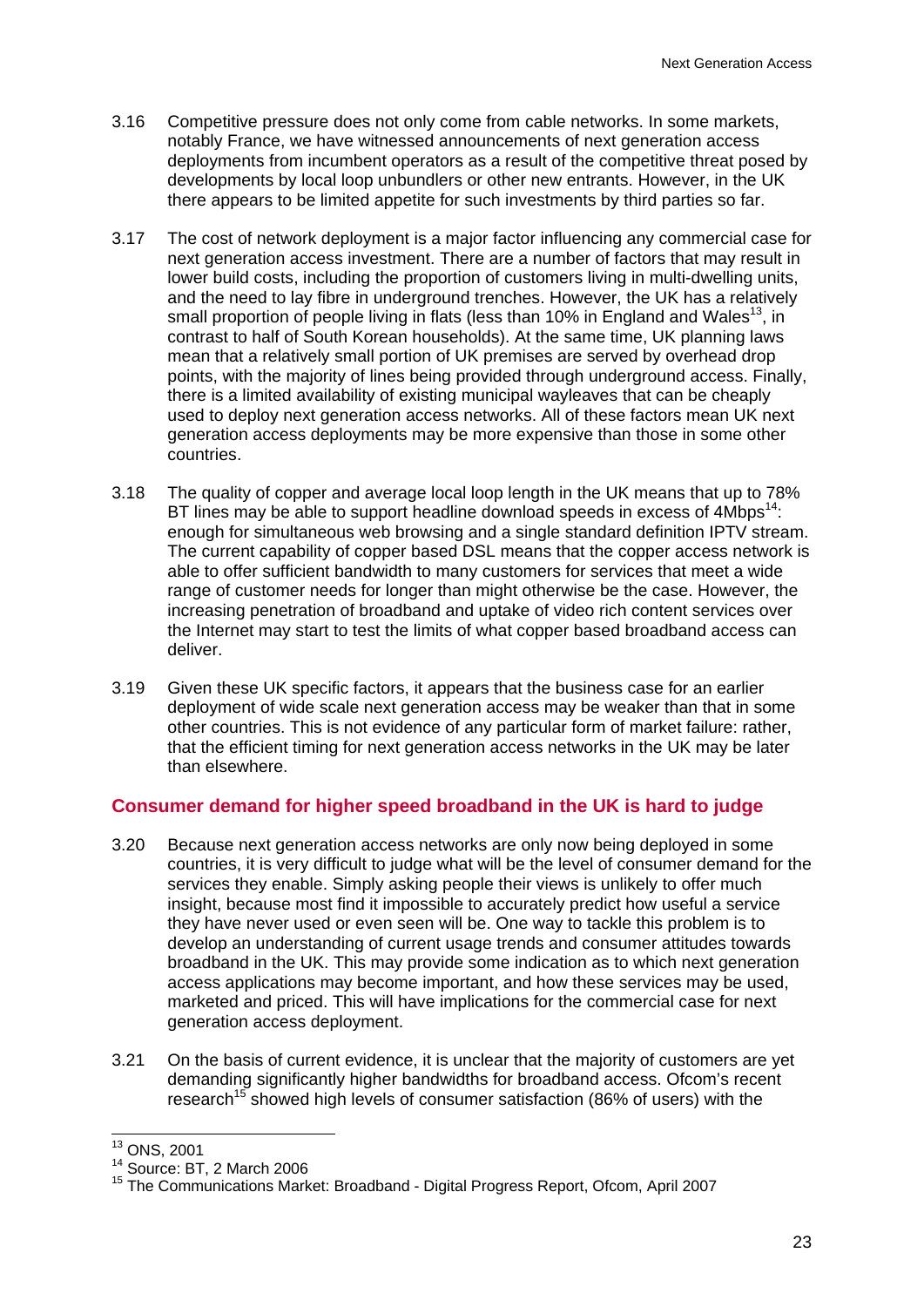speed of UK broadband residential services. Separate research conducted by ICM for Ofcom in June 2006 showed that 77% of consumers thought that their broadband was uncapped; this may be because these customers were unaware of the any download cap simply because they had never reached their download limit.

3.22 This is supported by evidence on customers' usage of internet connections: the majority of users continue to make most use of lower bandwidth services, including email (88%) and general internet browsing (77%) as compared to short video downloads (50%) or online games (38%). Very high bandwidth consumption remains focussed on a relatively small number of customers in the UK – data from some ISPs suggests a significant skew in overall usage towards a small proportion of very heavy  $usees<sup>16</sup>$ 



#### **Figure 6: Use of online content by claimed broadband speed**

*Source: Broadband Digital Progress Report, Ofcom (2007)* 

- 3.23 Barriers to usage of higher bandwidth services are, in general, related to factors other than access speeds. In recent research, Ofcom found that most broadband users mentioned lack of interest in online longer video downloads (37%), rather than any technical knowledge issues (7%) or speed limitations (6%) of current broadband services. Indeed, of consumers surveyed, 48% of broadband customers were not aware of their broadband connection speed<sup>17</sup>.
- 3.24 There may be some reasons to suggest that the apparent satisfaction with current broadband speeds could change in the future. For example, recently the use of video based applications is rising with the proportion of consumers ever using video content services increasing from  $44\%$  in Q1 2006 to 50% two quarters later<sup>18</sup>. Usage is currently highest in the 16-24 age group, but interest may increase across age groups as more professionally produced content is available on-line. Many traditional broadcasters have launched video-on-demand propositions, for example 4oD, ITV.com, and iPlayer, which will sit along new Internet video services such as Joost,

<sup>&</sup>lt;sup>16</sup> Source: Plusnet (The Communications Market: Broadband - Digital Progress Report, Figure 34) <sup>17</sup> Source: Ofcom Research (The Communications Market: Broadband - Digital Progress Report, Figure 32)

<sup>&</sup>lt;sup>18</sup> Ofcom's Digital Progress Report, Figure 18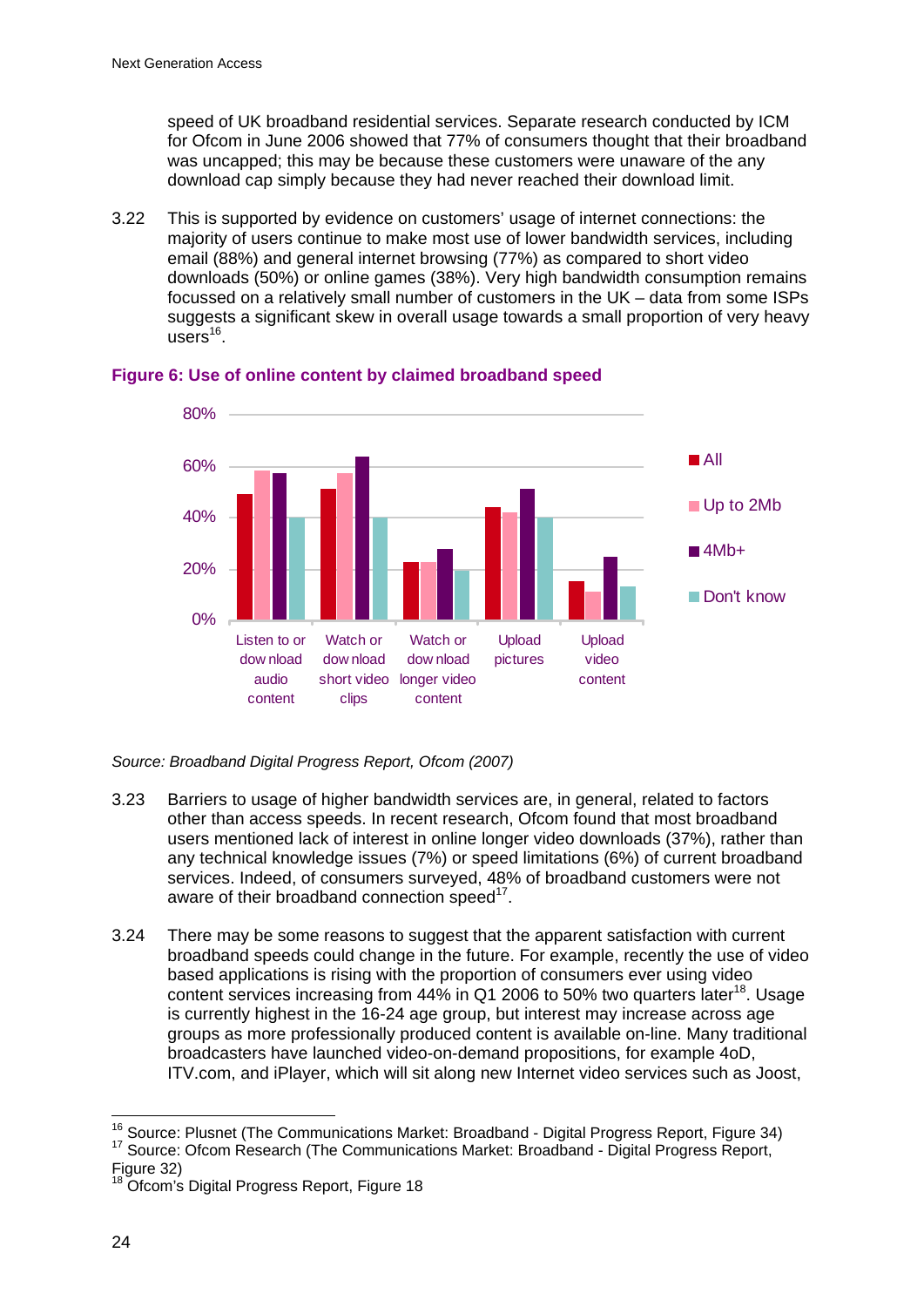Babelgum, hybrids such as BT Vision and video-sharing portals such as You Tube or Dailymotion.

- 3.25 However, there is significant uncertainty as to when and how bandwidth demands will increase to a point where next generation access is required to satisfy customer demand. The Broadband Stakeholders' Group (BSG) recently noted the difficulty in predicting the take-up of new technology and future bandwidth demands<sup>19</sup>. Even as demand does emerge for these video-rich services, the extent to which they require next generation access network connections will depend on:
	- the extent to which the demand for higher quality video content is offset by improvements in compression techniques, rather than needing to addressed by faster access speeds; and
	- whether, in the short to medium term, the most significant bottleneck or capacity constraint might have less to do with the access network and more with the backhaul network. As take-up and usage of high speed broadband service increases, the access speed may prove to be less of a limitation than backhaul contention (the capacity of the network between the exchange and core network, shared between all concurrent users). In such a case, network operators may focus on reducing contention or increasing backhaul capacity, rather than deploying next generation access in the short term. This issue has been raised by a number of broadband ISPs recently following the launch of the BBC's iPlayer service.
- 3.26 This raises a new challenge for consumer information, transparency and service quality. As broadband take-up and average bandwidth consumption increases, the customer experience of broadband services may actually reduce as a result of increased network traffic and contention in the network, specifically in the backhaul portion. This may even happen at the same time as increases in the headline 'up-to' speeds offered as a result of upgrades to current or next generation access technology. It is important that customers are aware of the impact of increased contention, and understand the reasons why products that are marketed on the basis of 'up-to' speeds may not actually deliver the quality of service expected. This consumer education is a challenge for industry as well Ofcom. In recent research, Ofcom found that 90% of broadband customers had not heard of the term 'contention', with only 61% of customers aware that broadband speeds were affected by the number of simultaneous users $^{20}$ .
- 3.27 Our conclusions about the consumer demand for services enabled by next generation access are based on the currently available evidence, but as we have set out, this evidence is imperfect and furthermore, may change rapidly. For example, as we outline above, the UK is likely to see some next generation access deployments quite soon, albeit on a relatively small scale. We will need to monitor closely the usage patterns emerging from these networks, deployments internationally, and any changes to broadband usage on current generation networks, and update our demand conclusions accordingly.

1

<sup>19</sup> P.18, *Pipe Dreams? Prospects for next generation broadband deployment in the UK*, Broadband Stakeholder Group, April 2007

<sup>20</sup> Ofcom Communications Market Review, 2006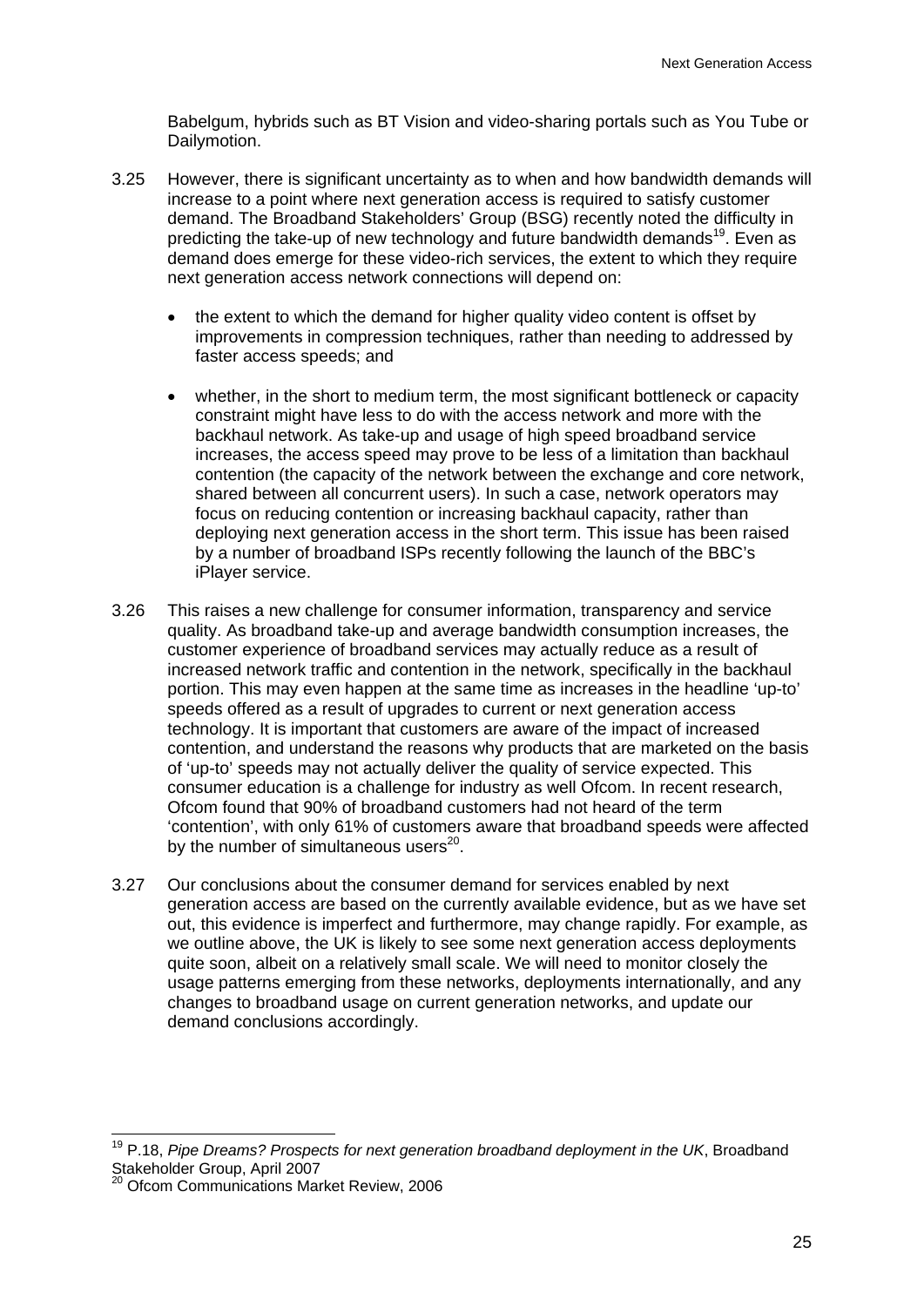### **Ofcom should continue to monitor developments and ensure the correct conditions for efficient investment are in place**

- 3.28 From this assessment of the UK's specific situation, it appears likely that the UK will witness later deployment of large scale next generation access networks than some other countries. This does not mean that the UK is inefficiently 'late' to deploy next generation access: many of the factors that have impacted the nature and timing of next generation access deployments internationally differ substantially in the UK.
- 3.29 Current generation access technologies have been adequate to meet the majority of current consumer demands in the UK so far, but this may be partly because judging the real demand for higher speed services is so difficult. Also, while it may be that a shortage of backhaul bandwidth will be an important factor alongside access speed in determining overall customer experience for services such as video, the balance between these factors is uncertain and may change rapidly. We are already witnessing issues arising from contention and a lack of clarity on the difference between advertised headline speeds and actual service speeds delivered to customers for an increasing number of customers. Further usage of high speed broadband applications and mass market adoption of video rich services are likely to compound this issue, resulting in a worsening consumer experience and increasing consumer frustration with broadband.
- 3.30 The solution to this issue will include further investment in network infrastructure, both in backhaul networks but also in access networks. Next generation access is therefore likely to become of increasing interest to customers as they witness further reductions in the user experience for current generation broadband services.
- 3.31 It is essential that we keep these issues under close review to ensure the UK's position does not become one of inefficiently 'late' next generation deployment with resulting detriment to consumers and businesses. We believe that, if deployed at the right time and in the right way, next generation access networks have the potential to be a very positive development for UK consumers. Monitoring the market conditions is not enough; we need to ensure the conditions are in place to ensure that, when it makes economic sense, the appropriate investment in next generation access occurs, without the need for direct intervention from Ofcom or any other body. The following sections of this document explore the regulatory challenges in ensuring the conditions for efficient investment and competition are in place and our proposed approach to addressing them.

### **Consultation questions**

*Question 1 When do you consider it would be timely and efficient for next generation access investment to take place in the UK?*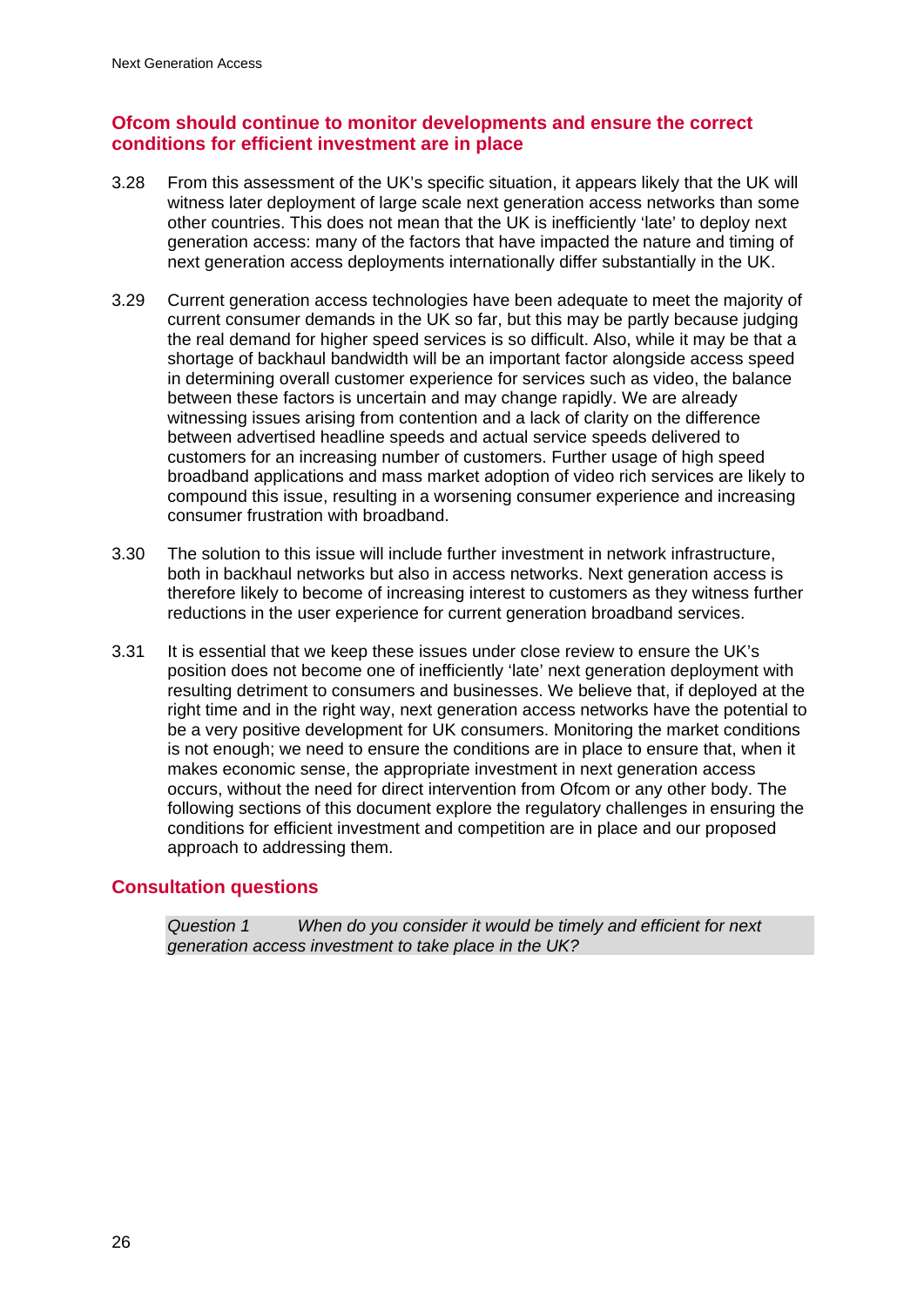# **Section 4**

# The regulatory challenges

- 4.1 The move to next generation access networks is one of the largest changes facing the UK communications sector and Ofcom, yet significant uncertainty remains around the timing and manner in which next generation access deployments will be made. For example, on one hand, these developments could eventually mean the complete replacement of copper access networks with new technologies, and upgrades to cable and wireless networks. On the other hand, it may result in a mixed solution of multiple technologies and standards in different locations, drawing on copper, cable, wireless and fibre technologies. However, despite the uncertainty surrounding next generation access, we can be sure that these developments will pose both significant challenges and opportunities for regulation.
- 4.2 In terms of challenges, the first is to ensure that investment in these new networks occurs in the first place and this about setting the right conditions for timely and efficient investment to be undertaken.
- 4.3 As next generation access deployments occur, they will represent a potential crossroad for competition and for competition regulation. These networks will be in place for a long time, and so their deployment offer us the chance to consider the forms of competition that may deliver most consumer benefit far into the future. Stakeholders across the value chain have a chance now to influence the competitive structure for wireline communications access services for potentially decades to come.
- 4.4 At the same time, we need to consider the most appropriate approach to migrating from today's regulatory regime to one that is designed for next generation access while continuing to protect consumers' and citizens interests.
- 4.5 In meeting these challenges and opportunities, we think it is important that Ofcom sets out the principles by which we would seek to regulate in the future. These principles will apply in circumstances where we find significant market power in the provision of services that may be delivered over next generation access networks. We consider that these principles will be relevant for all types of network deployment that could be undertaken by a range of different organisations, including: communications providers; utilities; building developers; community broadband projects; other new entrants; and the public sector.

### **Clear and transparent principles for regulating are required**

- 4.6 In an environment of uncertainty, it is important that regulatory policy is clear and transparent in order for industry to make informed choices on the technology, timing and reach of next generation access investments. In defining our approach to regulation of next generation access we think we should adhere to two underlying principles:
	- ensure that disproportionate regulatory policy does not inhibit efficient and timely investment; and
	- ensure that the timing of regulatory decisions, or inaction, do not result in foreclosure of options for competition in the future.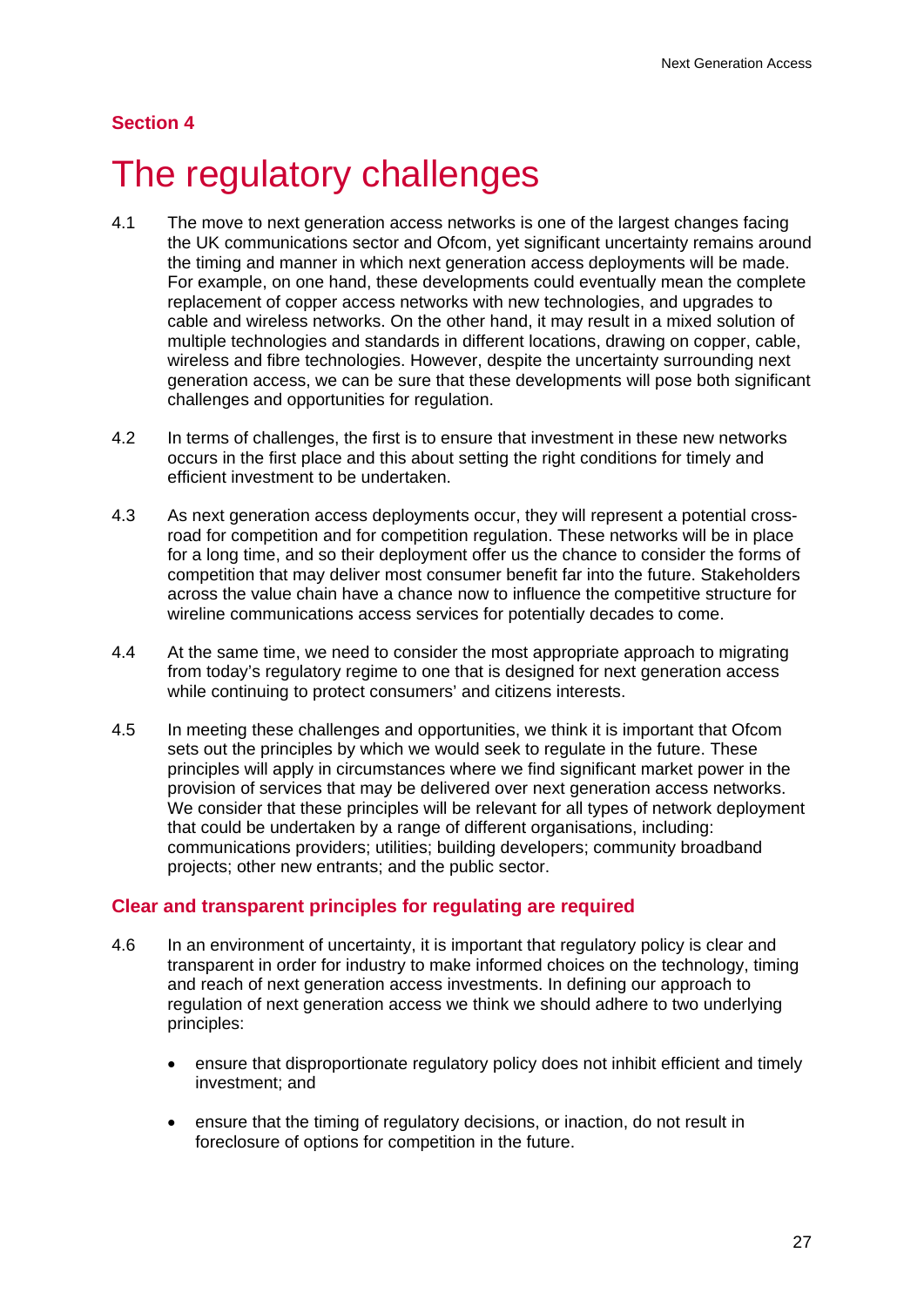- 4.7 At the same time, we must consider how the principles laid out within the Strategic Review of Telecoms may apply to next generation access deployments, and whether theses new networks should result in a change in these principles. These principles are to:
	- i) promote competition at the deepest levels of infrastructure where it will be effective and sustainable;
	- ii) focus regulation to deliver equality of access beyond those levels;
	- iii) as soon as competitive conditions allow, withdraw from regulation at other levels;
	- iv) promote a favourable climate for efficient and timely investment and stimulate innovation, in particular by ensuring a consistent and transparent regulatory approach;
	- v) accommodate varying regulatory solutions for different products and where appropriate, different geographies;
	- vi) create scope for market entry that could, over time, remove economic bottlenecks; and
	- vii) in the wider communications value chain, unless there are enduring bottlenecks, adopt light-touch economic regulation based on competition law and the promotion of interoperability.
- 4.8 As we outlined in our November 2006 discussion document, we continue to believe that these principles remain appropriate for next generation access network investments. However, their implementation into regulatory policy may vary given the characteristics of next generation access networks. The current regulatory policy for access networks adopted by Ofcom and other European regulators has been based on the existence of existing copper networks that constitute an enduring economic bottleneck and are characterised by high levels of sunk costs and high demand certainty. Access network owners have already recouped their initial investment in these networks during the period of state owned monopoly. In this environment, the correct approach to promoting competition was to mandate access on cost based terms.
- 4.9 Next generation access poses a new set of questions. While these new investments may also constitute an enduring economic bottleneck, there is significant risk involved in their deployment, including demand side uncertainty. In this environment, it may not be appropriate to simply roll-over our existing regulatory approach to these new networks.
- 4.10 As a result, there are four regulatory challenges for Ofcom arising from next generation access deployments:
	- In advance of deployments, how do we ensure that there are the right conditions for timely and efficient investment in next generation access networks?
	- Once next generation access investments have been made, how do we promote competition in the case where these networks are an enduring economic bottleneck?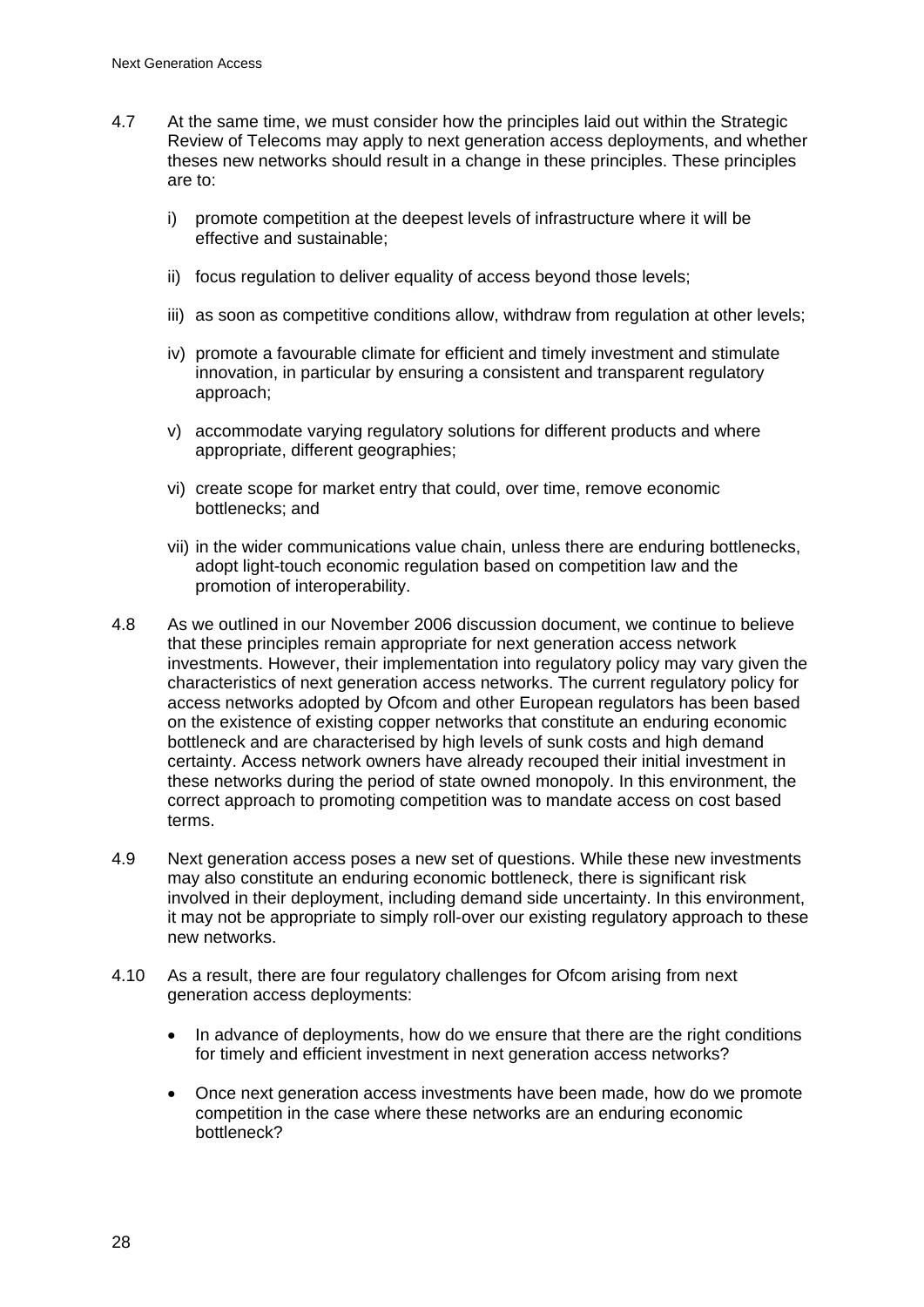- How should existing regulatory obligations and remedies evolve following next generation access deployments?
- Following next generation access investments, how should policy address any prospective issues with respect to social inclusion and the digital divide?
- 4.11 Below we outline the principles we feel are key in developing policy to address these challenges. Later in the document we set out in detail our proposed policy approaches to the first two challenges – securing efficient and timely investment and promoting competition following next generation access deployment.

### **Principles for securing timely and efficient investment**

- 4.12 In meeting its principal duty, Ofcom is required to secure the availability throughout the UK of a wide range of electronic communications services. For next generation access, this means ensuring the conditions are right for timely and efficient investment in these new networks. We need to consider the factors that may drive decisions to deploy next generation access networks.
- 4.13 Competition is one of the single most effective drivers of investment in new technologies and services as outlined in a recent analysis based on a survey from ECTA: countries with the most competitive telecoms industries delivered the highest level of net investment<sup>21</sup>. For next generation access, this competition may come from existing market players, including LLU operators, cable or wireless network providers. In this context, cable is a key driver of new investment by incumbent telcos to upgrade to higher access speeds, as witnessed in the US and Netherlands.
- 4.14 However, the regulatory environment also has a role to play in securing efficient and timely investment. In light of this, we feel Ofcom should adhere to the following principles with respect to next generation access, based on our existing regulatory approach to current generation broadband services formulated as part of the Telecoms Strategic Review:
	- **contestability**  allow competition to drive investment by ensuring that the opportunity to invest is contestable by as many parties as possible, once they see a viable business case;
	- **reflecting risk in returns**  recognise that next generation access investments are inherently risky, and structure future access regulation to ensure that expected financial returns reflect the level of risk at the time of investment; and
	- **regulatory certainty**  providing this certainty is fundamental to Ofcom's treatment of next generation access investments for potential investors to make informed decisions, and to provide them with confidence that this regulatory regime will be in place for some time to come, to reflect the long term nature of these investments.
- 4.15 At the same time, we consider it is important to maintain Ofcom's regulatory philosophy by keeping necessary regulation to a minimum, and avoiding intervention where this is not required.
- 4.16 It is worth highlighting that we feel these principles should be applied to ensure **efficient** and **timely** investment. This is a more complex issue for regulation to deal

 $\overline{a}$ 

<sup>&</sup>lt;sup>21</sup> http://www.ectaportal.com/en/news\_item382.html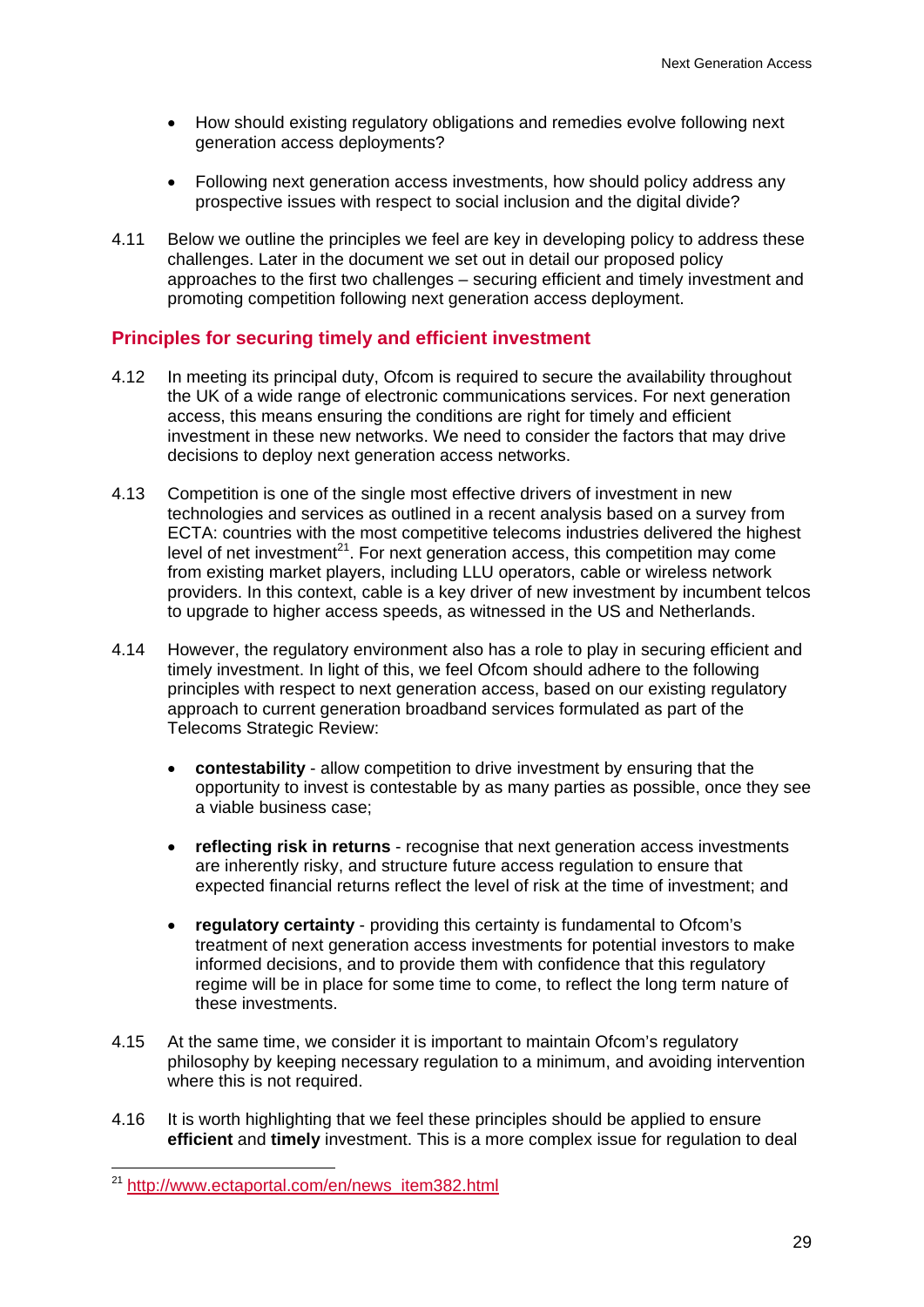with than sometimes indicated. Efficient and timely investment involves investment in the right technology at the right time and in the right location, rather than a simple black and white decision between investing and not investing. At the same time, investment decisions may also need to consider overlay versus new build networks. There is a large set of potential options for investments of differing cost and value to end customers in different locations; efficient and timely investment involves choices across the changing set of options over time that maximises expected total welfare. The complexity involved is one of the reasons why we believe these investment decisions are best left to the market rather than regulatory policy or public intervention.

4.17 Given this potential complexity, we explore the options for regulatory policy to secure efficient and timely investment in next generation access in detail in Section 5. We also explore a range of other regulatory options that could be employed to incentivise investment in next generation access, and consider their relative merits and risks.

### **Principles for promoting competition**

- 4.18 The competitive environment that next generation access investments will be made in remains uncertain. It may be that multiple operators make separate investments in a range of different distribution technologies, resulting in consumers being able to choose between several competing next generation access networks or distribution networks that can substitute for next generation access for specific services, including satellite and fixed and mobile wireless networks.
- 4.19 In such an environment, competition between distribution platforms, where competing retail services are delivered over a range of different platforms may mean that there are fewer competitive concerns for next generation access, alleviating the need for regulation.
- 4.20 However, the risk remains that not all services would be able to be delivered across multiple platforms. In this situation, the costs of deploying competing wireline access networks suggests that a competitive market for the delivery of next generation access services may be unlikely, especially in less dense areas of the UK. At the same time, the substitutability of different distribution networks for next generation access networks remains uncertain until we understand better what applications and services consumers will use these new networks for. Given this potential outcome, we therefore need to consider how to ensure that consumers will still have a choice of competitive services, even if only one next generation access network is deployed in their area.
- 4.21 To this end, we consider that the principle laid out in the Strategic Review of Telecoms of promoting competition at the deepest level that is effective and sustainable continues to be applicable for next generation access networks. Specifically, three principles are of key importance:
	- **contestability** as with securing investment, we continue to consider contestability a key requirement in order to deliver a competitive environment, by allowing third party operators the flexibility to choose when to make investments independent of bottleneck asset owners;
	- **maximising potential for innovation** this continues to be appropriate, given the linkage between innovation and competition, which can then lead to substantial consumer benefits; and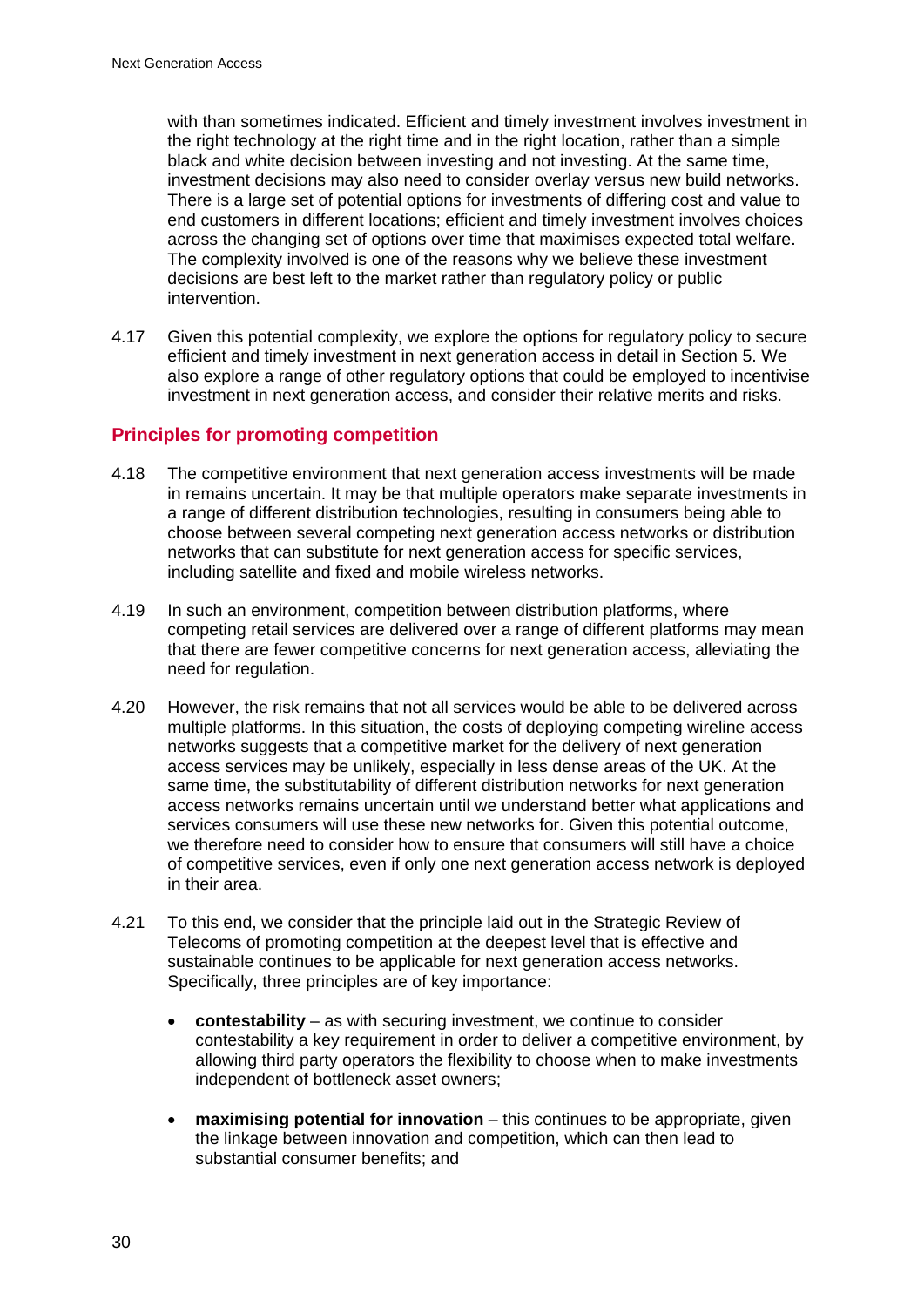- **equivalence** this remains one of the fundamental starting points for the development of a healthy competitive environment in the presence of significant market power.
- 4.22 In order to secure competition, we need to assess what the correct level in the network is for the promotion of competition under next generation access. This 'level' can be expressed in two ways:
	- the form of competition; and
	- the physical location of competition.
- 4.23 Competition can take two forms: the competitors can build their services on wholesale products which give them direct access to the dominant operator's passive network assets, or they can rely on active line access wholesale products, such as bitstream. To date, we have promoted competition based on passive elements, for example unbundling copper local loops. The physical location of competition relates to where physically in the network competition may occur. For example, under the current policy of promoting competition through local loop unbundling this occurs at the local exchange. These two issues are explored in more detail in Section 6.
- 4.24 In assessing the most appropriate form and location of competition, there are a range of principles that we feel are appropriate:
	- continue to promote competition at the deepest level in the network where competition is likely to be effective and sustainable, in order to maximise the scope for competing operators to innovate. In next generation access networks, this implies competition where possible based on access to passive inputs, or active inputs which offer the most scope for downstream innovation;
	- recognise that multiple types of competition, based on passive and active inputs at different locations in the network, might need to exist alongside each other to reflect the different economics of next generation access in different geographic areas; and
	- while the economics of next generation access and technology choices remain unclear, ensure that regulatory policy allows maximum scope for experimentation and innovation in future.
- 4.25 Today, we remain in a 'pre-investment' period, with uncertainty surrounding the commercial case for investment and with no large scale announcements of next generation access network deployments. In this climate, we feel it is appropriate to put in place a regulatory policy that allows experimentation and innovation in different types of competition, initially through trials, and later through commercial deployments. Therefore, our preferred policy approach to promoting competition is to keep a range of options open until there is greater clarity on the prospects for next generation access investment. Options to achieve this are explored in detail in Section 6.

#### **Implications for existing regulation**

4.26 It is important to recognise that the principles by which we will regulate next generation access will not operate in a vacuum. Existing regulation has evolved to address concerns about the market in light of current generation networks. We will need to manage carefully the transition from current to next generation access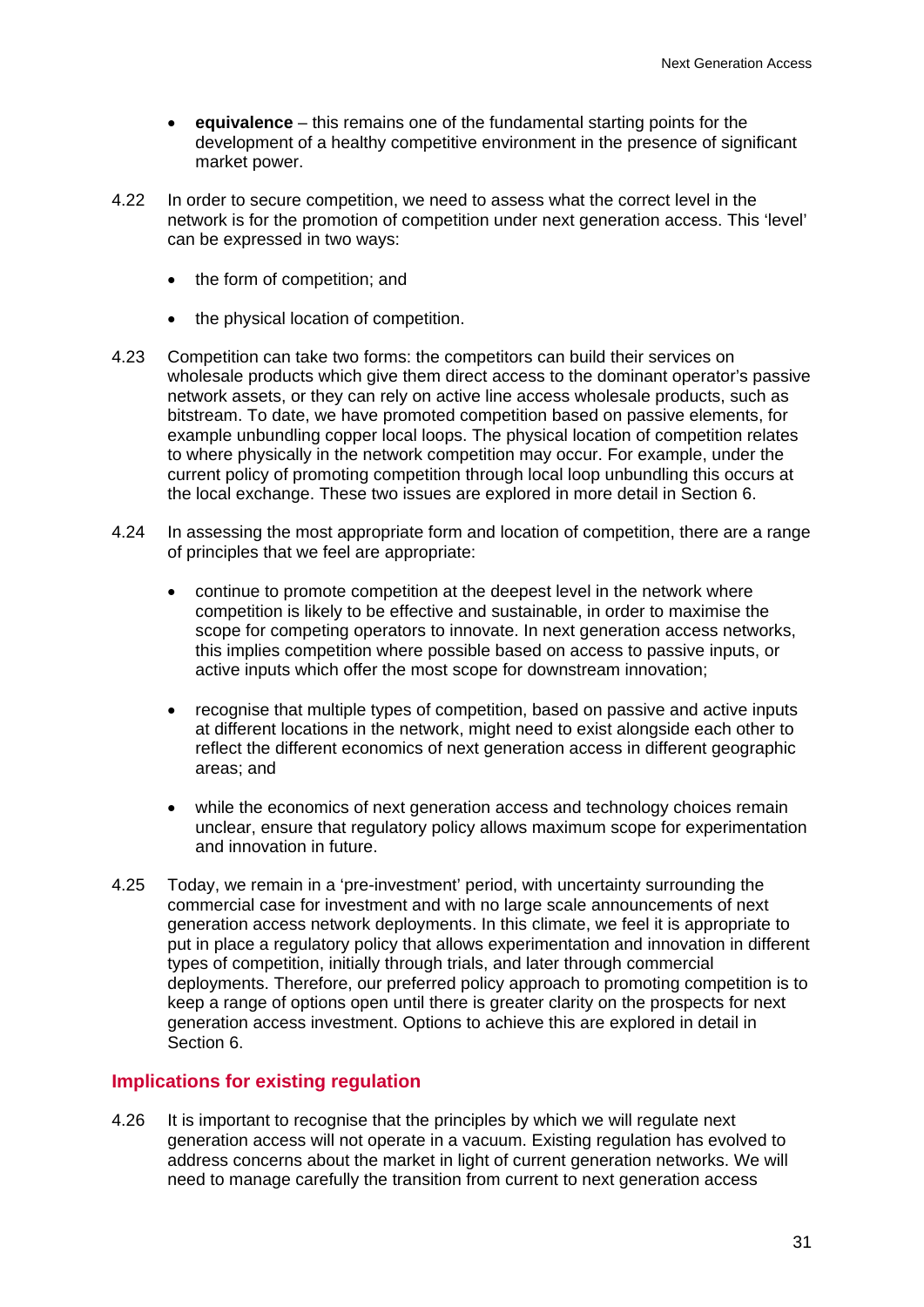regulation. Section 8 considers this issue in more detail, but in summary, the three main areas of challenge for existing regulation in light of next generation access will be:

- **market definitions and the Undertakings** as the services which next generation access will deliver are uncertain, there is some uncertainty which, if any, existing market definitions will encompass them. In the specific case of BT, some of the products it offers, and the terms on which they are offered, are as a result of the Undertakings which BT gave to Ofcom<sup>22</sup>. These Undertakings are also applicable to next generation access;
- **migration from existing regulation** some of the existing regulatory remedies may no longer be appropriate following the deployment of next generation access. This could have significant implications for competition, for example, in the case where a specific wholesale product on which a competitor has built their current business is withdrawn at some point in the future.
- **the impact of existing regulation on incentives for next generation access deployments** – it is important that the structure of existing regulation does not reduce an operator's incentives to invest in next generation access. Some concerns have been raised about the implications of functional separation as specified in BT's Undertakings. However, this remedy is designed to address the issue of significant market power through the delivery of equivalence. As a result, it removes the incentives for inefficient investment designed to foreclose competition, but should not adversely affect timely and efficient investment in next generation access.

## **Digital divide**

- 4.27 Given the economics of wireline next generation access deployments, it is likely that the deployment of this infrastructure will be viable in some regions before others. Furthermore, there may never be a compelling business case for an operator to deploy in some areas of the UK; certain regions may remain unserved by next generation access networks. There is much concern and discussion over the 'digital divide' between those with and without access to current generation broadband services. With the introduction of next generation access, it is possible that the digital divide may in fact get wider. Customers in dense urban areas, who already benefit from the fastest current generation broadband speeds, may be the first to see further speed increases as a result of next generation access deployment, while rural customers may see no improvement in their current, limited connectivity. This raises a number of issues, in terms of:
	- the net benefits that consumers and citizens will derive from the availability of higher bandwidth broadband services, and the impact of these not being available to people who are not served by the new networks; and
	- the minimum level of service which consumers and citizens should have a right of access to.
- 4.28 Addressing the issue of a digital divide can be considered in two time frames in advance of wide scale deployments, and once we have witnessed next generation access roll-out. For the former, the issue is how far policy makers should seek to anticipate any future digital divide and address it pre-emptively. While it may be

 $\overline{a}$ 

<sup>&</sup>lt;sup>22</sup> http://www.ofcom.org.uk/consult/condocs/statement\_tsr/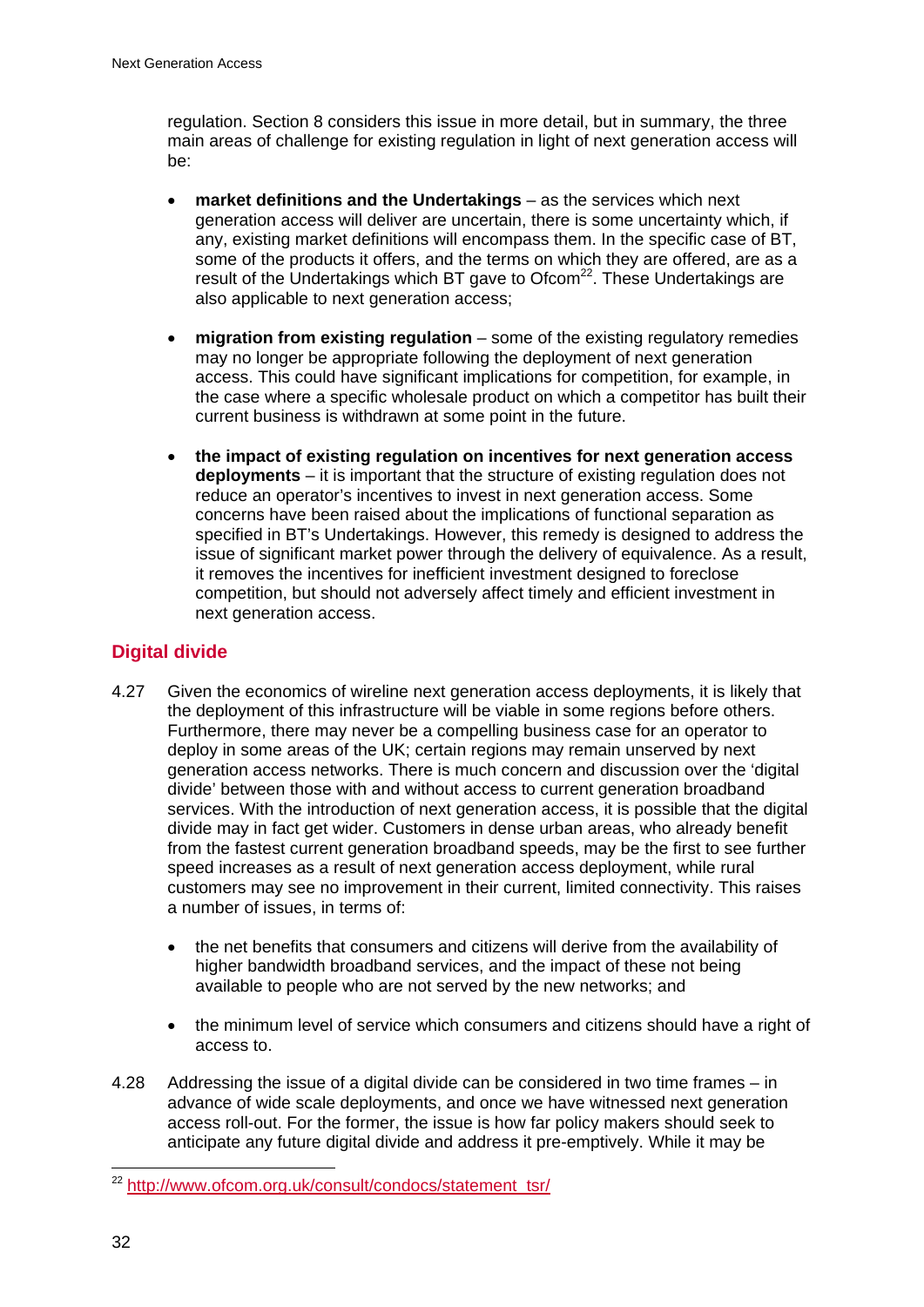relatively easy to identify some regions which are very likely and some which are very unlikely, to be commercially viable, the majority of areas will lie between these extremes.

- 4.29 We remain concerned about attempting to identify the potential future boundaries of a digital divide before widespread deployment of next generation access given uncertainties on likely commercial reach. Pre-emptive intervention is risky and could conceivably lead to perverse results because we do not yet know when and where commercially led deployment will take place.
- 4.30 This is a very significant potential issue for next generation access, but a complex one in which the intuitive outcomes may not occur. We may see early commercial deployment in some rural areas, if operators choose to use the new technology to address the coverage limitations of current generation access. Given this complexity, we remain concerned about attempting to identify the potential future boundaries of a digital divide before widespread deployment of next generation access has taken place. Pre-emptive intervention risks wasting significant public funds and could lead to the distortion of incentives for commercial deployment and inefficient results. This issue was discussed further in a joint DTI/Ofcom best practice guide earlier this  $vear<sup>23</sup>$ .
- 4.31 Therefore, despite the clear importance of this issue for society and the economy, given the current status of next generation access in the UK, we consider that it may be premature to consider specific policies to address a future digital divide. However, we will continue to gather evidence from overseas deployments and the extent to which they give rise to geographic and other social inclusion issues, while at the same time remaining aware of the differences in the UK situation. We will also continue to consider the issue of a digital divide, both present and future, with regional development authorities and the governments of the UK, and how our proposed policies for next generation access will affect social inclusion.

#### **Consultation questions**

 $\overline{a}$ 

*Question 2 Do you agree with the principles outlined for regulating next generation access?* 

<sup>&</sup>lt;sup>23</sup> http://www.ofcom.org.uk/media/mofaq/telecoms/pbs/dti\_pbs.pdf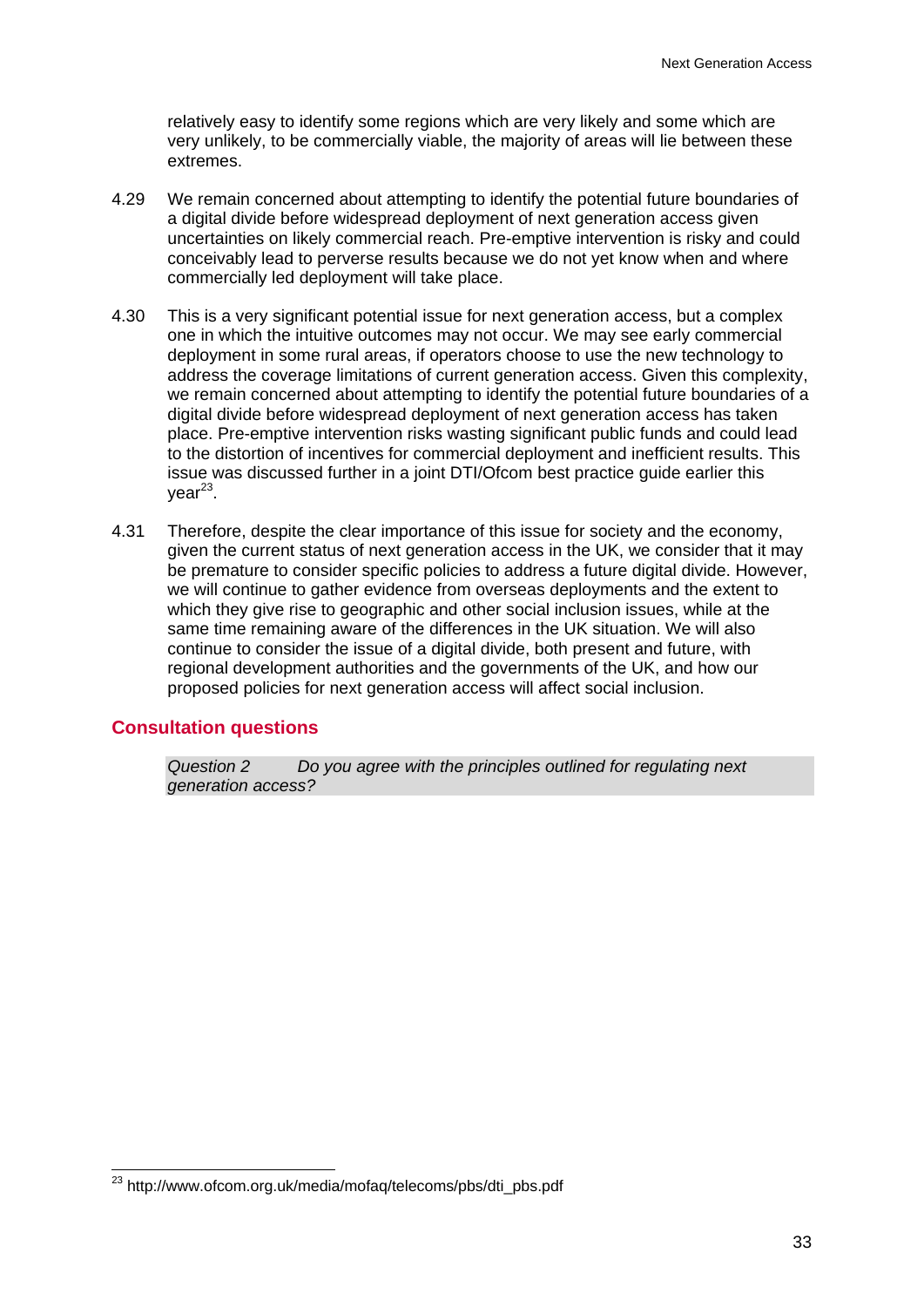# **Section 5**

# 5 Securing investment in next generation access

- 5.1 We have explained the importance for the UK in witnessing efficient investment in next generation access. We have also described how our approach to regulating current generation access has resulted in very positive consumer outcomes. However, simply rolling forward this current regulation to next generation access might artificially delay investment, or lead to inefficient investment choices. This section considers how to ensure the regulatory climate allows timely and efficient investment, while at the same time, along with our approach to promoting competition explained in the following section, ensuring that the positive outcomes for consumers of current regulation endure.
- 5.2 To date, addressing significant market power in access networks has been achieved through mandated access for competitors at specific prices. These prices have been calculated by estimating the cost of the access assets, plus an allowable return for the asset owner. This approach is suitable to current generation access networks as they are legacy networks with low demand side risk and substantial sunk costs that have already generated a return on the initial investment.
- 5.3 This approach may be less appropriate for next generation access networks. So far, these networks are characterised by high uncertainty about consumer demand and willingness to pay, with limited clarity on the applications and services they will deliver. In this situation, investors in a free market would seek higher returns from their investment to compensate for the higher degree of risk. Applying traditional cost based approaches may not adequately reflect this higher risk profile, and therefore could disincentivise investment. As a result, deployment of next generation access could occur inefficiently late.
- 5.4 Ofcom therefore considers that, in advance of deployments, the right regulatory regime needs to be in place to ensure that the incentives for investment are not distorted by regulation such that next generation access network deployments are not made, or made inefficiently late. As discussed, the timing of investments is not the only consideration - the regulatory environment should also seek, as far as possible, to encourage an efficient technology selection and reach for next generation access networks. The principles which we believe will ensure desirable investment occurs are:
	- contestability;
	- reflecting risk in investment returns; and
	- regulatory certainty.
- 5.5 The remainder of this section considers these principles in more detail and discusses our resulting views on some of the regulatory approaches that could be adopted to promote timely and efficient investment.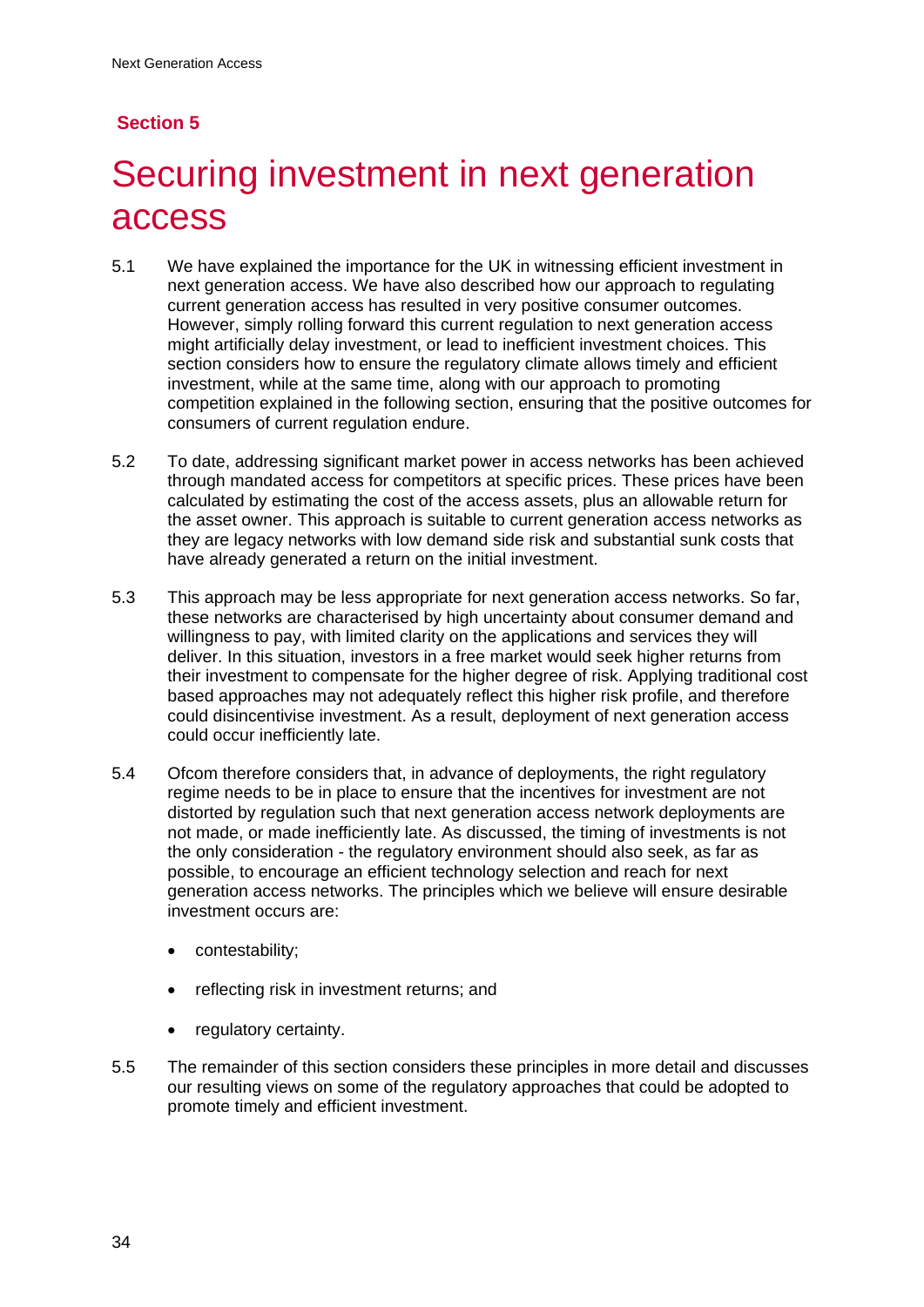## **Contestability and competition can incentivise investment**

- 5.6 As discussed in Section 2, one of the main drivers of next generation access investment is competition. The incentives and ability for communications providers to invest in next generation access differ between different operators, depending on their specific circumstances. Competition in next generation access may come from a number of sources, including: cable, wireless and local loop unbundlers. Of these, some players, like cable or wireless operators, have greater freedom on the choice of when to invest in next generation access given ownership of their own network or resources. Others however are more constrained - local loop unbundlers may be largely dependent on the timing of investment in next generation access by copper access network owners before they can launch their own next generation access services.
- 5.7 Ensuring an environment in which investment in next generation access is contestable – where other organisations have the chance to make this investment when they are ready – is therefore important. It reduces the dependency on a significant market power network operator, and their potential ability to block efficient investment by other parties. It may also incentivise them to invest themselves when the time is right, as a result of the risk of a competitor doing the same.
- 5.8 Making investments in next generation access contestable delivers two types of benefits:
	- it ensures competitors have the freedom and ability to invest in next generation access in advance of operators with significant market power in current generation access networks and services. The possibility of a competitor making next generation access investments may ensure a significant market power operator is incentivised to deploy its own network in a timely manner in response to emerging consumer demand; and
	- ensuring that competitors are not precluded from making investments in next generation access after operators with significant market power have deployed their own infrastructure. This will result in an environment that allows greater competition where the economics support more than one infrastructure deployment. At the same time, it may further incentivise operators that have made next generation access investments to develop high quality active wholesale products to sell to third parties. If competitors have a viable alternative to purchasing wholesale access services (i.e. their own investment in next generation access), wholesalers are more likely to develop an active wholesale access product that is of a high quality and meets wholesale customers' needs.
- 5.9 There is a wide range of options available that could be used to ensure contestability. In part, these vary depending on the technology deployed and the type of deployment. For example, an overlay FTTC network is likely to offer different options for contestability as compared to FTTH deployments to new build premises. Options include:
	- mandating or influencing the next generation access network design or technology selection of a communications provider with significant market power, in order to aid competitive investment. We are generally uncomfortable with such direct intervention, given the risk that the regulator is not best placed to make technology choices;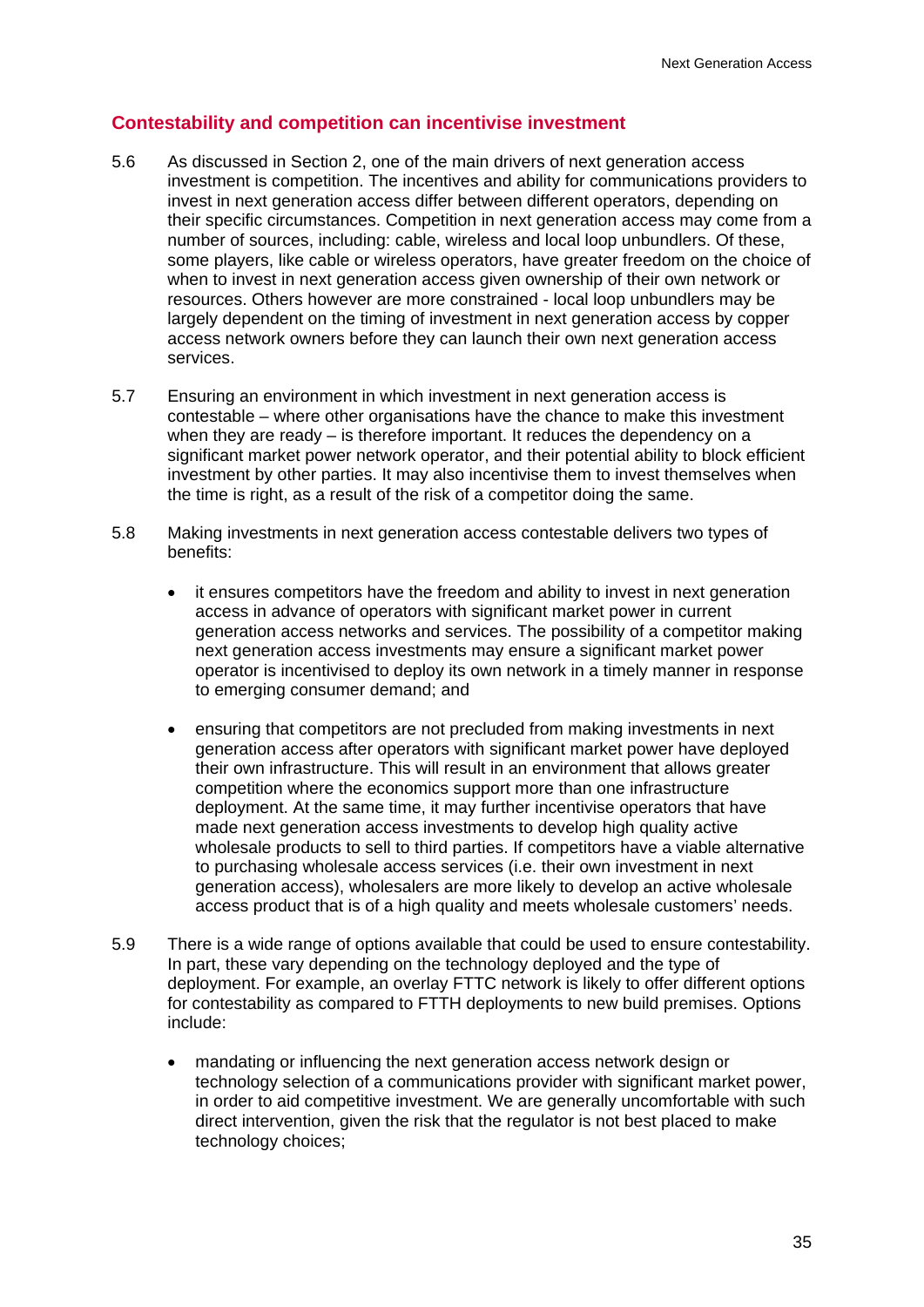- adopting a regulatory policy that directly favours competitive investment in active infrastructure as close as possible to the customer (for example electronics at the cabinet, also called sub-loop unbundling). We explore this issue further in the next section;
- adopting a policy that directly favours competitive investment in passive infrastructure as close as possible to the customer (for example duct sharing which requires competitors to install their own cables as well as electronics). While this may offer greater contestability than the previous approach, it requires greater investment by prospective competitors and has more practical difficulties to overcome. Again, this is explored further in the next section;
- mandate access to a specific product or service on equivalent terms to a significant market power operators' access. This would seek to ensure that, where possible, competitive operators can get access to the same passive or active inputs as an operator with significant market power on similar terms to provide retail services; and
- encouraging or facilitating the deployment of alternative next generation access infrastructures or technologies. This could include cable or wireless services. With regard to cable, actions by Ofcom which might directly influence the further deployment of cable infrastructure are likely to very interventionist. For wireless based services, Ofcom could seek to package spectrum in a way specifically designed to ensure competitive wireless next generation access services to become feasible. However, this is inconsistent with Ofcom's principles for market led spectrum allocation. At the same time, a consensus opinion seems to be emerging that suggests fixed wireless services are likely to provide limited substitutability for wired next generation access.
- 5.10 However, there is also a risk that regulatory policy focussed on contestability actually results in inefficient investments by some operators that seek to foreclose the risk of new competition. Such inefficiency may take the form of selecting a specific technology that precludes the risk of competition through contestable investments. One such risk could arise from a regulatory approach that sought to promote contestability in next generation access through sub-loop unbundling. For example, there may be circumstances where, given the risk of competition to a significant market power operator from competitors investing in sub-loop unbundling, it may respond by inefficiently choosing to invest in FTTH technologies that may be more difficult to unbundle, and therefore reducing contestability. We need to remain alive to the risk of any such anti-competitive behaviour.
- 5.11 In conclusion, we consider that contestability in next generation access, both in advance and following deployment by significant market power operators, is vital both in securing timely and efficient investment and in delivering a well functioning, competitive market place that meets end customers' needs.

## **Regulation that mandates access should reflect risk**

- 5.12 While contestability and competition can incentivise investment, we must also bear in mind that the risk of ex ante regulation and mandated access can work against this by reducing incentives for efficient investment.
- 5.13 In those circumstances where significant market power is found, regulation generally mandates third party access to certain elements of a network, and the regulator sets the price of this access. As we explain above, the high degree of demand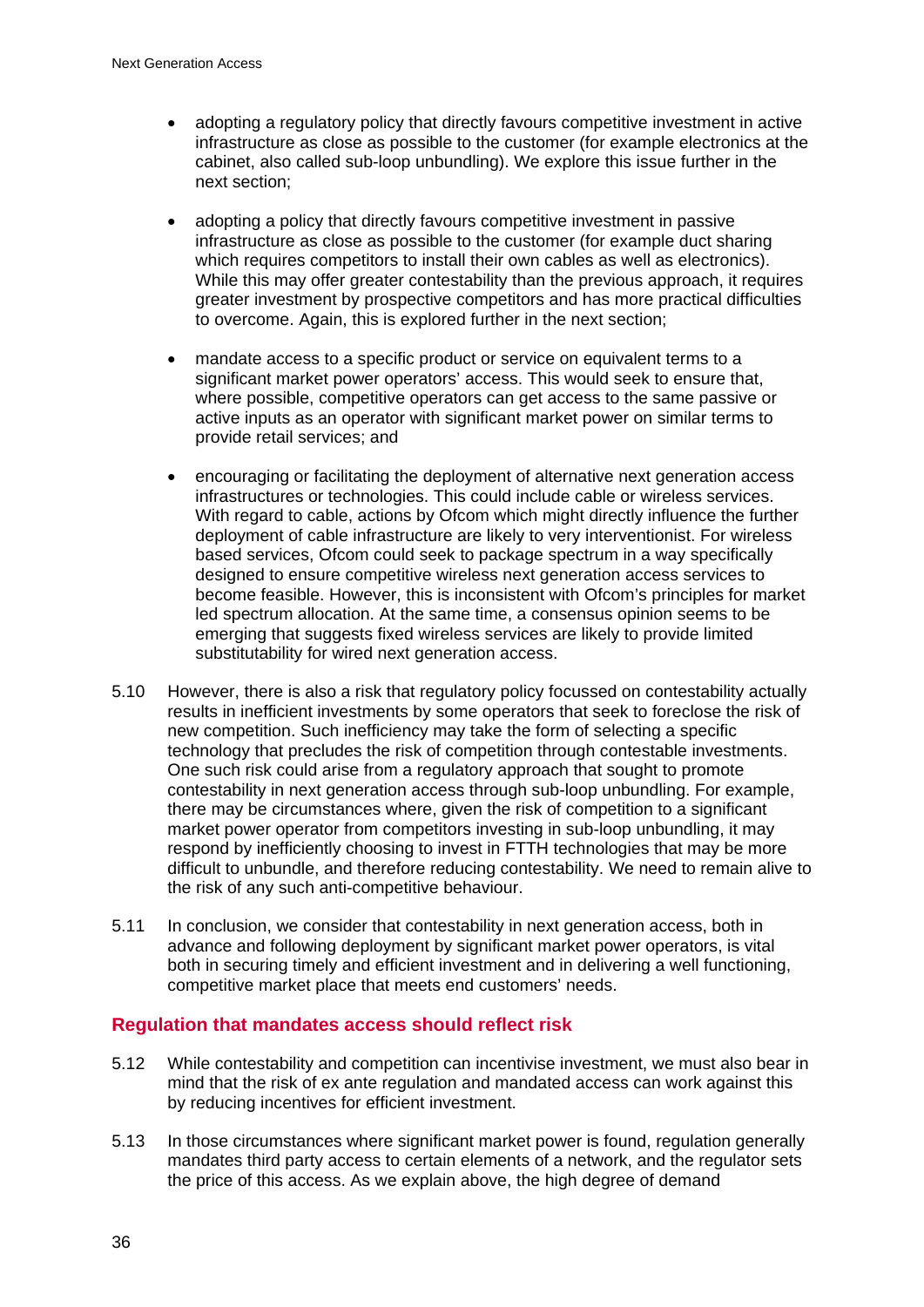uncertainty, coupled with the risk of mandated access to next generation access networks at a specific price may reduce operators' incentives to invest.

- 5.14 The imposition of regulatory remedies that mandate access at a specific price may result in asymmetric risk borne by investors and a change to the prospective returns available for an investing firm. When a firm makes an investment in a situation when demand may be highly uncertain, the firm's actual achieved returns may vary significantly depending on whether demand for the services in question turn out to be high or low. Absent regulation, a firm would invest and bear the full risks of favourable or unfavourable demand outcomes, resulting in expectations of a specific return.
- 5.15 If the demand outcome was favourable then it may make significant returns and if it was unfavourable it may make significant losses. Given the range of possibilities on each favourable and unfavourable outcome, the firm would make its investment decision where the expected returns exceeded its cost of capital.
- 5.16 However a straight-forward application of the standard cost plus pricing approach may result in lower incentives to invest. This approach would cap the total returns that the firm could make if demand turned out to be high but force the firm to bear all of the losses in the event that there was virtually no demand, as displayed in Figure 7.



#### **Figure 7: Risk of regulation may skew expected investment returns**

#### Source*: Ofcom*

- 5.17 We therefore consider it is appropriate for regulation to take into account its potential effects on investment incentives. This can be achieved by incorporating or allowing for some degree of systematic risk in regulated access terms.
- 5.18 However, any attempt to reflect risks within regulated access terms raises a number of potential drawbacks. These include:
	- Ofcom applies the wrong risk factor to investments. This is an issue as the estimation of risk is complex, and requires a very high degree of information that may not be available to the regulator at the time it forms its policy. In addition, the risk profile of investments changes over time, with later tranches of investment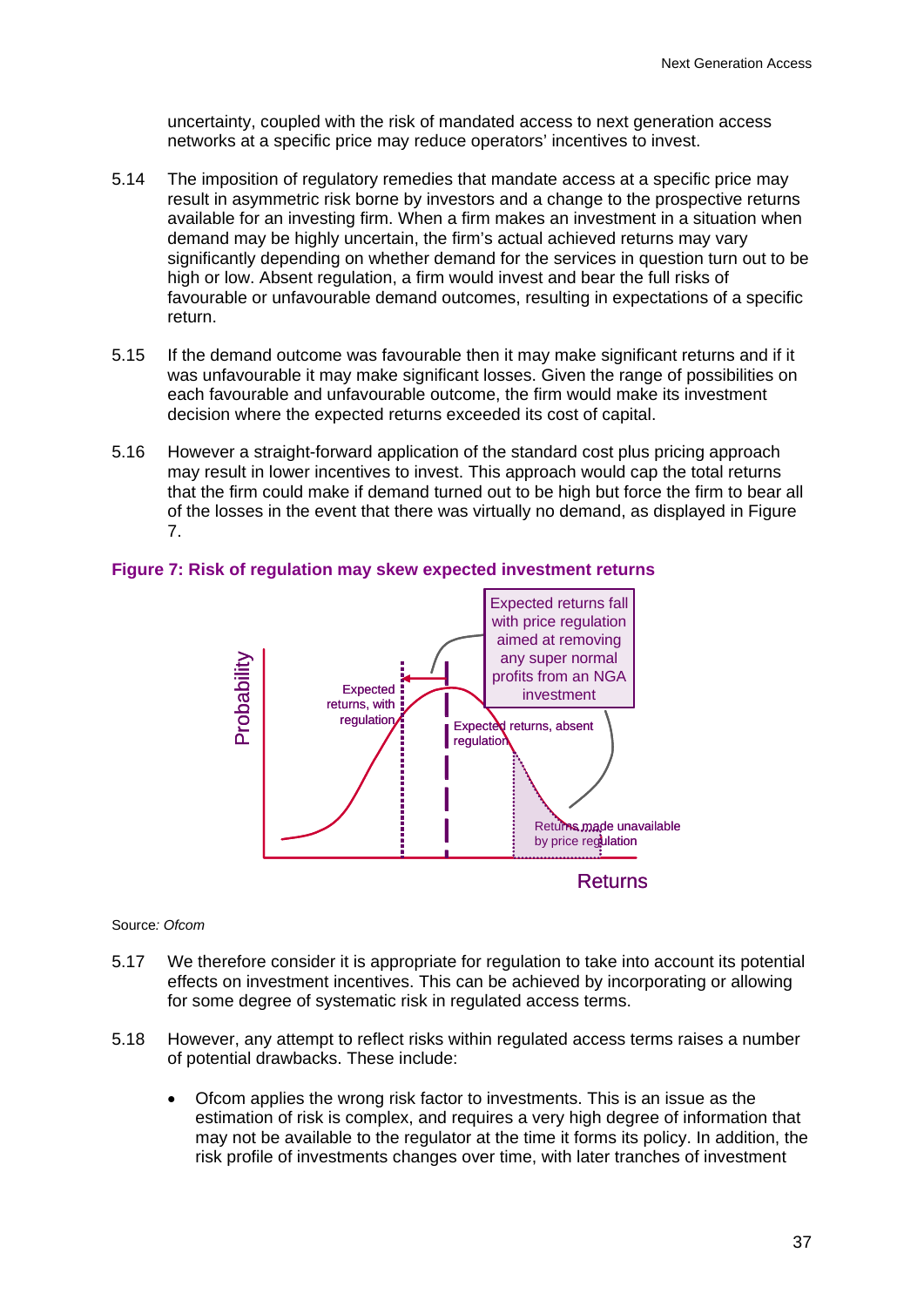potentially being lower risk than initial investments. Therefore, any estimation of risk needs to vary over time;

- indicating to an investor that we would allow a potentially greater return on new investments compared to investment in current access networks may provide inefficient incentives for investment and migration to next generation access networks; and
- Ofcom's ability to commit to setting access terms that adequately reflect risk at the time of investment. For any approach to be credible, prospective owners of next generation access networks need to be confident that access terms will be set that reflect the risk incurred at the point of investment for much of the life of the asset. Under the European Framework, however, it is difficult to make such contingent commitments over a long period of time. This is in part because the findings of one market review cannot bind the findings of a subsequent one.
- 5.19 Approaches to address risk in next generation access network investments do not reside solely with the regulator. Commercial organisations also have a range of options available to them to de-risk some elements of these investments. They include:
	- *incremental investments* can reduce companies' exposure to risk, with the potential for making limited investments in specific areas to test the business case and consumer demand. This exposes consumers' willingness to pay for new services, reducing the demand uncertainty;
	- *cost* reduction the presence of cost savings to underpin an investment case in next generation access will reduce the significance of demand uncertainty. However, significant uncertainty remains on the prospects for total lifetime cost savings in next generation access compared to copper access networks. The availability of cost savings to communications providers will in part depend on individual circumstances.
	- *long term contracts*  these provide a means for sharing risks across a number of parties and providing a degree of certainty for the asset owner. Such contracts have arisen in relation to undersea fibre optic cable, satellite capacity and in other sectors, including the gas industry. However, their emergence may be challenged if downstream customers believe they can secure a greater degree of flexibility from access based on short term regulatory 'contracts';
	- *demand aggregation* this was an approach employed at the retail level in current generation broadband, where BT committed to upgrade exchanges to ADSL once there was evidence of sufficient demand to make this investment pay. In next generation access, demand could be aggregated from a number of sources, including wholesalers, public sector or consumers. An investor in next generation access could set a trigger point at which, with evidence of demand for services, it would undertake the investment; and
	- *co-operative deployments*  this approach is similar in some ways to the proposals being made in Australia by the G9 group of telecoms operators and being explored in Sweden. Such a deployment shares risk across all investors in a network, while at the same time reducing the risk of discriminatory behaviour between the downstream divisions of the various investors.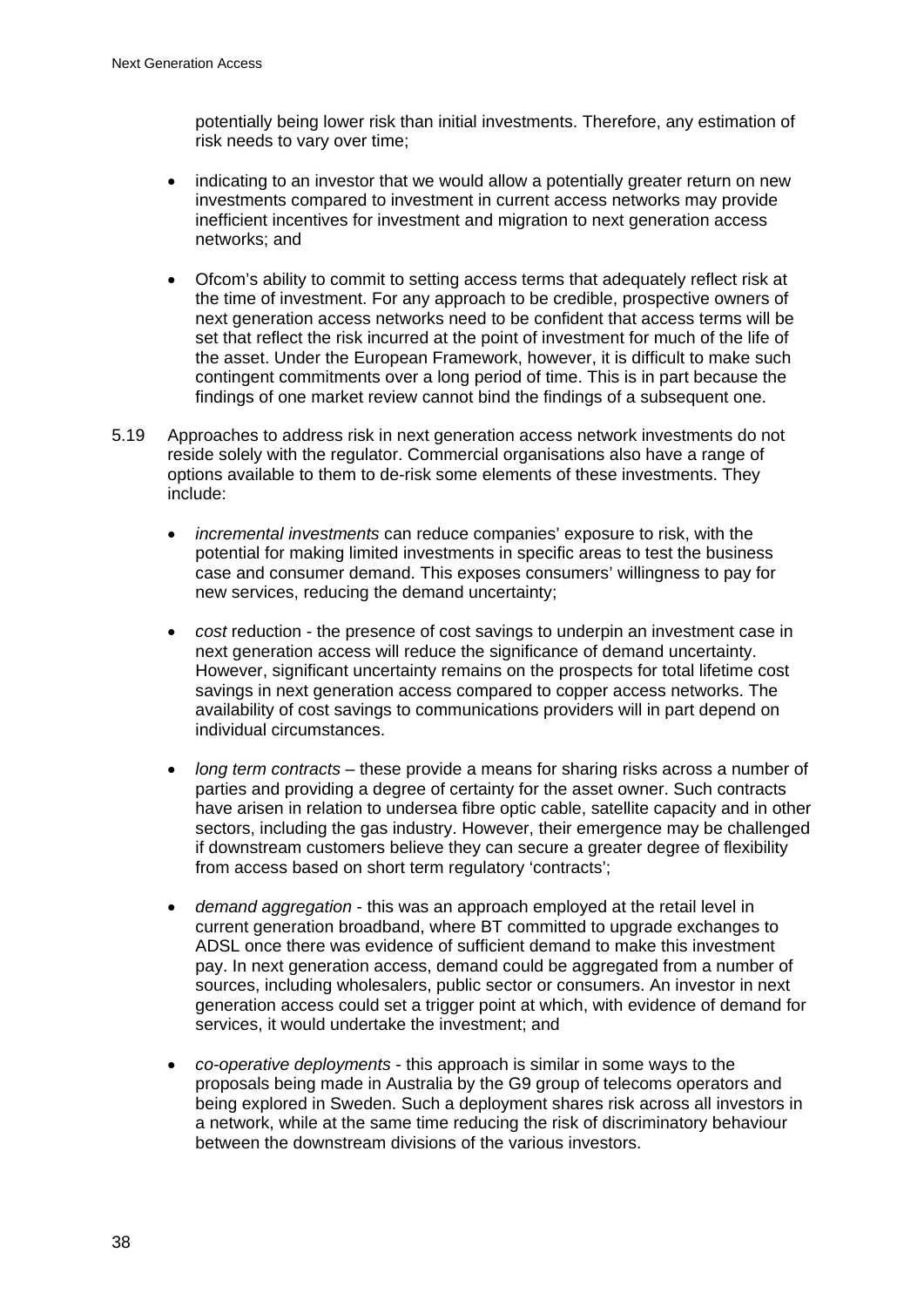5.20 However, it is unlikely that operators will be able to fully diversify away all risk relating to next generation access deployments, or that the approaches above will reduce the risk that regulation will result in asymmetries in expected returns. Therefore, it may still be necessary to reflect risk in mandated access terms.

#### **There are a number of regulatory approaches to reflecting risk in access terms**

- 5.21 As discussed in our November document, the standard approach to price setting for upstream bottleneck assets has been based on the cost of investment, with no account taken of project specific risks beyond those systematic risks faced by the business as a whole. Today's access networks face very low demand side uncertainty. Alternatives to this traditional approach attempt to balance the investment decisions and incentives of commercial entities while retaining some form of access regulation for new access investments in the face of substantial demand side risk.
- 5.22 The aim of any approach that reflects the degree of risk incurred at the time of investment is to ensure the environment is right for efficient and timely investment. As we outlined earlier, efficient investment refers to the timing, location and technology choice of investors. Investors need to know how they might be regulated, in cases where they are regulated, in order to assess their prospects for making a return on risky new investment.
- 5.23 We are considering a number of characteristics from the pricing mechanisms adopted to define access terms to next generation access networks. Specifically, the approach should seek to: allow flexibility for access owners to price services according to demand; minimise the risk of anticompetitive behaviour, for example margin squeeze; be clear and transparent; and be operationally efficient. The approach should also be credible and practically implementable by Ofcom in the face of information constraints and uncertainties.
- 5.24 We consider that it is important to allow a degree of flexibility for investors to price access. The reason for this is that the total value derived from next generation access networks is the sum of different valuations by different end users – some will value next generation access services highly while others may value it only marginally more than services delivered over existing access networks. The objective of providing this degree of flexibility is to:
	- provide investors with flexibility to price differentiate across consumers or service levels to capture sufficient surplus to ensure that the efficient investment option is viable;
	- allow variable pricing in different locations and in different circumstances to incentivise efficient and timely investment;
	- allow investors the opportunity to experiment with different pricing propositions and to change strategy as the demand for next generation access services becomes clearer; and
	- minimise risk that the regulator gets the pricing wrong the market is better informed than the regulator.
- 5.25 However, providing access network owners with pricing flexibility may result in some risks. One potential downside of such flexibility is that asset owners will be able to extract more of the consumer surplus from next generation access products in the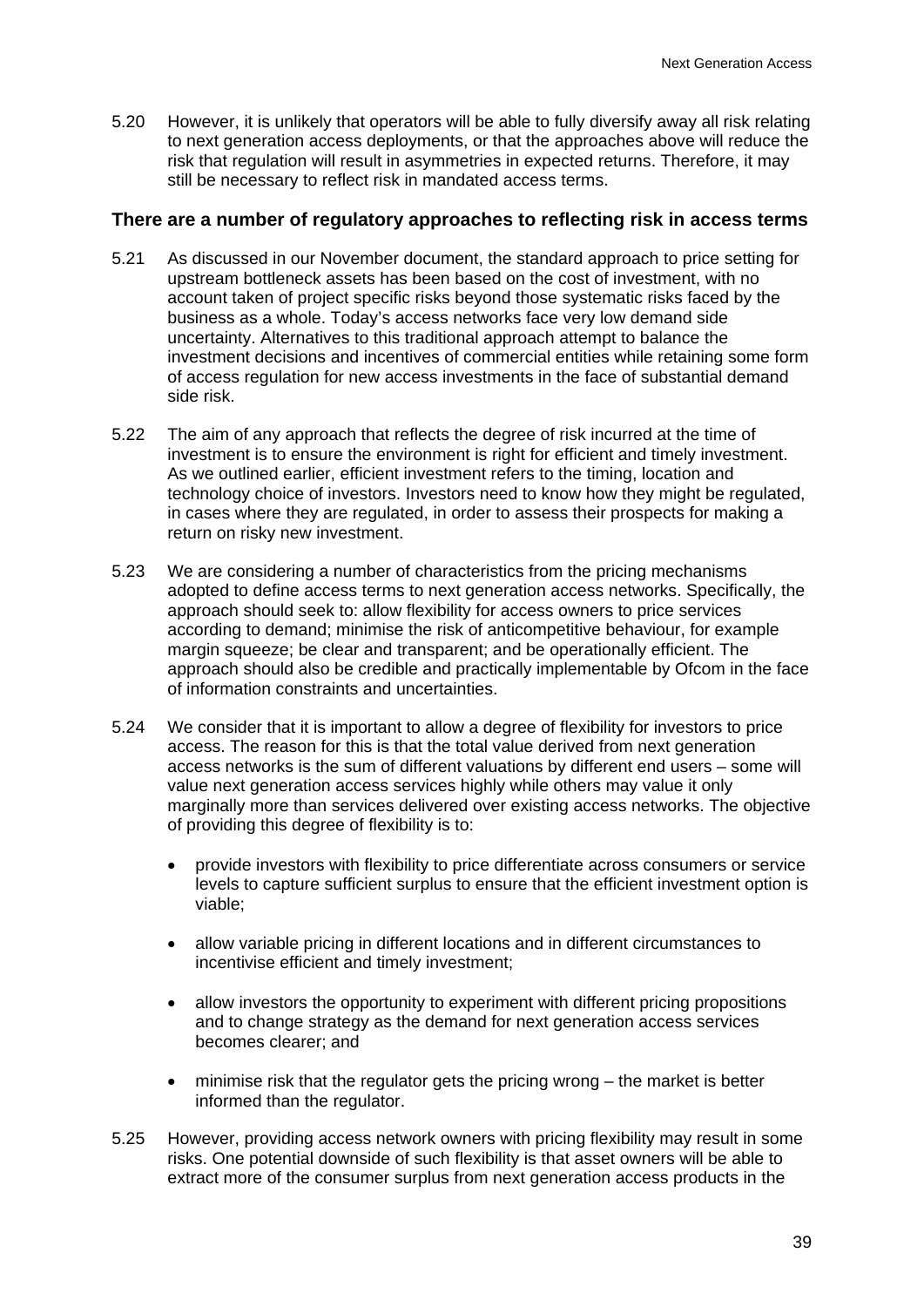form of informational rents. This is a trade-off to counter the risk investors are incurring in making these investments: the question for us is how much of this rent an asset owner should be able to capture. Should an operator be able to earn monopoly rents in return for undertaking the risky investment?

- 5.26 We outline three main approaches here, and consider the risks and benefits of each. It is assumed that all of them are implemented on the basis of equivalence. The three main options available are:
	- a mandated upstream price that is based on a project-specific cost of capital that includes estimates of risk;
	- upstream prices set by the asset owner; and
	- anchor product pricing, with pricing freedom for non-anchor products but equivalence of input on all products.
- 5.27 Defining a mandated price with a project specific cost of capital is similar to some of the options outlined in Ofcom's August 2006 cost of capital consultations and statement<sup>24</sup>, and is a form of traditional cost plus approach where wholesale charges are set by the regulator. Detailed benefits and risks of such an approach were outlined in these consultations and statement. In this case a project-specific cost of capital may be used to reflect the higher systematic risk (i.e. risks which cannot be diversified away) for the particular project or activity that is being undertaken. The approach is demanding in terms of regulatory information since costs must be modelled and demand estimated in setting the price control, as well as estimating the degree of systematic risk incurred by the investing company at every stage of its investment. This makes it difficult to implement.
- 5.28 An alternative option is to allow the owner of access infrastructure to set access terms, so long as these were non-discriminatory and provided on an equivalent basis to all third parties, including its own downstream divisions. This approach has the benefit that the regulator does not need to assess the degree of risk incurred in investment in next generation access. There remains a risk with this approach that the bottleneck asset owner would attempt to distort competition by trying to extract monopoly rents from its upstream division and margin squeeze all competitors. It may be incentivised to do this either to maximise its upstream profitability or to foreclose competition downstream. However, its incentives to do so may be relatively weak given that the organisation's goal may be to promote take-up of next generation access services and rapidly increase traffic on the network.
- 5.29 Anchor product regulation is an alternative to the two general approaches described above. Annex 7 provides more specific information on the new potential pricing approach of anchor product regulation. This approach would involve offering one or more products on the next generation access network that replicate existing offerings to end users in terms of price and service for a period of time. This would be particularly important where existing services are no longer available e.g. where there is no parallel copper network. The price of these anchor products would be defined by Ofcom. The approach has the following characteristics:
	- regulated wholesale anchor products are specified such that end users are expected to face the same price and service that was available over copper, for those services that remain dependent on the new bottleneck;

 $\overline{a}$ <sup>24</sup> http://www.ofcom.org.uk/consult/condocs/cost\_capital2/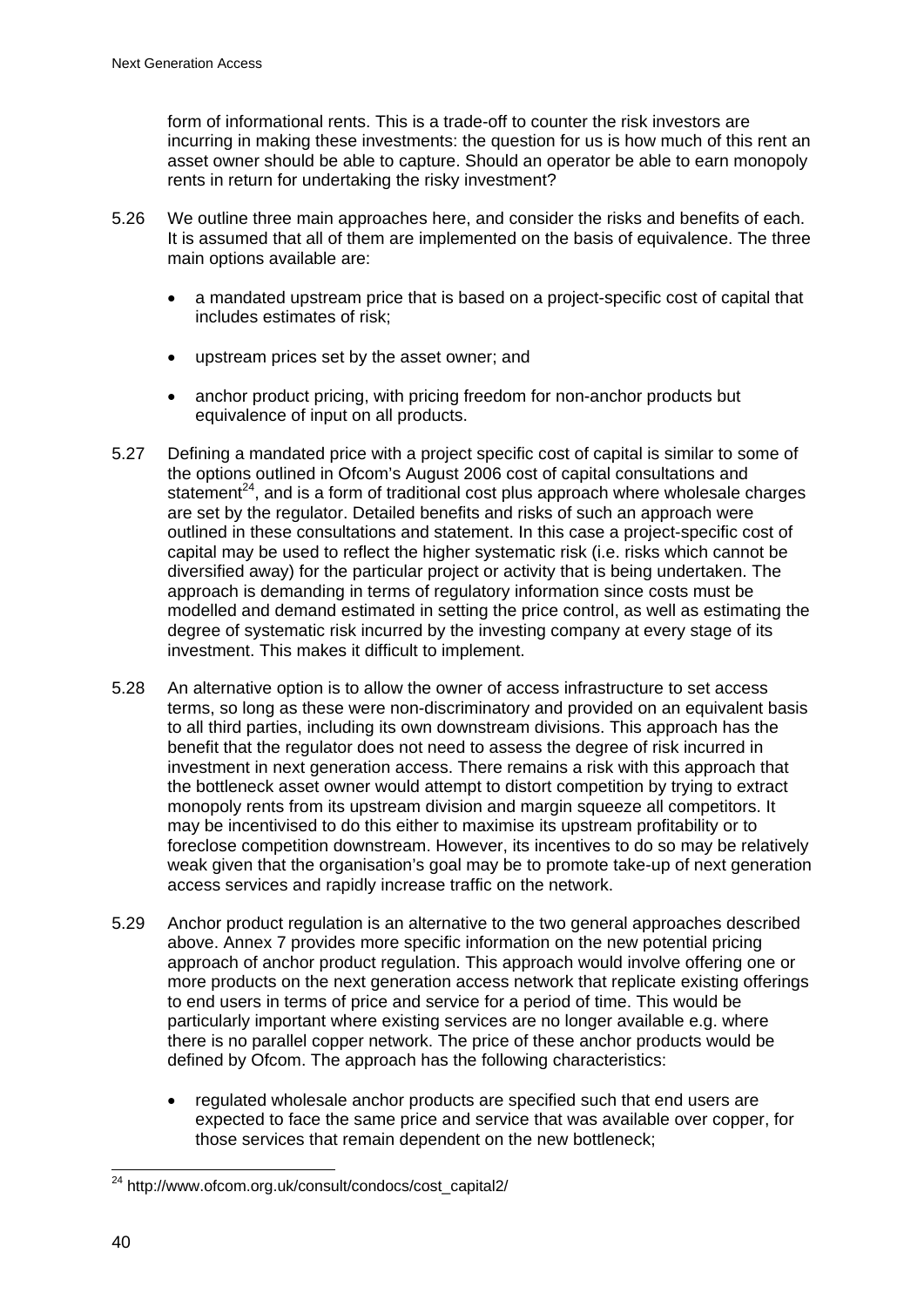- prices are not cost based since those prices that are controlled are set on the basis of prices on the previous platform (with a different cost structure);
- outside of these regulated anchor products, prices for higher performance or new service offerings would not be subject to price control. However, the asset owner would be required to provide them on the basis of equivalence. In effect, only a few prices in the value chain are fixed by regulation. Prices of other products would be set by the access network owner in negotiation with its customers, including its own downstream divisions.
- 5.30 In addition to these three discrete options, there are a range of combinations that draw on the approaches listed above. For example, anchor product pricing plus an overall return or price cap. We have not focussed on these specific combinations in our assessment. However, we will explore anchor product regulation in more detail because it is an innovative approach which appears to offer some desirable features.

#### **Any approach based on anchor products requires careful definition**

- 5.31 In defining any regulatory approach based on anchor product regulation, there are a range of specific requirements and potential drawbacks that would need to be considered. These are detailed in Annex 7 to this consultation.
- 5.32 The form that any approach to anchor product pricing takes will depend on the underlying principles and aims for this approach. There can be a number of objectives that Ofcom could be seeking to achieve with anchor product regulation. These include ensuring that:
	- no customers are made worse off today as a result of the introduction of next generation access networks;
	- no customers are made worse off in the future, relative to the position they would have found themselves in with respect to current generation access networks, as a result of next generation access investment; or
	- absent competition, there is an effective constraint on the pricing of next generation access services by an operator with significant market power.
- 5.33 Each of these objectives may result in a different application of anchor product regulation – the first suggests that there is no need for anything more than a static anchor product that does not evolve over time. The second objective would require a greater degree of flexibility in the anchor to take account of future developments in next generation access network products. And the final objective would suggest that a, possibly rapidly, moving anchor product that always acted as a relatively close substitute to the prevailing next generation access services was the most appropriate approach. The overall aim of price regulation is therefore of key importance to the form that anchor product regulation may take in the future.
- 5.34 In summary, any approach to pricing mandated access that leaves price setting to the asset owner offers the potential for promoting efficient and timely investment by leaving the risk and reward related to the capabilities of next generation access with the investor. The investor has significantly better information than the regulator, and with flexibility, may be able to learn about customer preferences and therefore determine the optimal investment.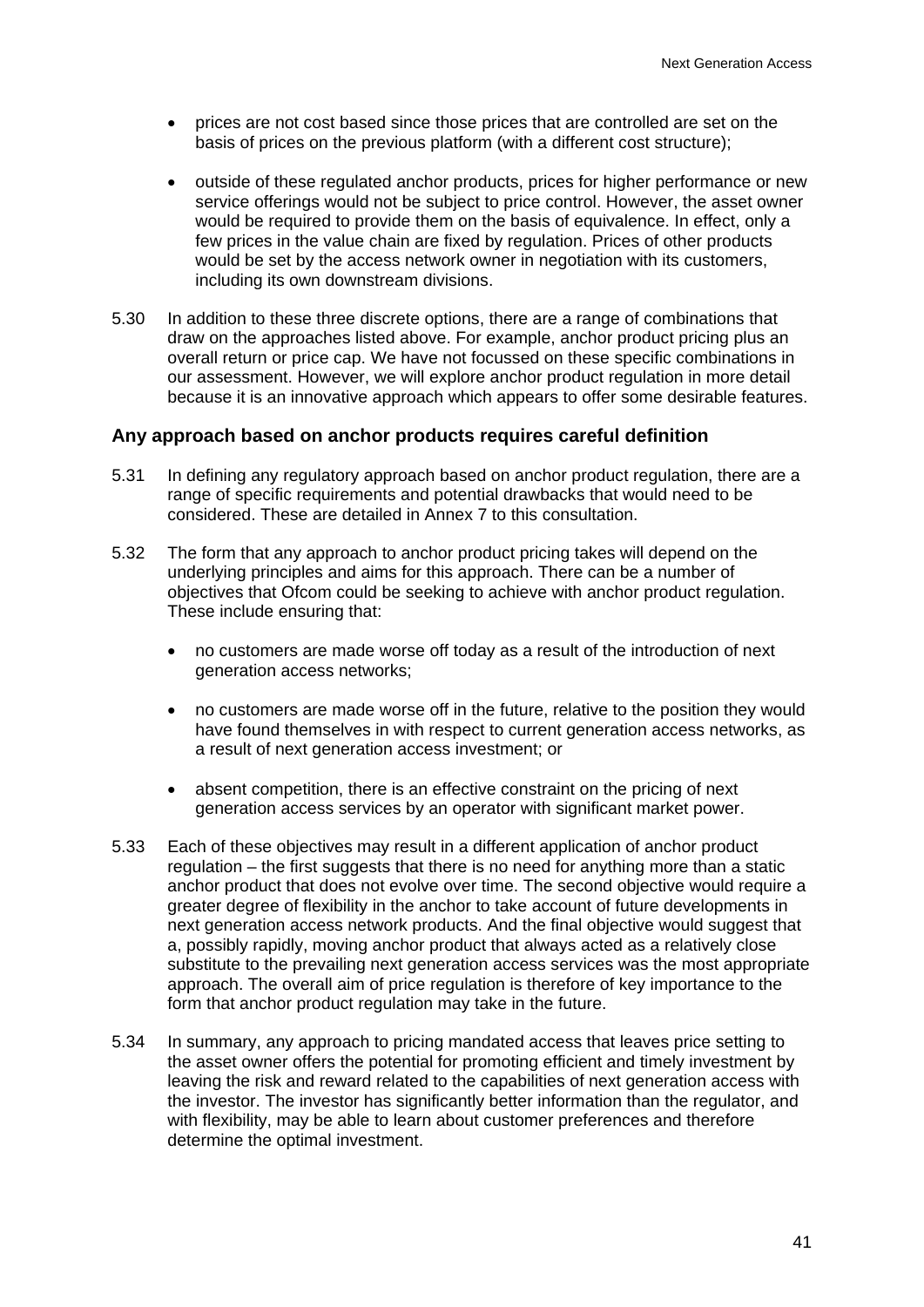- 5.35 However this approach does have requirements that need to be considered in defining it. These are:
	- ensuring flexibility in wholesale prices is key to making the approach work;
	- co-existence of with other remedies and pricing approaches it is important that anchor product regulation, which may apply more to some regulated products, is not inconsistent with the pricing approaches adopted in other regulatory remedies;
	- initial definition of the anchor products defining the initial anchor product is key. If the anchor is over-specified, it may reduce options to upsell higher quality services to customers. Equally, if it is under-specified it may no longer provide an effective price constraint on non-anchor products;
	- evolution of the anchor product over time as customers' demand for higher bandwidth services evolve, it may be necessary for the anchor product specification to increase over time to ensure it remains a viable substitute to nonanchor products; and
	- conditions and triggers for migration away from anchor product regulation eventually, once any risk incurred in next generation access deployments has been paid back, it may be appropriate to transition to a more traditional approach to regulation.
- 5.36 Anchor product regulation has advantages over the more simplistic approach of allowing access owners to set upstream prices completely independently of the regulator, including:
	- providing the option for continuity in service pricing and quality for end users during any transition from current to next generation access networks.
	- providing discipline on potential abuse of market power via a chain of substitution at the retail level between the anchor product, which is price regulated, and nonanchor products, which are not;
	- with retail minus and anchor product approaches, which involve greater pricing flexibility at the access level, there may be greater scope for margin squeeze compared to cost based forms of regulation. However, if a vertically integrated next generation access investor is allowed to take profit from the upstream wholesale products then it has much weaker incentives to discriminate against rivals in the downstream markets. This, combined with the recognition that communications providers might help increase overall demand for next generation access could both act to diminish incentives to discriminate; and
	- an approach based on anchor products requires less information on the part of regulator than some other approaches, at a time when information asymmetries may be large.
- 5.37 While anchor product regulation does have some notable benefits compared to other approaches, any emerging regulatory approach to pricing may be expected to also face some challenges. The most notable of these for anchor product regulation include: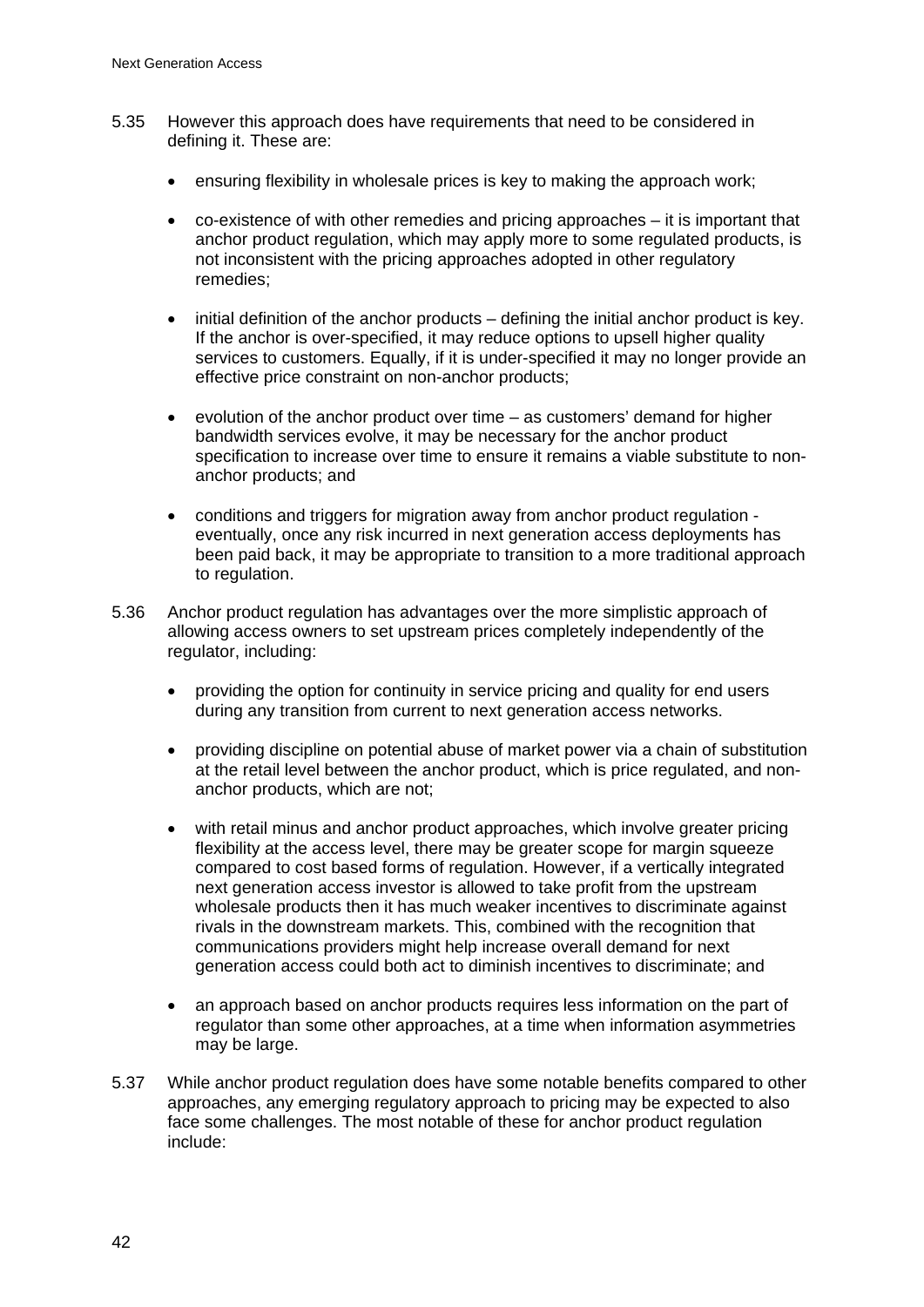- the need for co-operation amongst stakeholders in the negotiation and agreement of access terms. In the event of any complaints being raised on access terms, prohibition of margin squeeze would be covered by competition law, and could result in ex post price regulation as a result of complaints as opposed to ex ante price regulation of services. If this is a likely outcome, it may be more suitable to determine prices ex ante in order to provide clarity on the terms of access and to ensure that, before the conclusion of any margin squeeze assessment, no parties can gain a competitive advantage in terms of market share.
- the approach is based on the ability to differentiate services to end customers. This requires differentiation at the wholesale level as well. Therefore, as an approach, it is only applicable to those access services that support differentiation.

#### **We are interested in hearing other views on anchor product regulation**

- 5.38 Anchor product regulation is a new and innovative approach, which, on the basis on our current analysis, appears to offer a number of advantages worthy of further investigation. However, we are aware of the practical issues that this approach would have, and that it has not been implemented in the form proposed here anywhere. Significant uncertainty remains on its appropriateness as a mechanism to price regulated access terms for risky investments, and it may require significant development.
- 5.39 If we are to pursue this approach further, defining an anchor product and the regulatory environment in which it would operate would require input from stakeholders across the communications value chain, including network operators, service providers, content and application providers and consumer and business groups. We are therefore keen to gather stakeholders' opinions on the degree to which this is a suitable approach for price setting for certain next generation access services.
- 5.40 Once this input has been received, an assessment of the relative merits of all the approaches outlined to reflecting risk in regulated access terms will be necessary before Ofcom could indicate its preferred approach in this area.

#### **Regulatory certainty**

- 5.41 Next generation access networks will be with us for many years following their deployment. They therefore represent a long term investment. It is unlikely that operators will be able to justify their deployment when considering returns over two or three years; a much longer term view of the future costs and revenues will need to be considered. To allow analysis to take place, it is important that a potential investor has as much certainty about the future of the market as possible. In general, as we have discussed, there is much uncertainty in next generation access, particularly in terms of future demand and willingness to pay.
- 5.42 Whilst many of the areas of uncertainty facing an investor in next generation access are inherent, one area where Ofcom can contribute certainty is with its regulatory policies. An important factor for investment is understanding the likely regulatory climate and how this will develop over time.
- 5.43 The proposed approaches that we set out in this document have been formulated with this in mind. As well as considering the issues of transition, where possible, we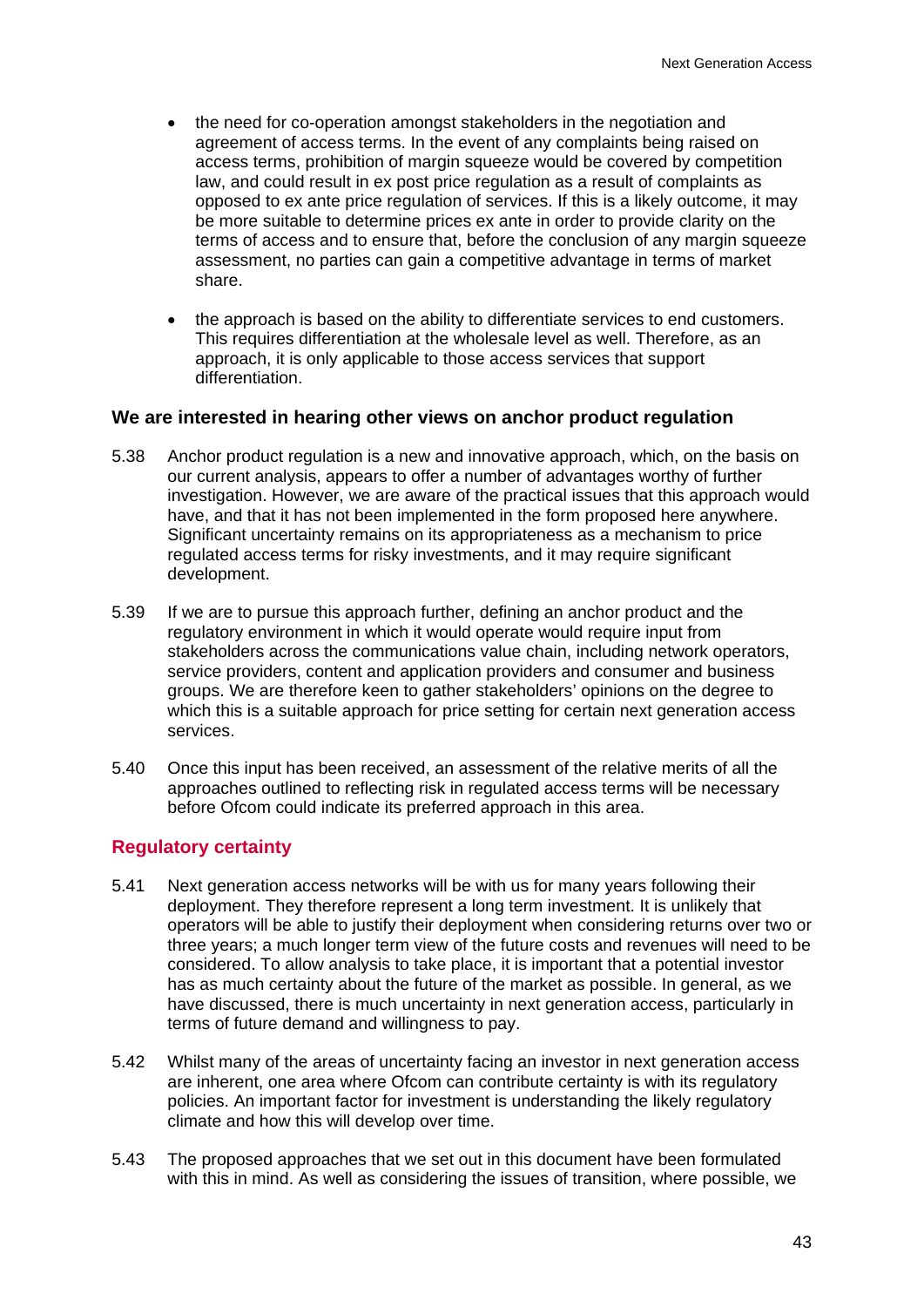have focussed on regulatory remedies that are likely to be relevant for the medium to long term and are therefore less likely to need major modification in the future. One example is in our requirements for an active wholesale access product. The product that we propose is intended to be as 'raw' as possible, minimising the technology choices that need to be made before it can be made available to the market. This should maximise its flexibility and continuing relevance as an input for competitors into the future.

5.44 As well as affecting potential investors directly, the inherent uncertainty around next generation access means there are areas of future regulatory policy where we can be less specific and offer less long term certainty than investors might like. We need to retain sufficient flexibility in our approach to address currently unforeseen market situations as they occur. However, we have set out the various guiding principles which we will use to determine specific policies in such cases. This gives all stakeholders the greatest possible ability to predict how regulation will develop in light of changing market conditions.

## **While suitable in some countries, forbearance is not appropriate for the UK**

- 5.45 Forbearance is the explicit removal of any regulatory requirement for owners of next generation access networks to provide access to third parties. This approach is most likely to be appropriate in markets where there is the prospect of widespread effective end-to-end infrastructure competition in next generation access services. It can take two forms:
	- permanent forbearance, where regulators state that they have no intention of requiring access at any point in the future. This has been the approach adopted in the USA; and
	- time-limited forbearance, where the regulator indicates that it will avoid regulating specific services for a pre-defined period of time. This is the approach at the heart of the debate on emerging markets.
- 5.46 Forbearance does offer some benefits, specifically for risky investments where there is a high degree of demand uncertainty. For example, the absence of any regulation reduces the risk that investment decisions are inefficiently distorted though the imposition of price controls.
- 5.47 However, there remain a number of specific policy risks and drawbacks arising from a policy of forbearance where there are limited prospects for market entry and end to end competition in next generation access networks:
	- forbearance without suitable levels of end to end competition may result in next generation access owners acquiring significant market power, increasing their ability to price at monopoly levels, at the expense of competition and consumer benefit;
	- in order to avoid existing regulation, owners of current access networks may be incentivised to invest inefficiently rapidly in new technologies that are not regulated;
	- forbearance from regulating a specific technology could result in incentives for communications providers to inefficiently select specific technologies to avoid regulation;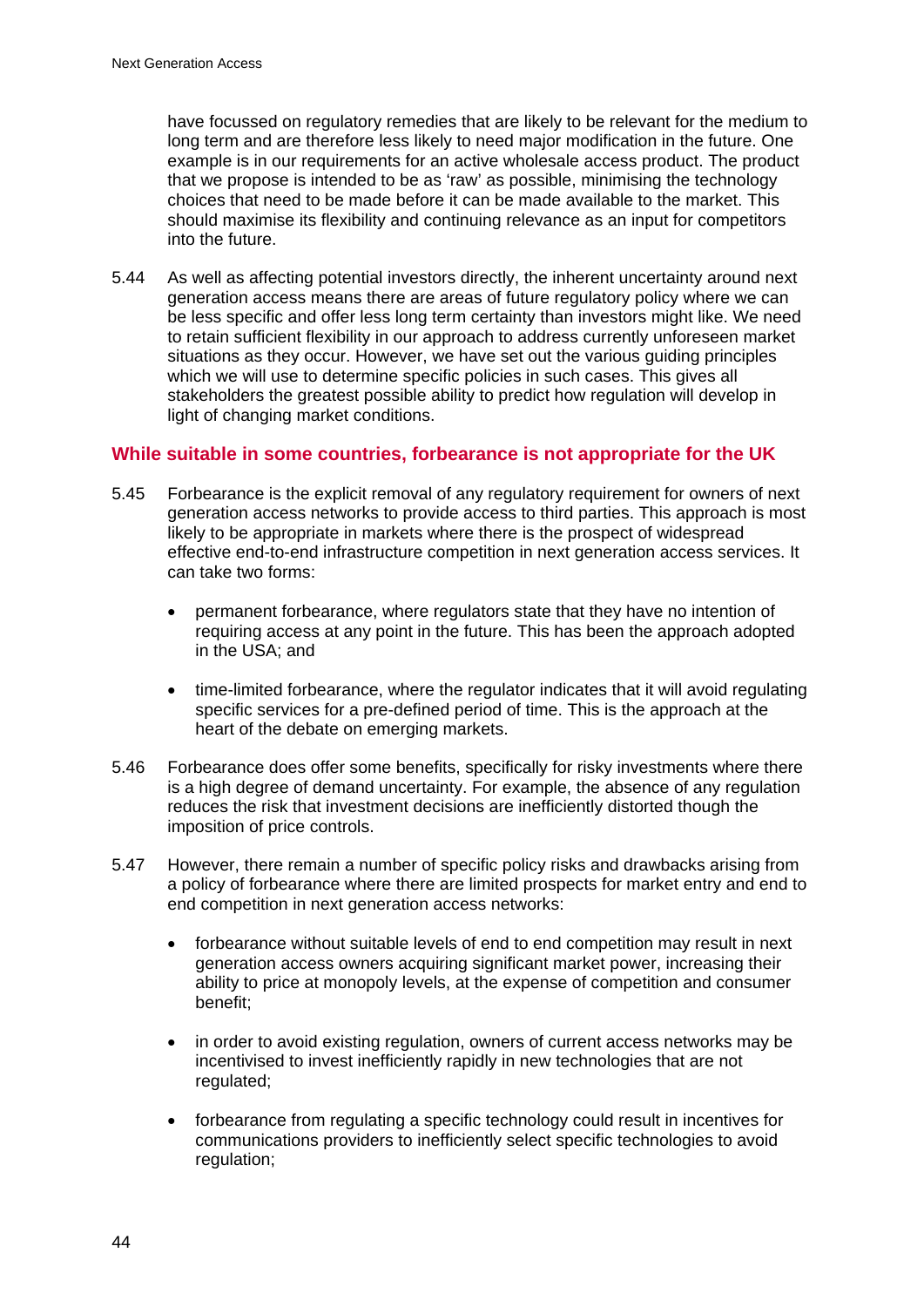- allowing a position of market power to emerge upstream as a result of a policy of forbearance risks a rapid decline in competition at other points in the telecoms value chain. This risk has been highlighted recently in the US debate on network neutrality and telecoms operators' role as 'gatekeepers' to end customers. Within the UK, competition in delivery of broadband services has resulted in significant benefits to end customers; and
- time limited forbearance may actually increase uncertainty for operators. These investments have very long payback periods, but the period for time-limited forbearance would be likely to be for a much shorter period. Uncertainty about the impact of regulation on revenue streams in later years after the forbearance period may impact a business case much more than uncertainty in the early years.
- 5.48 Ofcom also notes that certain legal issues can arise with respect to regulatory holidays or forbearance. <sup>25</sup>
- 5.49 At this time the prospects for wide scale, effective and sustainable end-to-end competition in next generation access networks in the UK appear relatively low. In this situation, and for the reasons above, we continue to believe that equivalence, rather than forbearance, is the correct basis for regulating enduring economic bottlenecks. This applies equally to new investments as it does to legacy networks.

#### **Consultation questions**

1

*Question 3 How should Ofcom reflect risk in regulated access terms?* 

<sup>&</sup>lt;sup>25</sup>http://www.europa.eu/rapid/pressReleasesAction.do?reference=IP/07/237&format=HTML&aged=1&l anguage=EN&guiLanguage=en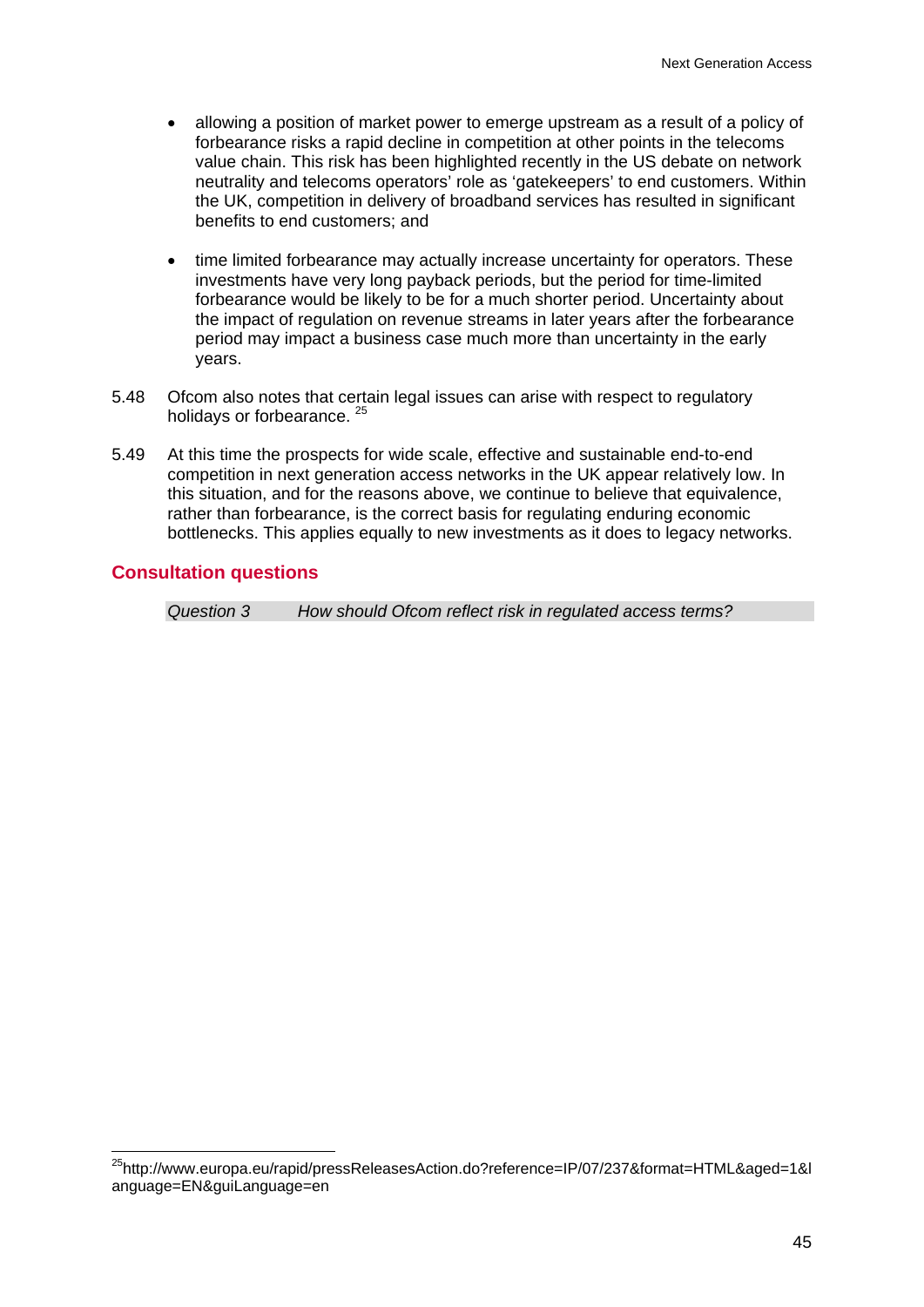# **Section 6**

# 6 Promoting competition in next generation access

- 6.1 The previous section described our proposed approaches to securing efficient and timely investment in next generation access networks. One of the key elements of this was contestability: ensuring there is competition for the initial investment to deploy next generation access. In ensuring the best citizen and consumer outcomes from next generation access, it is important that there continues to be strong competition even after initial investment has taken place. Effective competition has been a key component in the success of current generation broadband services and we expect this to continue with the next generation.
- 6.2 As we have explained previously, the scope for multiple investments in duplicate competing next generation access networks in a given region may be limited due to the economics involved. The possibility that next generation access will be comprised of a small number of networks, or perhaps only one, makes the promotion of competition more complex. In determining our approach to this problem, it is important that we consider how we should implement our five principles for regulating next generation access:
	- contestability;
	- maximise potential for innovation;
	- equivalence:
	- reflecting risk in investment returns; and
	- regulatory certainty.
- 6.3 This section sets out our preferred approach to promoting competition in the event that there are enduring economic bottlenecks in the provision of next generation access services. In such circumstances, it may be necessary for Ofcom to consider remedies to prospective market power by ensuring competitors have appropriate access to these bottlenecks. There are many options for how and where this access can occur, as shown in Figure 8. It is helpful to consider two dimensions which together define the exact nature of the competition:
	- the form of competition whether the competitors use passive or active input products based on the bottleneck assets; and
	- the physical location of competition where the competitors gain access to the input products.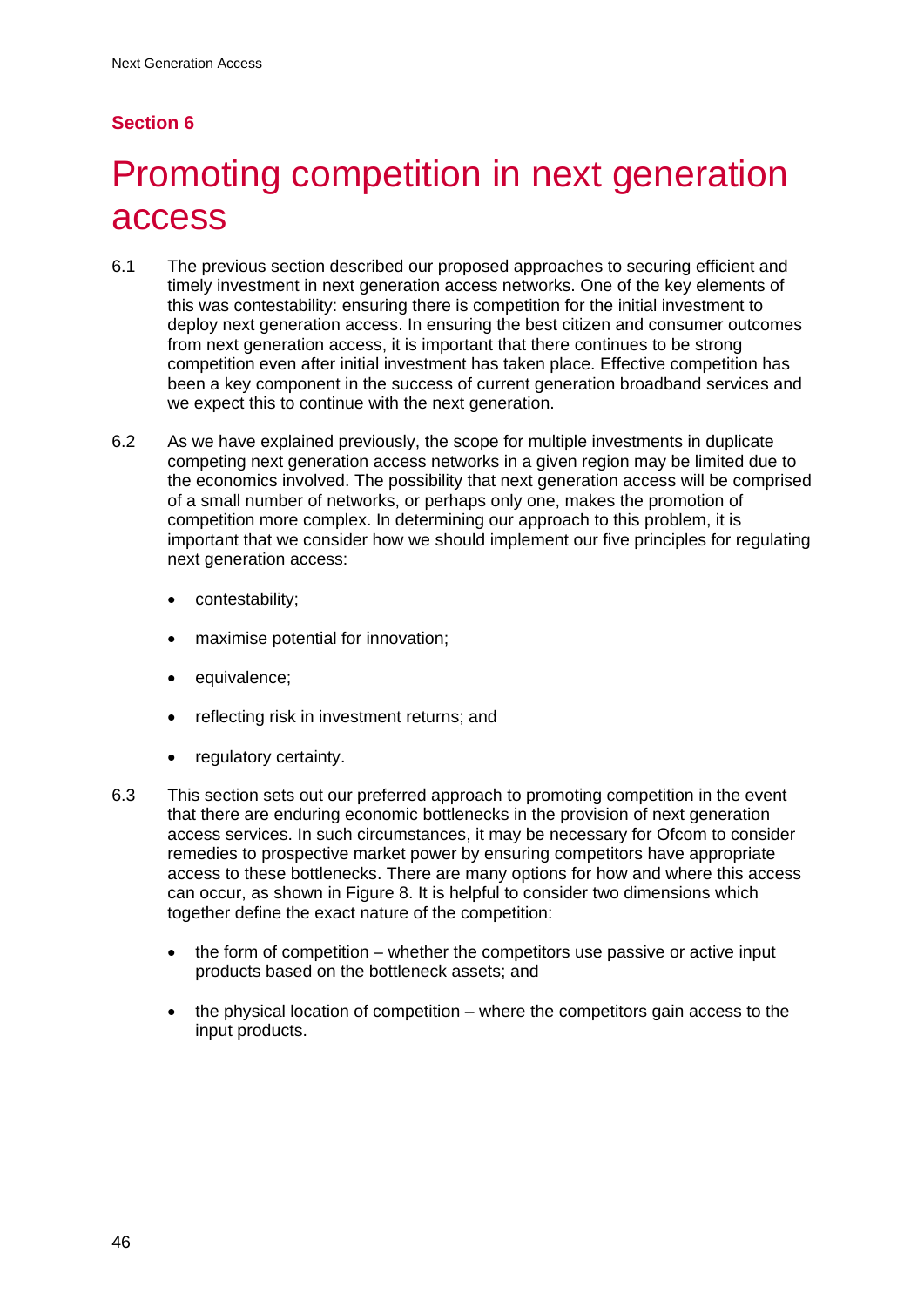

#### **Figure 8: Range of options for the form and location of competition**

#### Source: *Ofcom*

6.4 Passive access refers to wholesale products based on direct access to physical elements of the access network, but does not include any form of electronics. Examples include access to ducts, unbundled copper loops or dark fibre. These assets continue to be owned by the access network owner, but are rented by competitors. Active access refers to wholesale input products that are based on both the active electronics and the physical elements of the access owner's network. Examples include today's IPStream product offered by BT, which uses both BT's copper local loop and its electronics (DSLAMs) to provide a wholesale broadband service to competitors.

#### **Options to promote competition will be specific to technologies deployed**

- 6.5 Before considering the options for the form and location of competition in more detail, it is useful to identify the most likely technical options for the deployment of next generation access that may result in some form of market power. This is important because the options to promote competition are likely to vary depending on the technology deployed.
- 6.6 Market power can arise as a result of access networks tending to be enduring economic bottlenecks. This could apply equally to deployments of new infrastructure deployment by either an existing incumbent operator or a new entrant. Greater barriers to contestability may arise for wireline next generation access infrastructure deployments by an incumbent telecoms operator, as opposed to wired or wireless deployments by new entrants, due in part to the advantages of incumbency through the re-use of existing wireline bottleneck asset infrastructure by operators with endto-end wireline networks today.
- 6.7 We believe two of the most likely network architectures to be deployed by owners of current generation access networks are Fibre to the Cabinet (FTTC) and Fibre to the Home (FTTH). FTTH is also likely to form the basis of any next generation network built by new entrant operators (as we have seen, for example, with Illiad in France or Fastweb in Italy), which may also result in an enduring economic bottleneck following network deployment.
- 6.8 It is important to understand the main features of these two technologies, because the differences between them dictate the precise forms of competition that are applicable to each, and hence will offset the options that will be considered in the rest of this section. They are described in more detail in Section 2.
	- **FTTC** in this architecture, optical fibre is used at all points from the core network out to the street cabinet. The cabinet itself then houses electronics that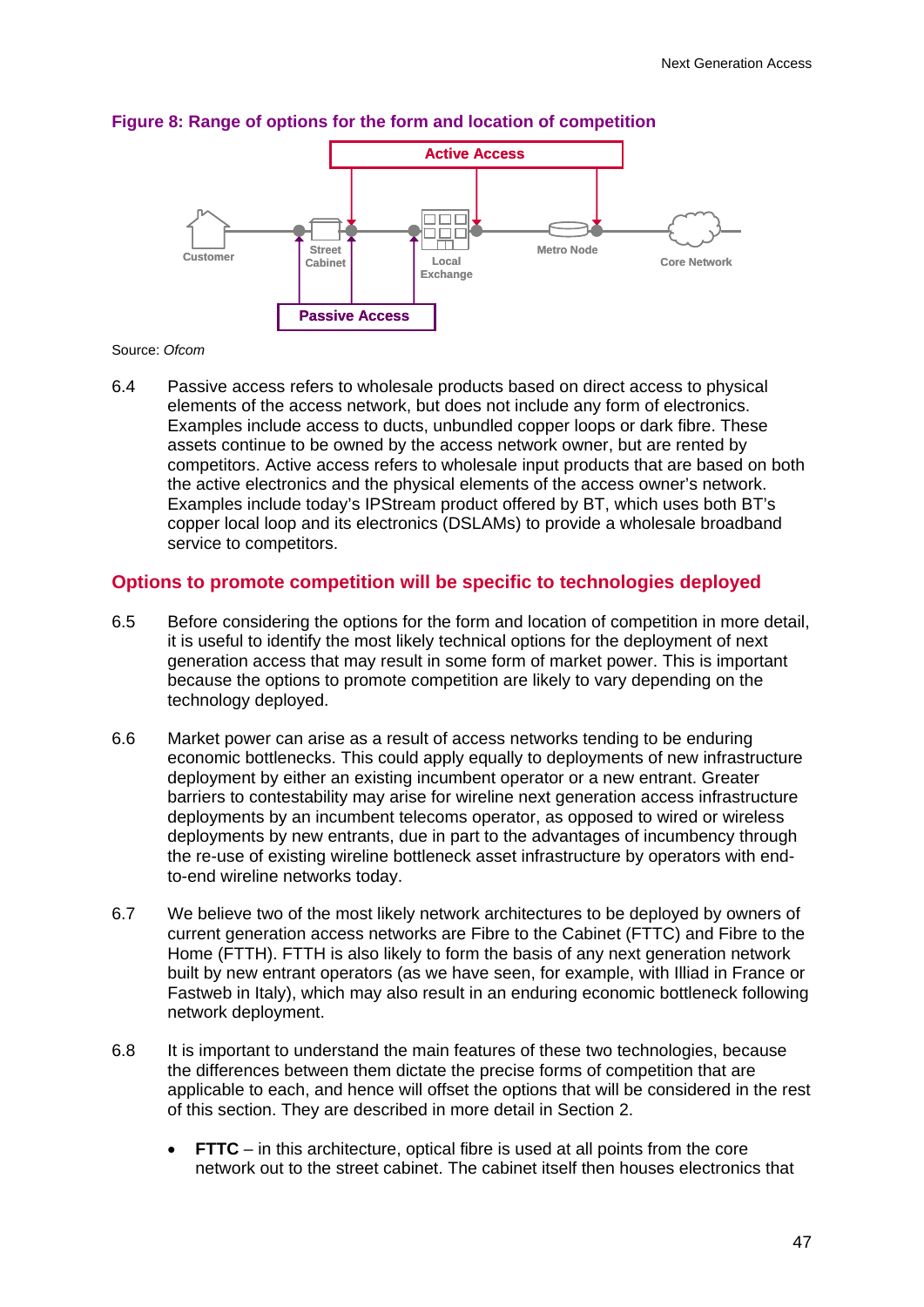can deliver high data rates over the copper wires (sub-loops) that form the final link out to the customer's premise. These electronics are currently expected to be VDSL DSLAMs.

- **FTTH** in this architecture, copper is eliminated, with fibre running all the way from the core to the end customer. There are several technology options for the section between the exchange and customer, but the most likely is a passive optical network (PON). Unlike FTTC, in the case of a PON, the street cabinet in this case would not contain any electronics. Instead, passive optical "splitters" are used to combine the signals on the individual fibres from each customer onto a much smaller number of fibres which are connected back to the exchange. These splitters may be placed at the street cabinet, or at an alternative location, closer to the customer.
- 6.9 It is also important to note that, in order to offer alternative services, a competitor needs both an access network to the customer and a backhaul connection to carry traffic to their own core network. The economics of deploying infrastructure for backhaul are similar in some ways to those of the access network. As a result, there is a risk that this will also constitute an enduring economic bottleneck. There is no fixed boundary between the access and backhaul portions. Generally speaking, as the point at which the competitor connects moves further from the customer (to the right in the above diagram) the more backhaul components will be included in the input product they buy from the access network owner. As the amount of backhaul that is included increases, so does the amount of traffic aggregation that takes place.
- 6.10 Traffic aggregation is concerned with how the traffic from all the competitor's customers is combined onto one interface. Flexible aggregation allows the various quality parameters associated which each customer's traffic and the services they use, to be altered individually. This flexibility is important if the competitor is going to retain the scope to innovate and differentiate the products they offer – it allows them to offer specific services to individual customers. It can be maximised either by the competitor providing as much of their own backhaul as possible (by taking access products towards the left of the diagram), or in the case that they rely on the access infrastructure owner for backhaul, by ensuring that backhaul products offered are sufficiently flexible.
- 6.11 In addition, effective and sustainable competition will only be achievable if access remedies put in place are supported by effective processes and systems, for example in order processing, fault management, maintenance and product enhancement. As we have seen in today's broadband networks, effective and efficient processes are fundamental to the success of access remedies.

## **Form of competition: a balance between passive and active inputs**

- 6.12 For the purposes of simplification, the different forms of competition can be divided into two broad categories:
	- those which rely on the access network owner providing the competitive operator with direct access to its **passive** network assets, such as optical fibres, copper lines or ducts; and
	- those relying on access to **active** network assets, such as DSLAMs or Optical Line Terminals (OLT).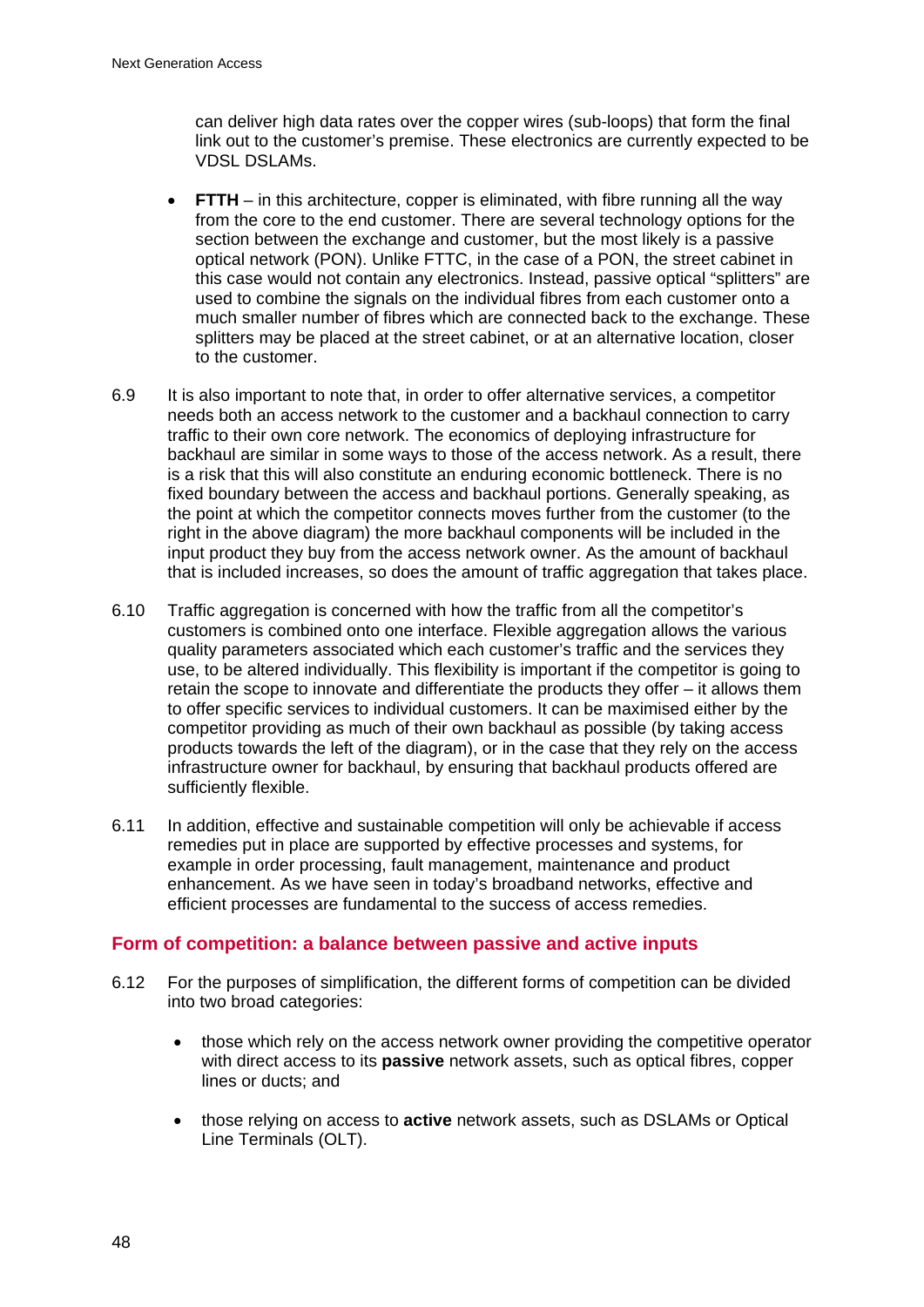- 6.13 In the case of active access, the interface between the operators is likely to transfer a simple digital signal (commonly known as a "bitstream") in all cases. The signals from different numbers of end customers will be combined, or aggregated, onto the interface, depending on the location at which the competitive access occurs.
- 6.14 Passive access is more complex; it can offer the choice of several different interfaces at any given location, for example duct access or fibre unbundling. These choices may also vary depending on the location at which the interface occurs. However all forms of passive access share a common advantage – the ability for the competitive provider to choose and deploy their own active assets rather than relying on those of the access network owner.

#### **Benefits of competition based on passive versus active inputs**

- 6.15 In the past, in both core and access networks, we have promoted competition based on passive assets wherever it was economically feasible. It is on this basis that we chose to support competition on copper access networks of operators with significant market power, through a combination of local loop unbundling (a passive line access product) and wholesale bitstream access (an active line access product). Initially, we expected local loop unbundling, the preferred, passive, form to be viable for around 50% of the population, with competition in the remainder of the country being delivered through active line access products e.g. IPStream. In practice, some local loop unbundling operators have chosen to cover up to 70% of the population with their services.
- 6.16 While the network deployment of local loop unbundling (LLU) has exceeded our expectations, the main reason for the coverage limitations of passive asset based competition is its costs, which increase as customer density decreases. As deployment progresses out from dense urban areas, there comes a point beyond which it is no longer viable to use passive inputs, and offering services based on active inputs may become more efficient. One reason for this is the amount of equipment that needs to be installed by the competitive operator to make use of the passive inputs is higher than for active inputs.
- 6.17 Another issue is that the majority of options for competition based on the passive inputs suffer from the same general drawback that they require relatively costly and time consuming ongoing manual interventions in order to make them work (for example, rejumpering in unbundling when customers move broadband supplier).
- 6.18 By comparison, competition based on active inputs does not suffer from these additional operating costs and may require less initial equipment investment. However, it does have a number of different drawbacks, most of which are linked to a reduction in the scope for the competitive operator to innovate. Specifically, active wholesale products:
	- are based on the access network owner's choice of transmission technology, for example, ADSL versus ADSL2+;
	- are based on the access network owner's selection of networking technology, for example, IP vs ATM;
	- only offer the product configuration, including degree of control and flexibility, that the access network owner has built into the active product; and
	- are dependent on the access network owner's choice of investment timing.
- 6.19 There are a number of specific examples of the additional benefits that may accrue from passive input products based competition versus active input product based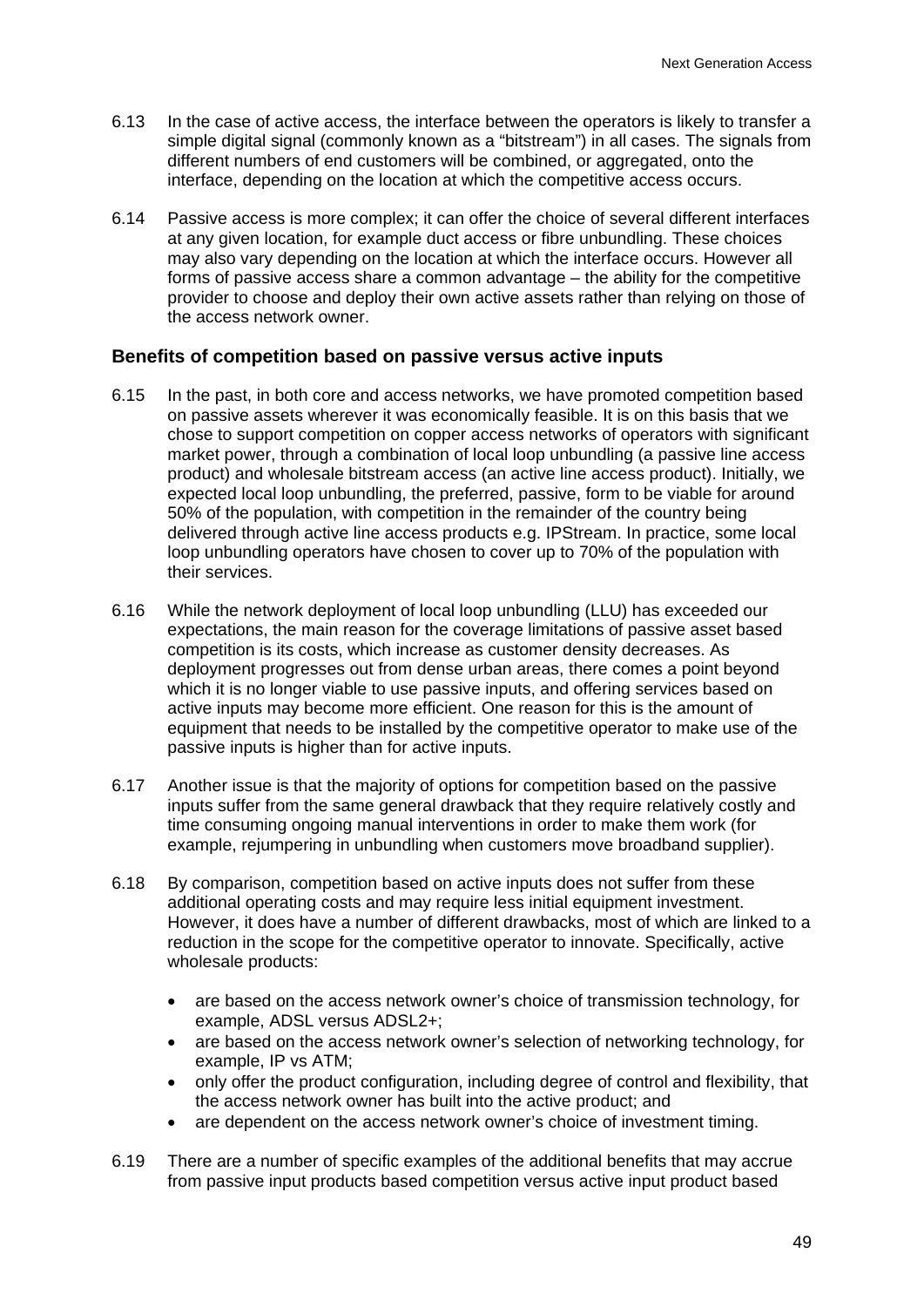competition. For example, these can include higher bandwidths, different contention rates, different upstream and downstream bandwidths etc. Some case study examples of these benefits are included in Table 1.

#### **Table 1: Benefits of passive versus active asset based competition**

| Benefit of competition based on                                                                                                                                                                                                                                                                                                         | <b>Practical examples</b>                                                                                                                                                                                                                                                                                                                                                                                                                                                                                                                                                                                                                                                                                                                                                                                                                                                |
|-----------------------------------------------------------------------------------------------------------------------------------------------------------------------------------------------------------------------------------------------------------------------------------------------------------------------------------------|--------------------------------------------------------------------------------------------------------------------------------------------------------------------------------------------------------------------------------------------------------------------------------------------------------------------------------------------------------------------------------------------------------------------------------------------------------------------------------------------------------------------------------------------------------------------------------------------------------------------------------------------------------------------------------------------------------------------------------------------------------------------------------------------------------------------------------------------------------------------------|
| passive inputs                                                                                                                                                                                                                                                                                                                          |                                                                                                                                                                                                                                                                                                                                                                                                                                                                                                                                                                                                                                                                                                                                                                                                                                                                          |
| Competitors deploying their own active<br>assets have full choice over timing of<br>investment in new technologies;<br>competitors using an SMP operator's<br>active assets must wait for them to make<br>that investment decision. This can give<br>passive asset based competition a<br>window of innovation to gain market<br>share. | In London VNL (Homechoice) offered IPTV over LLU starting<br>$\bullet$<br>in 2003; it is only recently that BT have developed a flexible<br>IPStream offer which can support the live video streaming<br>necessary for IPTV, and this is offered at a premium price<br>Belgacom were able to invest in VDSL in 2005 enabling them<br>to launch TV services which could compete with the cable<br>operators. Belgacom's LLU competitors are still awaiting a<br>wholesale VDSL product.                                                                                                                                                                                                                                                                                                                                                                                   |
| Past experience suggests there is a risk<br>that the wholesale electronic access<br>product offered by an incumbent may not<br>be as timely, highly configurable and<br>competitively priced as competitors<br>require.<br>$\sim$ $\sim$                                                                                                | In 2000 VNL launched a commercial video on demand service<br>$\bullet$<br>in London using BT's Videostream product - a low contention<br>version of Datastream. Videostream did not support multi-cast<br>or sufficient speed for high quality real time video and was<br>expensive. It also lacked flexibility and offered VNL little scope<br>for control of key aspects of the service. A move to a much<br>more flexible, and potentially less expensive, LLU product<br>offered the opportunity to overcome many of these issues and<br>resulted in the re-launched end product being far more<br>successful.<br>The recent BT Openreach consultation on a proposed GPON<br>Ethernet product highlights that reaching consensus on a new<br>product that will form a key input for many independent<br>businesses presents significant challenges for all involved. |

Source: *Ofcom* 

#### **Next generation access may reduce the gap between the forms of competition**

- 6.20 In choosing to focus on supporting competition in current generation broadband through passive inputs, namely LLU, Ofcom assessed:
	- the dynamic benefits arising from competition, including strong price competition and the scope for innovation. For LLU, this constituted operators entering the market with faster transmission speeds, different contention ratios and different traffic shaping policies compared to BT, versus;
	- the associated static costs, resulting from duplicated investment in active assets, fragmentation of the market, regulatory distortions from ensuring sufficient margin between the prices of the passive and active inputs consumed by competitors, and the additional cost of requiring equivalence for all communications providers, including the downstream divisions of BT.
- 6.21 We concluded that the potential dynamic benefits of LLU competition outweighed the static costs. The same analysis is appropriate for next generation access. However, it may be too early to make a detailed assessment of these factors for next generation access; there are too many uncertainties about when and how the networks will be deployed and how the market will have developed by then.
- 6.22 However, our initial work indicates that the net benefit of passive input based competition over the active alternative may reduce under next generation access. This is partly because the relative static costs of passive based competition may be higher than today, and partly because the relative benefits in terms of scope for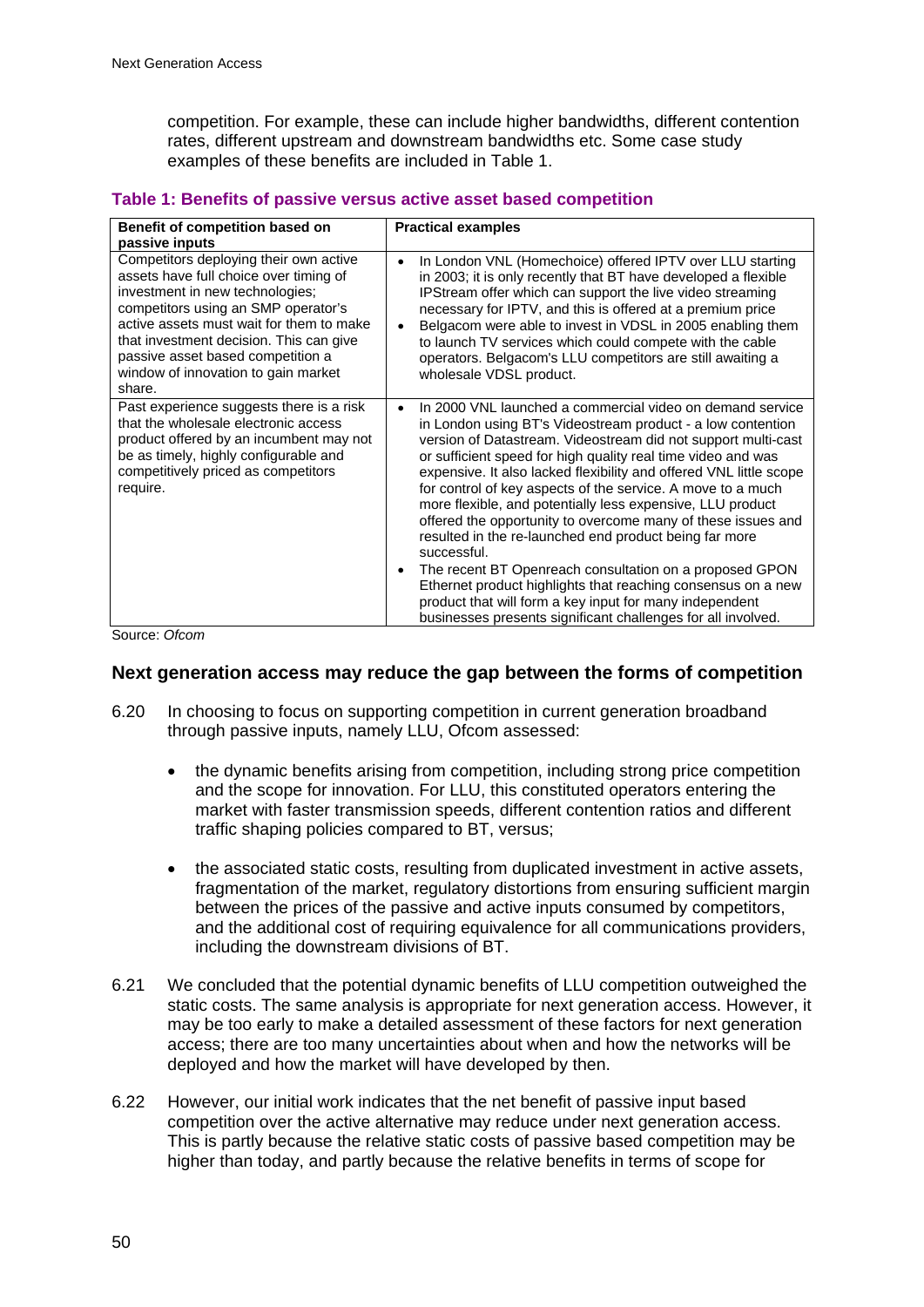innovation it offers over active competition may be lower as the prospects for innovation from competition based on active inputs improves.

#### **Table 2: The expected costs and benefits of next generation access competition, when compared with current generation**

| <b>Costs</b>                            |                                        | <b>Dynamic Benefits</b>                   |                                                 |
|-----------------------------------------|----------------------------------------|-------------------------------------------|-------------------------------------------------|
| Static costs for<br>passive competition | Static costs for<br>active competition | Practical innovation<br>scope for passive | <b>Practical innovation</b><br>scope for active |
| Increase                                | <b>Broadly similar</b>                 | <b>Broadly similar</b>                    | Increase                                        |

#### Source: *Ofcom*

- 6.23 Looking first at costs, when considering next generation access it is possible that the static costs of introducing passive asset based competition may be higher than was the case with LLU. The new networks may make it less economically feasible to build the duplicate infrastructure required to take advantage of passive assets. This is primarily because the points at which passive competitors will be required to install their own equipment will be much more numerous, hence increasing cost.
- 6.24 The second change is that competition based on passive inputs may offer relatively less benefits when compared to competition based on new active inputs, for example next generation active line access products. In particular, the innovation gap between the passive and active options may narrow with next generation networks. This is not due to passive inputs offering any less scope for innovation. Rather, it is about the prospects of active input products that could be developed for next generation access, where there is the potential to offer more innovation than current generation active input products.
- 6.25 The increase in the innovation potential of next generation active inputs results from two main sources:
	- the developments in networking standards such as Ethernet, which allow the technology to be used for an increasing range of applications in the operators' own network; and
	- the general trend in next generation networks, both access and core, for the intelligent features that define innovative new services to be implemented in higher software layers, rather than hard-wired into the network itself.
- 6.26 Regardless of the physical location at which the competitive operator takes them, active inputs are likely to offer some form of wholesale electronic line access product. Ethernet increasingly appears to be a viable, and beneficial, technology on which to base such future products. The ubiquity and simplicity of Ethernet as a networking technology has led to huge equipment volumes and subsequently low costs. Also, as 'Carrier Ethernet' standards are being developed, features required for major telecoms operators to use the technology in their large core networks are being added. These new variants are designed to overcome the limitations of standard Ethernet which make it problematic to run networks with large numbers of customers and different services. As a result, Ethernet may be a promising basis on which future active input products could be developed to offer more flexibility and scope for innovation than today.
- 6.27 For an active line access product to deliver its maximum innovation potential, whether it uses Ethernet or any other technology, it will need to be carefully designed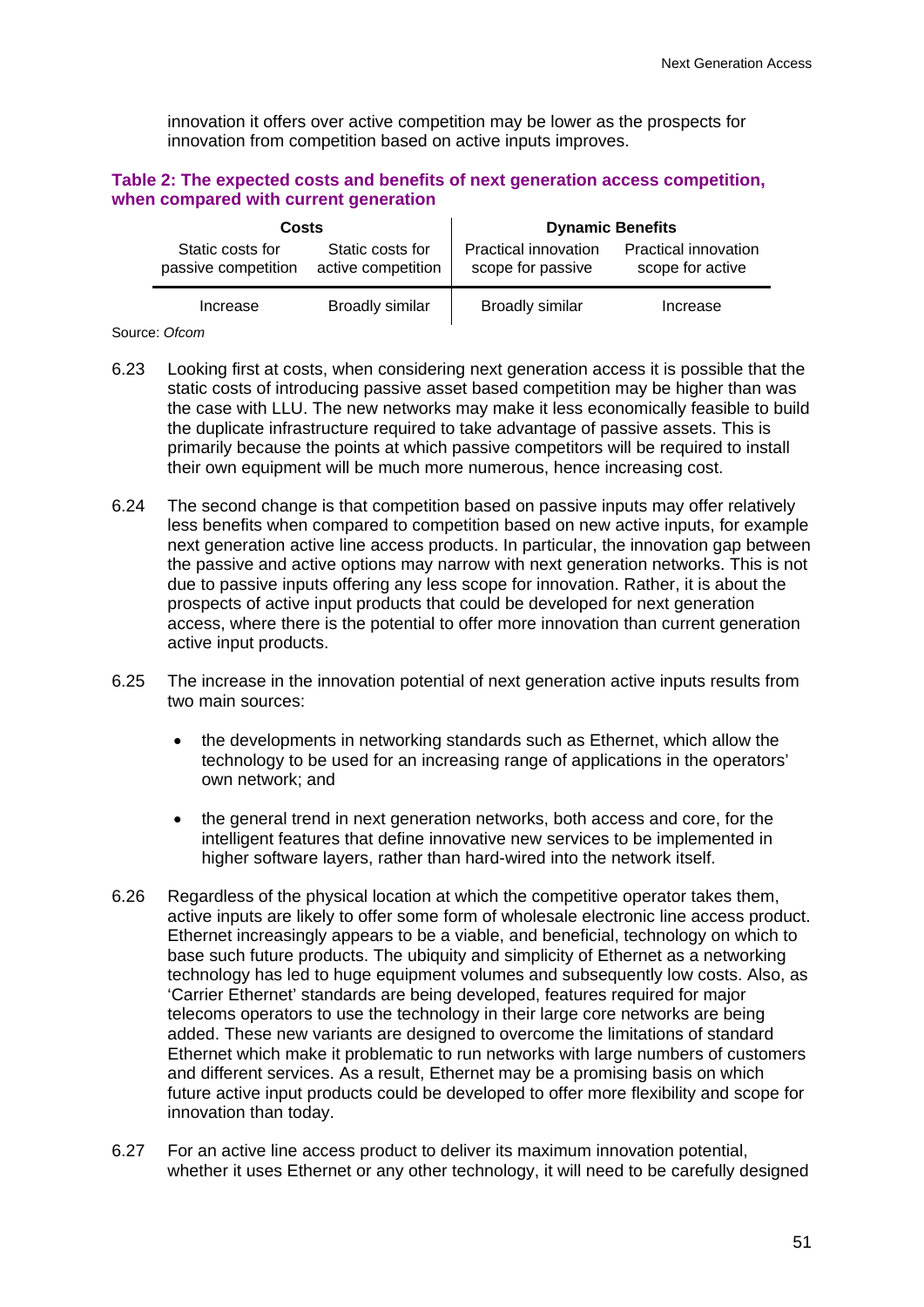and implemented. This will pose a significant challenge to industry. Such a product needs to offer very high levels of flexibility and transparency, allowing competitive operators as much control of the underlying infrastructure as possible. This will overcome a problem of many previous products, where, as end customer needs change, the input product lacks enough flexibility to allow the new services required to be built upon it.

- 6.28 There is a tension between adding flexibility to a product in an attempt to ensure that all possible future needs can be accommodated, and keeping it as simple and light weight as possible. Keeping the product simple is beneficial because adding complexity tends to mean the resulting product is further separated from the underlying network and relies on more and more technology choices made by the network owner, reducing the opportunities for real innovation by the competitor.
- 6.29 It is clear that the extent to which any next generation access active line access product agreed by industry fulfils its potential to deliver innovation will depend on how well the network owner and its equipment suppliers do in designing and delivering it. Ofcom's principle of equivalence may help in this regard: whatever active input product is offered to competitive operators would also be used by the access network owners' own downstream divisions. This increases the incentive to develop a high quality and timely product. However, we need to ensure that the access network owner does not simply design a product which meets its own needs, but that forecloses other communications providers' options to offer a differentiated or innovative new service.
- 6.30 The degree to which regulatory policy should be based either on active or passive inputs depends on the relative benefits between the two, specifically in terms of the scope and flexibility offered to competitors to innovate and differentiate their product offerings from those of the access owner. Where active inputs offer a very high degree of flexibility and configurability to competitors, the inherent benefits of competition based on active inputs, such as the need for less manual interventions and less risk of upstream market fragmentation may mean this approach is more attractive. However, if these next generation access active inputs do not live up to their promise and do not deliver a high degree of flexibility and configurability to competitors, it would imply that focussing more on an approach to promote competition based on passive inputs would be appropriate.

## **Location of competition**

- 6.31 The second aspect relevant to determining the correct 'level' for competition in next generation access is the physical location at which competition takes place. In the Telecoms Strategic Review, we outlined our principle of promoting competition as deep in the network as was effective and sustainable. In terms of physical location, this means as close to the customer as is effective and sustainable. We still feel this is the right principle on which to base regulation, as deeper access may, in many circumstances, increase the scope for service differentiation and innovation by competitors.
- 6.32 In practice, there are a range of points between the customer and access network owners' own core network that competitors can gain access to either passive or active inputs, on which they will build their own services. The following figure illustrates the locations and lists the most likely products that could be offered at each: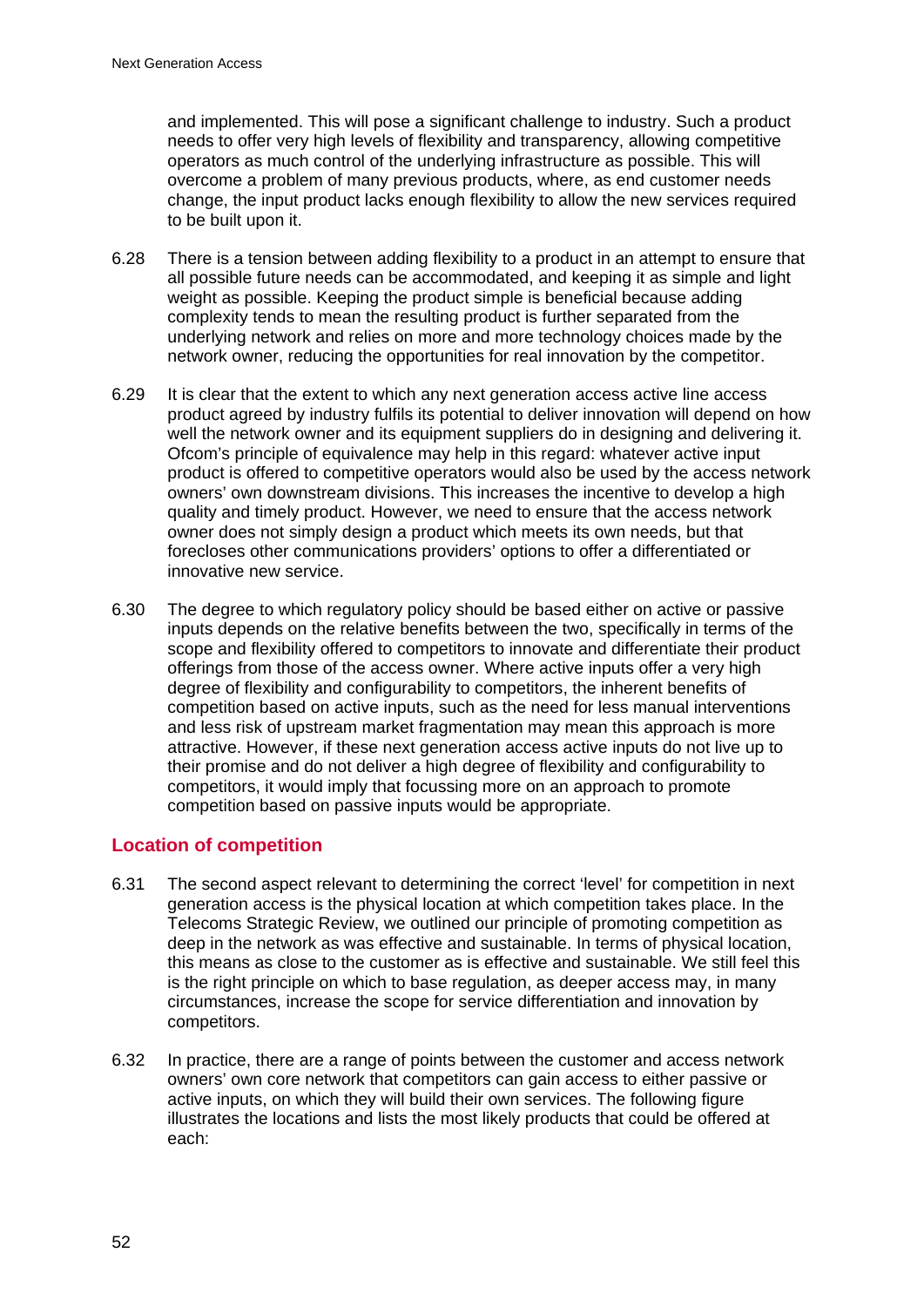

## **Figure 9: The specific competition options at each physical location in the network**

Source*: Ofcom* 

- 6.33 The range of possibilities, and the optimum choices, will vary depending on the network architecture and technology choices made by access network owners. The main options under the most likely architectures, FTTC and FTTH, are discussed below. More detail is provided in Annex 8. To ease the discussion of the various locations at which competition can take place, we have further subdivided the passive and active inputs that the competitive operator would purchase into a number of categories:
	- **Passive inputs** the options for passive inputs can all be considered to fit into either the category of **duct access** or **unbundling**.
	- **Active inputs** there is less variation in active inputs. All possibilities can be considered to be forms of **active line access**.

#### **Passive inputs**

6.34 The options for competition based on passive inputs fit either into the category of duct access or unbundling.

#### Duct access

- 6.35 This is the most basic, and therefore potentially most flexible, of all inputs considered here: operators can choose the type of cabling they want to install in ducts. Giving access to ducts would also substantially reduce the cost barriers to entry, with ducting and trenching accounting for up to 70% of the cost of underground next generation access deployments. Practically, duct access can occur at two locations. Between the cabinet and the exchange is the most likely option to offer contiguous duct that is in good serviceable condition and accurately documented. Between the customer premises and the cabinet is less likely to be practicable, with less chance of contiguous or good quality duct.
- 6.36 Duct access faces two main drawbacks:
	- significant duplication of network infrastructures e.g. cabling and electronics, raising questions on whether this is the most economically efficient way of delivering competition; and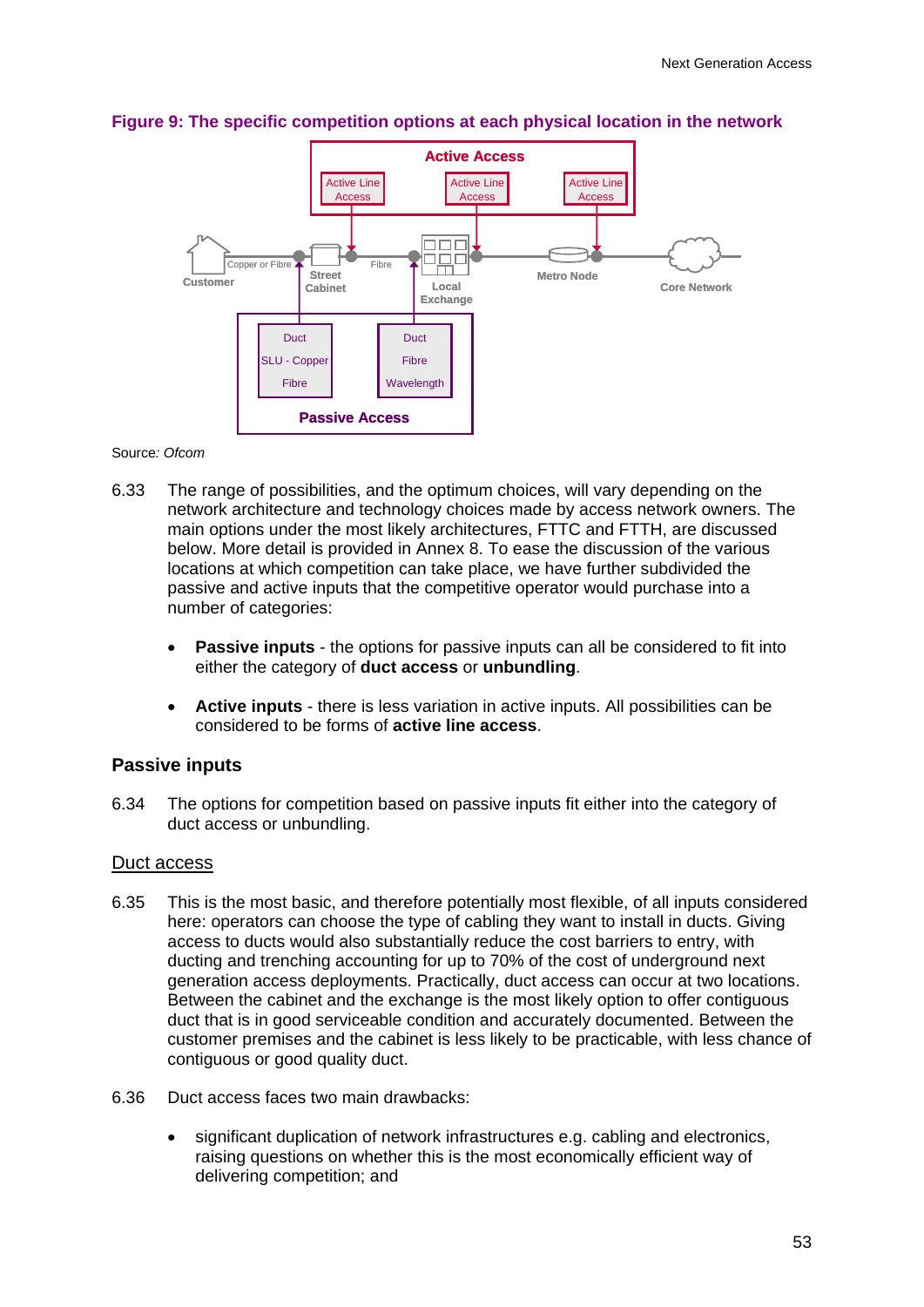- practical issues with access to existing ducting. While new ducting is likely to be high quality, be well documented and have vacant space, this may not be the situation for existing duct. At the same time, granting access to duct for multiple operators to install and maintain their own networks raises significant logistical and work management issues.
- 6.37 If the practical issues with duct access could be overcome, it could lead to significant benefits to competition. However, these practical issues may be difficult to resolve. For new build ducting, or existing ducting that is high quality and well recorded, duct access does offer some interesting options. However, if viable, this would only be a solution to competition issues in certain locations, and is less likely to be a wide scale solution.

## Unbundling

- 6.38 Unbundling, or passive line access, implies control of the passive physical connection to an individual customer given to competitors by the access network owner. Exactly what form this physical connection takes will vary depending on the choice of technology (e.g. FTTC vs. FTTH) and the location at which the hand over occurs. Today, the complete copper connection, or local loop, from the customer to the exchange is used for LLU competition.
- 6.39 Most options for unbundling require manual interventions in the access network to migrate customers from one operator to another, which is both time consuming and potentially expensive.
- 6.40 Unbundling in next generation access could occur at several different locations in the network. Each of these options is described in more detail in Annex 8:
	- **copper line at the cabinet** (or sub-loop unbundling) this is similar to LLU, but applies only to FTTC deployments, with competitors taking access of the copper 'sub-loop' between the cabinet and customers' premises. Compared to LLU, the economic viability of this option is more uncertain given the greater number of locations that competitors would need to 'unbundle' – up to 88,000 cabinets as opposed to 5,500 exchanges. There are also a range of practical difficulties arising from sub-loop unbundling, including space in cabinets to locate active electronics and availability of power at cabinets;
	- **fibre at the cabinet** (or fibre unbundling) this can take two forms. For point to point fibre deployments, this would involve unbundling each customer's dedicated fibre between the cabinet and customer premises. This would face many of the same issues as LLU. For GPON based FTTH deployments, there is a theoretically possible option to unbundle access to a portion of the fibre network at the 'splitter' (see Annex 8). However, this would be highly problematic on a practical basis as the number of customers on each splitter is very small, reducing the economic viability of unbundling at this point;
	- **fibre at the exchange** (or fibre unbundling) this option would only be applicable to an FTTH architecture such as point-to-point and not GPON; and
	- **wavelength at the exchange** (or wavelength unbundling) some PON systems deliver a different wavelength, or 'colour', of optical signal to each end customer. Wavelength unbundling makes this available to a competitive operator at the exchange. The technology to achieve this is very expensive and typically used in core, not access, networks.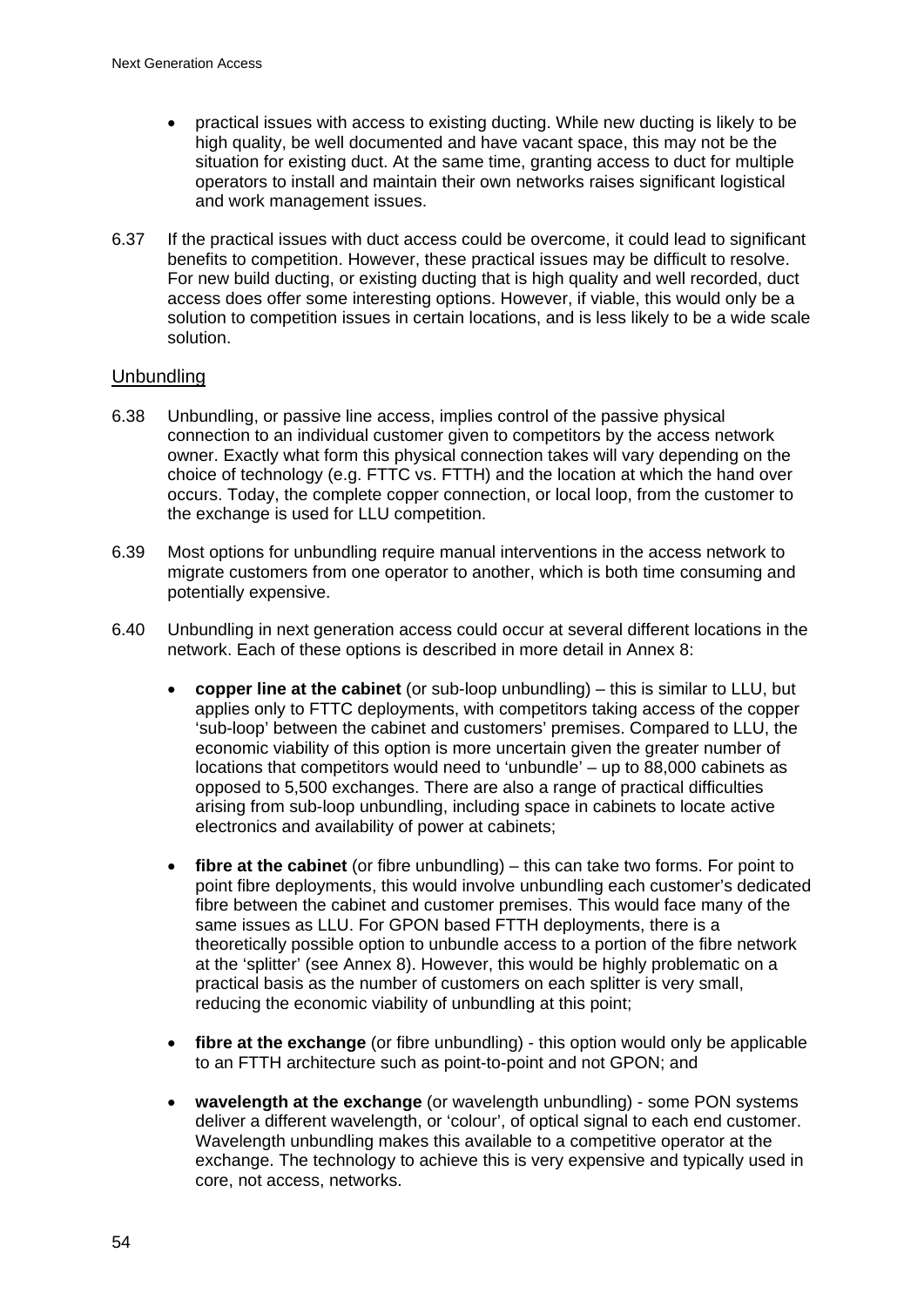## **Active inputs**

- 6.41 The alternative to competition based on passive inputs is to rely on active inputs instead. This is where the access network owner has installed equipment to transmit signals across its cables, and makes the data signal, or 'bitstream', from this equipment available to competitors.
- 6.42 A comparison of the benefits of passive versus active competition has been included above. Below is a consideration of the physical location of access to active inputs. There are three main locations where active inputs could be offered:
	- **active line access at the cabinet**  access to the bitstream signal emerging from the transmission equipment housed in the cabinet. If the competitive operator taking this service chose to build its own backhaul network, it would need to install backhaul transmission equipment in the cabinets, encountering many of the costs and practical problems of sub-loop bundling;
	- **active line access at the exchange**  where competitors chose not to build their own backhaul network, the next level up for active inputs may be at the exchange. This would result in some loss of cabinet to exchange backhaul flexibility, but may significantly reduce the total cost of active input access compared to active access at the cabinet; and
	- **active line access at the metro or core node**  this option minimises the competitor's need to deploy its own infrastructure, but at the same time may limit the opportunity for service differentiation and innovation. However, some scope for service differentiation may still exist if sufficient flexibility was built into the active input product.

#### **Availability of appropriate backhaul services is fundamental**

- 6.43 In addition to access products, competitors will also need access to backhaul connections to transit traffic from the access network to their own core network. These connections can either be provided by the competitor, or bought from the access network owner. In practice, communications providers may need to source multiple backhaul links in order to reach their core network, for example from the cabinet to the exchange and from the exchange to their own core network.
- 6.44 Options for backhaul are to some degree dependent on the technology deployed and the form of local access product consumed, either active or passive. In addition, they could be required at different points in the network by different operators depending on the extent to which they own their own infrastructure for the transit of services. The main options for backhaul include use of:
	- **own build infrastructure**  this could take the form of duct and fibre deployments by each operators using one of the access products. Alternatively, some operators may seek to use wireless networks for this backhaul link;
	- **duct sharing** communications providers deploy their own fibre in spare space within existing communications ducts or alternative wayleaves;
	- **dark fibre access**  in this situation, communications providers lease access to dark fibres deployed by the access network owner. They attach their own equipment to these dark fibres to 'light' them and backhaul services themselves; and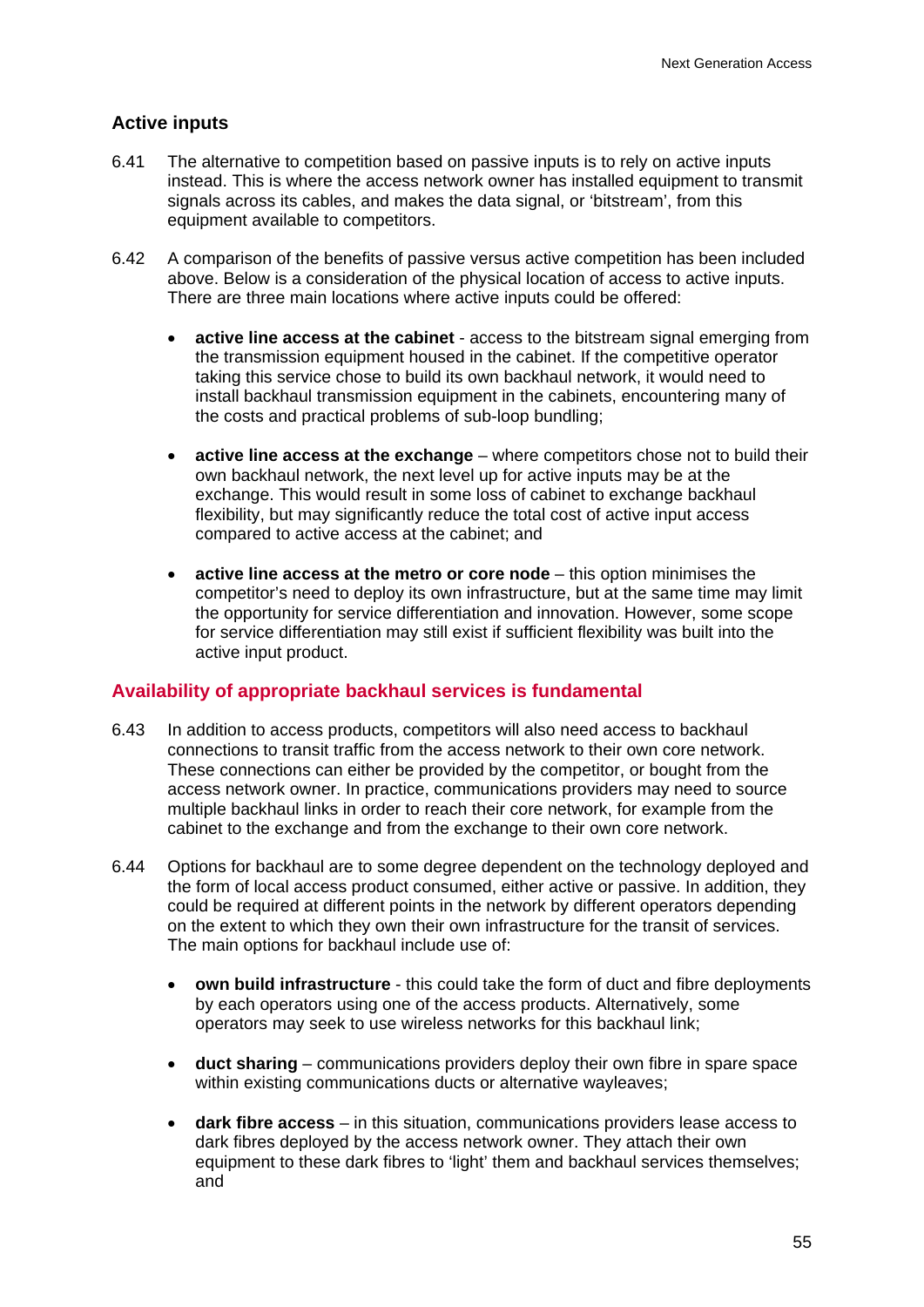- **wholesale backhaul services**  the access network operator owns and operates backhaul connections and provides an active wholesale backhaul product, for example Ethernet backhaul, to competitors.
- 6.45 Each of these options has its own merits and drawbacks. To some degree, these are similar to those for passive and active access remedies. In practice, the feasibility of these different options will vary depending on location, and we may witness more than one approach to backhaul being adopted by operators. However, the availability of appropriate backhaul services is fundamental to the effective support of competition based on both passive and active access products. Where economics of backhaul infrastructure deployment are similar to those of the access network, there is a risk that this will also constitute an enduring economic bottleneck. Where this is the case, it may be necessary to mandate access to some form of backhaul service from network operators with significant market power.

## **Our preferred approach to competition depends on the technology deployed**

6.46 The above assessments of the relative benefits of passive asset versus active asset based competition, and the physical locations at which this competition could be promoted, leads to differing conclusions for FTTC and FTTH. We outline these conclusions below, as well as an initial analysis of the impact of implementing the proposed approach.

## **Competition in FTTC deployments**

- 6.47 With an FTTC deployment, passive line access to the copper at the cabinet, commonly known as sub-loop unbundling, appears to be the most promising option for introducing competition based on passive assets:
	- it maximises the scope for innovation and differentiation among competitors;
	- it fits well with the current structure of the market, being a natural next generation evolution of LLU; and
	- most importantly, because a sub-loop unbundling product would offer access to passive assets which already exist, namely the copper loops between customers and cabinets, it makes the initial investment in next generation access contestable. As soon as a third party decides there is a business case for deploying FTTC, they can use a sub-loop unbundling product to do so, even if the incumbent operator has not yet made a positive investment decision.
- 6.48 As discussed, this option does have some potential drawbacks. The economics appear challenging for multiple operators deploying infrastructure at this level; depending on the modelling assumptions, the proportion of the market that can support sustainable competition may be much less than with LLU. This means that if used on its own, there is a risk that sub-loop unbundling may still leave many consumers without a choice of more than one next generation access service provider. It is also possible that making a fit for purpose sub-loop product available may be quite expensive.
- 6.49 On balance, we feel if implemented correctly, the benefits could outweigh the drawbacks. In particular, the ability to make investment in next generation access contestable means that it is important that we retain this remedy. While it may be that the areas of the UK which will directly benefit will be limited, it is important to bear in mind that the coverage achieved by both LLU competition and BT's own broadband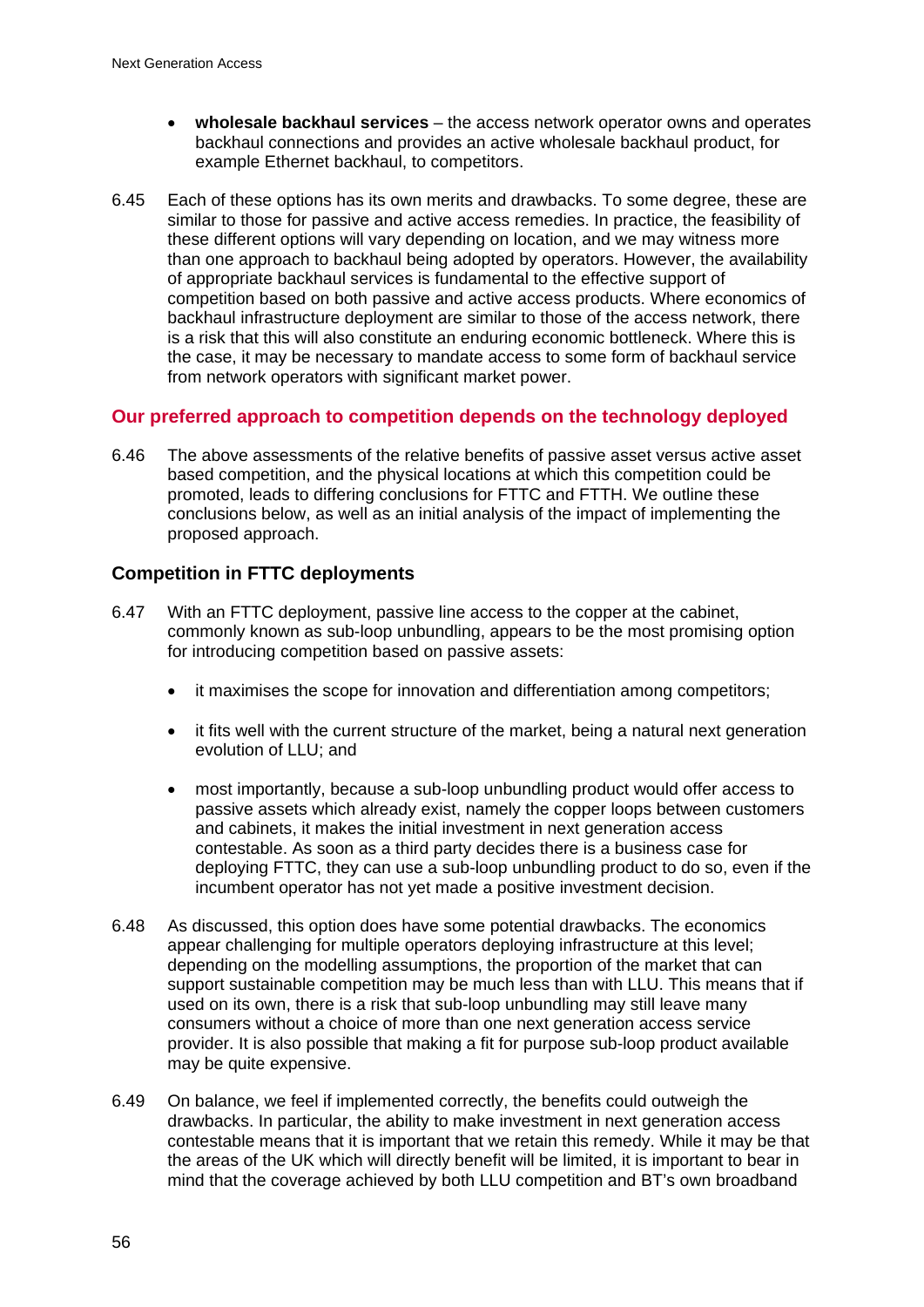network are significantly greater than was predicted before passive infrastructure based competition was introduced for today's services. The economics of sub-loop unbundling may improve as the market develops and the contestability may incentivise today's providers to deploy next generation access faster, and over a larger area than they otherwise would.

- 6.50 Given the current uncertainty over the likely footprint of competition based on subloop unbundling, due to the practical and economic difficulties associated with it, it would be very risky to rely on this remedy alone. We are therefore proposing an additional remedy based on active line access, which we would expect to be economically viable for competitors over a greater proportion of the UK, while still offering good opportunities for differentiation and innovation. Compared to current equivalents, an active line access product in next generation access networks has the potential to offer significantly more benefits. However, realising these benefits will require a step change improvement in design and implementation over today's active products.
- 6.51 There is a risk in practice that the active line access product may fall short of the promise of a delivering a highly configurable 'raw' service to competitors. Instead, technical limitations, design decisions, poor implementation, or the inability to foresee what retail services the product may need to support in the future, could reduce scope for innovation and the consumer benefits from such a product. This reinforces the need to retain a viable alternative mechanism for the establishment of effective competition, namely the passive sub-loop unbundling remedy.
- 6.52 As a result, for FTTC, Ofcom would consider the following two remedies, which we believe will compliment each other:
	- **sub-loop unbundling, offering passive copper line access at street cabinets, with appropriate supporting backhaul products; and**
	- **a new, high quality, flexible, Ethernet based, active line access product available at a number of points in the network.**
- 6.53 Retaining two remedies at different points in the value chain may have undesirable cost implications. However, given the various uncertainties that surround next generation access, Ofcom believes it is premature to select between these options: both have their own potential merits and drawbacks. Our proposed alternative is therefore to retain both remedies in the medium term. This has the benefits that:
	- it allows contestable investment in next generation access;
	- it allows the market, rather than Ofcom, to select the most appropriate access method through a period of innovation and experimentation;
	- it may allow communications providers to gain scale in next generation access services through an active line access product before making additional investments in infrastructure at the cabinet; and
	- initially, the availability of each product may have beneficial impacts on the quality and success of the other.
- 6.54 The sub loop unbundling remedy is already imposed on BT, to address its significant market power in the Wholesale Line Access market. However, the current form of the product is untested and unlikely to be a suitable input for a viable next generation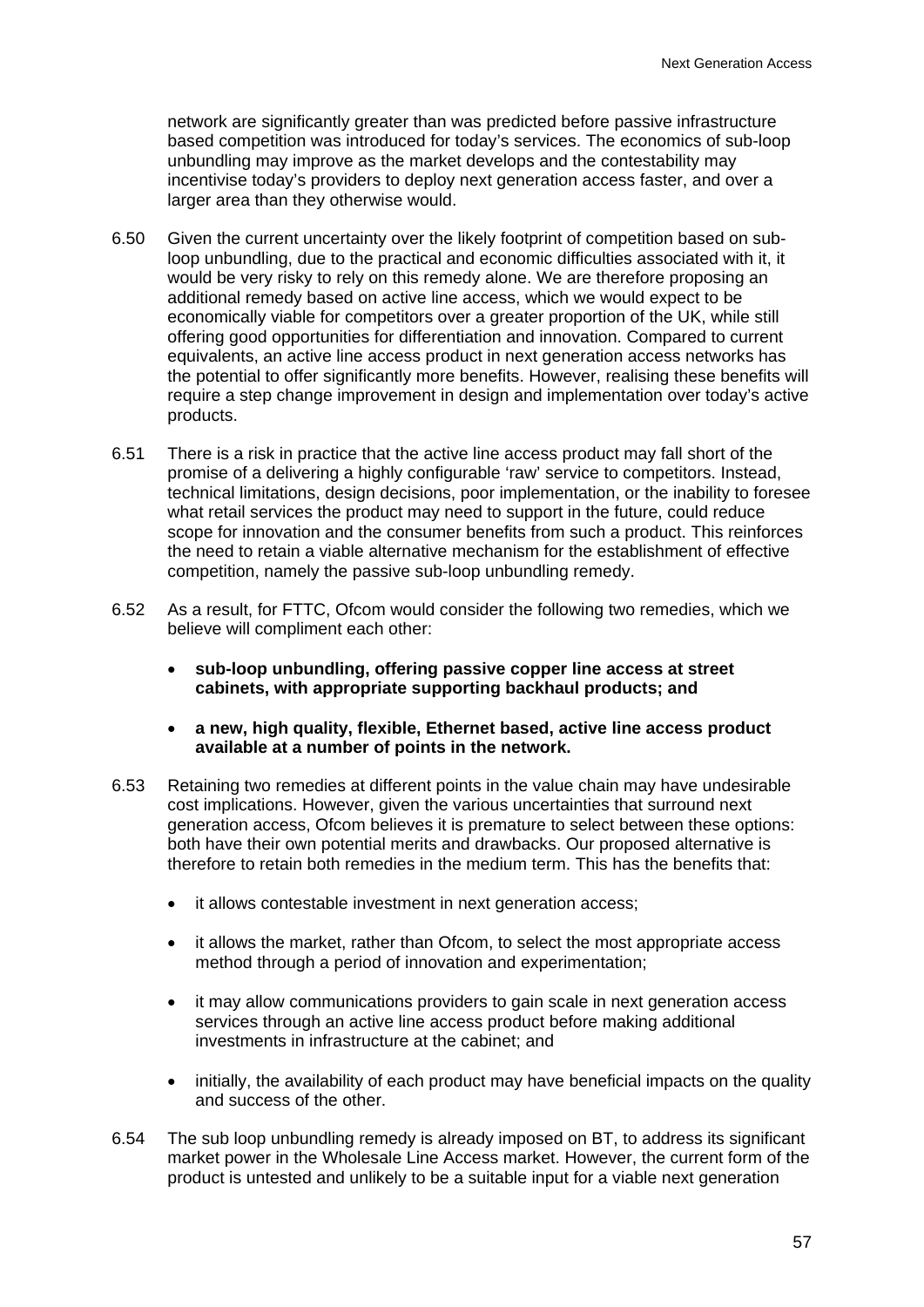access operator. Ofcom would like to consider options for improving the robustness and scalability of the product, while being mindful of the need to avoid placing an undue financial burden on BT. We propose therefore, that initial work be undertaken to explore how the product could be improved, subject to the level of interest expressed by industry. We envisage such work being undertaken by the Office of the Telecoms Adjudicator, working with industry. This work should consider the product design, pricing and order management and maintenance processes. However, it would be premature to expect a similar level of industrialisation at this point for subloop unbundling as has been put in place for local loop unbundling input products.

6.55 We also feel it would be inappropriate at this stage in the market's development to require sub-loop unbundling to become an upstream input into BT Group's downstream products such as the MPF/SMPF products used for local loop unbundling.

## **Competition in FTTH deployments**

- 6.56 Most operators in Europe are expected to base any FTTH deployments on GPON technology, as evidenced by BT's proposals for its new build fibre build in the Ebbsfleet housing development. With no clear option to physically unbundle a PON at the moment, and if the practical problems of duct access were to continue, viable competition in the proposed FTTH deployments will be likely to come from active inputs e.g. an active line access product. This places even greater emphasis on the need for a high quality, highly configurable product that offers third party communications providers a significant degree of control over the underlying infrastructure.
- **6.57** For FTTH, we believe the most appropriate remedy for the medium term will be:
	- **a new, high quality, flexible, Ethernet based, active line access product available at a number of points in the network.**
- 6.58 Whilst we believe that next generation active input products offer greater scope for innovation than those available today, they are still unlikely to match passive products in the respect. For this reason, we will keep the options for introducing a passive wholesale product under careful review as technology develops. In the future, new options for passive competition in FTTH networks may emerge, such as viable duct access or new forms of unbundling, e.g. GPON or wavelength unbundling. Ofcom will consider such options as they become practical and assess whether the inherent benefits of passive competition would be worth the costs of introducing them. This would be a particularly important consideration if a fit for purpose active line access product had not emerged.

## **Consultation questions**

*Question 4 Do you agree with the need for both passive and active access remedies to promote competition?*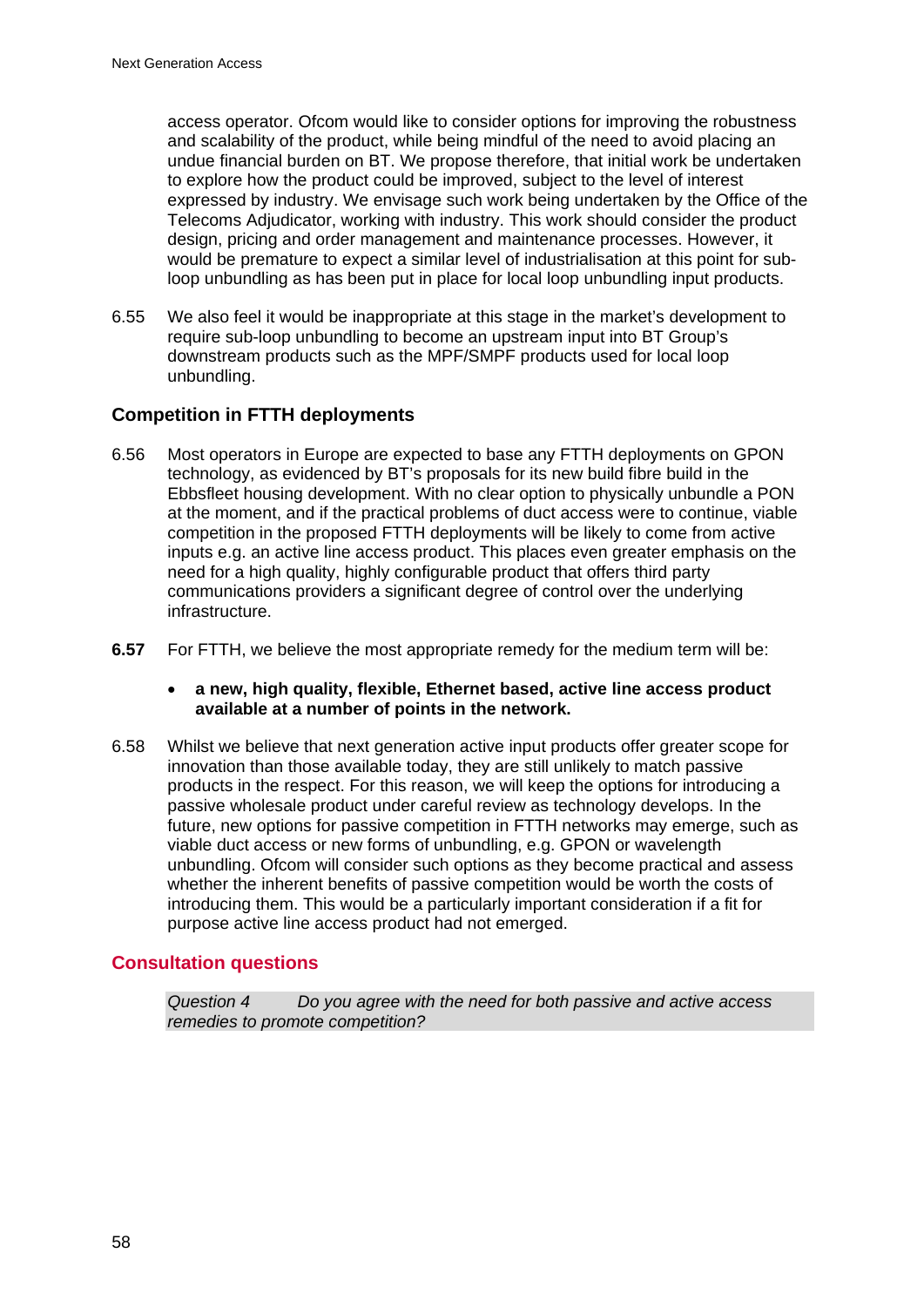## **Section 7**

# The case for direct intervention in next generation access investment

- 7.1 We explored in Section 2 the reasons why the UK may be likely to witness a later deployment of next generation access than other countries or regions. This section explores the question of whether a later deployment should be of concern for policy makers and if so, whether this justifies direct intervention to hasten it.
- 7.2 By direct intervention, we mean a regulatory or public policy approach to next generation access which departs from the principle of trying to create the conditions for efficient and timely investment by the market. For example, this could be by explicit regulatory incentives on operators to invest, funded by increases in the costs of telecoms services across-the-board. For such an approach to be justified there would have to be strong evidence that a market-based approach to investment would for some reason deliver the benefits of next generation access to society or to the economy inefficiently late.
- 7.3 In order to assess whether later deployment is a matter for concern, we need to consider:
	- the services that will be delivered over next generation access networks, and whether these are likely to result in significant social value. This is informed by the applications and services that consumers and businesses are demanding;
	- the potential impact on the UK economy through improvements in its competitiveness and productivity from prospective next generation access deployments; and
	- the benefits and costs arising from being the first nation to deploy a new technology, and how quickly next generation access networks could be deployed if it was shown in the future to deliver significant value.

## **The impact of later deployment partly depends on prospects for social value**

- 7.4 In the Section 2 we outlined a number of reasons why the later deployment of next generation access networks in the UK may not be inefficient, but rather as a result of country specific characteristics. These characteristics mean that efficient and timely deployment may occur at different times for different countries. We also explored whether there was a latent demand for applications and services that would warrant the roll-out of next generation access networks.
- 7.5 However, in assessing the potential value that next generation access could bring, we need to consider more than the commercial case for efficient and timely investment. It may be that these networks will result in significant social, or public, value to the UK as a whole, as opposed to just their private value to potential investors. If significant social value, an 'externality' to the business case considered by an individual operator, can be demonstrated this may warrant their construction now, possibility facilitated by public policy intervention. Even in a well functioning market, efficient deployments may not deliver the form or reach of next generation access networks that maximises potential social welfare. In other words, there might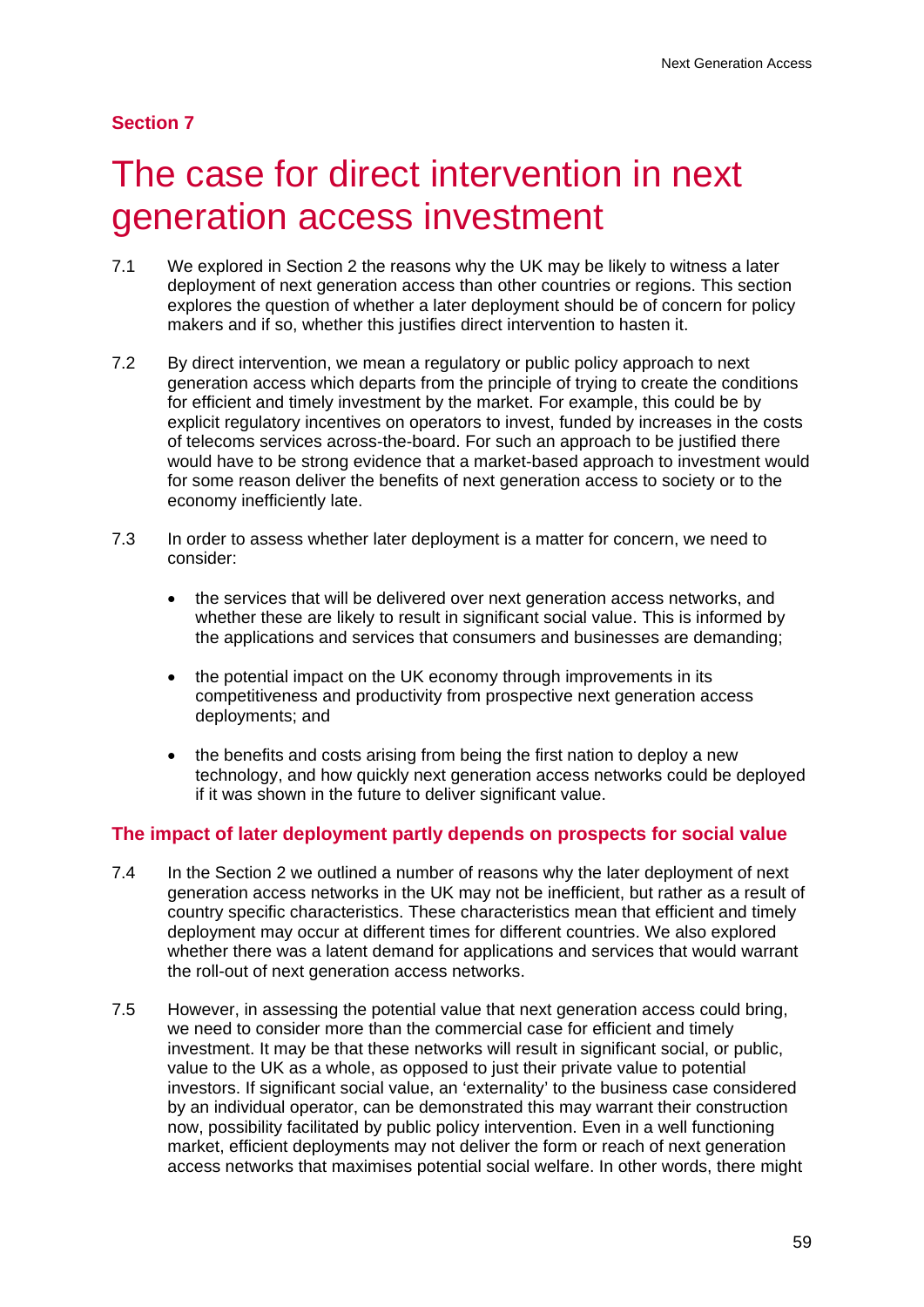be significant public value which derives from the use of services that the market alone will not deliver.

- 7.6 Generally, if there is demand for a particular good or service where the value that customers derive from it exceeds the costs of provision, we would expect the market to meet such demand. Situations where this may not occur include:
	- situations where the conditions of competition are imperfect or if significant market power exists at some point in the value chain. In such situations, ex-ante regulation might be justified; and
	- situations where public and private benefits combined exceed the cost of provision, but not private benefits alone. This is in what is known as an 'externality': wider social benefits that arise as a result of the existence of next generation access networks and that will not be taken into consideration by individual firms when deciding whether to make an investment. When such social value exists, a later market led deployment of next generation access, while privately efficient and timely, would be of concern to the UK.
- 7.7 In this section, we focus on the second of these two. Externalities can be caused by a range of different factors. Typically, in communications markets, network externalities exist if consumer benefit from connectivity increases as additional users join the same network – so called 'network externalities'. Externalities might also have a strong social value component. For example, citizens may derive value from factors such as access and inclusion, belonging to a community, or being part of an informed democracy. These factors would not necessarily be taken into account by private industry in making its investment decision.

#### **There is limited evidence of social value from next generation access**

- 7.8 The assessment of potential social value or externalities in next generation access markets is a very difficult task in advance of deployment. Evidence on the benefits arising as a result of current generation broadband is only now emerging in quantity, nearly a decade since deployments commenced. Current generation access services have contributed to increasing standards of living, lower prices and increased choice, more efficient and effective public service delivery.
- 7.9 However, the experiences from current generation broadband may not provide an indicator of the potential social value from next generation access. The question is whether there exists any source of incremental social value that may only be derived from applications and services delivered over a next generation access network. Evidence of the existence of positive externalities in next generation access markets is lacking at present.
- 7.10 In advance of deployment, one way to consider the potential social benefits of next generation access is to consider the applications and services that these networks could deliver to consumers and businesses. We then need to consider how these applications and services may contribute to wide scale social value.

#### **There are few clear consumer applications that may contribute to social value**

7.11 Increasingly, there is significant excitement about the potential for bandwidthintensive video-rich services that could be delivered over broadband and next generation access networks. However, so far, there are few applications or services that have been identified that require a next generation access network for delivery.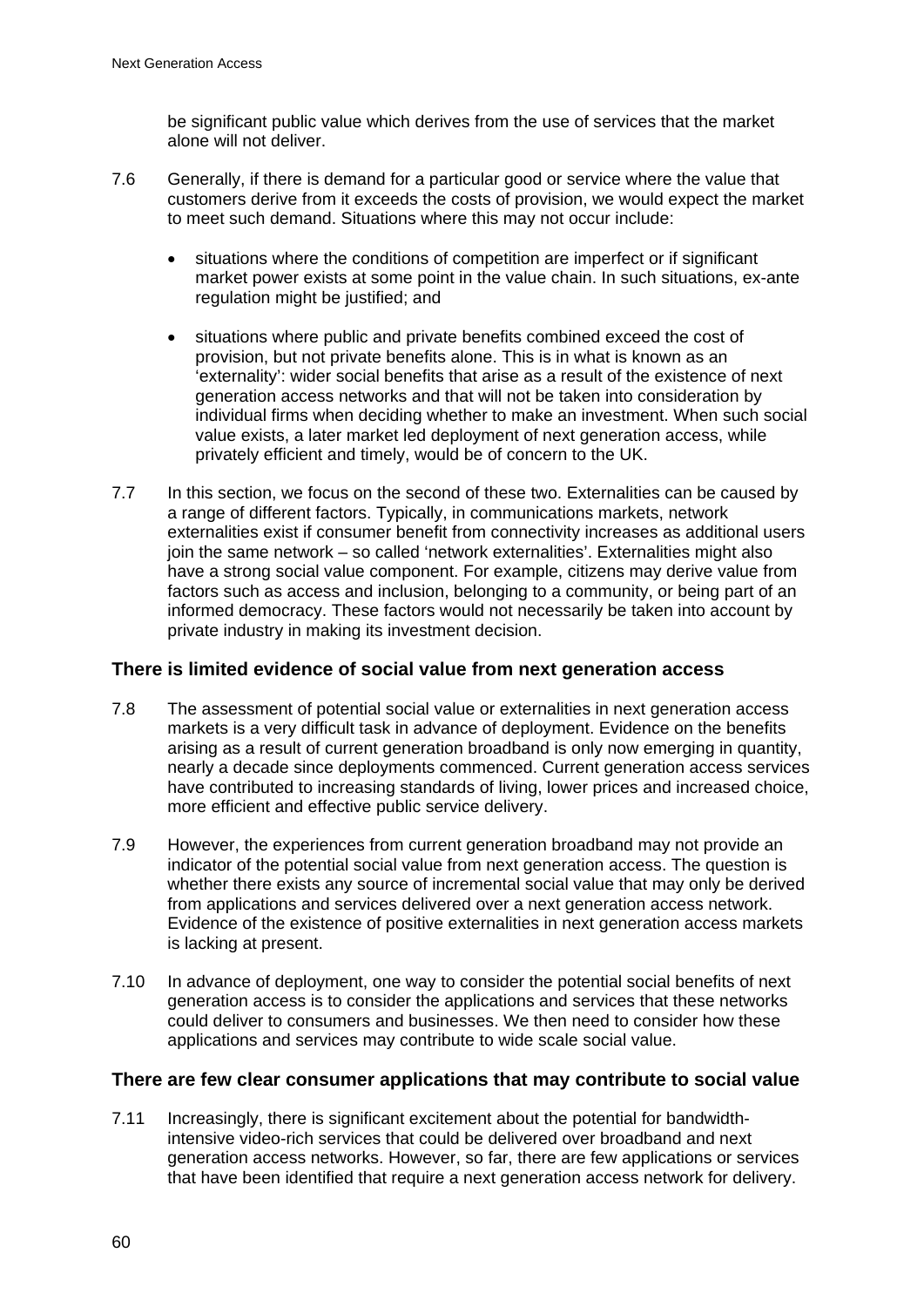Even among those that do, the additional value they might offer to society as a whole, beyond their private value to consumers, is uncertain.

7.12 Figure 10 shows an indicative list of applications and services that could be delivered over next generation access networks. It assesses a range of different applications and services in terms of their relative scope, the number of people that may be affected by their availability, and their intensity, the incremental impact on consumers and businesses from their availability. Both of these factors are assessed in comparison to the benefits that may be delivered by current generation broadband access networks.



#### **Figure 10: Potential next generation access applications and services**

#### Source: *Ofcom*

- 7.13 For example, High Definition TV (HDTV) services are in the top right of this diagram: these may become very popular at some point in the future, and will require significant bandwidth, therefore being potentially high both in scope and intensity. Similarly, peer-to-peer file sharing is increasingly popular among a wide range of users, and, although files can still be transferred through current broadband connections, next generation access would allow for a more efficient transfer. By contrast, applications such as distance learning or tele-health may have a relatively minor scope, although their impact, when used, could be very high.
- 7.14 This analysis suggests the following applications are likely to be most influential in terms of both scope and intensity as a result of next generation access network deployment:
	- video on demand, including high definition television (HDTV) programmes and movies, as high speed broadband offers a new and highly effective distribution mechanism for streaming or downloading video;
	- multi-player online gaming and virtual reality simulations, as high speed broadband could allow these applications to be much more complex, engaging, effective and appealing (many games increasingly use HD video format);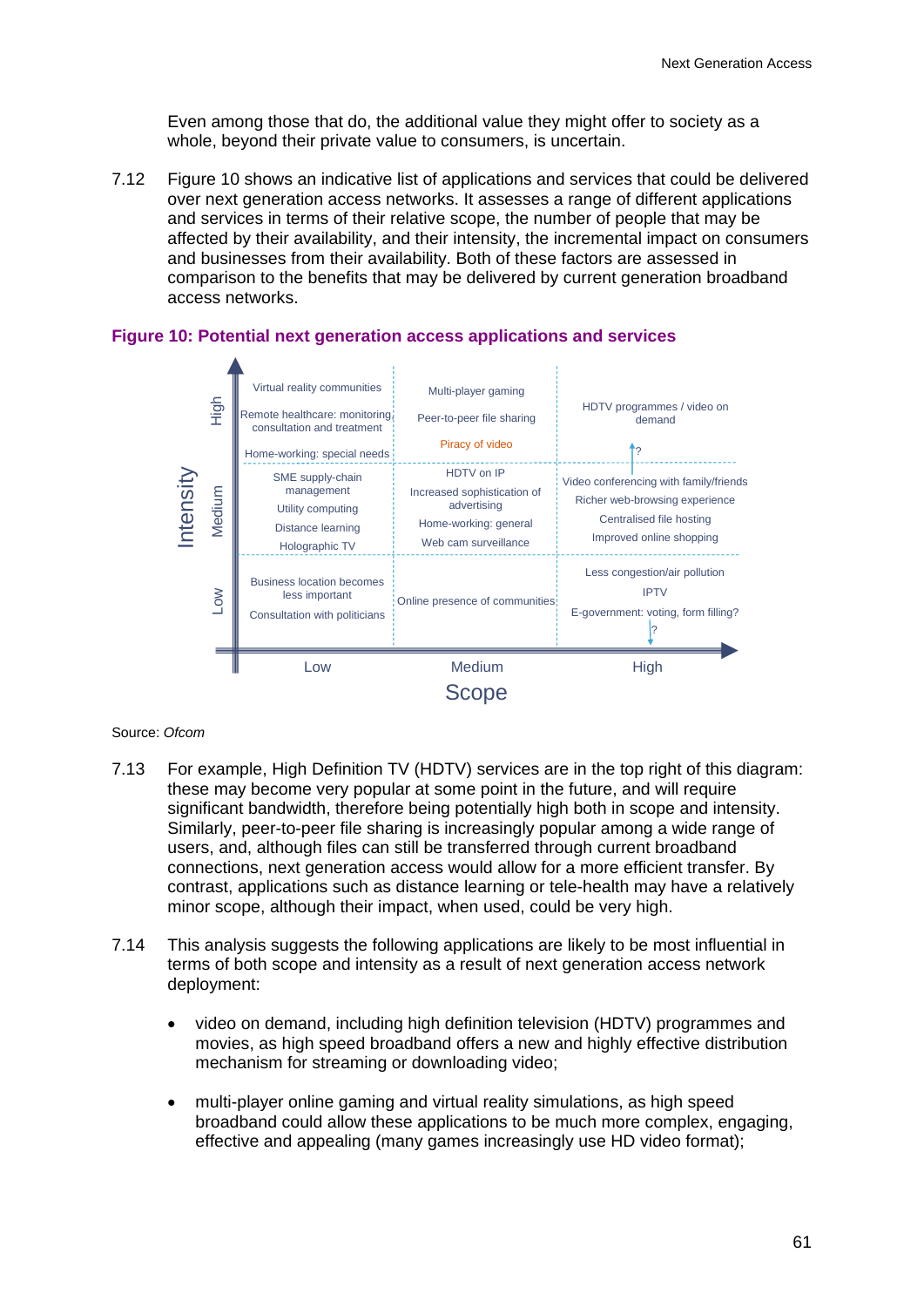- peer-to-peer file sharing and file hosting, as high speed broadband (and increased symmetry of bandwidth) allows for the rapid transfer of much larger files, mostly business specific applications and video services. It is likely to be used by a large proportion of broadband users, including business, small and medium size enterprises (SMEs) and private individuals; and
- supply chain management, as SMEs improve their interaction with customers and suppliers through their intranets by sharing large files, videos or software.
- 7.15 These conclusions are supported by a number of other studies and reports that identify IPTV and HDTV services as one of the single largest drivers of requirements for higher bandwidth access services $^{26}$ .
- 7.16 Therefore, with the exception of applications benefiting the activity of SMEs, which we consider in the next section, these are primarily entertainment services. The incremental social, as opposed to private, value of these four applications compared to the applications and services available over current generation broadband access networks remains highly uncertain. For example, with HDTV, research conducted in 2006 for the Digital Dividend Review<sup>27</sup> suggested that consumers place little or no additional social value above private value on HDTV services.
- 7.17 It should be noted that some of these services may contribute to the growth of the UK's creative industries, although the scale of this benefit remains uncertain. In the recent report 'Staying ahead: the economic performance of the UK's creative industries' from the DCMS, a lack of next generation access infrastructure was not cited as a major barrier to the development of the creative industries sector at this  $time^{28}$ .

## **Evidence from international deployments is limited**

- 7.18 Given the difficulties in assessing social value of next generation access in the UK in advance of deployment, it may be useful to examine countries in which these networks already exist. However, most deployments have been made relatively recently, meaning there is little definitive information relating to commercial propositions, take-up and usage and the value that may derive from this. Nevertheless, while it would appear some new commercial models and consumer demand is emerging, current evidence suggests that service pricing, packaging and usage of next generation access services is similar to current generation broadband.
- 7.19 In general, commercial propositions for next generation access are typically similar to today's broadband: bundles of broadband access services with a TV service, and fixed-line telephony. Premium services offered typically include sports and film TV channels, on demand video, high definition content and symmetrical or very high bandwidth services. Absolute pricing for connectivity and value-add services vary by market, but there is an emerging trend for these charges to be similar to existing triple play services over cable or DSL.

 $\overline{a}$  $26$  Predicting UK future residential bandwidth requirements

<sup>(</sup>http://www.broadbanduk.org/content/view/185/)<br><sup>27</sup> http://www.ofcom.org.uk/consult/condocs/ddr/<br><sup>28</sup> http://headshift.com/dcms/index.cfm?fuseaction=main.viewBlogEntry&intMTEntryID=3095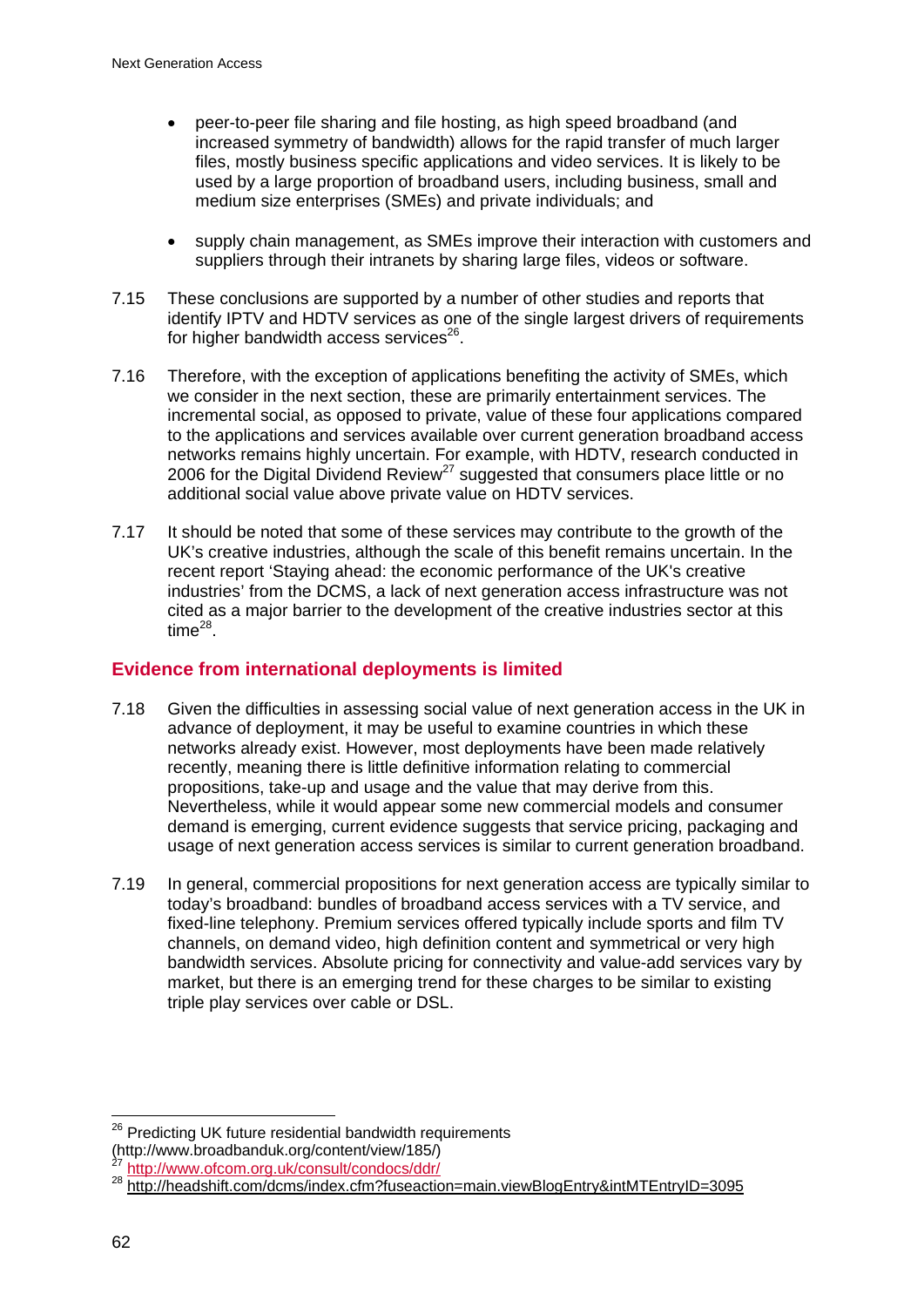#### **Table 3***:* **Example commercial next generation access propositions**

| Deutsche Telekom<br>(Germany) | Triple play bundle with 25 Mbps VDSL, telephony and pay-TV is available<br>at $69.95/m$ onth (£47), with 50 Mbps available for an additional monthly<br>fee of €5. Stand alone VDSL has been priced at €34.99/month (£23.50) for<br>25 Mbps and €44.99 (£30.20) for the 50 Mbps service.                    |
|-------------------------------|-------------------------------------------------------------------------------------------------------------------------------------------------------------------------------------------------------------------------------------------------------------------------------------------------------------|
| France Telecom<br>(France)    | "La fibre" triple play bundle priced at $€44.90/month$ (£30) for 100 Mbps<br>download and 10 Mbps upload. 100 Mbps symmetric service available for a<br>€20/month (£13.50) premium and high definition content and video on<br>demand available for an additional €7 each per month (£4.70).                |
| Free (France)                 | Price point of $\epsilon$ 29.99 (£20) for basic 100 Mbps downstream 50 Mbps<br>upstream service bundle including basic TV package and IP telephony -<br>the same price as its LLU service. A wholesale product will be offered at<br>€15/month (£10.20).                                                    |
| Japan                         | FTTH connectivity is priced at around ¥3300/month (£13) and additional<br>optional IPTV and VoIP services are also offered. Triple play is priced at<br>around £30/month for flats. Next generation access prices vary with the<br>type of housing, being around 40% higher for detached houses than flats. |
| Swisscom<br>(Switzerland)     | Broadband connectivity at 15Mbps up, 1Mbps downstream priced at<br>CHF89 per month (£36.80). Blu-Win IPTV available for additional monthly<br>fee of CHF29/month (£12).                                                                                                                                     |
| Verizon FiOS (US)             | Broadband connectivity package prices vary between \$39.99/month (£20)<br>(5Mbps down, 2Mbps up) and \$179.99/month (£89) (30 Mbps down,<br>5Mbps up). Optional FiOS TV premier package priced at additional<br>\$42.99/month (£21).                                                                        |

- 7.20 Anecdotal evidence from some countries suggests that people do not initially use online services in a significantly different way when they upgrade from broadband to next generation access. Some operators suggest that next generation access may have a role to play in providing current generation broadband services to larger households, to enable simultaneous multiple PC and television use, as well as HDTV. Potential next generation access specific applications may include new web based full-screen video services, online gaming, media-rich online user environments and mass-market video conferencing.
- 7.21 It is important to stress that, to date, there are very few applications which are likely to be exclusive to next generation broadband. Generally, the debate concentrates around bandwidth or better quality for the same bandwidths. Currently, there is very limited empirical evidence either way on this question arising from next generation access deployments overseas. As mentioned earlier, the only clear observation so far is that, while some consumers do appear to value additional bandwidth privately, they are using the access network for a broadly similar range of activities as current generation broadband services.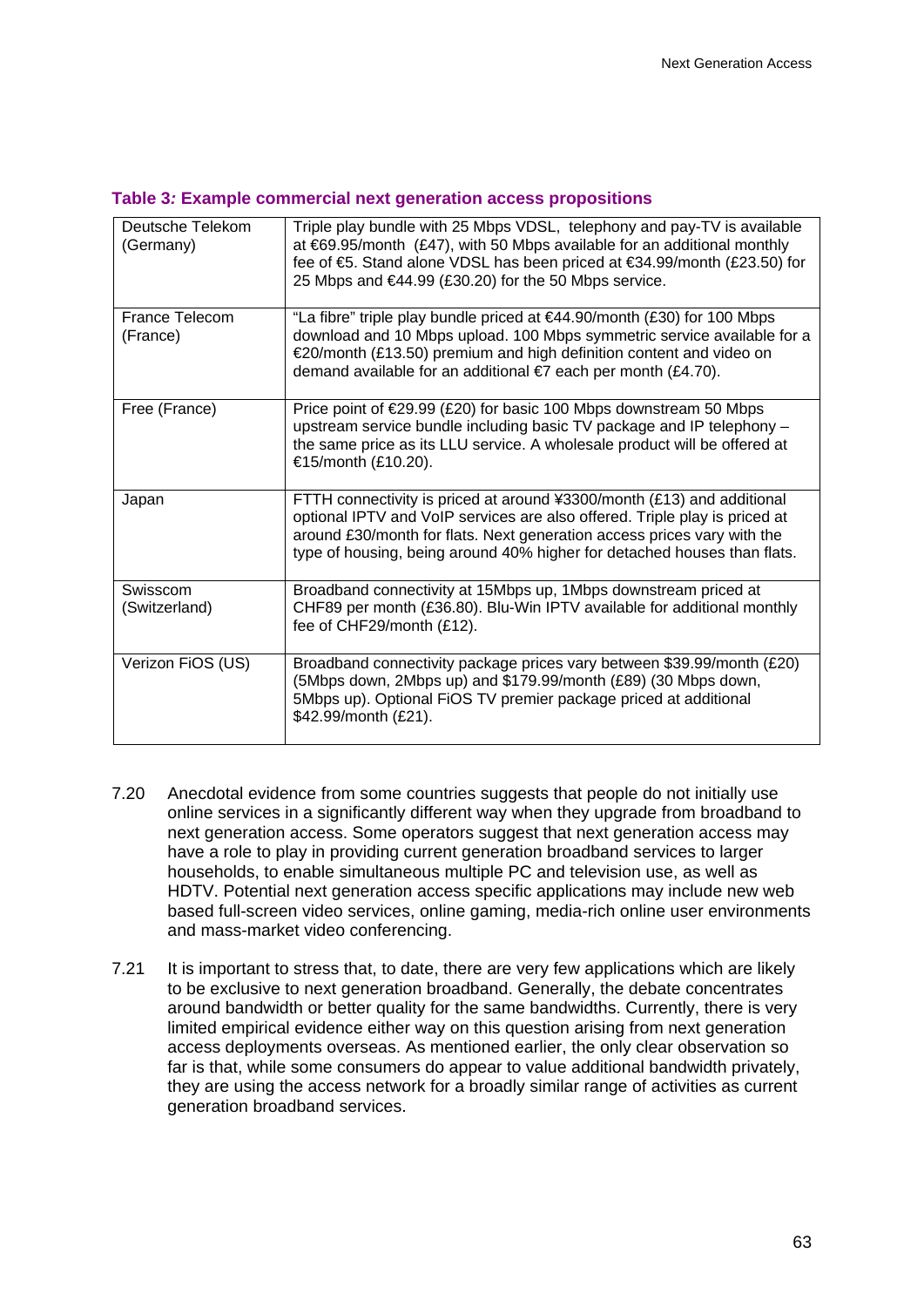## **Next generation access may have a greater effect on economic rather than social value**

- 7.22 Next generation access deployments are often linked to their prospective implications on competitiveness and productivity, similar to that witnessed as a result of current generation broadband services. The link between competitiveness and productivity and current generation broadband is increasingly accepted and demonstrated by empirical evidence.
- 7.23 Given the continued growth in the UK's knowledge based economy and its reliance on modern telecoms networks and services, it may be expected that this link will continue following a move to next generation access. Both the Broadband Stakeholders Group and the Government have indicated concern about the risk that non-availability of next generation access networks may pose for the competitiveness of the UK economy and for wider social welfare. They have outlined the potential for next generation access to profoundly affect consumers, citizens and the economy.
- 7.24 However, any move to accelerate the deployment of next generation access networks through either regulatory or public policy intervention would require a significant threshold in terms of the evidence on the potential social and economic benefits. The evidence to support such activity is currently limited and this is likely to continue until next generation access networks are more established.
- 7.25 Whilst the business case for wide scale next generation access networks may only exist for the delivery of mass market services to residential consumers, it may be small to medium sized enterprises (SMEs) that are the real beneficiaries of such a deployment in terms of economic value. Given the lack of current direct evidence on the economic benefits, we will instead examine the potential benefits for SMEs in more detail.
- 7.26 It may be that SME usage of next generation access networks that drives the most economic benefit, while also making a significant contribution to the common costs of delivering next generation access networks to both consumers and SMEs. Therefore, as important as the average consumer demand for a particular service may be, the expected level of demand from premium customers may be of greater importance to achieving a return on these investments. We outlined earlier that there is limited evidence for substantial latent residential consumer demand for higher bandwidth services, combined with a low willingness to pay. In light of the importance that demand and revenue from business customers might play in justifying next generation access investment, we need to consider whether this might be different in their case.
- 7.27 The benefits for SMEs from broadband access have primarily been associated with improvements as regards transaction management, product details, shipping information, sales assistance and electronic supply chains. Remote access and telework practices also offer important advantages. It is not yet clear if, or how, next generation access will result in further incremental productivity gains for businesses. The question is whether there are new applications and services businesses could make use of that would not be available over current generation access networks.
- 7.28 The argument that the UK requires a next generation access network on the basis of the benefits that may result for SMEs is largely predicated on the assumption that the higher bandwidths services made available would be made available at prices that are similar current SME focussed broadband services. However, this is based on the assumption that there will be substantial demand for these access services from a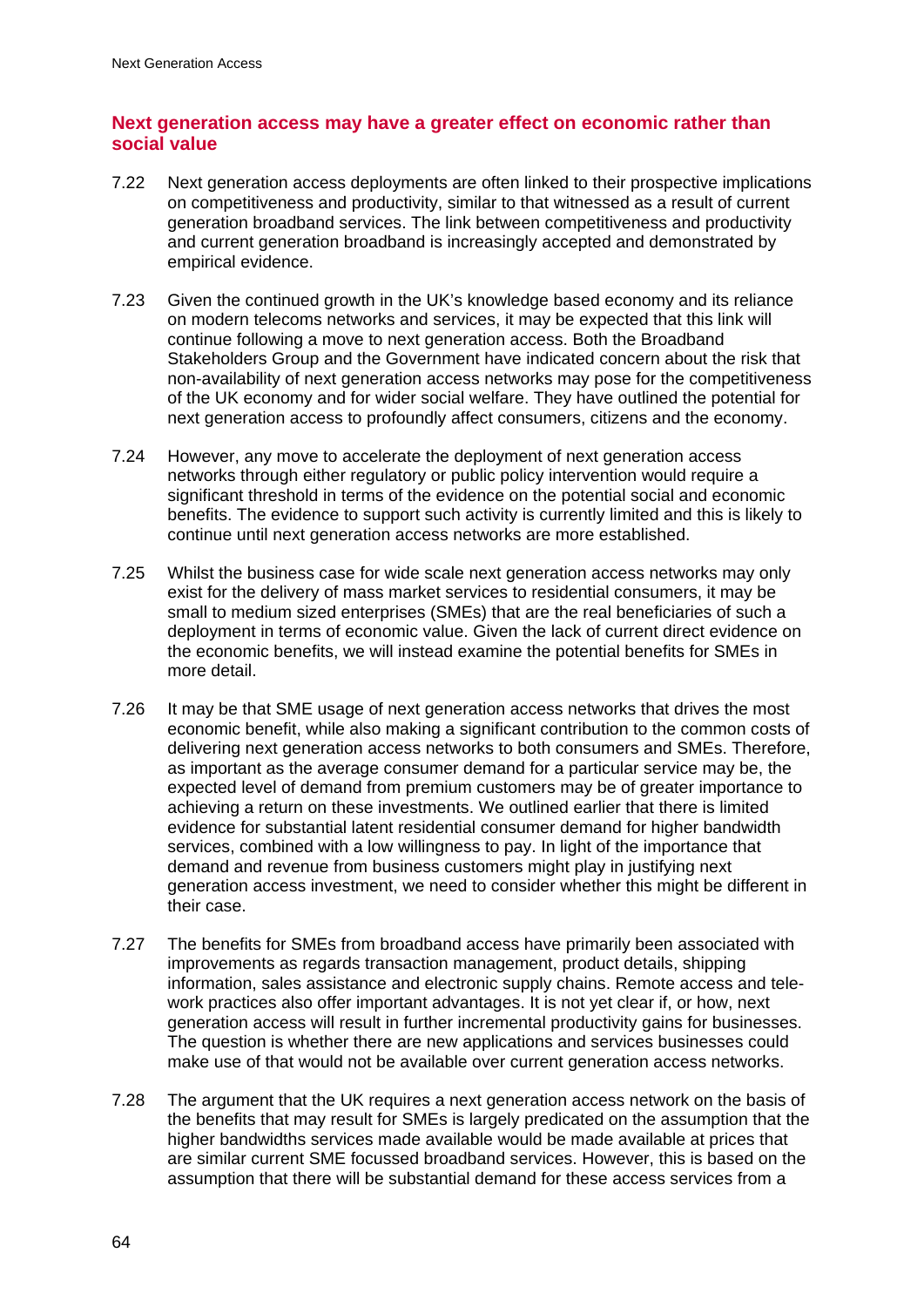large group of consumers. As already discussed in previous sections it is not clear to what degree this demand will emerge. At the same time, it is not clear that SMEs would purchase these services if they were required to cover all of the costs of deployment, even despite a potential higher willingness to pay than residential consumers may display.

- 7.29 In addition, a consumer focussed mass market may well not deliver the levels of connectivity that SMEs require, for example in terms of symmetry, uncontended bandwidth or very high speeds. A perhaps more immediate issue for SMEs might be the extent and quality of current broadband availability for their distribution business models and the management of and coordination between satellite offices.
- 7.30 As a result, the impact of next generation access network deployment on productivity of UK companies remains uncertain. However, given the applications and services often linked to next generation access deployments, it may be easier to imagine next generation access having a greater effect on UK SMEs than on social value in the near term. In the longer term, it would seem that these economic benefits may grow to be more important.

#### **There are reasons why there may be limited risk from investing later**

- 7.31 Much of the debate and concerns on the timing of national next generation access deployments relates to the risk of being 'left-behind' in investment and the loss of benefits generally associated with the development of new applications, new services and innovation. Given that regions with abundant infrastructure become more attractive to inward investment, next generation access might represent a comparative advantage for a particular country, especially in certain sectors or areas of activity.
- 7.32 This concern was highlighted by the recent report from the Broadband Stakeholders Group on next generation access. While it is indeed a potential concern, it needs to be considered in light of two important factors: the comparative advantage of being a first mover versus the value in waiting to deploy new infrastructure; and how long it may take for the UK to catch up with its peers.
- 7.33 The prospective advantages of being an early adopter of new technologies are often cited in respect to next generation access, including potential benefits in terms of competitiveness and inward investment. However, these should be weighed up against the fact that later adoption of a new technology might actually prove beneficial. Gains can be made in terms of clarity on standards selection, choice of the best available technology, scale economies on equipment manufacture and practical lessons learned from network deployments elsewhere. In addition, as commercial cases become clearer in countries that have deployed these networks, the demand side uncertainty surrounding next generation access networks may dissipate. This means there may actually be some benefits in not being a 'firstmover'.
- 7.34 However, as time goes by, and the lag time increases, so the prospective risk of being left behind may increase. This is compounded by the fact that any intervention or policy change that may be required to encourage investment where it is determined that deployment will be inefficiently late will entail a lead time of its own for adoption. Therefore, it is important to understand what the lead time would be for next generation access network deployments.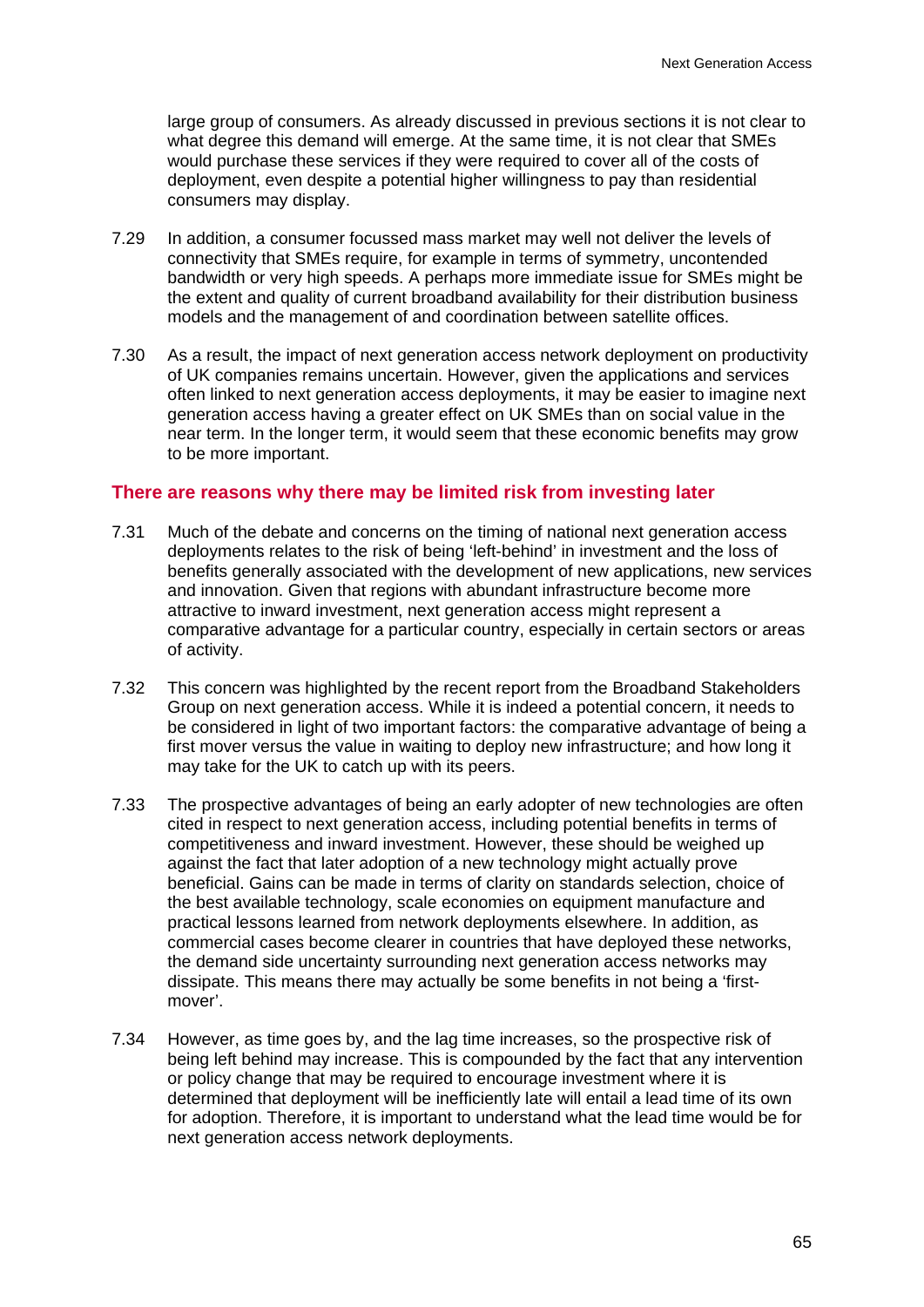7.35 There is limited information to suggest how long a UK deployment of a next generation access network would take and evidence from other countries suggests that in practice, this is highly variable. For example, Deutsche Telekom predicted its FTTC deployment to 30% of homes would take up to 3 years, compared to Verizon in the US that predicted it would take around 5 years to reach 62% of homes. These variances depend on the technology chosen, reach, need for underground infrastructure and the availability of qualified resources.

#### **Options for direct regulatory interventions may distort efficient investments**

- 7.36 So far in this section we have set out the current evidence on the impact of later next generation access deployment in the UK. If it were concluded that there was significant detriment in the short term due to the lack of next generation, direct regulatory intervention aimed at speeding deployment could be considered. For the regulator, such interventions are most likely to take the form of investment rewards based on regulation to incentivise operators to make this investment.
- 7.37 This is the general approach adopted in some of the countries where we have witnessed deployments to date: some incumbents have been incentivised to invest either through direct regulatory forbearance, implicit rewards for investment, or an agreement with incumbents that this is in the country's wider interest and best served through their investment.
- 7.38 The downside of any form of direct regulatory intervention is that it risks resulting in inefficient levels of investment, timing of investment and technology choice. It considers investment as a goal in itself rather than as an input to deliver consumer, citizen or economic benefits. It breaks the link between consumer demand and investment; in effect, the regulator is deciding or influencing decisions on the correct level and timing of investment.
- 7.39 There is a wide range of options to directly promote next generation access investments in an environment of demand side uncertainty. They include:
	- **the pricing of new services**  for example, explicitly guaranteeing investors a high price for next generation access services. However, this does not negate the risks resulting from demand side uncertainty: even with a regulatory agreement to allow high prices, the investor is not protected from the risk of no demand. At the same time, the demand for these new services, while uncertain, may be relatively elastic – increasing prices may not therefore increase total revenue;
	- **pricing of existing services** delivered over next generation access. This approach would spread the risk of these investments across all customers consuming telecoms services delivered over next generation access networks. The costs of next generation access deployment would be recouped through higher prices for all regulated telecoms services delivered over these networks. Such an approach may result in inefficiency: large numbers of customers may pay for an investment to support services that they do not demand;
	- **pricing of all regulated products**, recovering the costs of next generation access across all regulated services on both current and next generation access networks. This would increase the base of customers over whom these costs are distributed, but would suffer from the same issue of proportionality and efficiency as the above approach. While the cost increase spread across such a large base of customers may be relatively small, it is important to remember that, for some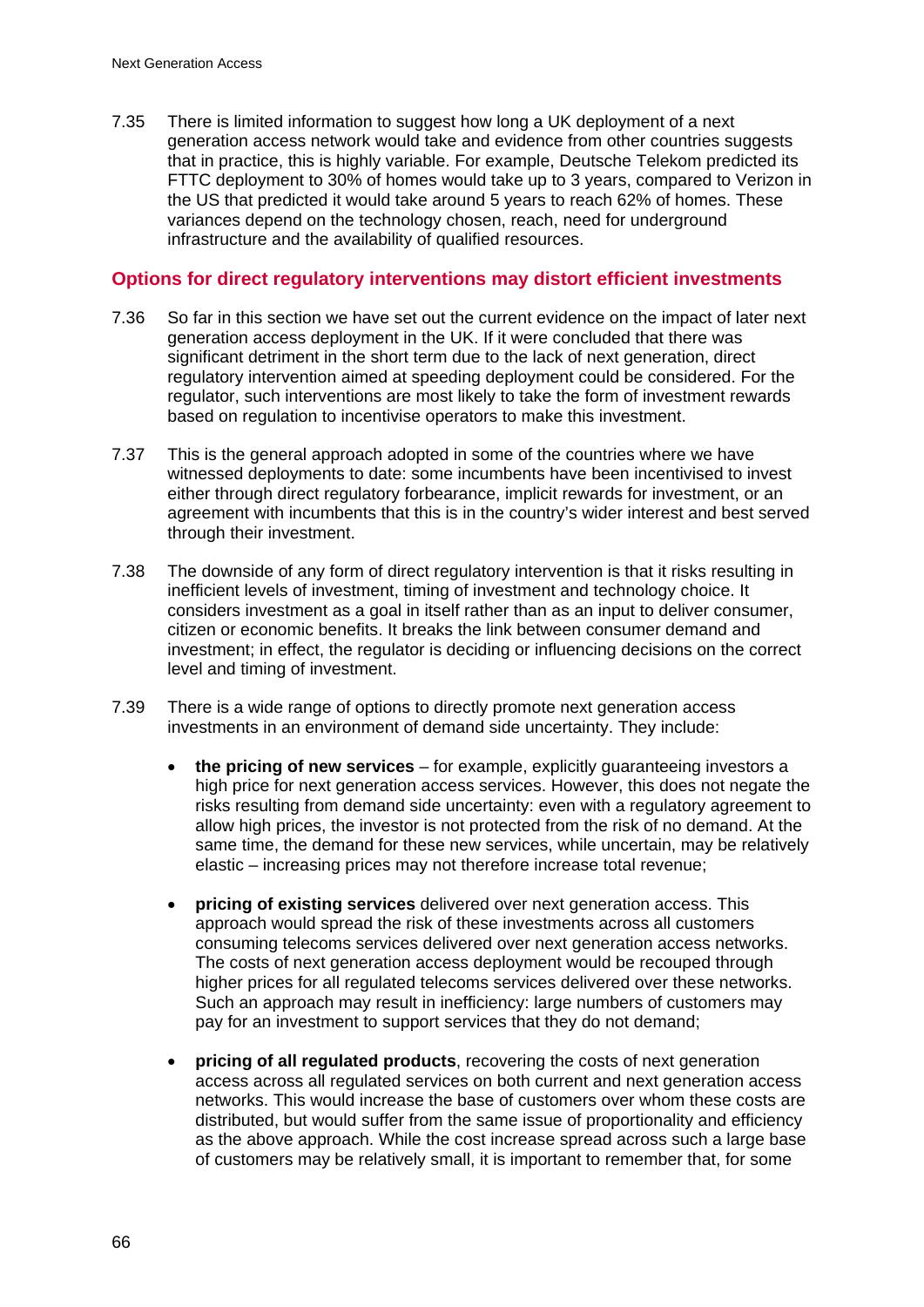vulnerable consumer groups, even a small increase in telecoms services prices may be problematic;

- **relative prices and margins of current and next generation access services** could be actively managed, which may encourage a migration from current to next generation access. It could take two forms: manage the next generation access margins up; or manage the current generation margins down to make next generation access product margins more attractive. Ofcom does not favour this form of intervention – it is likely to skew efficient investment decisions, and would not necessarily result in the least cost solution to delivery of services; and
- **utility style regulation**, where the regulator agrees the industry's investment plans for a period of time, similar to models adopted by some utility markets. This form of regulation is similar to approaches involving the pricing of all regulated telecoms services above. It requires the costs to be covered by all customers and for the demand for services over which these costs are spread to be highly inelastic (e.g. utilities). It is not apparent that many communications services are considered as utilities by customers. Another downside is that this approach seeks investment as a goal in itself, rather than as an input into increased consumer welfare, social welfare or economic productivity. This may be appropriate if the aim of regulation was only to deliver investment. However, as we have outlined, Ofcom's objectives are broader than securing investment only.
- 7.40 Many of these result in the risk involved in next generation access investment being transferred to end customers. The likely outcome is that consumers will have to pay more for their services in order to the recover the additional costs of investing at a time which was not the most efficient. In most cases this would apply even to consumers who do not use the new services: prices for their current services would rise with no direct benefit to them.
- 7.41 All of the approaches for direct regulatory action outlined above are highly interventionist by their nature, and likely to result in distorted incentives for investment, reduced flexibility in terms of the market's response to emerging consumer demand, and distortions to the competitive environment as a whole. We do not believe that such regulatory led investments are likely to result in the efficient and timely deployment of next generation access networks.
- 7.42 Some of these approaches may be more appropriate if there is a consensus between all stakeholders, including government and citizens, that there is a need for intervention to accelerate the deployment of next generation access to deliver social welfare or economic benefits. For example, with such consensus and a willingness to transfer risk to end users, utility style regulation may be an appropriate mechanism to deliver next generation access investment.

#### **On balance, intervention today appears premature, but may be necessary at some point**

- 7.43 This section has explored the prospects for incremental social or economic benefits resulting from the deployment of next generation access services in the UK, over and above current generation broadband access.
- 7.44 There would appear to be limited evidence to believe that next generation access deployments will result in significant social value in the near term based on the applications and services these networks are likely to support. Similarly, there is limited evidence to date to suggest that next generation access deployments will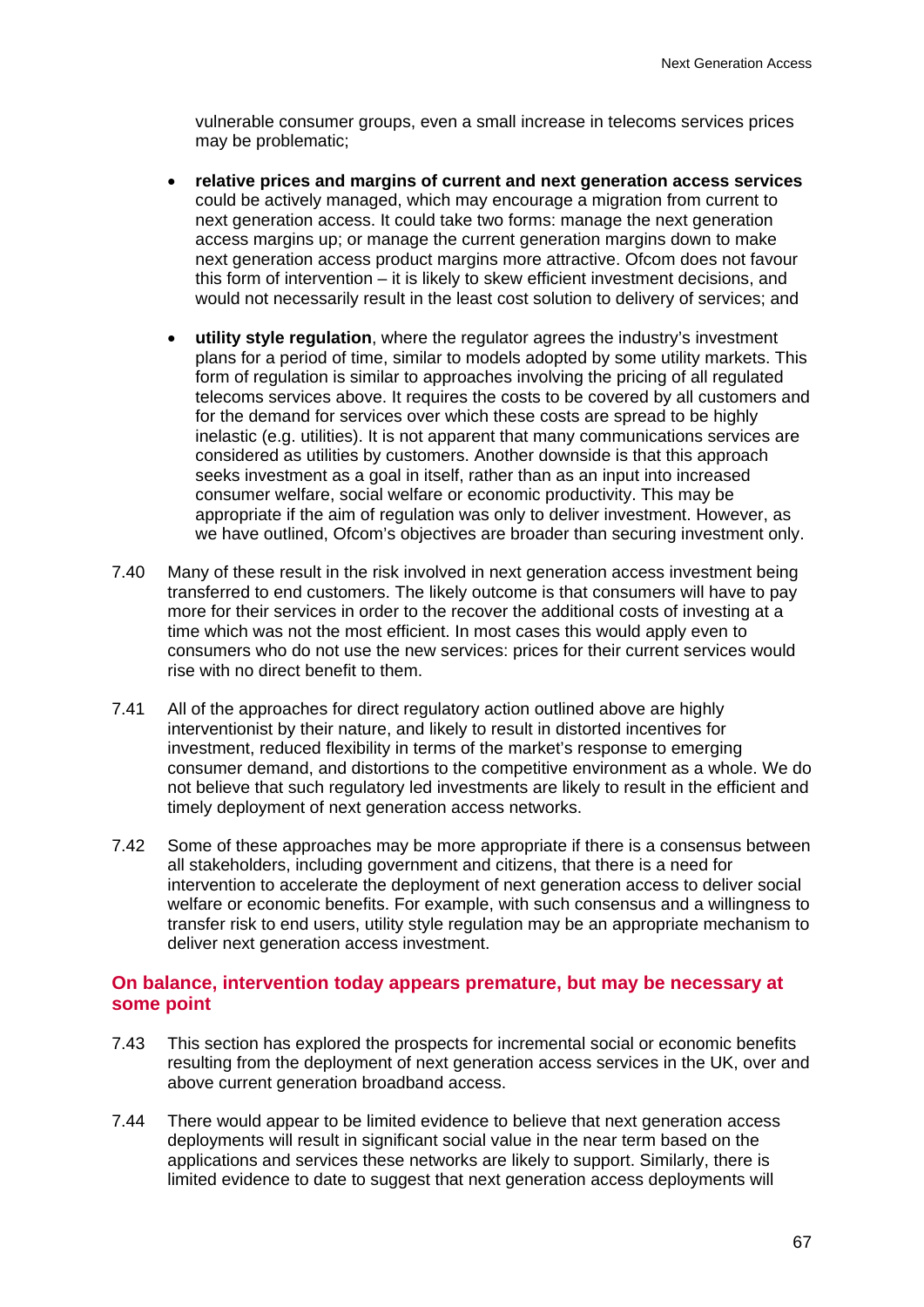result in significant incremental economic benefit. It is therefore very difficult to conclude on the potential sources of value from next generation access that would suggest risks arising from these networks' later deployment. However, it is possible to envisage that there will be potential sources of benefit, particularly economic benefit, arising from next generation access in the future.

- 7.45 Given the analysis and evidence above, it seems inappropriate to have public or regulatory policy intervention designed to accelerate next generation access deployment in the UK at this stage in order to deliver social or economic value. There is no sufficiently compelling evidence to justify direct public intervention to promote or accelerate deployment faster than the commercial rate of deployment. A lack of availability at present does not seem to be significantly detrimental - there appear to be few, marginal rather than substantial, benefits for individual users, business or the UK economy from the wider use of next generation access services, over and above current generation broadband access.
- 7.46 The lack of direct evidence to support any decision to undertake direct intervention may be to some extent a circular problem: the demand for next generation access networks may be limited until new applications and services are developed, yet such new applications and services may not be developed until next generation access networks are available to deliver them over. However, intervention may carry a high direct cost and carries significant risk to the efficient operation of the market and competition in the future. To be justified therefore, evidence suggesting intervention would need to be absolutely compelling and to date it is simply insufficient to support such an interventionist approach.
- 7.47 However, we remain alive to the risk of complacency. Evidence of potential next generation access benefits or consumer harm from a lack of next generation access will take time to emerge, but if or when it does, relatively quick action may be required. We must therefore remain vigilant to the prospect of new, innovative services that can only be delivered over next generation access networks and which may confer significant social benefits for consumers and citizens, as well as advantages to the UK economy. At the same time, international deployments over the next two to three years may result in faster development of new mass market bandwidth intensive services that could result in a heightened concern from nonavailability in the UK.
- 7.48 Accordingly, we believe the best course of action today is to continue to closely and carefully monitor developments in this area, regularly reviewing broadband data and taking due account of emerging international developments and metrics. This information will enable all stakeholders to understand when the availability of next generation access may become a cause for concern for the UK. We will pay particular attention to issues such as bandwidth, penetration, content usage, pricing, and the impact on social inclusion. To implement these actions, we will seek to use our market intelligence publications to collect, assess and disseminate this information. Finally believe that it will be important to facilitate and encourage the exchange of best practices and experiences between operators within and outside of the UK.
- 7.49 Work is being undertaken by some stakeholders to consider the likely sources of, and ways to measure, the potential social and economic value of next generation access. For example, the Broadband Stakeholders Group is developing a framework for the measurement of potential public value that could be derived from these investments. Ofcom strongly supports this work, and will contribute as appropriate.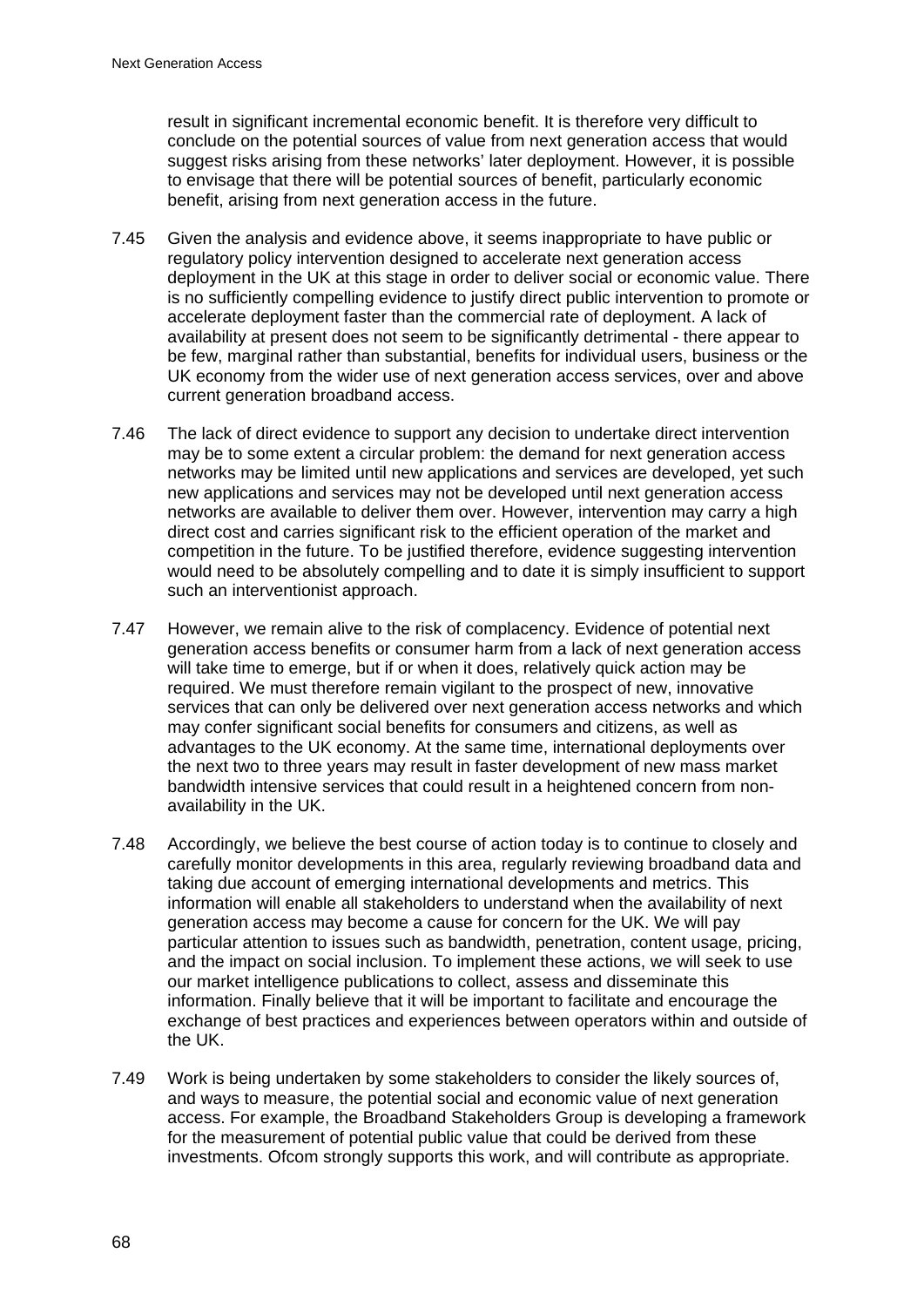7.50 Given these conclusions, public policy or regulatory intervention at some point in the future cannot be ruled out today. However, we continue to favour a market based approach to investment in new technologies and services. Any intervention would need to be evidence based, and agreed across a wide range of stakeholders as being the most appropriate approach.

## **Consultation questions**

*Question 5 Do you consider there to be a role of direct regulatory or public policy intervention to create artificial incentives for earlier investment in next generation access?*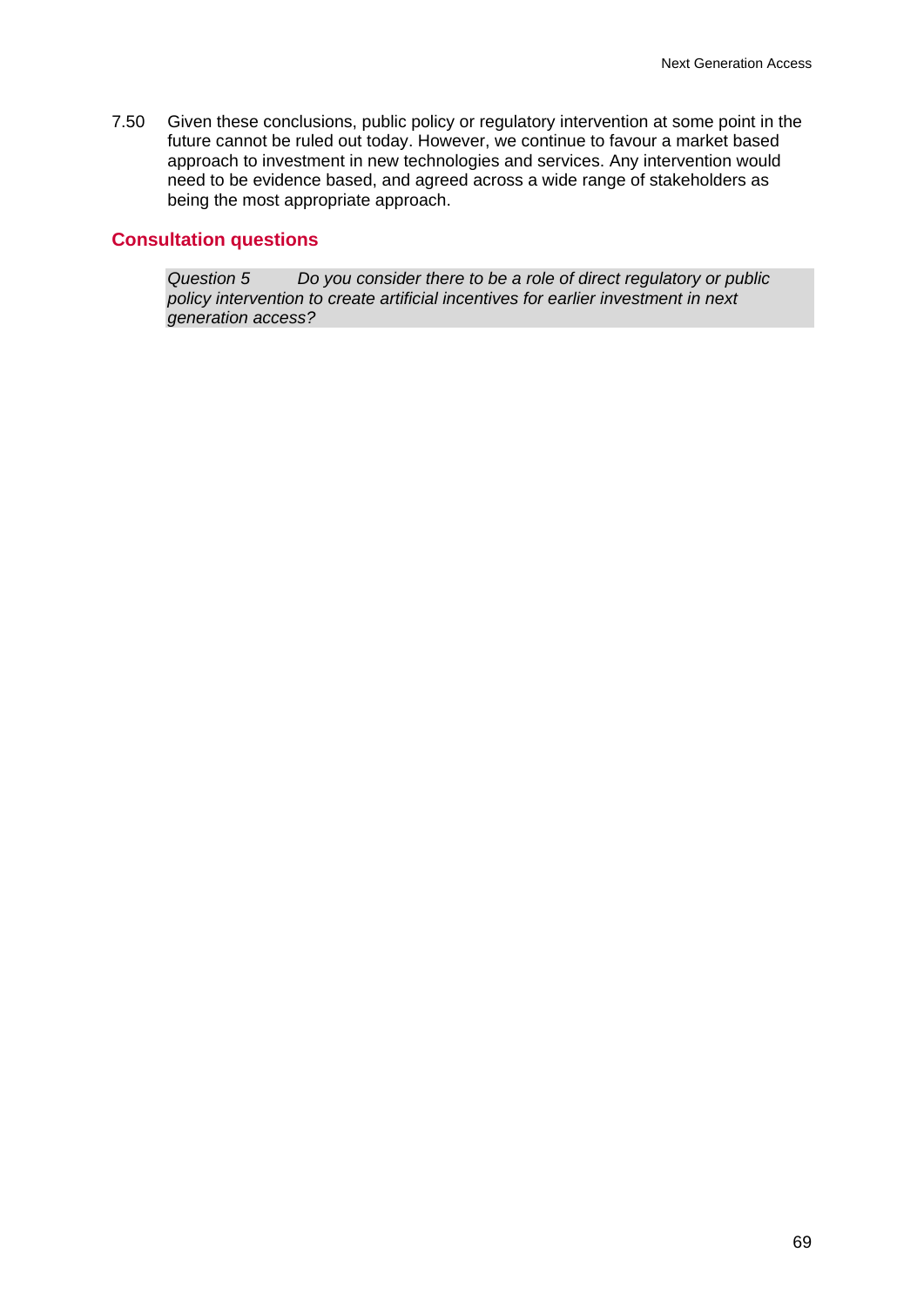# **Section 8**

# Implications for existing regulation

- 8.1 There is a wide range of regulation in place to deal with concerns relating to current generation access networks and services. We need to consider the extent to which the current approaches will still be applicable in light of next generation access and how we will manage the transition between the two regulatory environments. The challenges for existing regulation can be divided into three main areas:
	- market definitions and the Undertakings;
	- the migration from existing regulation; and
	- the impact of existing regulation on incentives for next generation access deployments.

## **Market definitions and the Undertakings**

8.2 The proposed regulatory approach outlined in this consultation would be implemented following consultation and impact assessment through the appropriate market reviews, in light of the findings of these reviews, and the Undertakings given to Ofcom by BT.

#### Market definitions and significant market power

- 8.3 Ofcom has not to date defined which market next generation access networks may fit within – whether an existing market(s) or a new one. Part of the reason for this is that markets are not in general defined by technology but rather in terms of the services they provide. At this time it is not clear whether services provided over fibre access networks would constitute a separate market or fit within the definition of an existing one. Given this uncertainty on the retail services that may be offered over a next generation access network, it is not possible to define the relevant wholesale products. This is because demand for wholesale broadband services is derived from retail demand.
- 8.4 In the UK, the existing economic markets which are likely to be most relevant to next generation access networks are the wholesale local access market and the wholesale broadband access market. The main issues with applying these markets in light of next generation access are:
	- **Wholesale local access**29 following a review of this market conducted in 2004 considering the retail substitutability of different local access services, this market was defined in a technology-specific manner, and covers local access networks that utilise copper or cable in the local loop or sub-loop. The current market definition excludes local access networks utilising wireless or fibre technologies. This is because, when at the time of market review, fibre-based access was determined not to constrain the pricing of loop-based and cable-based local access as its price meant it was not a suitable substitute. It was therefore excluded from the relevant wholesale product market. This is significant because next generation access networks are likely to be based on fibre technology.

 $\overline{a}$ 

<sup>&</sup>lt;sup>29</sup> http://www.ofcom.org.uk/consult/condocs/rwlam/statement/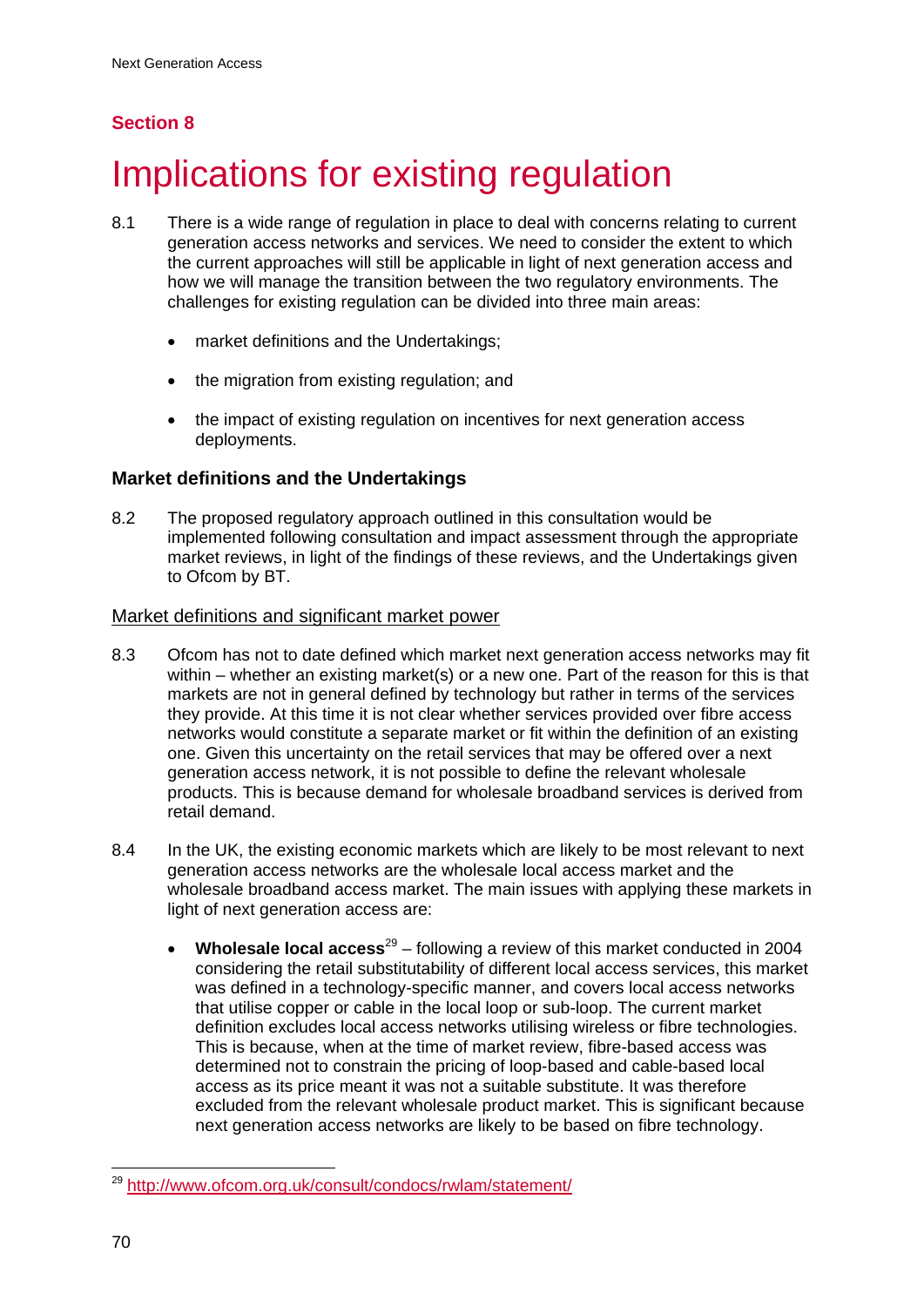- **Wholesale broadband access**<sup>30</sup> this market is defined to include those products capable of supporting broadband internet access and other multimedia applications, which have the capability to be always-on and have a potential downstream speed that exceeds that achievable on a traditional dial-up service. Wholesale broadband access products, as defined in the market review, do not have an upper speed limit. This is because there does not yet appear to be a break in the chain of substitution between asymmetric broadband internet access services available today.
- 8.5 The European Regulators Group (ERG) consulted on next generation access in June  $2007<sup>31</sup>$ . In this consultation, the ERG made some general proposals as to how the Recommendation on relevant markets susceptible to ex-ante regulation and the ECNS Regulatory Framework may be adjusted to cope with the regulatory challenges arising as a result of the different next generation access deployment scenarios. Within this paper, the ERG considered two broad technology deployment scenarios – FTTC and FTTH. The consultation outlined how next generation access may necessitate a change to the current market definitions:
	- **Market 11** (the Wholesale Local Access market in the UK) the ERG recommended that the market definition could be adapted to include both FTTC and FTTH deployments. The ERG concluded that the inclusion of fibre loops into Market 11 is compatible with the definition of the European Access Directive, but would require a change of the Recommendation to include fibre into the relevant market.
	- **Market 12** (the Wholesale Broadband Access market in the UK) the ERG concluded that Market 12 does not require a change of the Recommendation as, by definition, it already comprises all kind of wholesale broadband access products irrespective of the technology used or speed offered.
- 8.6 Ofcom recently consulted on the Wholesale Broadband Access market $32$ , indicating that our economic analysis of this market suggests there are four specific geographic markets for wholesale broadband access based on differing competitive conditions. It may be that, for market 3 areas with four or more competitors the wholesale broadband access market is increasingly competitive based on competition from cable and other operators using local loop unbundling as an upstream input into wholesale broadband access services. This raises the question of what the most appropriate regulatory approach to next generation access would be if there was a finding of no significant market power in a specific geographic market.
- 8.7 Should higher speed broadband services arise in the future, it may be that the chain of substitution across broadband access services suggests that next generation access services fall within the current definition of wholesale broadband access market. We would need to assess this chain of substitution as and when new retail applications services using the next generation access were launched to ensure that it remained unbroken. Additionally, if following a new market review there was a finding of no significant market power in the wholesale broadband access market, Ofcom would not require any operator to offer active products on regulated terms.
- 8.8 It is worth noting a number of points with respect to this outcome.

<sup>&</sup>lt;sup>30</sup> http://www.ofcom.org.uk/consult/condocs/wbamr/

<sup>31</sup> http://erg.eu.int/doc/publications/consult\_regprinc\_nga/erg\_cons\_doc\_on\_reg\_princ\_of\_nga.pdf<br>32 http://www.ofcom.org.uk/consult/condocs/wbamr/summary/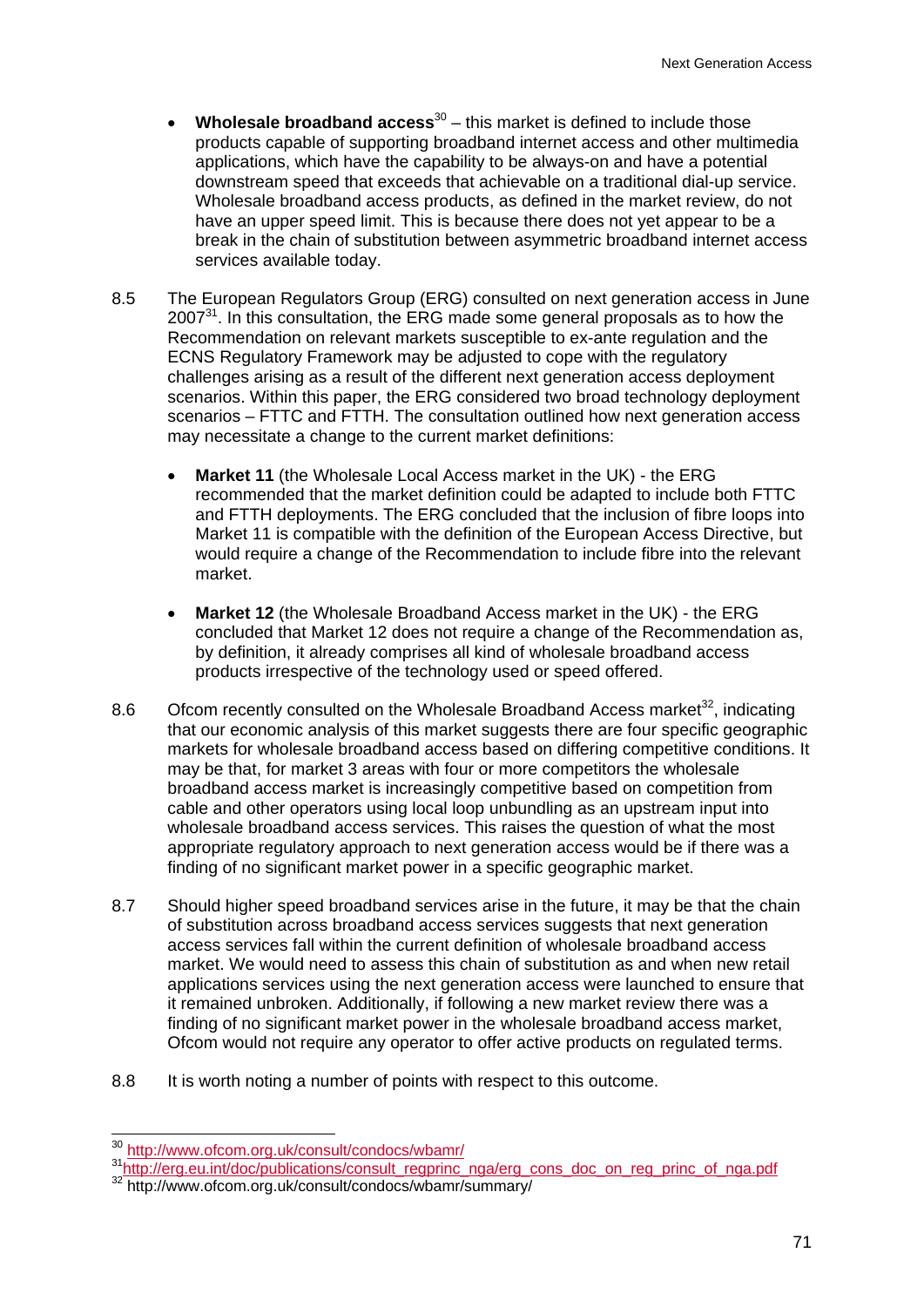- any finding of no significant market power in the WBA market, including next generation access, would be on the basis that there was deemed to be sufficient and effective competition in this market, potentially based in part on effective upstream remedies;
- in any geographic markets that are competitive, we may still expect operators to seek to offer commercial active input products. This is because of the scale economics of communications networks, making it attractive to build scale at the wholesale level to reduce unit costs; and
- with respect to Openreach, the requirement for it to provide access to products supplied to other parts of BT on an equivalence of inputs basis is not dependent on BT having significant market power in the relevant market  $33$ .
- 8.9 This consultation has considered a number of potential approaches to ex ante regulation that could be applied if enduring economic bottlenecks in next generation access networks were to emerge. Ex-ante regulation is usually only imposed after conducting a thorough market review under the EU Framework Directive. The process for market reviews is to define the relevant economic market(s), to assess competition in each market, in particular to assess whether any firms in that market have Significant Market Power (SMP), and to apply appropriate ex-ante regulatory obligations for any firms that are found to have significant market power.
- 8.10 Ofcom does not presume that any organisation that invests in next generation access services will have market power. It may be that the market structure for next generation access services means that there are no access network providers with market power. We would need to conduct a market review before identifying any next generation access provider as having significant market power. We have considered the policy issues that may arise if one or more next generation access operators were to be found to have significant market power.

## The Undertakings

- 8.11 The Undertakings given to Ofcom by  $BT^{34}$  are also relevant to next generation access deployments. Section 5.3 of the Undertakings states that significant market power products that are predominately provided using the physical and / or transmission layers of BT's access and backhaul networks shall be provided by a separate division within BT (now called Openreach). The definition of access networks includes the provision of both copper and fibre based access services to the end user. If in future Openreach provides new forms of network access product to other parts of BT, such as those based on next generation access networks, it must (except in certain specific circumstances) also provide it to other communications providers on an equivalence of inputs basis<sup>35</sup>.
- 8.12 In addition, section 5.7 of the Undertakings make clear that if: a new Network Access is provided using BT's NGN; is based on MSAN access; is in a market where BT has significant market power; and the MSANs contains no network layer functionality then Ofcom can require that new Network Access product (and any relevant handover product) to be provided by Openreach. MSAN is defined as a Local Access Node in BT's NGN which is capable of supporting the provision of multiple services to End-Users whether over fibre or copper. This is significant as access to any active next

<sup>1</sup> <sup>33</sup> Undertakings, section 5.46

<sup>&</sup>lt;sup>34</sup> http://www.ofcom.org.uk/consult/condocs/statement\_tsr/<br><sup>35</sup> Undertakings.section 5.46.1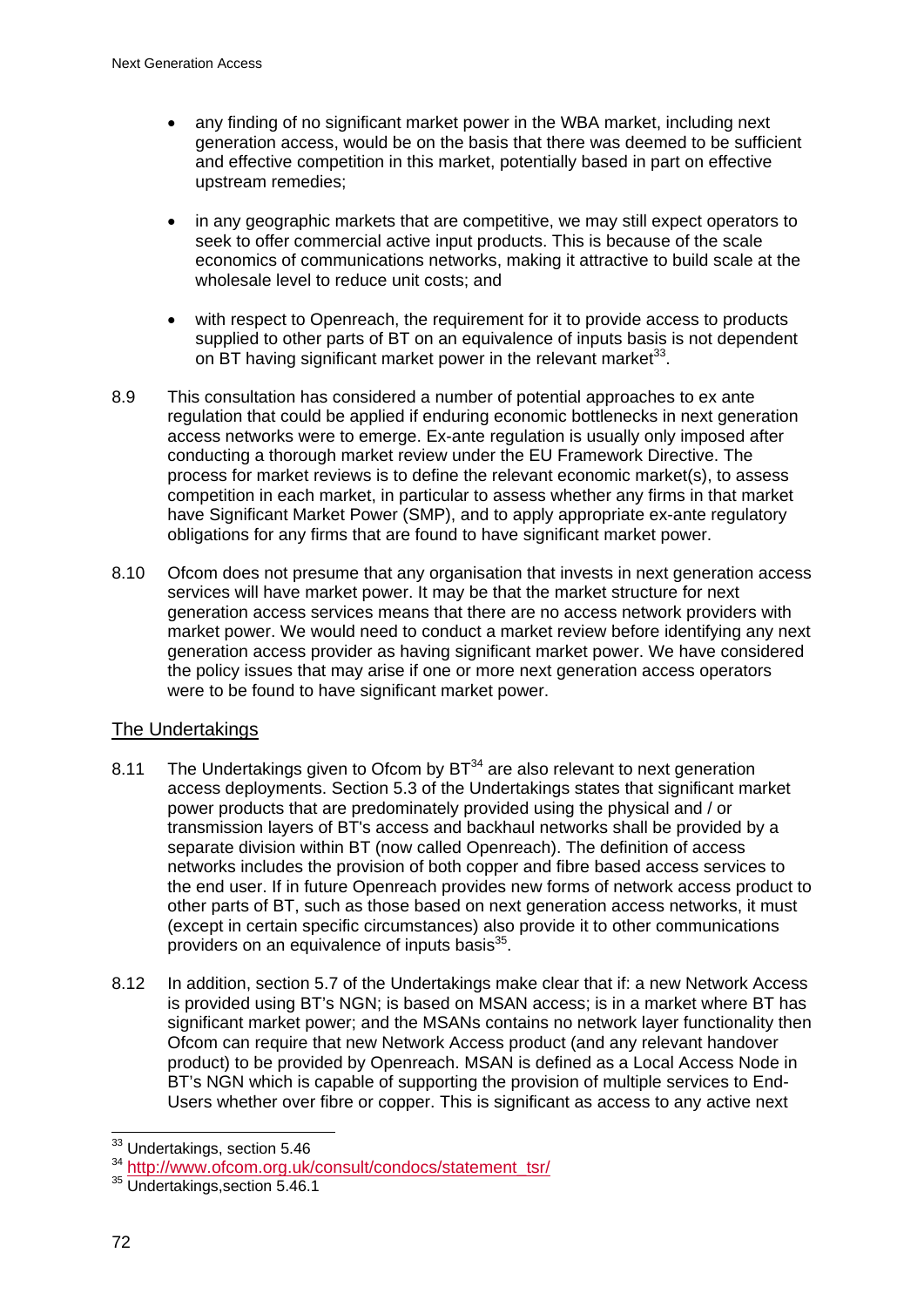generation access wholesale services may take place at the MSANs and/or the Metro nodes (see Section 6 of this consultation). At the same time, the Undertakings require that products based on MSAN access must be provided by Openreach, and hence on an equivalence of inputs basis as described above.

### **Migration from existing regulation**

- 8.13 Currently, local access network owners that are deemed to have significant market power are required to offer a range of wholesale access products under the ex ante framework. Following the deployment of next generation access networks, some of the access technologies that a local access network owner might choose to deploy may make it difficult or expensive to offer such products in future. As a result, some forms of next generation access deployment raise questions about the ongoing feasibility of today's regulatory remedies and products.
- 8.14 The actual treatment of current wholesale access products will depend on the technology deployed, the timescales over which it is rolled out, the location and reach of investment and the prospects for competition in next generation access. It may not be possible to provide a detailed approach on how these current regulatory wholesale access products will be dealt with until we have firm proposals on next generation access deployment on which to base this.
- 8.15 However, it is important that we provide as much clarity as possible on this issue. The future decisions that Ofcom takes about today's wholesale access products could affect both current access network owners' incentives to make an investment in next generation access as well as the incentives of competitive operators to invest in current and next generation access infrastructure.
- 8.16 Ofcom's role is not to protect any organisation's investments against market risks that may arise, for example from the emergence of new technology developments that supersede some operators' current market propositions. However, it is appropriate for Ofcom to consider operators' interests in terms of the availability of wholesale inputs, throughout the life of the assets in which they have invested i.e. to protect purchasers of today's regulatory products from regulatory risk of products being withdrawn in an inappropriate timescale. However, this is an issue of when, rather than if, existing regulation should be updated, withdrawn or replaced at some point in the future.
- 8.17 Ofcom remains committed to the supply of current wholesale products as set out in its market reviews. We are keenly aware of the risk that upgrades to existing bottleneck assets and an associated removal of current wholesale access products may pose to current competitive communications providers and hence consumer interests.
- 8.18 However, it is often the case that, at some point in the lifecycle of any wholesale product, it may no longer be sensible to continue to support the product. The specific timing of such decisions need to be made on a case-by-case basis, taking into account the prevailing market environment and the impact on consumers and industry from the removal of regulatory obligations to provide certain wholesale products.
- 8.19 Transparency in any decision to remove regulated wholesale products, including suitable signalling of intent and a well defined migration period for operators and consumers using these products is fundamental. We therefore think it is important to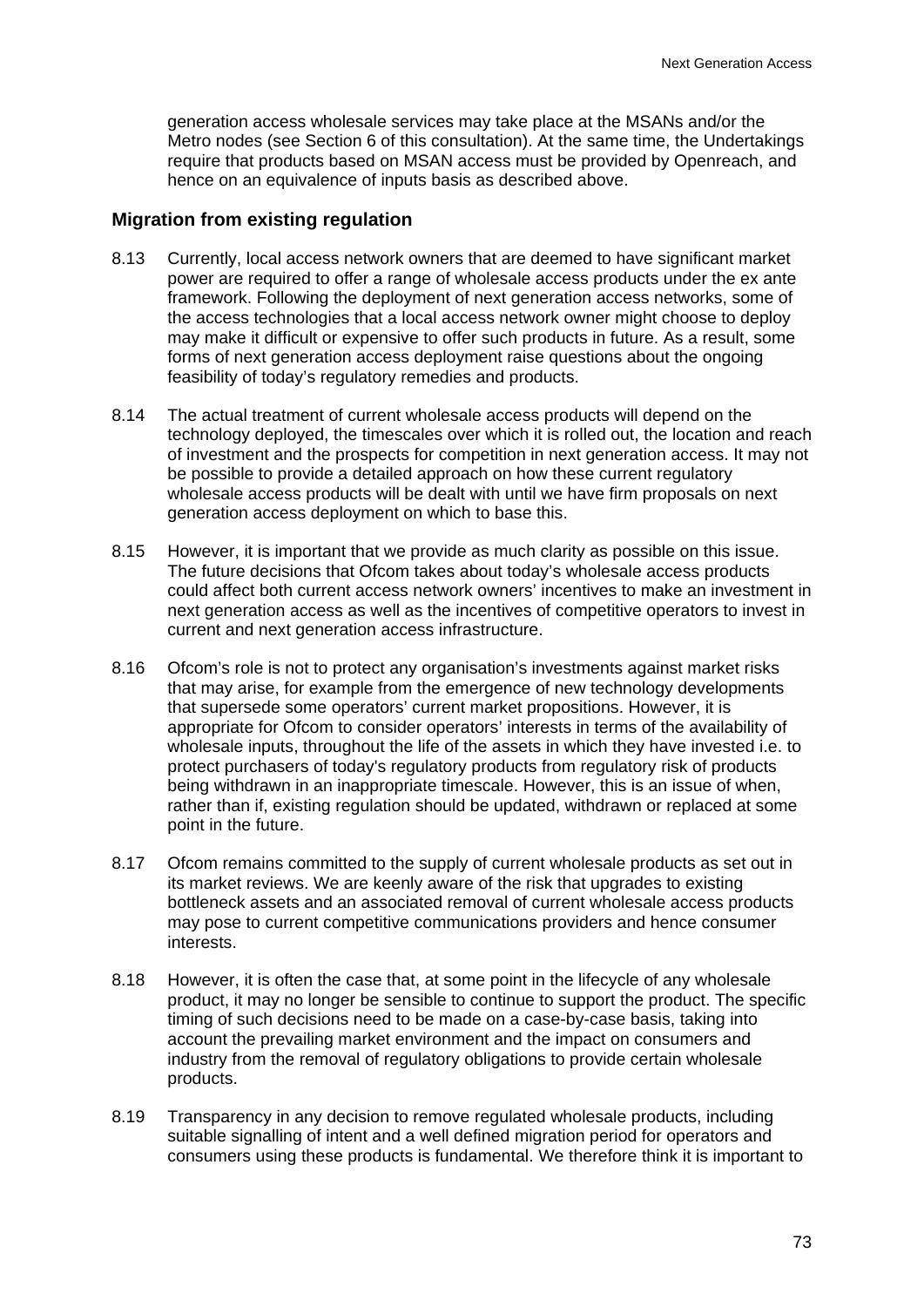outline the principles by which we would assess and address any next generation access deployment with respect to existing regulated wholesale products.

- 8.20 There are a range of factors for consideration in assessing the question of when existing regulation may need to be updated following next generation access investments. These include:
	- the time competitors have had to recoup investments which rely on products resulting from current generation access remedies;
	- whether further investment by competitors is likely in specific geographic areas. For example, the treatment of existing wholesale access products may differ between areas where there is current competition, or the prospect of competition, based on these products compared to areas where competitive investment using these products is unlikely;
	- whether there are viable alternatives for competitors to the existing wholesale access products that will allow them to continue in competition, following a cost effective migration of existing customer bases;
	- whether the removal of existing wholesale access products as a result of new network deployment is proportional when considering the balance of cost savings made available to the access network owner versus the risks to competition.
- 8.21 The first practical case where these issues will need to be considered is likely to be as a result of Openreach's proposals to deploy FTTH to new build premises from 2008. We examine this issue in Section 9.

## **Impact of existing regulation on next generation access deployments**

- 8.22 In considering the incentives for efficient and timely investment in next generation access, the role of existing regulatory policy must be considered. It is important that existing regulatory policy does not disincentivise investments that would otherwise have been made. Recently, the most high profile example of where there have been claims that existing regulatory policy is hindering investment in next generation access is functional separation.
- 8.23 We do not consider functional separation and the Undertakings given to Ofcom by BT in lieu of a reference under the Enterprise Act have resulted in the inefficiently late deployment of next generation access.
- 8.24 In Europe, it is well-established that fixed telecoms is a natural monopoly upstream but has the potential to be competitive downstream. The way to deliver that downstream competition is through non-discrimination rules. Functional separation is a mechanism by which to ensure non-discrimination through the principle of equivalence.
- 8.25 Equivalence of input and functional separation have the potential to minimise the ability of upstream monopolists to discriminate, and remove the incentive for inefficient investment resulting from the ability to leverage upstream market power. It would be possible to improve a bottleneck asset owner's incentives to invest by allowing it to act anti-competitively by leveraging its market power in the downstream market – one of the major risks of regulatory forbearance on next generation access – but the cost of doing so is in terms of the long run dynamic benefits of competition.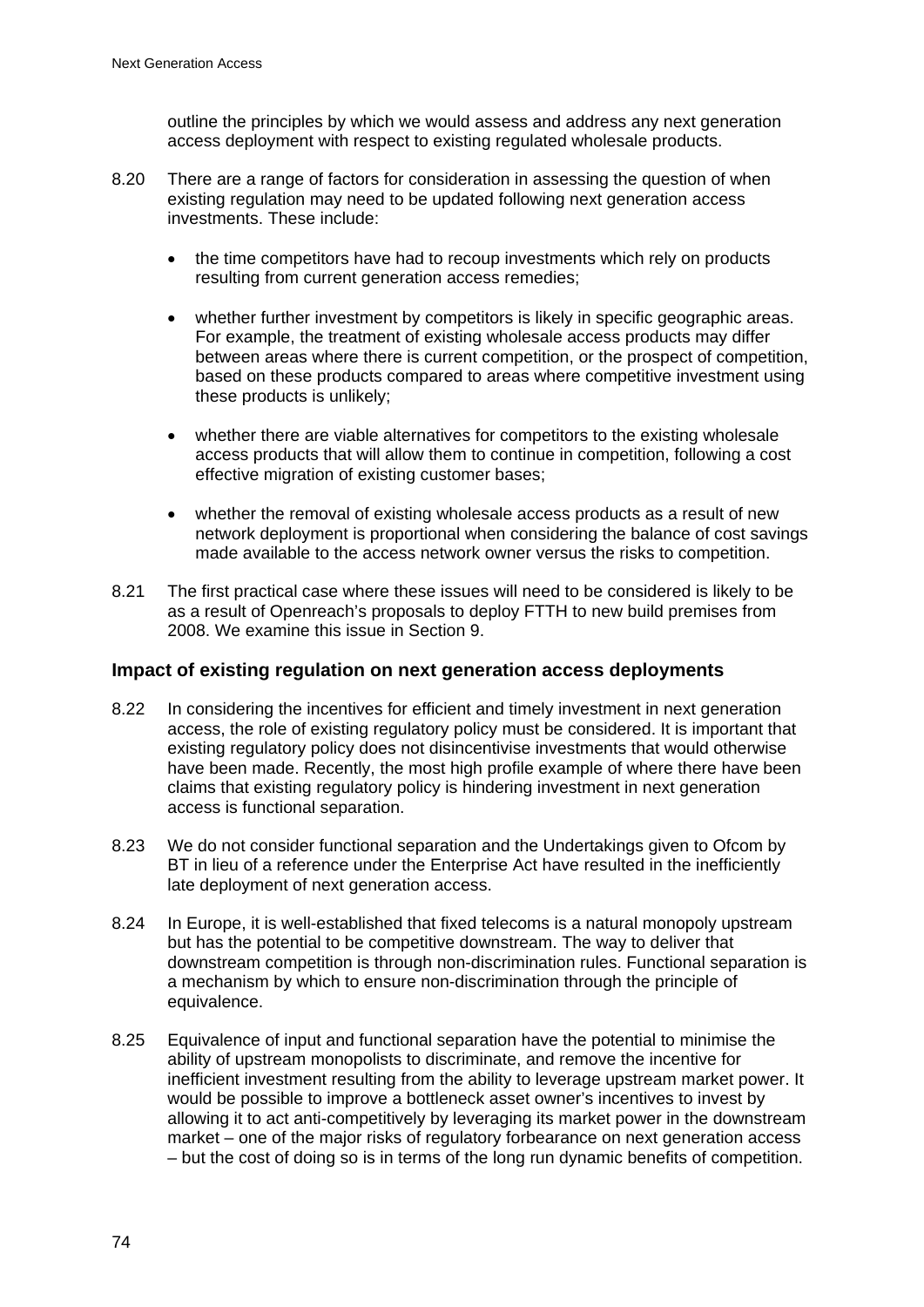8.26 In practice, the nature of any regulated access terms applied to next generation access investments is likely to have much more impact than equivalence of input or functional separation. It is for this reason that we consider it vital to adequately reflect investment risk in our regulatory approach to next generation access to ensure efficient investment incentives. This is expanded in Section 5.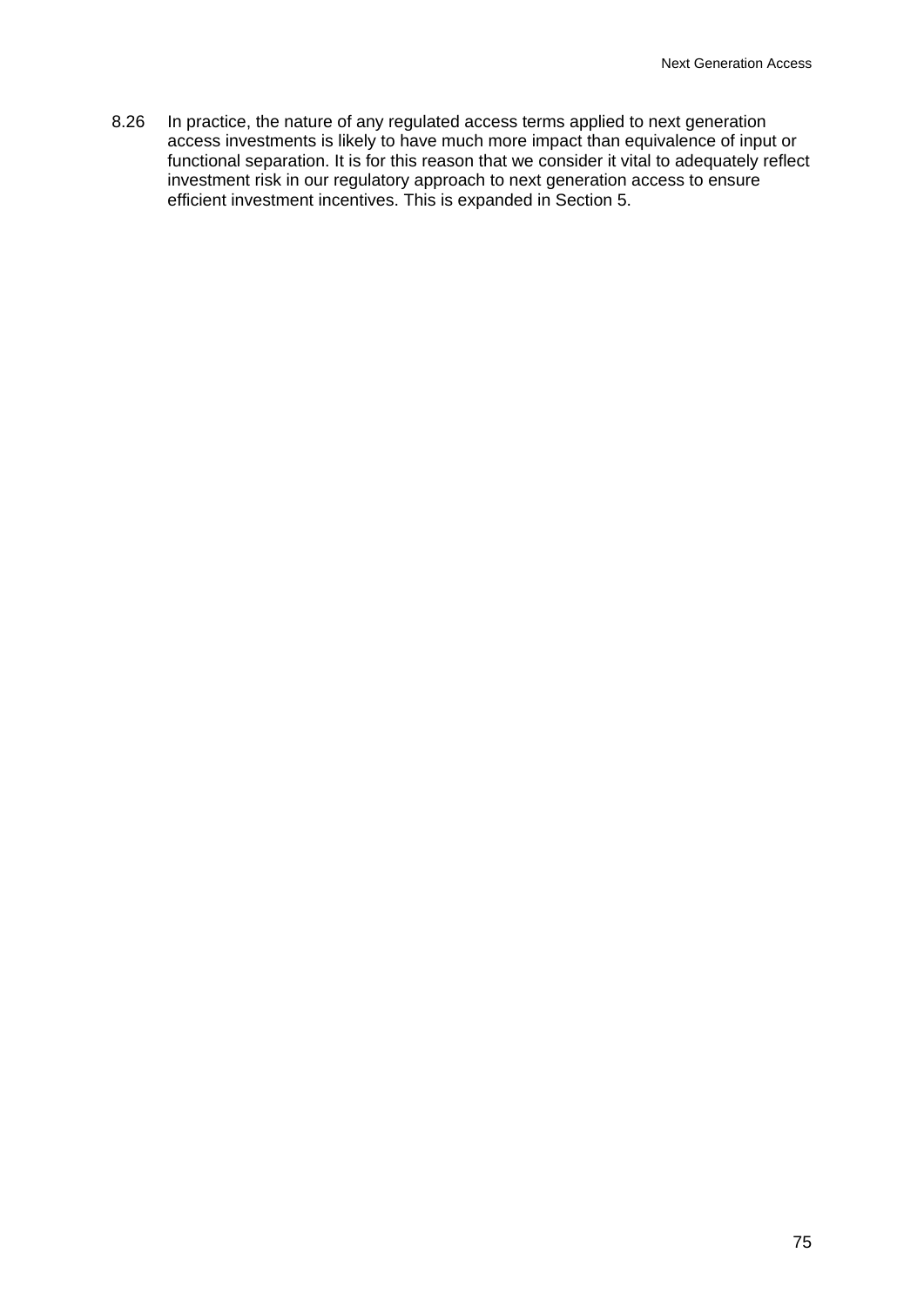# **Section 9**

# Next generation access and new build premises

- 9.1 While the timescale for wide scale next generation access in the UK is unclear, and may differ compared to some other countries, we are likely to witness smaller scale deployments in much shorter timescales. The first implementation of these new networks is likely to occur for developments of new housing. For these new build housing developments, the availability of next generation access is increasingly becoming a pre-requisite of the developers to ensure that their developments' communications infrastructure is 'future-proofed'.
- 9.2 The deployment of next generation access to new build premises is to be welcomed as bringing with it the opportunity to test new business models and the benefits of new services. However it does raise a number of specific policy challenges in addition to the principles and policy options outlined elsewhere in this consultation. These include the issues of technology selection, implications for current regulatory requirements, and new wholesale access products. In response to this challenge, we plan to develop an approach to next generation access deployments for new build developments that draws on the principles and proposed approaches outlined here. Given the specific nature of next generation access to new build premises, and the more pressing timescales, we are planning to formally consult on specific new build proposals towards the end of the year.
- 9.3 One of the first of these deployments may occur in the Ebbsfleet valley, where Openreach is planning to deploy FTTH. This is a pilot project for Openreach, to trial a new technology, and as such it is not necessarily appropriate that all existing regulation apply in its current form. Openreach have discussed with us their proposals for Ebbsfleet and here we set out our view on the competitive and regulatory implications, noting that this does not set any precedent for the regulatory policy that will apply to wider next generation access deployments.
- 9.4 Openreach is also consulting on its proposed point to multipoint unidirectional broadcast service, Integrated Reception System (IRS), which it intends to deliver over a parallel fibre deployed to new premises in Ebbsfleet. Any regulatory issues arising from this product will also be considered within our upcoming new build fibre consultation.

## **Next generation access to new build housing poses some specific challenges**

- 9.5 The situation of new build housing where there is no existing access communications infrastructure raises a number of different issues. For example, the investor has a choice to make on the access network technology to deploy; if they choose wireline networks this could be copper, cable or fibre access networks.
- 9.6 Given that all wireline access network deployments in new build developments will incur civil works costs, including trenching and ducting, the cost variance between installing a current generation and next generation access network may be relatively small. At the same time, the total lifetime cost between current and next generation access networks for new build may be relatively similar – higher technology costs of next generation access networks may be outweighed by reduced ongoing costs of operation and maintenance. As a result, the economic case for deploying next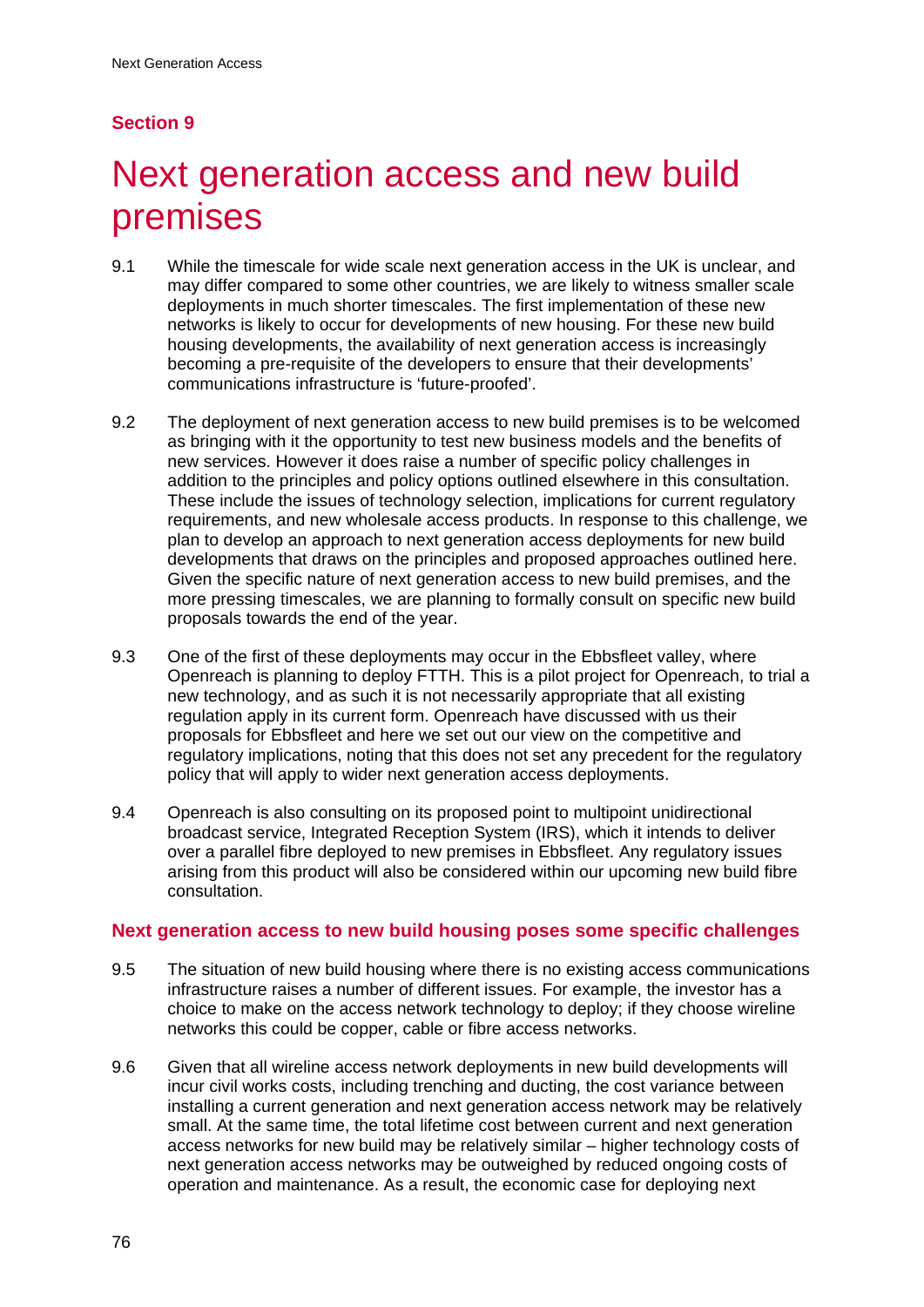generation access networks to new build housing developments may be more attractive than for the upgrade of existing access networks.

- 9.7 While the deployment of next generation access to new build developments is unlikely to be wide scale in the near term by comparison to some announced international projects, they could still account for a significant proportion of the UK housing stock over time. In 2006, the UK Government announced a target of 2 million new build homes by 2016: a revised target of 3 million new homes by 2020 was announced in 2007. Today, it is estimated around 246,000 new residential and business premises are being built each year. New build housing will therefore account for up to 8% of the total housing stock by 2016.
- 9.8 However, the importance of these developments is not just around the total number of homes passed: it will be the first time that a next generation access network has been built on any scale in the UK. As such, these developments offer the chance to trial technologies and business models, develop applications, and demonstrate the feasibility of the next generation access to the home as a platform.
- 9.9 Ofcom is committed to ensuring the right regulatory environment is in place to support next generation access to new build developments, while at the same time continuing to protect consumer interests. Regulatory policy should seek to:
	- provide clarity on the regulatory environment for investors in next generation access networks to new build developments;
	- be consistent with our more general approach to next generation access outlined in this consultation;
	- promote competition and innovation; and
	- protect consumers' interests.
- 9.10 Next generation access networks for new build developments is likely to be a significant development for the industry in the near term. We therefore feel it is appropriate to consult on the specific issues this raises separately from the issues posed by wide scale next generation access deployment. This is in part due to the different challenges posed, but also as a result of the different timescales that may apply to overlay versus new build developments. Our consultation on this issue is intended to address two main issues:
	- technology selection for new build next generation access networks; and
	- how existing regulatory requirements may be met by these developments.
- 9.11 Our proposed new build fibre consultation will consider the issues posed for all parties who may become involved in the roll-out of next generation access networks to new build developments. Ofcom plans to undertake this consultation before the end of the year.

## **Technology selection**

9.12 As we outlined above, investors' technology choice is fundamental to considering the most appropriate regulatory approach to adopt in order to promote competition in the presence of significant market power. New build next generation access could be delivered via a number of different technologies, including fibre, cable and wireless.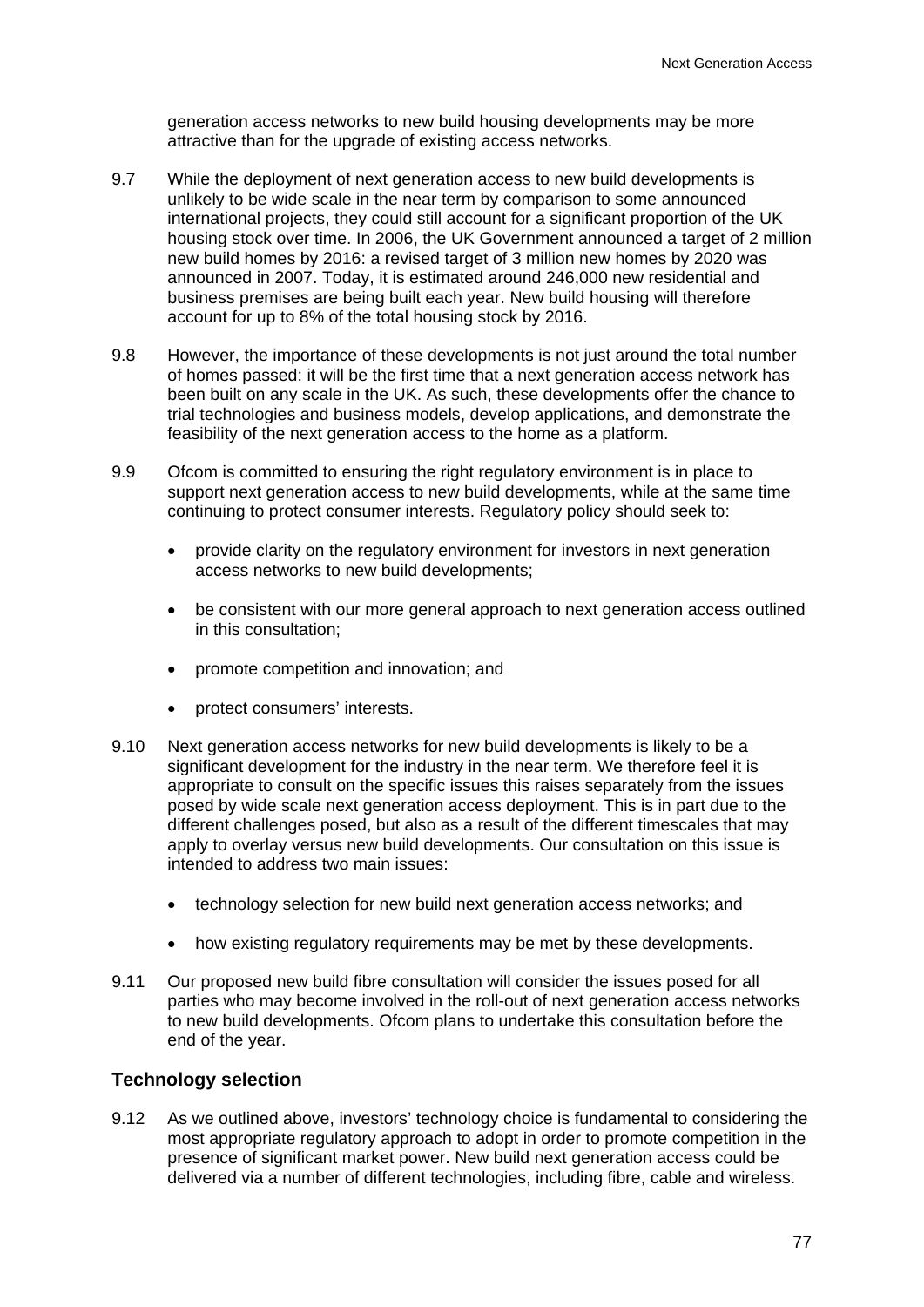However, the current debate is largely around the available options for FTTH deployments. There are a number of technologies to deliver FTTH, but the most basic distinction is between point to point technologies and shared infrastructure technologies. The most prevalent shared infrastructure technology is a Passive Optical Network (PON).

- 9.13 The choice between infrastructure based on point to point or PON has significant consequences for the number of fibres that need to be laid: PON requires significantly less fibres compared to an equivalent point-to-point fibre roll-out. In its recent consultation on Ebbsfleet<sup>36</sup>, BT Group outlined its view that PON architecture is a more cost effective technology for new build deployments. Its intention is therefore to deploy PON-based FTTH networks to all new build developments. Elsewhere, some investors continue to consider the options provided by point to point fibre.
- 9.14 As we outlined in the principles stated above, we do not believe it is Ofcom's role to recommend one technology architecture over another. However, we do feel it is important that the selection of technology should be an issue for broad industry discussion and debate in advance of deployment.
- 9.15 Technology selection also raises implications for regulation, both in terms of the promotion of competition and for existing regulation. Investors in new build require clarity on regulatory requirements to assess whether their technology choice enable them to meet their obligations.

## **Regulatory requirements**

- 9.16 Where next generation access networks are deployed, we will need to consider how the existing regulatory framework will apply to them. As discussed above, our expectation is that the regulatory framework for next generation access will be implemented as part of the appropriate market reviews and the Undertakings, thus reflecting the evolving market environment. However, the expected scale of next generation access deployments to new build developments is likely to be relatively small in the near term and not material in comparison to the overall market. Based on that assumption, Ofcom does not expect that these changes would require Ofcom to immediately conduct a new market review.
- 9.17 In advance of the roll-out of next generation access to new build developments, we will need to consider how existing regulatory policy may continue to meet its underlying objectives with regard to both promotion of competition and consumer protection. This will be considered within the new build consultation. We have currently identified five areas of focus for the new build fibre consultation planned for later this year:
	- **general conditions of entitlement** apply to all electronic communications network and service providers. Next generation access deployments may have implications for the means by which the general conditions can be implemented. We will therefore need to consider whether this has any significant consequences in practice. Examples of specific issues resulting from the deployment of next generation access include access to line-powered telephony. This has implications for the maintenance of emergency services access in the event of a power failure;

<sup>1</sup> <sup>36</sup>http://www.openreach.co.uk/orpg/news/tiles/downloads/FTTP%20Industry%20Consultation%20Issu e%201.pdf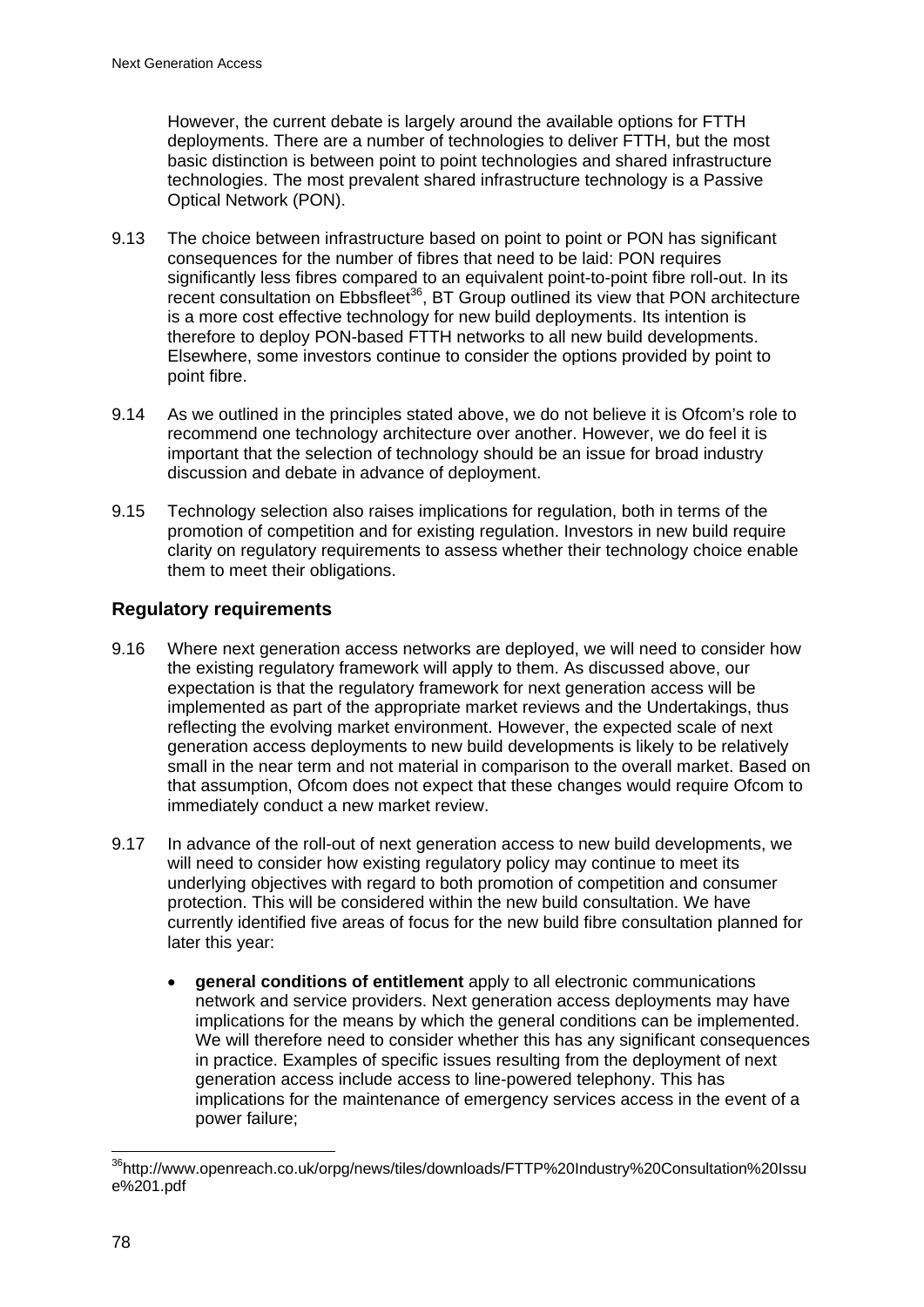- **wholesale broadband access and geographic markets**  the competitive environment that applies to new build developments in terms of wholesale broadband access may be different from adjacent areas served by other technologies, including copper, LLU and cable. We therefore need to consider the most appropriate approach to wholesale broadband access regulation in these areas. The choice of physical network architecture is not the only area of debate in considering next generation access network deployments. There is also a potential debate on the appropriate active line access interface for transmission and aggregation of end user services. There seems to be general consensus that wholesale Ethernet access is the appropriate interface. However, we feel there should be significant debate on this point:
- **wholesale local access and unbundling** currently, one of the specified remedies to significant market power in this market is local loop unbundling. This remedy is technology specific, and may only be effective for specific technology deployments. Where operators choose to deploy GPON based FTTH, this remedy may no longer be practically viable. Ofcom understands that there are substantial challenges associated with unbundling PON technology, greater than or equal to those associated with sub loop unbundling discussed in Section 6. However, other forms of passive access may be more practical or effective in new build developments than for existing access networks. For example, information on the location and availability of space in new build ducting may be substantially better than in existing access networks. Therefore, we must consider whether there are more appropriate forms of passive access that could be used to address market power in wholesale local access services. These could include duct access or dark fibre services;
- **universal service obligation** BT is the universal service provider for the UK, and is required to ensure that basic fixed line services are available across the UK. Consideration needs to be given to how specific requirements relating to universal service will evolve following next generation access deployment;
- **wholesale narrowband call origination**  currently, where there is significant market power in the market for narrowband call origination, there is a requirement to provide carrier pre-select (CPS), indirect access (IA) and FRIACO services. The CPS and IA remedies flow directly from the European directives and are mandatory where significant market power has been found in call origination. Following the deployment of next generation access in these areas, we will need to consider how these products will need to evolve in the new environment, including the appropriate functional specifications as well as processes and interfaces for competitors purchasing these services; and
- **residential and business exchange line services** significant market power in these markets result in a requirement to provide wholesale line rental (WLR) services. This product is widely used by competitors to BT. The deployment of next generation access services may result in changes to the specification of this product, the interfaces used in its provision, or the technical ability to provide these services. Its evolution in a next generation access environment therefore needs to be considered carefully.
- 9.18 Ofcom considers that the new build next generation access consultation should be conducted on the basis of the principles and proposed regulatory approach outlined in this consultation document. In advance of the planned new build consultation, no regulatory decisions can be made on the long term regulatory environment that will apply to next generation access or fibre to the home for new build developments.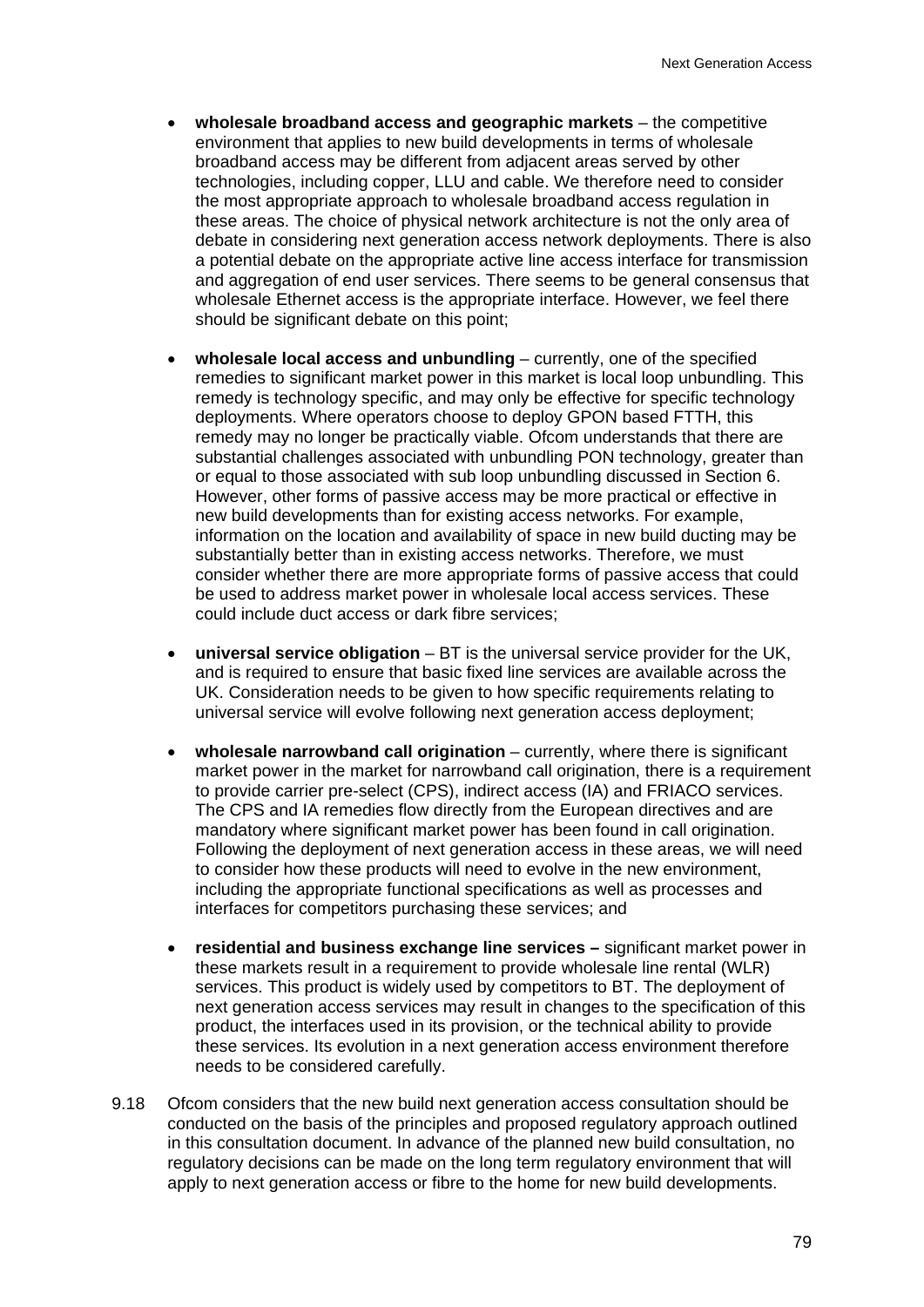## **One of the first deployments is likely to be in Ebbsfleet**

- 9.19 Ebbsfleet in the Thames Valley is likely to be the first large scale deployment of next generation access in the UK. Part of the Thames Gateway Kent Partnership Urban programme, Ebbsfleet Valley will incorporate 10,000 homes and 750,000 square metres of commercial space, transport and leisure facilities. The developer of this site has engaged Openreach to build a communications network for Ebbsfleet residential and business properties based on FTTH. The target completion date for the first batch of 300 homes is Q3 2008; at this time, the developer is seeking to have communications services based on fibre access ready for the first residents.
- 9.20 We consider it important to support new and innovative technologies and end customer services. Ebbsfleet is a good example of technical innovation that may lead to further application and service innovation and lessons for the wider UK. We are therefore keen to ensure that regulation does not unnecessarily hinder its successful execution. We understand that Openreach is considering the Ebbsfleet development as a pilot of FTTH services that it may later seek to deploy more widely. To this end, we wish to enable this pilot to proceed quickly and to generate useful lessons learned for all stakeholders, while at the same time protecting consumer interests and ensuring there is a diverse supply of communication services and providers for end customers.
- 9.21 As set out above, it is not necessarily the case that all existing regulation can or should apply to new build environment in its present form. However, the products and services to be trialled in Ebbsfleet need to be specified before we can develop the appropriate regulatory framework with the input of our stakeholders. We have therefore reviewed with Openreach, as the network operator in Ebbsfleet, the regulatory and competition implications of their planned product offering, in order to enable network build, service development and delivery to proceed as quickly as possible, whilst protecting consumers and competition. On the basis of these discussions it is our understanding that Openreach intends to meet all their regulatory obligations with the exception of the WLR and CPS functional specification as described below. It should be noted that Ebbsfleet is a pilot of technology and services, not regulation: it sets no precedents with regard to our future regulatory approach to next generation access of fibre to new build premises.
- 9.22 We are conscious that Openreach and BT Group would like to use the lessons learned and products developed to deploy fibre access services to a wider customer base, and welcome this use of the Ebbsfleet pilot. However, in advance of such a wider deployment, it is imperative that Openreach consults widely on this issue with its customers and other stakeholders, and consider the input from this consultation in its decisions surrounding fibre to new build premises. Ofcom will also need to consult on and define the regulatory policy that will apply to these wider developments.
- 9.23 It remains the responsibility of BT Group to ensure that, in delivering a fibre access network in Ebbsfleet, it meets all of the regulatory obligations incumbent upon it. We are also keen for BT Group and Openreach to engage and consult with the full range of its customers to ensure that their requirements are met as far possible within the Ebbsfleet, and wider new build next generation access, development.
- 9.24 Once Ofcom's approach to new build next generation access networks has been determined, and where proportionate, we would expect any necessary changes to be made so that Ebbsfleet conformed to the regulatory environment for wider new build fibre as far as technically and practically possible.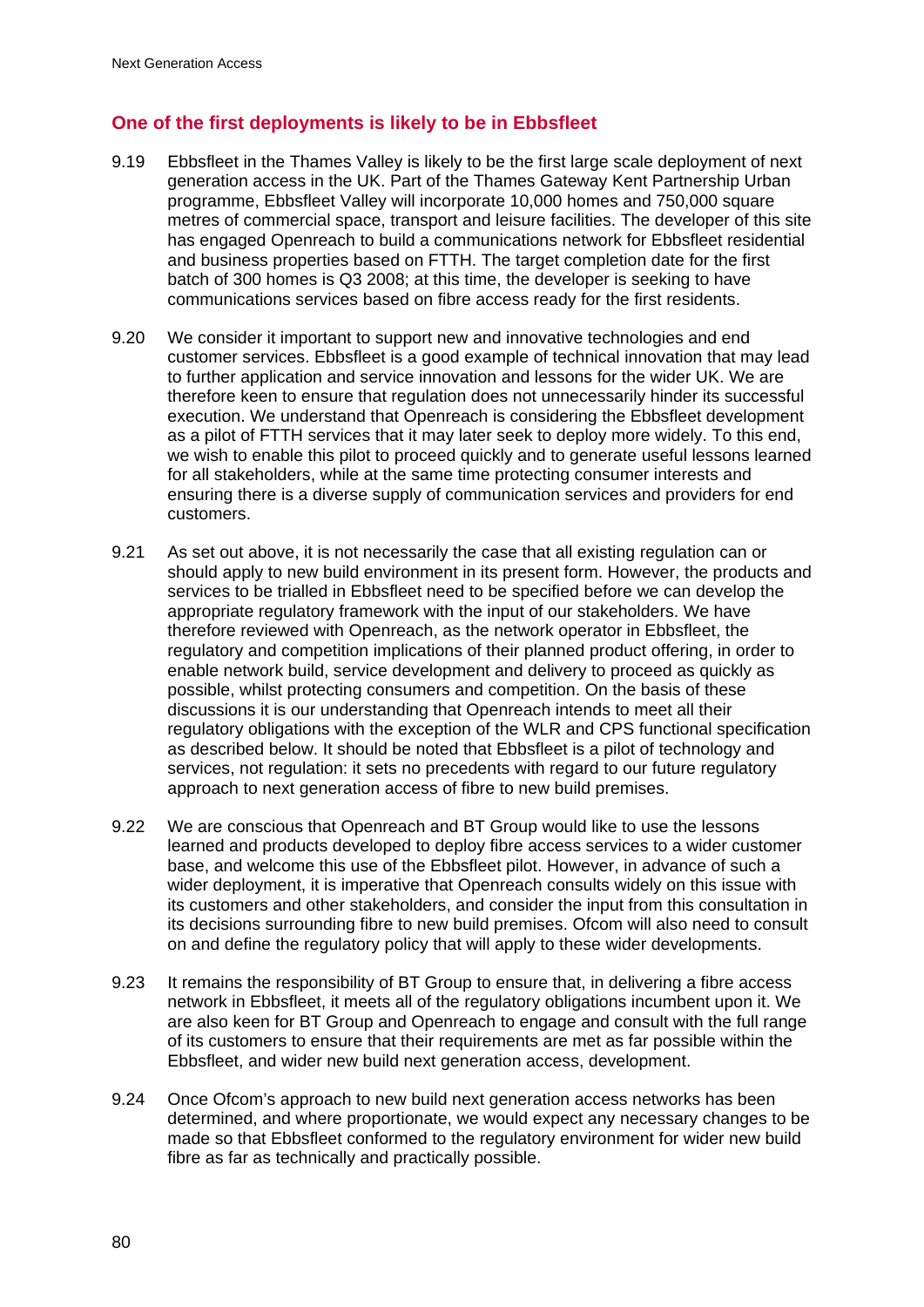## **Proposed wholesale and retail services**

- 9.25 In its consultation on Ebbsfleet, Openreach has proposed to develop a new wholesale access product, called Generic Ethernet Access (GEA), based on Ethernet. This product will have both voice and broadband specific versions, supporting communication provider provision of these services to end customers. The proposed voice product will have a bandwidth of 135Kbps and inbuilt quality of service compatible with existing PSTN voice services. The broadband product will be 10Mbps down stream and 2Mbps upstream uncontended service. It is also proposed to make a compatible interconnect product available at the exchange. The consultation suggested that the Generic Ethernet Access product will enable end customers to purchase both voice and broadband services from up to two different communications providers at the same time.
- 9.26 The definition of these products is still evolving, in particular service level agreements, processes and systems interfaces. Openreach have indicated that the Generic Ethernet Access products will be offered on an equivalent basis. The product will allow communications providers to provide a single bill to an end user. It will also allow the incorporation of supplementary services if required. It is Openreach's view that with Generic Ethernet Access as an input, communications providers should be able to offer a wide range of services. In order to do so, however, communications providers will need to provide more of the end user service functionality themselves. For example, communications providers purchasing the Generic Ethernet Access product will need a call server to route calls: this will no longer take place at the BT switch in the exchange. Whilst it is Ofcom's view that this offers more opportunity to communications providers to control the services they deliver, and therefore to innovate, we recognise that this may also increase the technical, operational and capital investment requirements for communications providers. As part of our New Build consultation, we will seek communications providers' views on this proposed product and approach in the longer term.
- 9.27 Some communications providers may not wish to implement call functionality and may prefer a simple reseller role as now. Ofcom would expect that Wholesalers would offer such a simple resale product where there was demand.
- 9.28 Openreach are continuing to review a number of different pricing approaches for these wholesale services. One such framework being considered is 'anchor product pricing'. Further details from Openreach are expected to be made available shortly.
- 9.29 If this is the commercial model adopted, this therefore presents an ideal test case for this emerging pricing approach. Ebbsfleet is an opportunity for industry to demonstrate that agreement can be reached on pricing of access to wholesale services outside of the anchor product without regulatory intervention. Ofcom will closely monitor the performance the commercial model applied, and the implications it has for communications providers and end customers.

## **Existing regulation and Ebbsfleet**

- 9.30 It is incumbent upon BT to ensure it meets all its existing regulatory obligations in Ebbsfleet: as part of our discussions with BT we have identified. three main groups of regulation which apply:
	- regulation arising from general conditions;
	- obligations as a universal service provider; and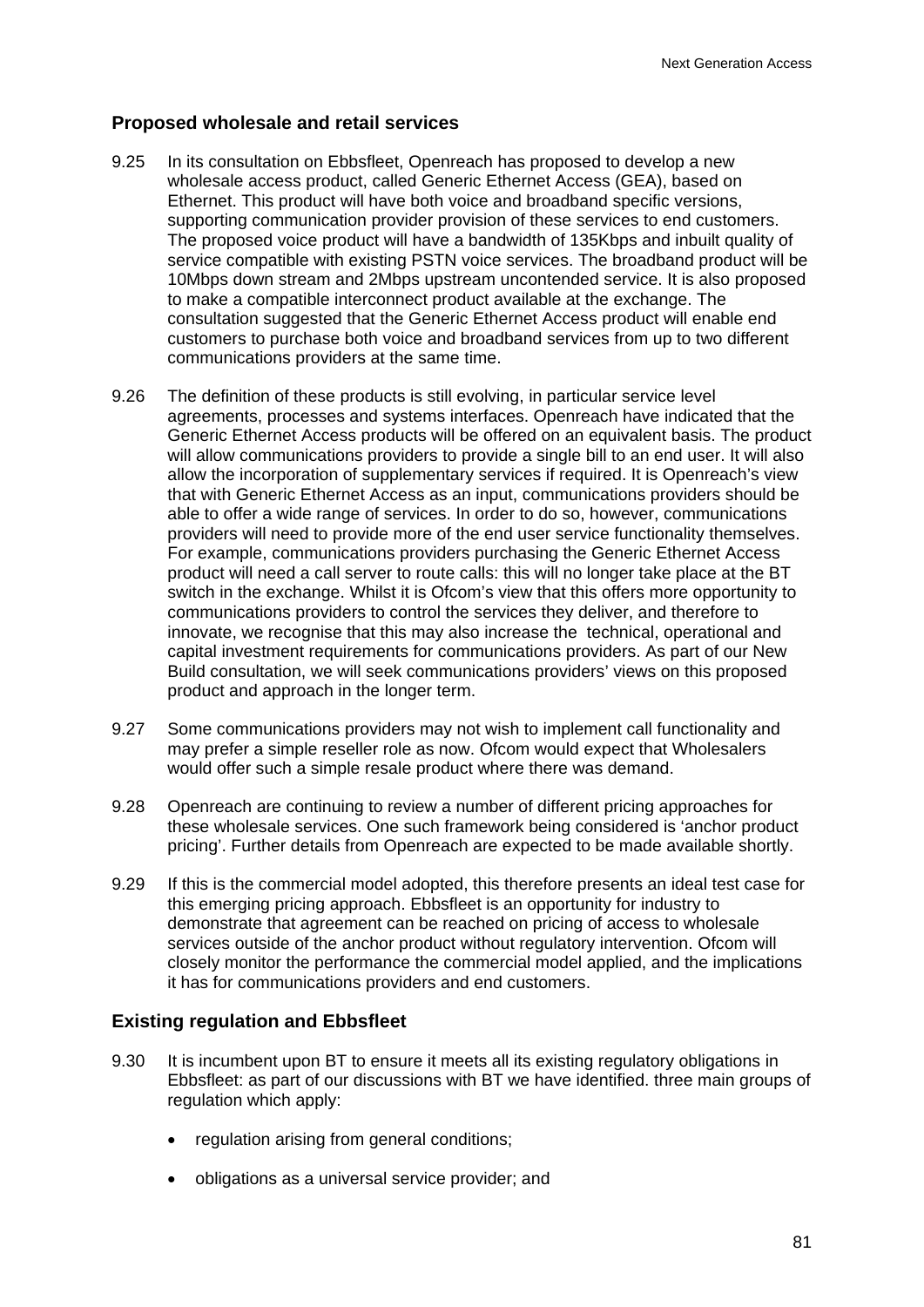- regulations arising from market reviews.
- 9.31 **The General Conditions**37 apply to all providers of electronic communications networks. They set out basic requirements such as interconnect and number portability as well as emergency services access and network integrity. In Ebbsfleet, BT will be required to fulfil all of the requirements placed upon it by the General Conditions. As fibre access networks are not line powered, the change of transport technology from copper to fibre will impact the implementation of those General Conditions associated with the Publicly Accessible Telephony Service requirement (PATS) for emergency services access. In the statement Regulation of VOIP Services, Ofcom set out the responsibilities for communications providers regarding the reliability emergency services access.<sup>38</sup> In this statement Ofcom imposed a mandatory code of practice that among other things required information to be given to customers explaining any limitations of the service, including the absence of line powering and its consequences in the event of a power failure. Additionally, Ofcom is currently consulting on mandating access to emergency services in the context of VoIP service providers and has already canvassed a number of views<sup>39</sup>. Within the Ebbsfleet development, Openreach has indicated that it will provide battery backup for the customer premises equipment used by the Generic Ethernet Access product and ensure customers are adequately informed of the implications of the Generic Ethernet Access product and the battery backup for their service. Openreach are continuing to review the technical options to support the provision of caller information for all calls to the emergency services.
- 9.32 **The Universal Service Obligation<sup>40</sup>** sets out services which BT, as a universal service provider, must provide in order to ensure that basic fixed line services are available at an affordable price to all citizen and customers across the UK. BT has informed us that it intends to meet its USO requirements within Ebbsfleet.
- 9.33 **Market reviews** there are two main market reviews that may be impacted by the deployment of GPON based FTTH in Ebbsfleet:
	- *Wholesale Local Access*currently, one of the remedies to significant market power in this market is local-loop unbundling. This remedy is described in a technology specific way, as access to a metallic path facility. As a result, it is not required to be delivered in Ebbsfleet where there is no copper. At the same time, Openreach have chosen to deploy FTTH based on GPON technology. This is a contended access network that cannot support a functional equivalent to unbundling at the passive layer. Alternative options for passive input products are outlined in Section 6. However, at this time, Ofcom feels it would be disproportionate to require one of these remedies in Ebbsfleet, given the scale of initial rollout and the flexibility of the GEA product. This does not imply that the approach to wider next generation access in new build developments will not include passive input products.
	- *Fixed narrowband wholesale exchange line, call origination, conveyance and transit* - BT have committed to meeting the underlying obligations addressed by WLR and CPS through use of the Generic Ethernet Access (GEA) product. As a raw, transport service, the GEA product should give communications providers greater opportunity to innovate and differentiate their services and as a

 $\overline{a}$ 

http://www.ofcom.org.uk/telecoms/ioi/g\_a\_regime/gce/gcoe/#content

<sup>&</sup>lt;sup>38</sup> http://www.ofcom.org.uk/consult/condocs/voipregulation/voipstatement/voipstatement.pdf<br><sup>39</sup> http://www.ofcom.org.uk/consult/condocs/voip/voipservices/<br><sup>40</sup> http://www.ofcom.org.uk/consult/condocs/uso/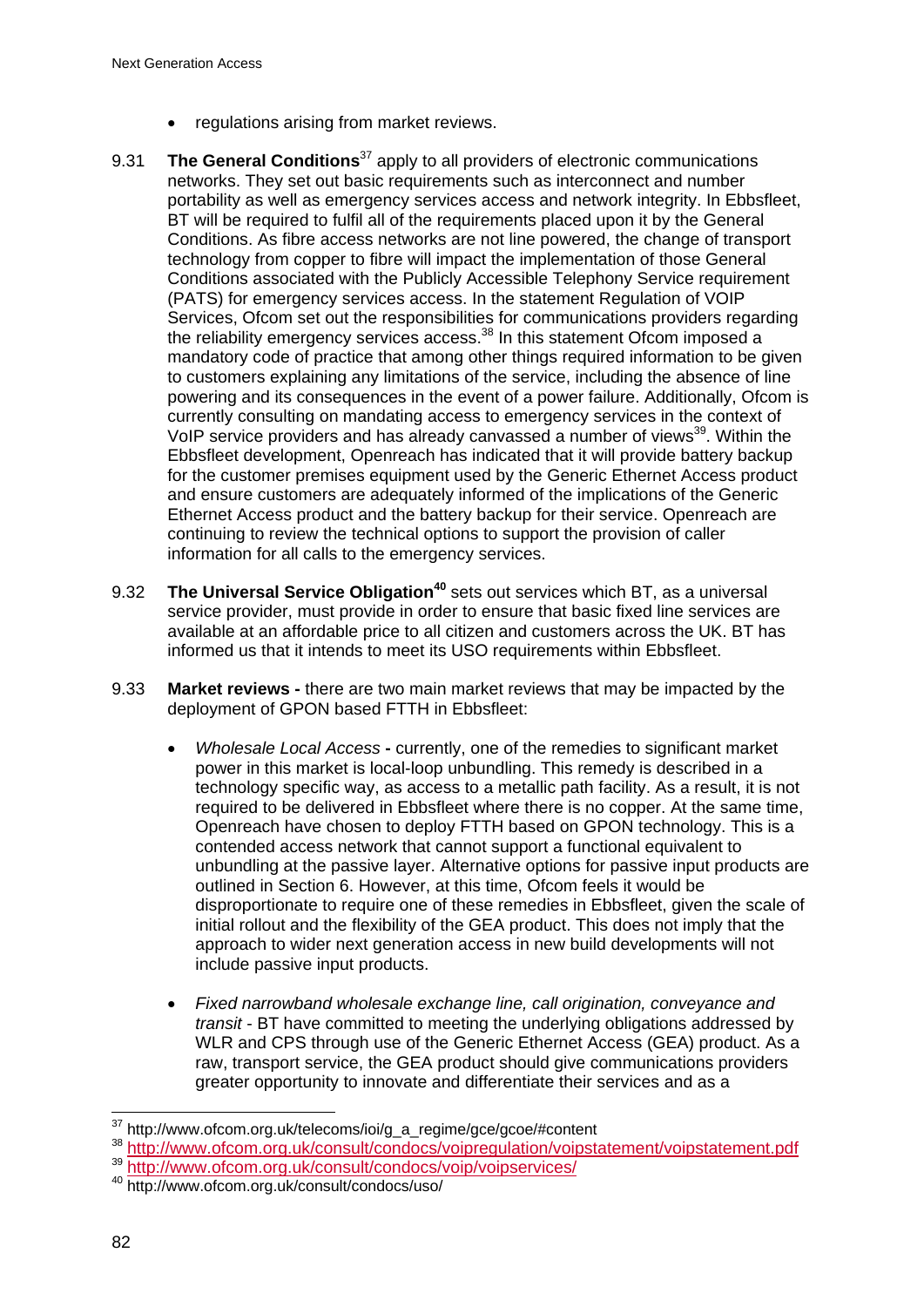consequence there may. be more onus on communications providers to implement internally functionality associated with both WLR and CPS which could previously only be implemented by BT. Examples of this include:

- o WLR supplementary services including voice mail and 1471; and
- o CPS as a wholesale feature

The GEA product seems unlikely therefore to meet all the current functional specification requirements for the WLR and CPS products even where it might meet the underlying competition concerns. If this is the case, Ofcom intends to consult on the possibility to exempt the Ebbsfleet pilot from meeting the functional specification requirement for CPS and WLR.

Additionally, the processes to order and implement the GEA service are likely to be, for Ebbsfleet at least, different from those for WLR and CPS: initially, some parts of the process may be less automated, though Openreach have confirmed that they will be provided on an equivalence basis to all downstream service providers. Given that the adoption of Ethernet products may raise challenges for communications providers Ofcom understands that Openreach will work with communications providers to promote a smooth transition.

In our view, it would not be proportionate to require BT to implement an exact replica of the current WLR and CPS products on the new FTTH network in Ebbsfleet, if the underlying competition concerns in these markets can be addressed by the Generic Ethernet Access product.

Like CPS, Indirect Access (IA) aims to promote consumer choice by enabling consumers to switch provider on a call by call basis. In practice it is implemented by BT through routing codes configured at the exchange switch. The architecture of next generation access networks and calling may not lend itself to an 'exchange' based implementation of IA services. BT has confirmed that it is continuing to assess technical options to support IA call routing at Ebbsfleet in order to meet this obligation,

#### **Consumer experience in Ebbsfleet**

- 9.34 Ofcom is keen to ensure that, as far as possible, there is no significant reduction in the level of choice in communications service provider for consumers in the Ebbsfleet development. We are encouraged by the Openreach product specification, industry involvement and indications of interest from a number of communications providers to provide service in Ebbsfleet using the Generic Ethernet Access product that customers in Ebbsfleet may have access to a wide of communications providers and services.
- 9.35 Nevertheless the consumer will have a different experience in Ebbsfleet in the short term at least. It is likely that residents and businesses in Ebbsfleet:
	- may not be able to access the full range of propositions from all communications providers offered nationally;
	- may be able to access some propositions that are not available nationally; and
	- may face 'different' processes to other consumers, for example, when ordering.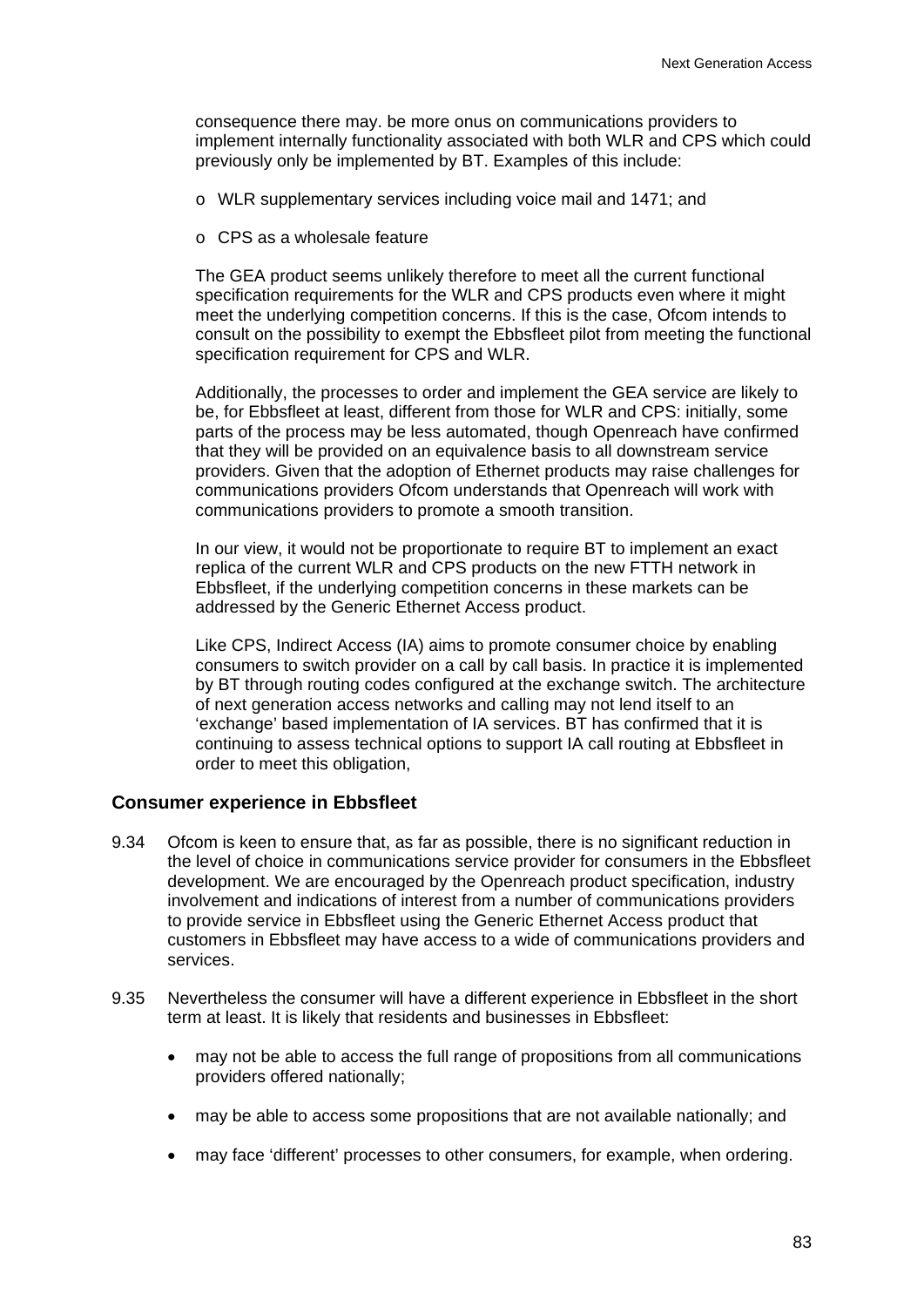9.36 We believe it is imperative that the building developer and Openreach work with third party communications providers to ensure that people who buy properties in the Ebbsfleet development are fully aware of the service differences in Ebbsfleet at the time of purchasing their homes. At the same time, we are keen for third party communications providers to take full advantage of the opportunity presented by Ebbsfleet to acquire valuable experience in fibre technology and to experiment with new and innovative applications and services.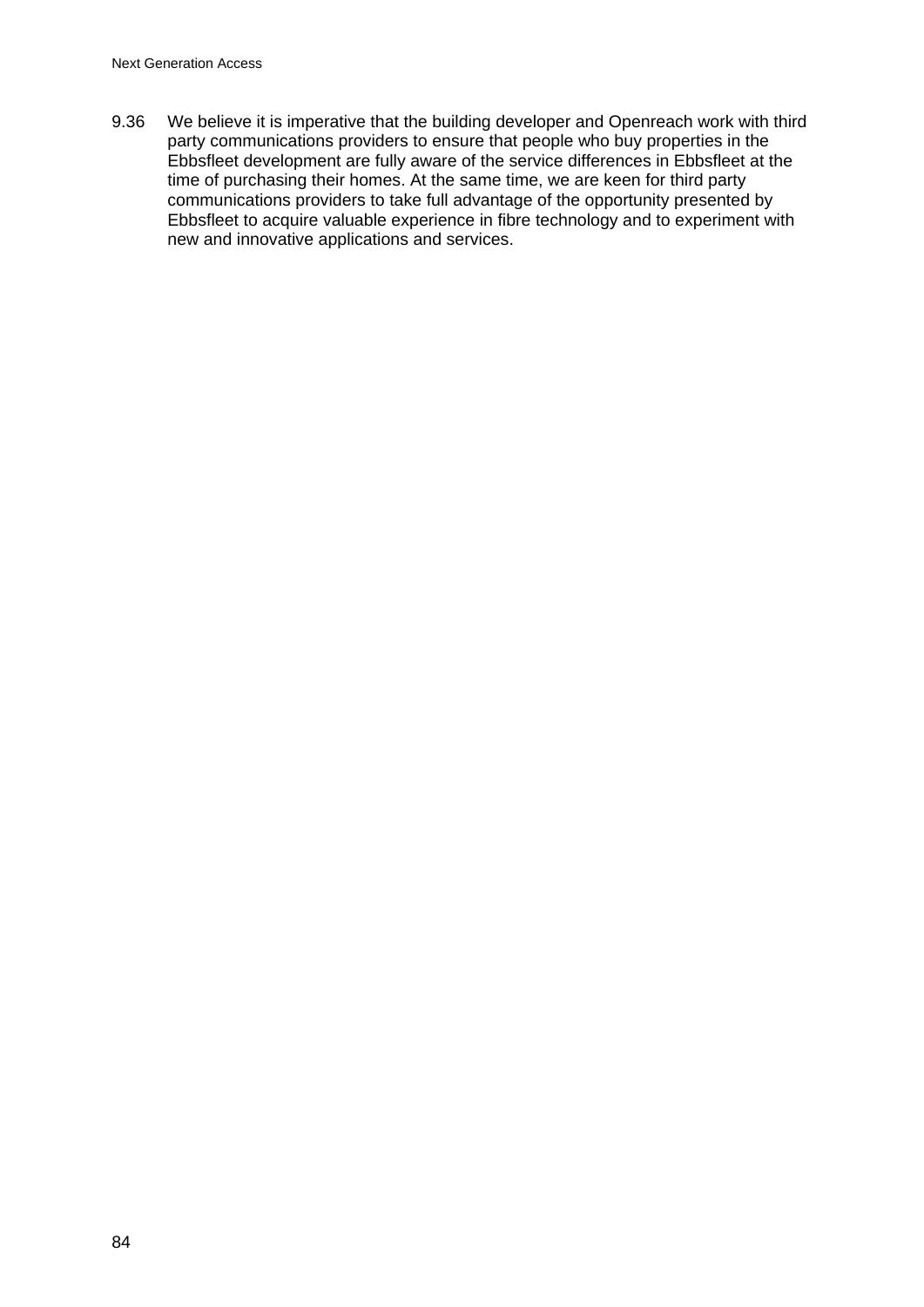## **Section 10**

# **Next steps**

- 10.1 The movement to next generation access networks comprises one of the most fundamental changes to the communications industry for many years. As a result, we are very keen to hear the views of a wide cross-section of stakeholders on the issues raised in this consultation. However, we believe this document is just one element of a much wider debate. We will be undertaking a number of activities over the next few months which are designed to facilitate this debate.
- 10.2 A central element of these activities will be an industry seminar, which is intended to address questions arising from the consultation itself and to provide a forum for initial discussion. We are then planning some more focussed engagements, including:
	- technical discussions to consider the practical issues with developing a suitably flexible and high quality active line access product. These will be held with interested stakeholders on a bi-lateral and multi-lateral basis. The primary objective here is to work towards an industry consensus on the requirement for, and features of, such a product;
	- technical and regulatory workshops on our proposed approaches to ensuring returns that adequately reflect risk incurred for those making risky investments in next generation access. These would include, for example, investigating views on the practical implementation of anchor product regulation; and
	- national and regional meetings to consider in more detail the particular issues raised by next generation access for particular geographic areas and its relationship to a potential future digital divide.
- 10.3 Our objectives in undertaking these activities include gathering the views of as many stakeholders as we can, and ensure the evidence base used to determine our regulatory approach is kept up to date. We also wish to understand more about how our plans might work in practice and develop them accordingly. Understanding technology developments and the constraints these impose will also be important. However, perhaps the most important objective is to ensure everyone fully understands the approach we set out in this consultation, to allow them to comment on it and to provide as much regulatory certainty as possible.
- 10.4 In the spring of 2008, we intend to publish a statement on next generation access. This will take into account the many opinions we hope to have heard by then. It will set out the principles that we will apply to next generation access, as well as the way in which we will approach the application of these principles, in more detail. This will reflect any modifications to the approach given in this document that we feel are required in light of the opinions we gather. In doing so, we will balance as fairly as possible the varying needs and views of the diverse stakeholder community who will be affected by next generation access.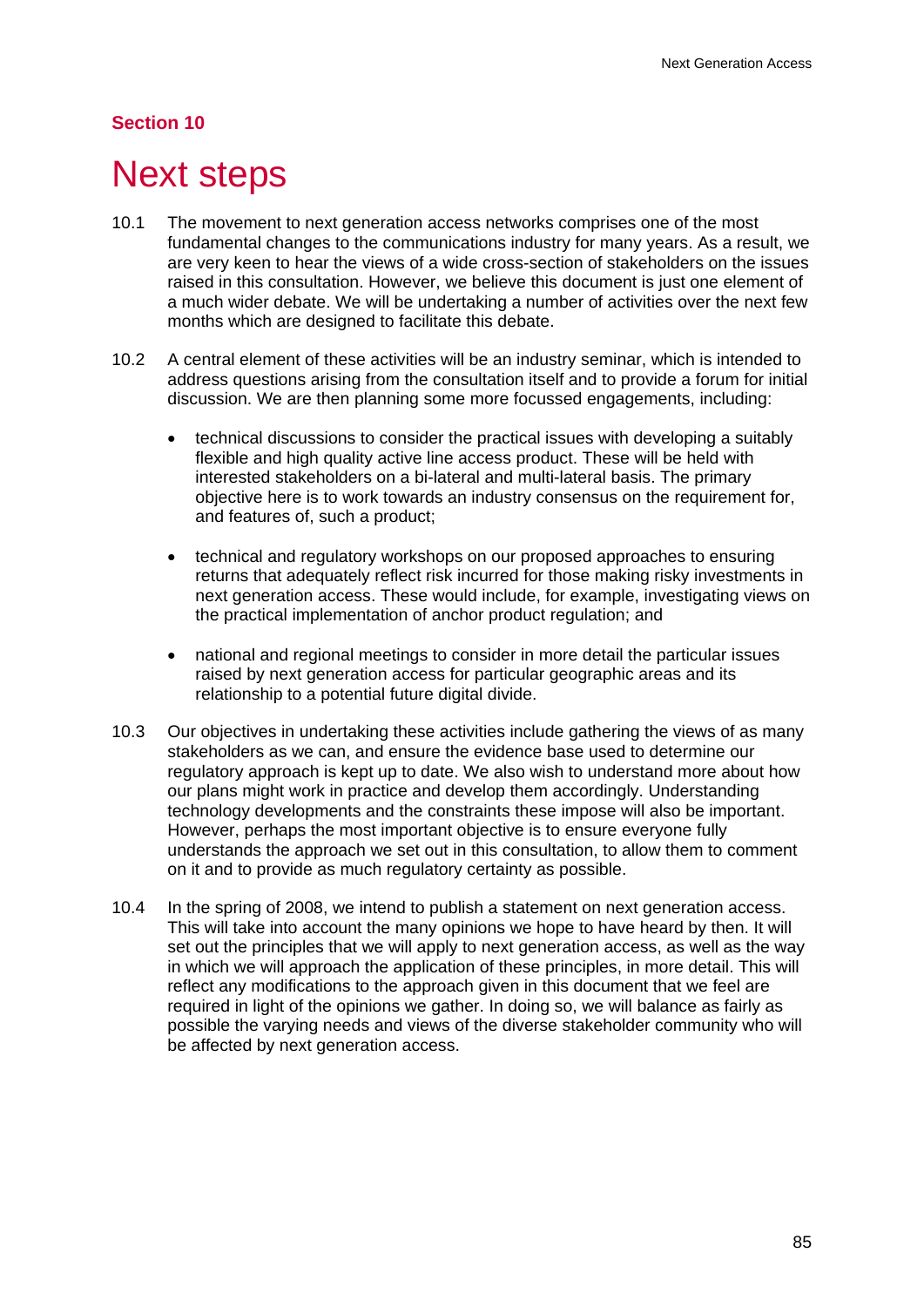# **Responding to this consultation**

## **How to respond**

- A1.1 Ofcom invites written views and comments on the issues raised in this document, to be made **by 5pm on 5 December 2007**.
- A1.2 Ofcom strongly prefers to receive responses using the online web form at http://www.ofcom.org.uk/consult/condocs/nga/, as this helps us to process the responses quickly and efficiently. We would also be grateful if you could assist us by completing a response cover sheet (see Annex 3), to indicate whether or not there are confidentiality issues. This response coversheet is incorporated into the online web form questionnaire.
- A1.3 For larger consultation responses particularly those with supporting charts, tables or other data - please email clive.carter@ofcom.org.uk attaching your response in Microsoft Word format, together with a consultation response coversheet.
- A1.4 Responses may alternatively be posted or faxed to the address below, marked with the title of the consultation.

Clive Carter Strategy & Market Developments Riverside House 2A Southwark Bridge Road London SE1 9HA

Fax: 0207 981 3706

- A1.5 Note that we do not need a hard copy in addition to an electronic version. Ofcom will acknowledge receipt of responses if they are submitted using the online web form but not otherwise.
- A1.6 It would be helpful if your response could include direct answers to the questions asked in this document, which are listed together in the Executive Summary and at Annex 4. It would also help if you can explain why you hold your views and how Ofcom's proposals would impact on you.

## **Further information**

A1.7 If you want to discuss the issues and questions raised in this consultation, or need advice on the appropriate form of response, please contact Clive Carter on 0207 981 3541.

## **Confidentiality**

A1.8 We believe it is important for everyone interested in an issue to see the views expressed by consultation respondents. We will therefore usually publish all responses on our website, www.ofcom.org.uk, ideally on receipt. If you think your response should be kept confidential, can you please specify what part or whether all of your response should be kept confidential, and specify why. Please also place such parts in a separate annex.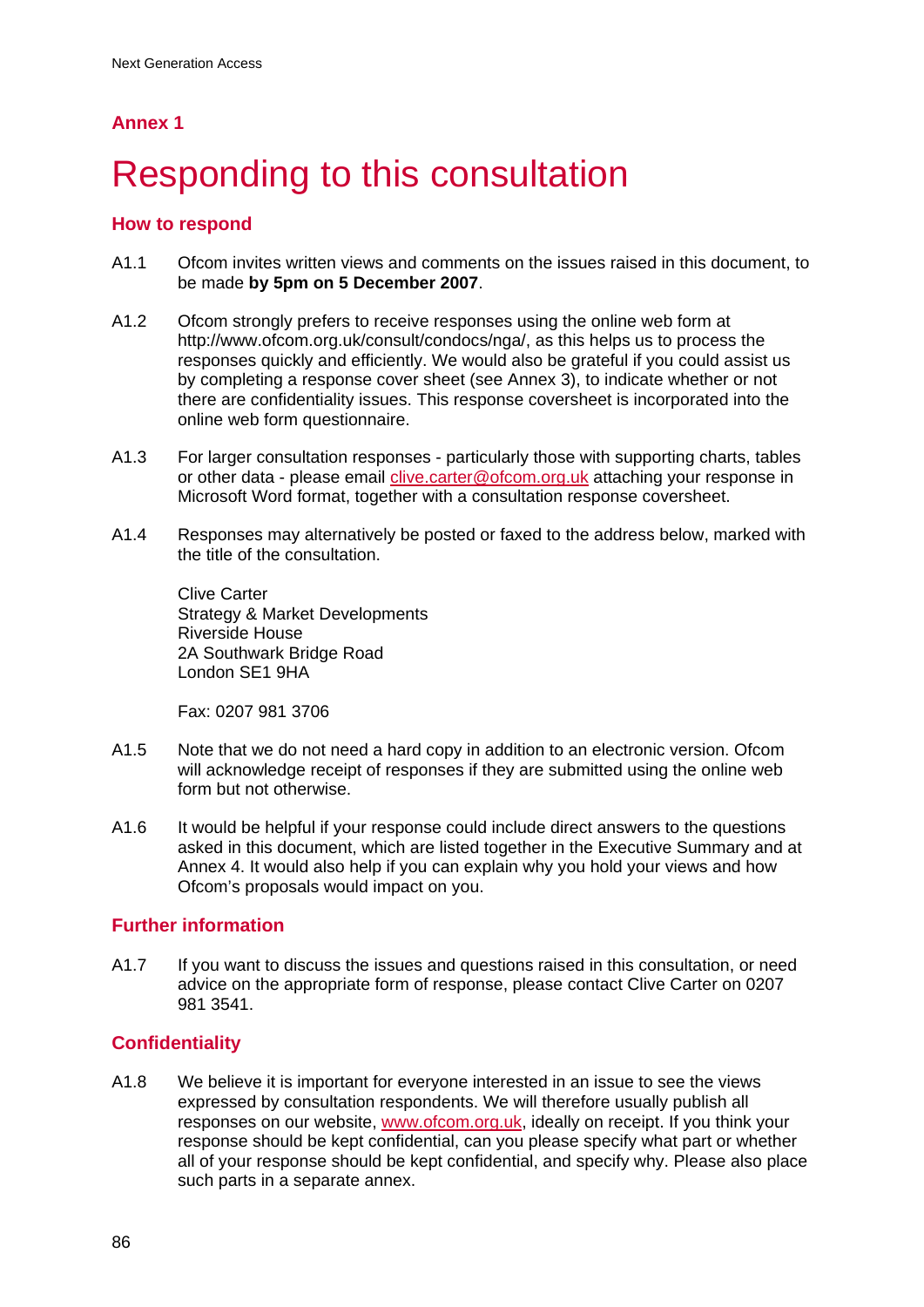- A1.9 If someone asks us to keep part or all of a response confidential, we will treat this request seriously and will try to respect this. But sometimes we will need to publish all responses, including those that are marked as confidential, in order to meet legal obligations.
- A1.10 Please also note that copyright and all other intellectual property in responses will be assumed to be licensed to Ofcom to use. Ofcom's approach on intellectual property rights is explained further on its website at http://www.ofcom.org.uk/about/accoun/disclaimer/

## **Next steps**

- A1.11 Following the end of the consultation period, Ofcom intends to publish a statement in Spring 2008.
- A1.12 Please note that you can register to receive free mail Updates alerting you to the publications of relevant Ofcom documents. For more details please see: http://www.ofcom.org.uk/static/subscribe/select\_list.htm

#### **Ofcom's consultation processes**

- A1.13 Ofcom seeks to ensure that responding to a consultation is easy as possible. For more information please see our consultation principles in Annex 2.
- A1.14 If you have any comments or suggestions on how Ofcom conducts its consultations, please call our consultation helpdesk on 020 7981 3003 or e-mail us at consult@ofcom.org.uk . We would particularly welcome thoughts on how Ofcom could more effectively seek the views of those groups or individuals, such as small businesses or particular types of residential consumers, who are less likely to give their opinions through a formal consultation.
- A1.15 If you would like to discuss these issues or Ofcom's consultation processes more generally you can alternatively contact Vicki Nash, Director Scotland, who is Ofcom's consultation champion:

Vicki Nash **Ofcom** Sutherland House 149 St. Vincent Street Glasgow G2 5NW

Tel: 0141 229 7401 Fax: 0141 229 7433

Email vicki.nash@ofcom.org.uk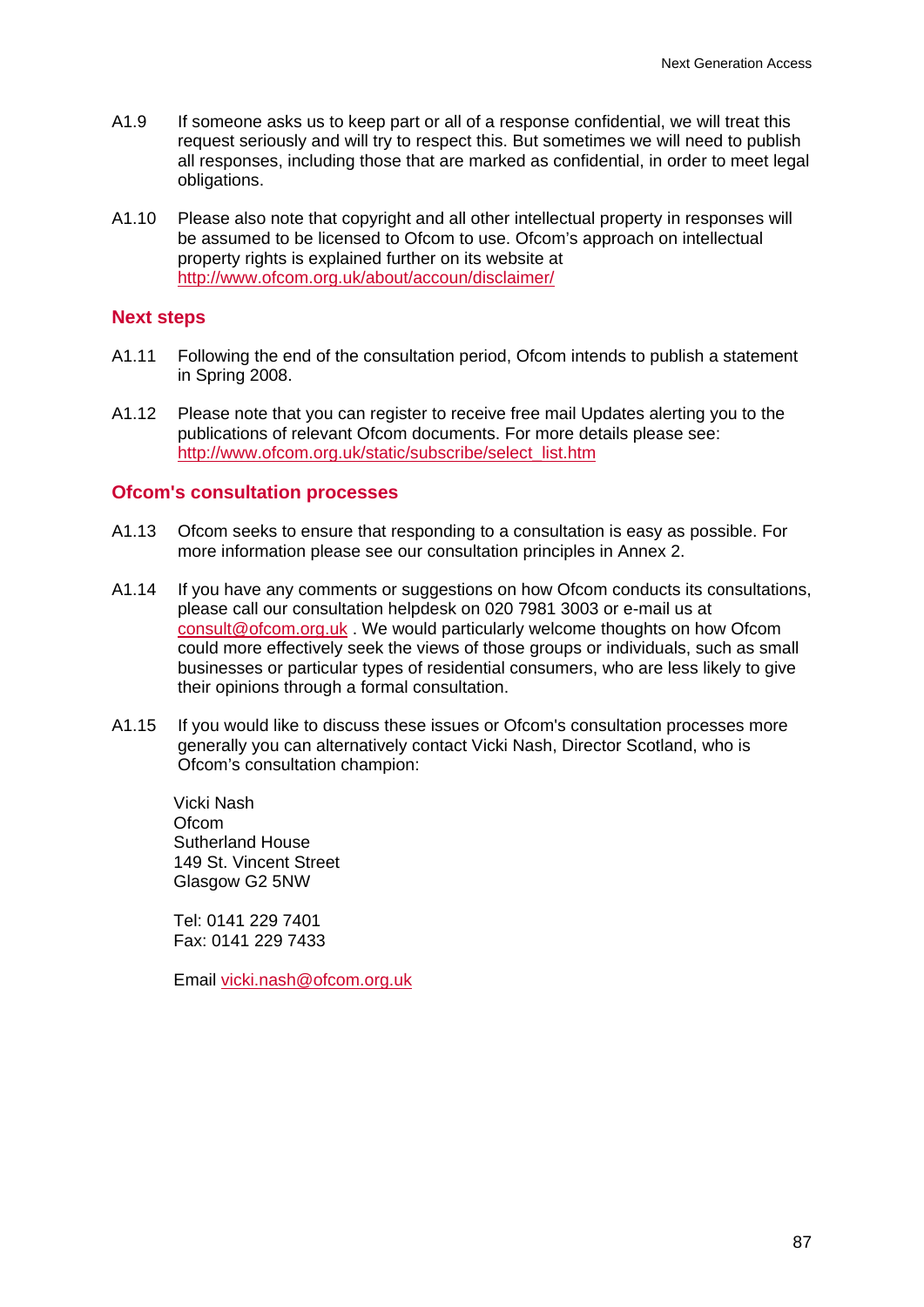# **Ofcom's consultation principles**

A2.1 Ofcom has published the following seven principles that it will follow for each public written consultation:

## **Before the consultation**

A2.2 Where possible, we will hold informal talks with people and organisations before announcing a big consultation to find out whether we are thinking in the right direction. If we do not have enough time to do this, we will hold an open meeting to explain our proposals shortly after announcing the consultation.

## **During the consultation**

- A2.3 We will be clear about who we are consulting, why, on what questions and for how long.
- A2.4 We will make the consultation document as short and simple as possible with a summary of no more than two pages. We will try to make it as easy as possible to give us a written response. If the consultation is complicated, we may provide a shortened version for smaller organisations or individuals who would otherwise not be able to spare the time to share their views.
- A2.5 We will normally allow ten weeks for responses to consultations on issues of general interest.
- A2.6 There will be a person within Ofcom who will be in charge of making sure we follow our own guidelines and reach out to the largest number of people and organizations interested in the outcome of our decisions. This individual (who we call the consultation champion) will also be the main person to contact with views on the way we run our consultations.
- A2.7 If we are not able to follow one of these principles, we will explain why. This may be because a particular issue is urgent. If we need to reduce the amount of time we have set aside for a consultation, we will let those concerned know beforehand that this is a 'red flag consultation' which needs their urgent attention.

## **After the consultation**

A2.8 We will look at each response carefully and with an open mind. We will give reasons for our decisions and will give an account of how the views of those concerned helped shape those decisions.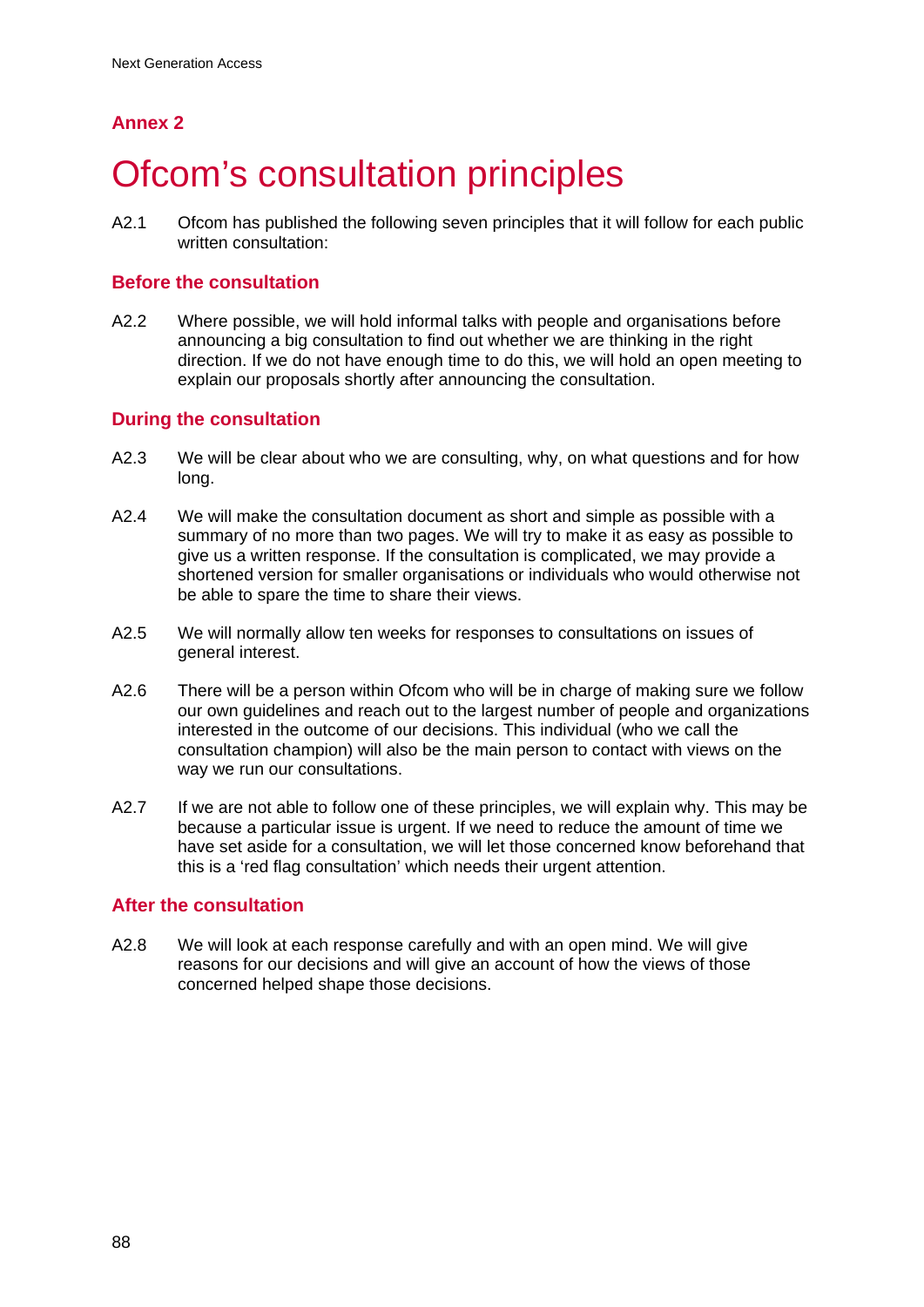# 3 Consultation response cover sheet

- A3.1 In the interests of transparency and good regulatory practice, we will publish all consultation responses in full on our website, www.ofcom.org.uk.
- A3.2 We have produced a coversheet for responses (see below) and would be very grateful if you could send one with your response (this is incorporated into the online web form if you respond in this way). This will speed up our processing of responses, and help to maintain confidentiality where appropriate.
- A3.3 The quality of consultation can be enhanced by publishing responses before the consultation period closes. In particular, this can help those individuals and organisations with limited resources or familiarity with the issues to respond in a more informed way. Therefore Ofcom would encourage respondents to complete their coversheet in a way that allows Ofcom to publish their responses upon receipt, rather than waiting until the consultation period has ended.
- A3.4 We strongly prefer to receive responses via the online web form which incorporates the coversheet. If you are responding via email, post or fax you can download an electronic copy of this coversheet in Word or RTF format from the 'Consultations' section of our website at www.ofcom.org.uk/consult/.
- A3.5 Please put any parts of your response you consider should be kept confidential in a separate annex to your response and include your reasons why this part of your response should not be published. This can include information such as your personal background and experience. If you want your name, address, other contact details, or job title to remain confidential, please provide them in your cover sheet only, so that we don't have to edit your response.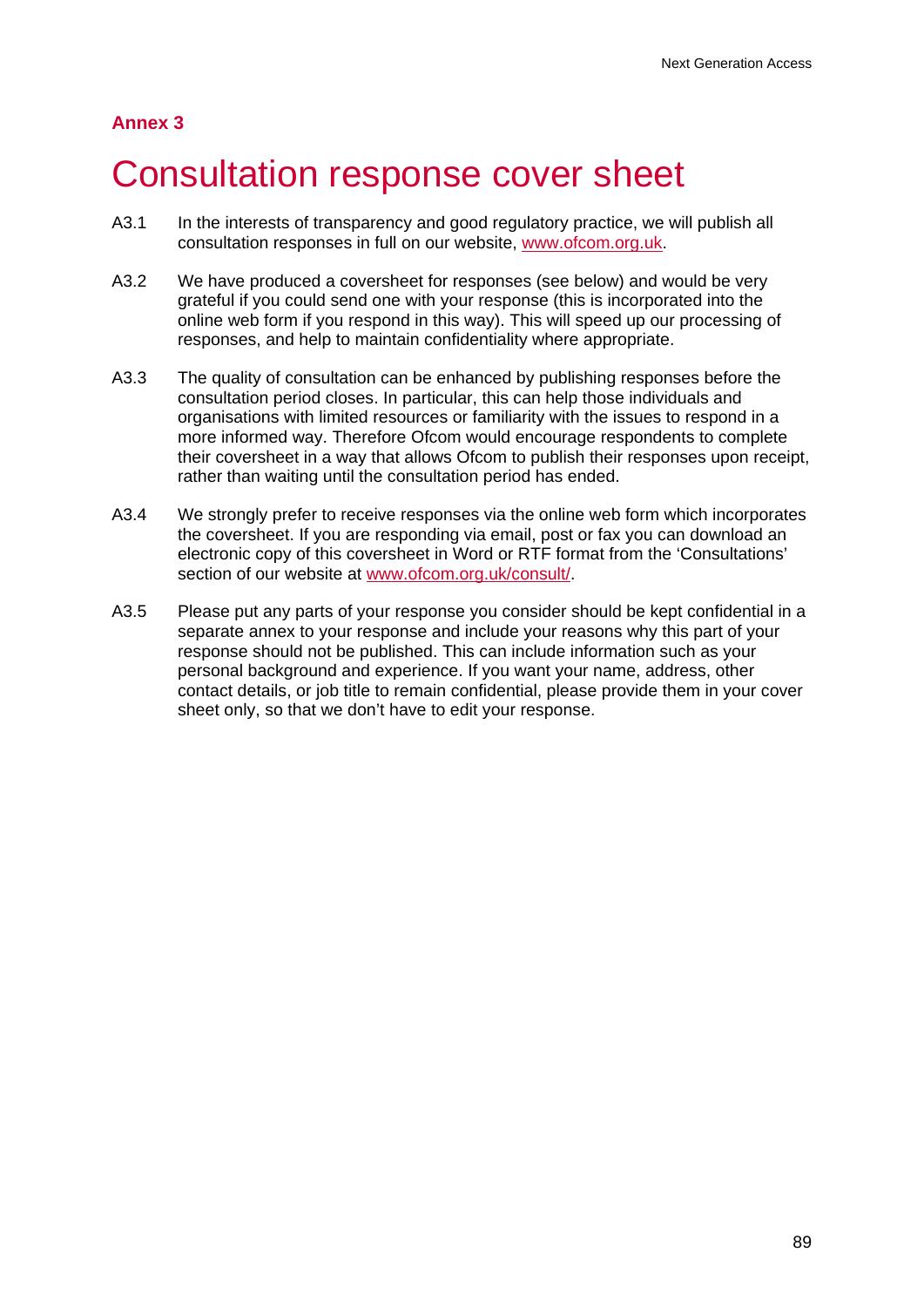# **Cover sheet for response to an Ofcom consultation**

| <b>BASIC DETAILS</b>                                                                                                                                                                                                                                                                                                                                                                                                                                                |  |  |  |
|---------------------------------------------------------------------------------------------------------------------------------------------------------------------------------------------------------------------------------------------------------------------------------------------------------------------------------------------------------------------------------------------------------------------------------------------------------------------|--|--|--|
| Consultation title:                                                                                                                                                                                                                                                                                                                                                                                                                                                 |  |  |  |
| To (Ofcom contact):                                                                                                                                                                                                                                                                                                                                                                                                                                                 |  |  |  |
| Name of respondent:                                                                                                                                                                                                                                                                                                                                                                                                                                                 |  |  |  |
| Representing (self or organisation/s):                                                                                                                                                                                                                                                                                                                                                                                                                              |  |  |  |
| Address (if not received by email):                                                                                                                                                                                                                                                                                                                                                                                                                                 |  |  |  |
| <b>CONFIDENTIALITY</b>                                                                                                                                                                                                                                                                                                                                                                                                                                              |  |  |  |
| Please tick below what part of your response you consider is confidential, giving your<br>reasons why                                                                                                                                                                                                                                                                                                                                                               |  |  |  |
| Nothing<br>Name/contact details/job title                                                                                                                                                                                                                                                                                                                                                                                                                           |  |  |  |
| Whole response<br>Organisation                                                                                                                                                                                                                                                                                                                                                                                                                                      |  |  |  |
| Part of the response<br>If there is no separate annex, which parts?                                                                                                                                                                                                                                                                                                                                                                                                 |  |  |  |
| If you want part of your response, your name or your organisation not to be published, can<br>Ofcom still publish a reference to the contents of your response (including, for any<br>confidential parts, a general summary that does not disclose the specific information or<br>enable you to be identified)?                                                                                                                                                     |  |  |  |
| <b>DECLARATION</b>                                                                                                                                                                                                                                                                                                                                                                                                                                                  |  |  |  |
| I confirm that the correspondence supplied with this cover sheet is a formal consultation<br>response that Ofcom can publish. However, in supplying this response, I understand that<br>Ofcom may need to publish all responses, including those which are marked as confidential,<br>in order to meet legal obligations. If I have sent my response by email, Ofcom can disregard<br>any standard e-mail text about not disclosing email contents and attachments. |  |  |  |
| Ofcom seeks to publish responses on receipt. If your response is<br>non-confidential (in whole or in part), and you would prefer us to<br>publish your response only once the consultation has ended, please tick here.                                                                                                                                                                                                                                             |  |  |  |
| Signed (if hard copy)<br>Name                                                                                                                                                                                                                                                                                                                                                                                                                                       |  |  |  |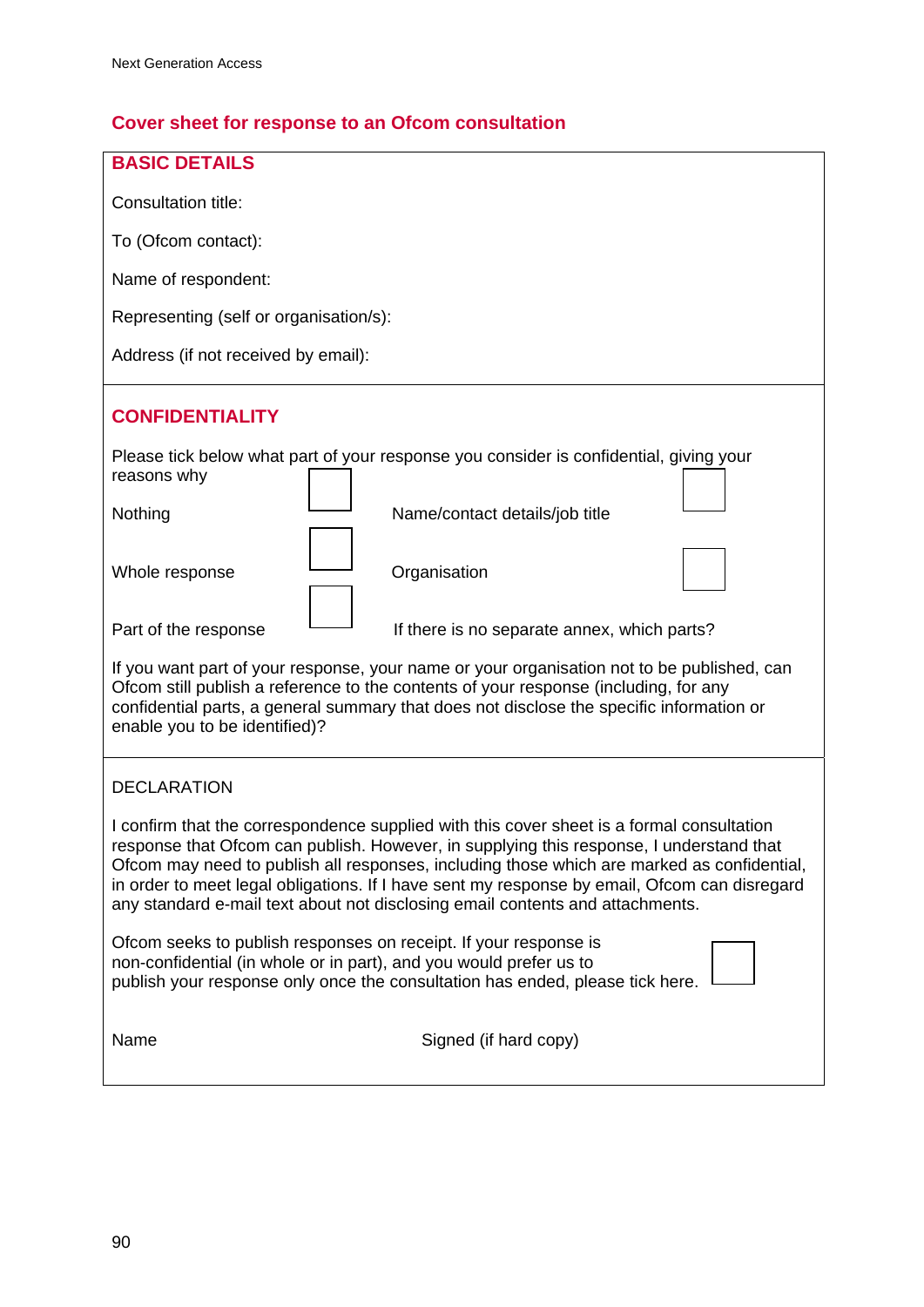# **Consultation questions**

*Question 1 When do you consider it would be timely and efficient for next generation access investment to take place in the UK?* 

*Question 2 Do you agree with the principles outlined for regulating next generation access?* 

*Question 3 How should Ofcom reflect risk in regulated access terms?* 

*Question 4 Do you agree with the need for both passive and active access remedies to promote competition?* 

*Question 5 Do you consider there to be a role of direct regulatory or public policy intervention to create artificial incentives for earlier investment in next generation access?*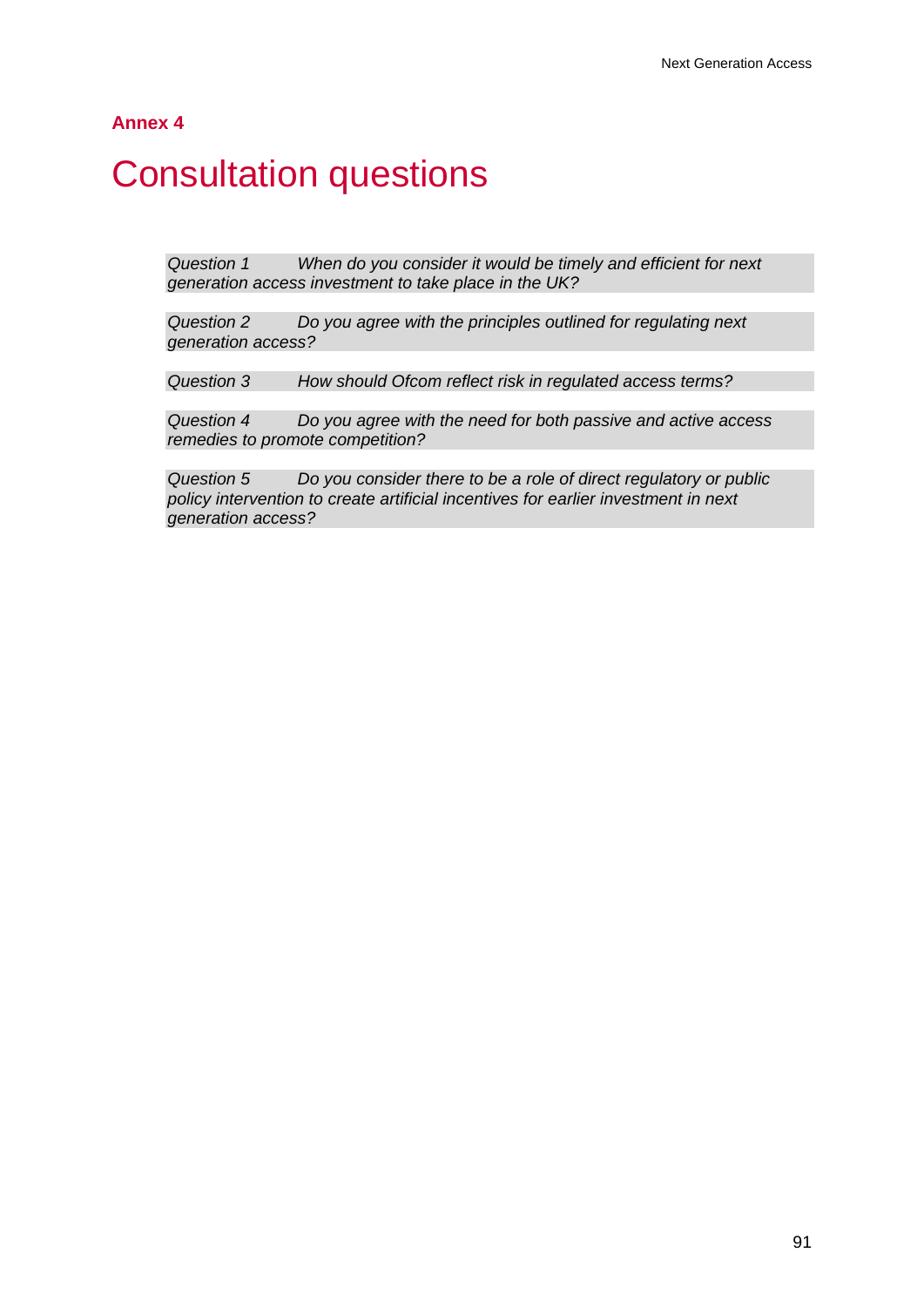# **Impact Assessment**

## **Introduction**

- A5.1 The analysis presented in this annex represents an impact assessment, as defined in section 7 of the Communications Act 2003 (the Act). Although the strategy outlined in this document will be consulted upon during the usual regulatory processes as they are implemented, we have set out an impact assessment here to give stakeholders an early indication of the options that are being considered.
- A5.2 You should send any comments on this impact assessment to us by the closing date for this consultation. We will consider all comments before deciding whether to implement our proposals.
- A5.3 Impact assessments provide a valuable way of assessing different options for regulation and showing why the preferred option was chosen. They form part of best practice policy-making. This is reflected in section 7 of the Act, which means that generally we have to carry out impact assessments where our proposals would be likely to have a significant effect on businesses or the general public, or when there is a major change in Ofcom's activities. However, as a matter of policy Ofcom is committed to carrying out and publishing impact assessments in relation to the great majority of our policy decisions. For further information about our approach to impact assessments, see the guidelines, Better policy-making: Ofcom's approach to impact assessment, which are on our website: http://www.ofcom.org.uk/consult/policy\_making/guidelines.pdf

## **The citizen and/or consumer interest**

- A5.4 Next generation access network investments are one of the largest changes to the communications sector, raising the potential for wide reaching implications for consumers, citizens and the economy. The communications networks that are deployed following these upgrades offer the potential to support a range of new applications and services that can be used for the benefit of both consumers and citizens. They may also support new applications and business processes that could result in significant benefits to the UK economy. As a result, the timely and efficient deployment of next generation access networks may be of fundamental importance.
- A5.5 At the same time, following deployments of these networks, we need to ensure that there is effective and sustainable competition. This can result in significant consumer benefits, as witnessed in the current generation broadband access market, in terms of choice, innovation, and prices. Following their deployment, we need to consider how a competitive environment can be fostered in next generation access networks.
- A5.6 Whilst there is limited evidence of the benefits of next generation access at present, this is to some extent a chicken and egg problem – the benefits may not become clear until new applications and services are used, but the development of these new services may depend on the deployment of the new networks. There is now considerable evidence of the benefits of current generation broadband, and it seems reasonable that the next generation will have an even greater role to play in the UK economy.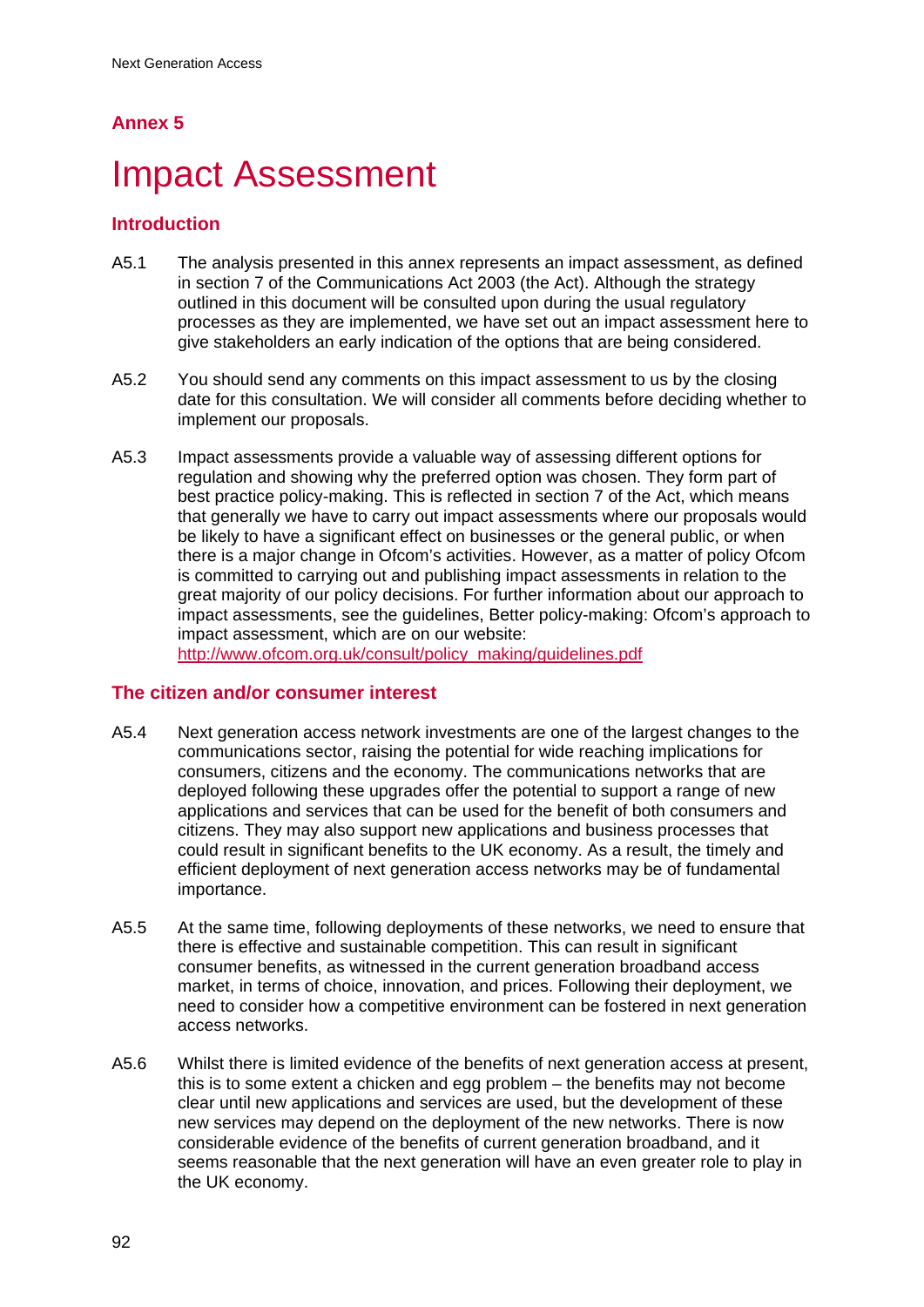- A5.7 Our proposed policy approach is designed to:
	- ensure investment in next generation access when the market determines it is efficient to do so;
	- make that investment contestable, so that any players who see a business case have equal opportunity to execute it;
	- ensure that there is strong competition in the subsequent delivery of next generation access services; and
	- ensure that competitors have the greatest opportunity for innovation and differentiation that is economically sustainable.
- A5.8 This extends the approach we use for current generation access, with additional measures to deal with the need for timely and efficient investment and an effective transition from the current networks to the new. This approach has led to some of the best outcomes for consumers with respect to broadband in the UK of any major country in the world.

## **Ofcom's policy objective**

- A5.9 Ofcom's policy objectives for next generation access flow from a number of statutory duties and powers relevant to next generation access deployments. In meeting those duties, Ofcom must have regard where relevant, in particular, to:
	- securing the availability throughout the UK of a wide range of electronic communications services ;
	- the desirability of encouraging investment and innovation in relevant markets; and
	- the desirability of encouraging the availability and use of high speed data transfer services throughout the United Kingdom.
- A5.10 In order to assess the relative merits of different regulatory approaches to next generation access, it is important that we have an objective against which specific approaches can be measured. At a high level, our objective is to ensure that:
	- the UK witnesses timely and efficient wide scale, market led investment in next generation access networks and services that meet residential consumer and business customer demands. The environment to enable these investments should be supported, where necessary, by proportionate and timely regulatory intervention; and.
	- that there is a competitive environment for the delivery of next generation access services that facilitates service and business model innovation and experimentation, and that allows service differentiation based on wholesale inputs.
- A5.11 The success of Ofcom in achieving these policy objectives will in part be measured by the final outcome in terms of next generation access investments being made in a timely and efficient manner. A successful outcome will be for the UK to see: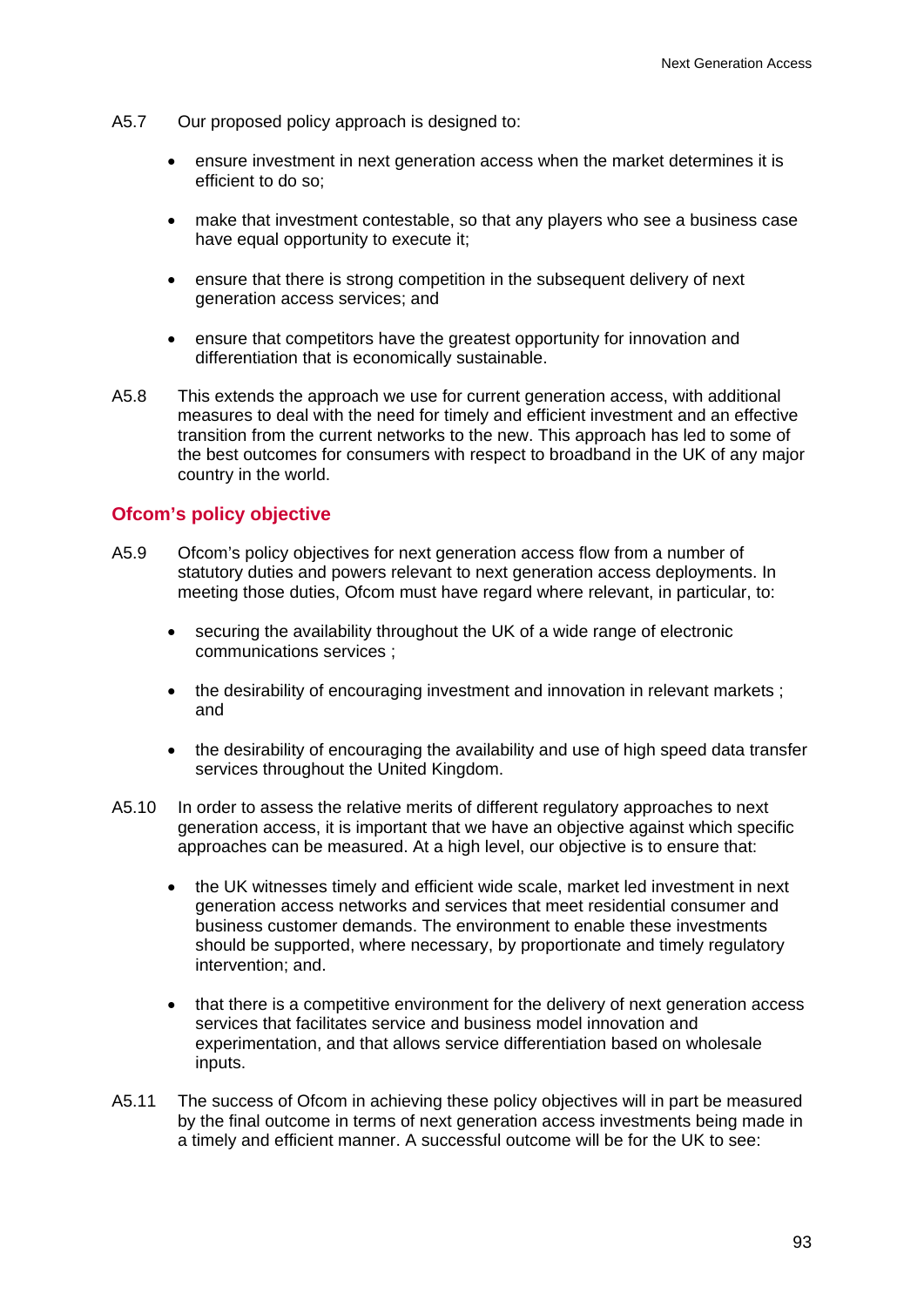- operators investing in next generation access networks as soon as it is economically efficient for them to do so, and regardless of what other operators of doing;
- that these networks are deployed in the most efficient way, using the most appropriate technology;
- that consumers of existing services are not disadvantaged as a result of the deployment; and
- that diverse and innovative competition continues to deliver the consumer benefits we see with current generation access.
- A5.12 More detail on the regulatory challenges posed by next generation access, and Ofcom's policy objectives can be found in section 4 of this consultation. Specifically, it should be noted that the preferred options outlined below would be implemented thought either market review, based on the outcomes of those reviews, or the Undertakings. In either case, Ofcom would consult further on the most appropriate option, and would be required to perform a further impact assessment on basis of the evidence at the time.

## **Analysis of the options considered**

- A5.13 Current regulatory policy relating to access networks has been formulated based on the history of current access network investments. The policies that apply to access networks adopted by Ofcom and other European regulators have been based on the existence of existing copper networks that constitute an enduring economic bottleneck and are characterised by high levels of sunk costs and high demand certainty. Access network owners have already recouped their initial investment in these networks during the period of state owned monopoly. In this environment, the correct approach to promoting competition was to mandate access on cost based terms.
- A5.14 Next generation access poses a new set of questions, given that there is significant risk involved in their deployment, including demand side uncertainty. As a result, in this environment, it may not be appropriate to simply roll-over our existing regulatory approach to these new networks. This is explored in more detail in Section 4.
- A5.15 Therefore, we considered a wide range of options that could deliver on our objectives of securing efficient and timely investment and ensuring a competitive environment for the delivery of next generation access services.
- A5.16 We identified five main options that could be employed to secure efficient and timely investment, and assessed their advantages and disadvantages, as summarised in Table 4. The full range of options assessed as part of this consultation to are explored in more detail in Section 5.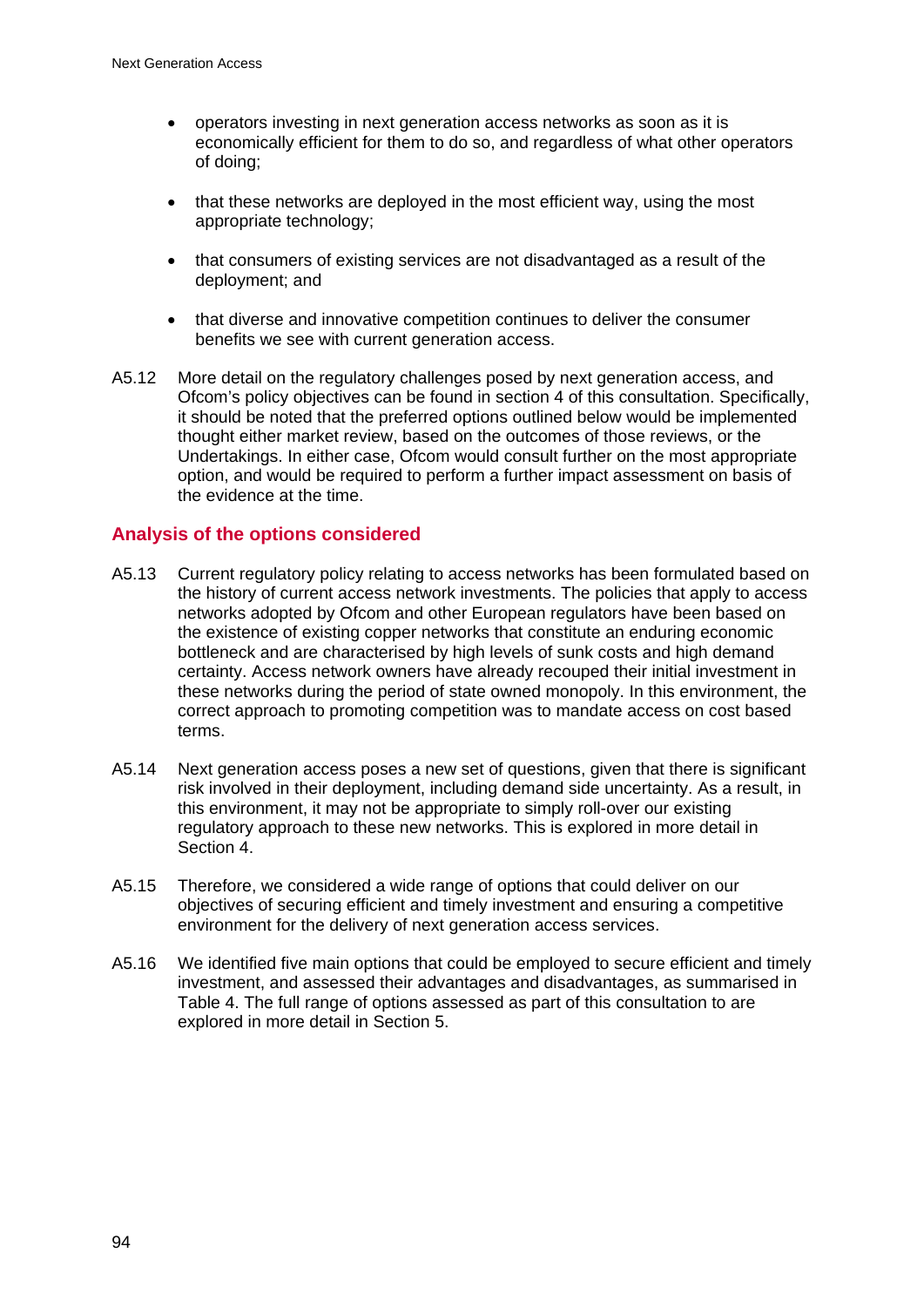|                                      | <b>Advantages</b>                                                                                                                                                                                  | <b>Disadvantages</b>                                                                                                                                                                                                                                                                                                                |
|--------------------------------------|----------------------------------------------------------------------------------------------------------------------------------------------------------------------------------------------------|-------------------------------------------------------------------------------------------------------------------------------------------------------------------------------------------------------------------------------------------------------------------------------------------------------------------------------------|
| <b>Contestability</b>                | Altnets able to invest ahead<br>$\bullet$<br>of SMP operators<br>Incentivises next generation<br>$\bullet$<br>access operators to develop<br>high quality active line<br>access product            | Risk of inefficient investment<br>$\bullet$<br>by operators attempting to<br>foreclose competition                                                                                                                                                                                                                                  |
| <b>Risk</b><br>reflective<br>returns | Investment incentives may<br>$\bullet$<br>be skewed by the risk of<br>price regulation distorting the<br>expected returns on<br>investment                                                         | Wrong risk factor might be<br>$\bullet$<br>applied to investments<br>May incentivise inefficient<br>$\bullet$<br>investment through<br>regulatory arbitrage<br>Difficulty in Ofcom<br>$\bullet$<br>committing to terms                                                                                                              |
| <b>Regulatory</b><br>certainty       | Certainty on the regulatory<br>$\bullet$<br>policy that will apply to next<br>generation access<br>investments is necessary for<br>investors to make informed<br>choices and reduce<br>uncertainty | We may be limited by the<br>$\bullet$<br>level of certainty we can<br>provide in advance of<br>deployments, both in terms<br>of proposed policy, and in<br>terms of the period for which<br>a specific policy will apply<br>beyond the period of a<br>current market review                                                         |
| <b>Regulatory</b><br>intervention    | Regulatory intervention to<br>$\bullet$<br>incentivise investment may<br>result in earlier deployment<br>of new infrastructure                                                                     | Interventions to accelerate or<br>$\bullet$<br>promote investment risks<br>distorting efficient investment<br>incentives, and result in<br>investment that is too early<br>The risk surrounding next<br>$\bullet$<br>generation access<br>investments would be<br>passed to consumers,<br>potentially resulting in higher<br>prices |
| <b>Forbearance</b>                   | Removes risk that price<br>$\bullet$<br>controls distort investment<br>incentives                                                                                                                  | May enable operators to<br>$\bullet$<br>acquire and exploit SMP<br>May encourage inefficiently<br>$\bullet$<br>rapid over investment                                                                                                                                                                                                |

#### **Table 4: Options to secure efficient and timely investment**

A5.17 Our preferred approach to securing efficient and timely investment is to ensure that the incentives for investment are right for the market to make this investment. This can be achieved by ensuring that both risks are adequately reflected in the terms of regulated access and that investments are contestable. These combine to provide good incentives for investment by both operators with significant market power, while at the same time retaining the option for investment by third parties in advance of a significant market power operator. The remaining options considered, including forbearance and regulatory intervention, raise significant concerns relating to the distortion of efficient investment incentives or the risks of significant market power. A detailed assessment of why these options are preferred can be found in Section 5.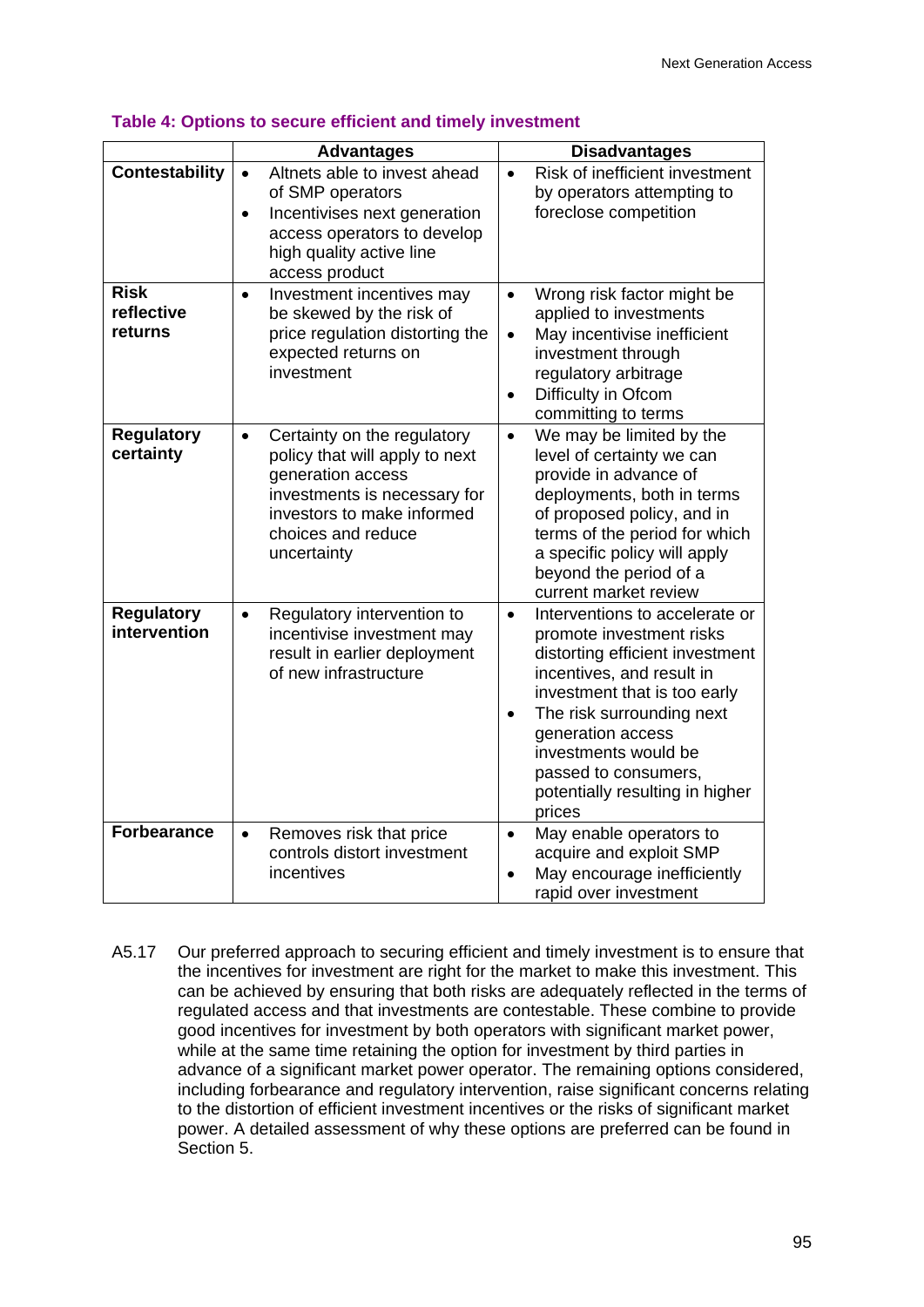A5.18 In promoting competition in next generation access networks, we identified two main options – competition based on passive and active wholesale access products. For each of these options, there is a range of specific wholesale products that could be used to promote competition. A summary of the full range of options assessed for the promotion of competition following next generation access deployment, and a summary of their benefits and risks, are outlined below. More detail on these options can be found in section 6.

|                |                    | <b>Advantages</b>                                  | <b>Disadvantages</b>                          |
|----------------|--------------------|----------------------------------------------------|-----------------------------------------------|
| <b>Passive</b> | <b>Duct access</b> | Greatest scope for                                 | Potentially limited                           |
|                |                    | innovation and                                     | practicability in UK given                    |
|                |                    | differentiation based on full                      | anecdotal evidence and                        |
|                |                    | alternative end-end network                        | uncertainty on available                      |
|                |                    | infrastructure                                     | space in ducts                                |
|                | Sub-loop           | Large scope for product                            | Small number of customers                     |
|                | unbundling         | and service innovation                             | served from each cabinet                      |
|                |                    |                                                    | may limit ability to gain                     |
|                |                    |                                                    | scale and impact on                           |
|                |                    |                                                    | economics                                     |
|                | <b>Fibre</b>       | Large scope for product                            | May be technically difficult                  |
|                | unbundling         | and service innovation                             | depending on fibre                            |
|                |                    |                                                    | architecture selected                         |
|                | Wavelength         | Large scope for product<br>and service innovation. | Expensive equipment                           |
|                | access             | High bandwidth per                                 | required, limited<br>commercial deployment so |
|                |                    | customer                                           | far                                           |
| <b>Active</b>  | <b>Active line</b> | Most flexible form of active                       | Potential duplication of                      |
|                | access at          | line access, nearest to the                        | backhaul equipment at                         |
|                | cabinet            | customer and requiring                             | cabinet by multiple                           |
|                |                    | least aggregation                                  | operators                                     |
|                | <b>Active line</b> | Avoids duplicate equipment                         | Reduced ability to                            |
|                | access at          | at cabinet                                         | differentiate given                           |
|                | exchange           |                                                    | aggregation occurring                         |
|                |                    |                                                    | between cabinet to                            |
|                |                    |                                                    | exchange                                      |
|                | <b>Active line</b> | Minimal investment in                              | Highest requirement for                       |
|                | access at          | infrastructure required by                         | aggregation, possibly                         |
|                | core/metro         | competitors                                        | resulting in least prospects                  |
|                | node               |                                                    | for innovation and                            |
|                |                    |                                                    | differentiation                               |

## **Table 5: Options to promote competition following next generation access deployment**

- A5.19 On promoting competition, our preferred options depend on the next generation access technology deployed. Given an assessment of the relative benefits and risks arising from each of these products, our preferred approach by technology is:
	- for FTTC deployments, Ofcom proposes the following two remedies, which we believe will compliment each other:
		- sub-loop unbundling of the copper line at street cabinets, with appropriate supporting backhaul products; and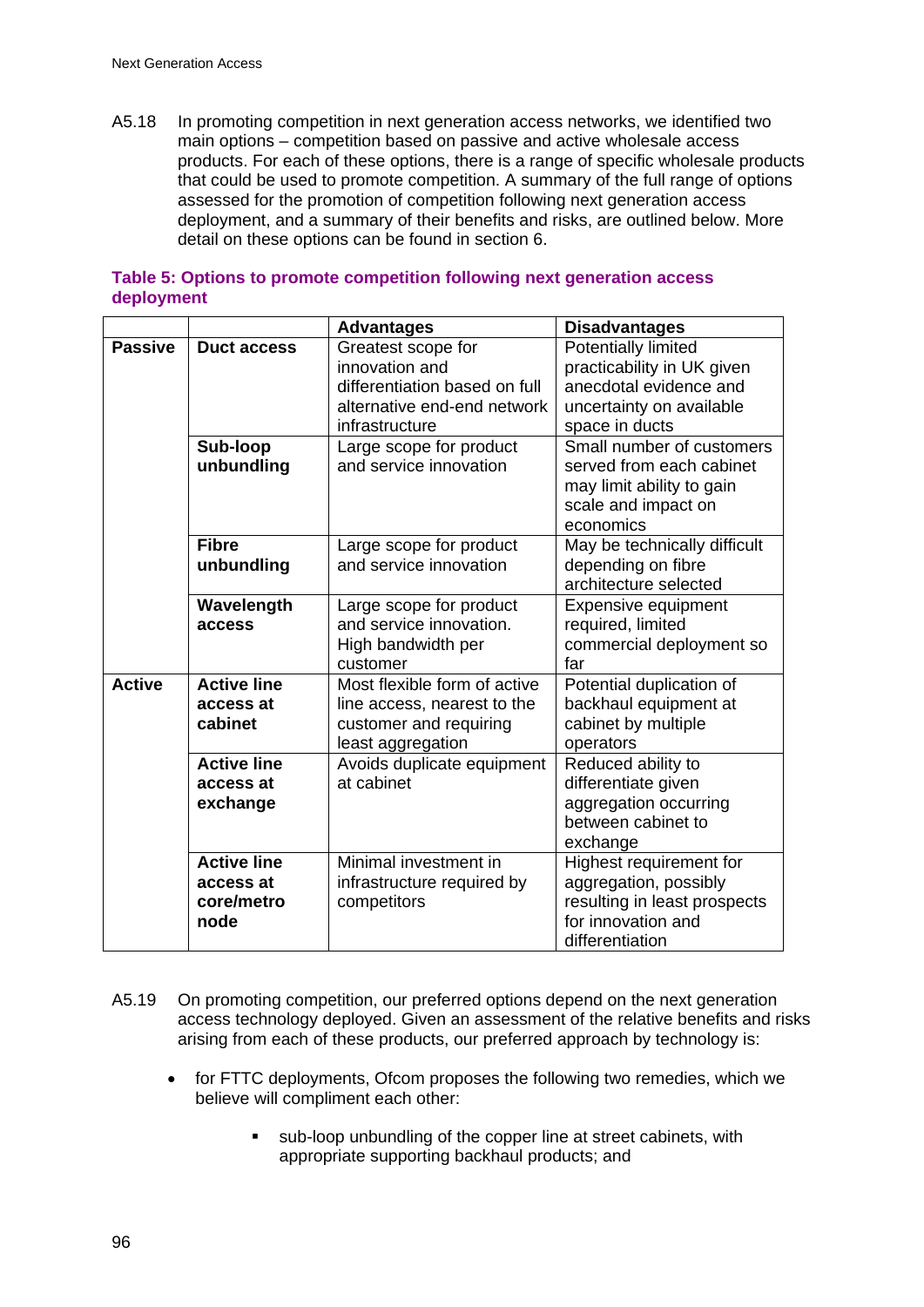active line access - a high quality, flexible, Ethernet based, wholesale product available at a number of points in the network.

Given the various uncertainties that surround next generation access, Ofcom believes it is premature to select between these options; both have their own potential merits and drawbacks. Our proposed alternative is therefore to retain both remedies in the medium term.

- For FTTH deployments, we propose a remedy based on a high quality, flexible, Ethernet based, wholesale active line access product available at a number of points in the network, given the challenges faced by passive access products in FTTH deployments.
- A5.20 A more detailed assessment of the rationale for preferring these options is included in Section 6.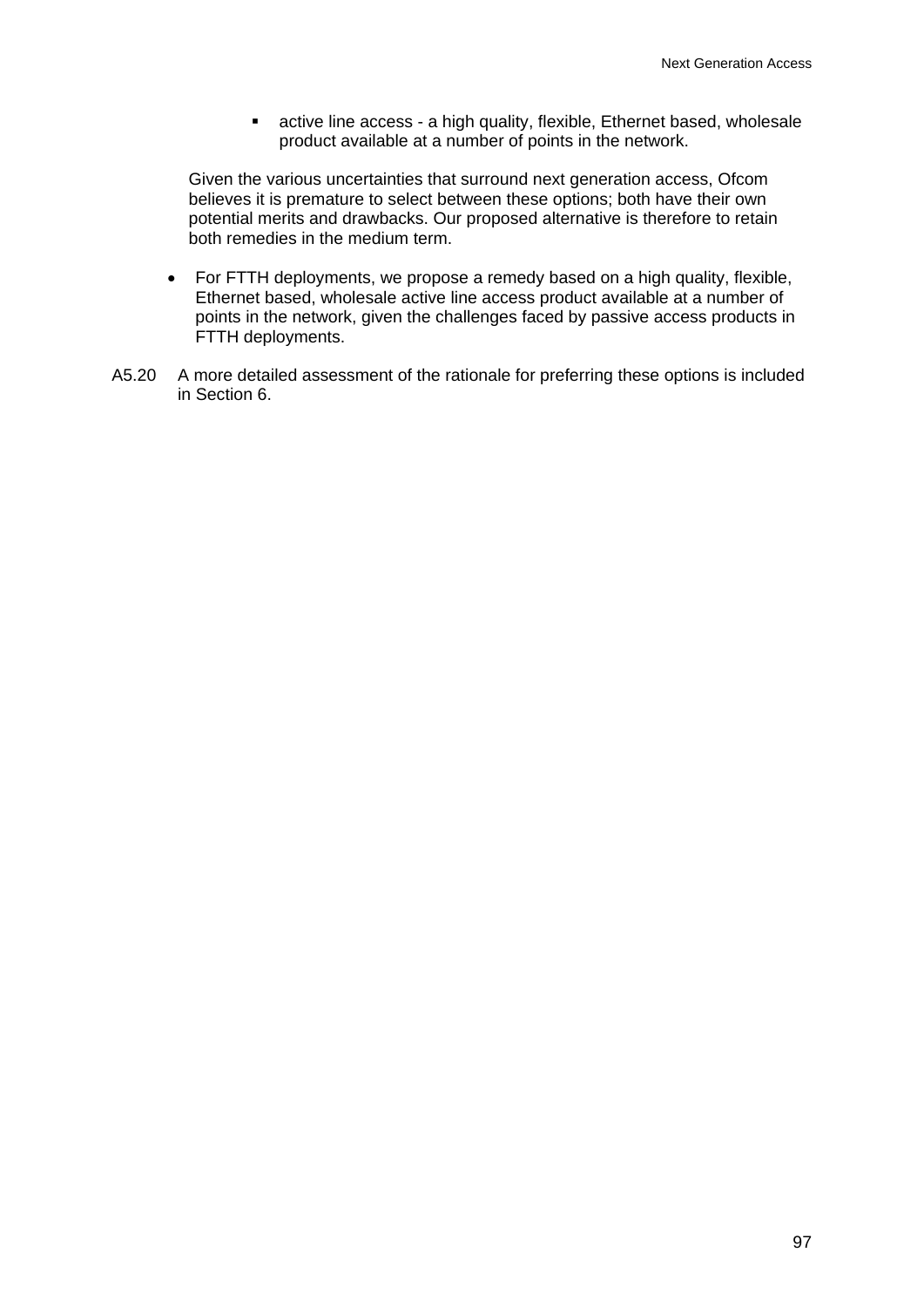# International regulatory approaches

A6.1 The European debate on the most appropriate regulatory approach to next generation access has demonstrated the wide range of diverse situations and characteristics that different countries face. However, there are a number of specific positions emerging. We summarise these positions below.

## **Germany**

A6.2 The debate continues on the issue forbearance for VDSL services that are not substitutable by current generation broadband products. However, at the same time, BNetzA has indicated its preferred approach to promote sub-loop unbundling by allowing alternative communications providers to gain access to Deutsche Telekom's ducts between the cabinet and the exchange. This would allow them to replicate Deutsche Telekom's backhaul from its VDSL cabinets. However, the consultation makes no reference to terms for access to Deutsche Telekom's cabinets.

## **France**

- A6.3 ARCEP has discounted sub-loop unbundling as a potential remedy on the basis that FT's network topology is not suitable for a FTTC with VDSL deployment. It is therefore focussing on options to ensure end-to-end competition in access networks. Therefore, it is seeking to 'mutualise' next generation access investment i.e. sharing common costs and bottleneck assets, typically ducting and in building wiring. It is therefore focussing on:
	- access to France Telecom's ducts given the Commission's unfavourable current position on duct as a new market under the EU framework, ARCEP is exploring whether it can mandate duct access as an ancillary service in support of physical unbundling. It released a consultation on this subject in June 2007.
	- promoting municipal duct access France continues to promote usage of municipally owned alternative utility wayleaves and ducting; and
	- in building wiring given the high proportion of multiple dwelling units in French cities, ARCEP is concerned that building access, including in-building wiring, does not become a new bottleneck. It is therefore exploring options for an industry agreed approach to sharing of in-building wiring. It released a consultation on this subject in June 2007.

## **Netherlands**

- A6.4 OPTA originally favoured sub-loop unbundling as the best approach to enduring economic bottlenecks in next generation access deployments. Following Analysys' assessment of the commercial feasibility of this remedy , it has modified its position, seeking to:
	- promote a commercially favourable sub-loop unbundling product wherever possible, in part through discussion with KPN and Altnets to ensure the most favourable terms possible for sub-loop access. This may result in a limited degree of sub-loop unbundling, either in the largest exchanges or for business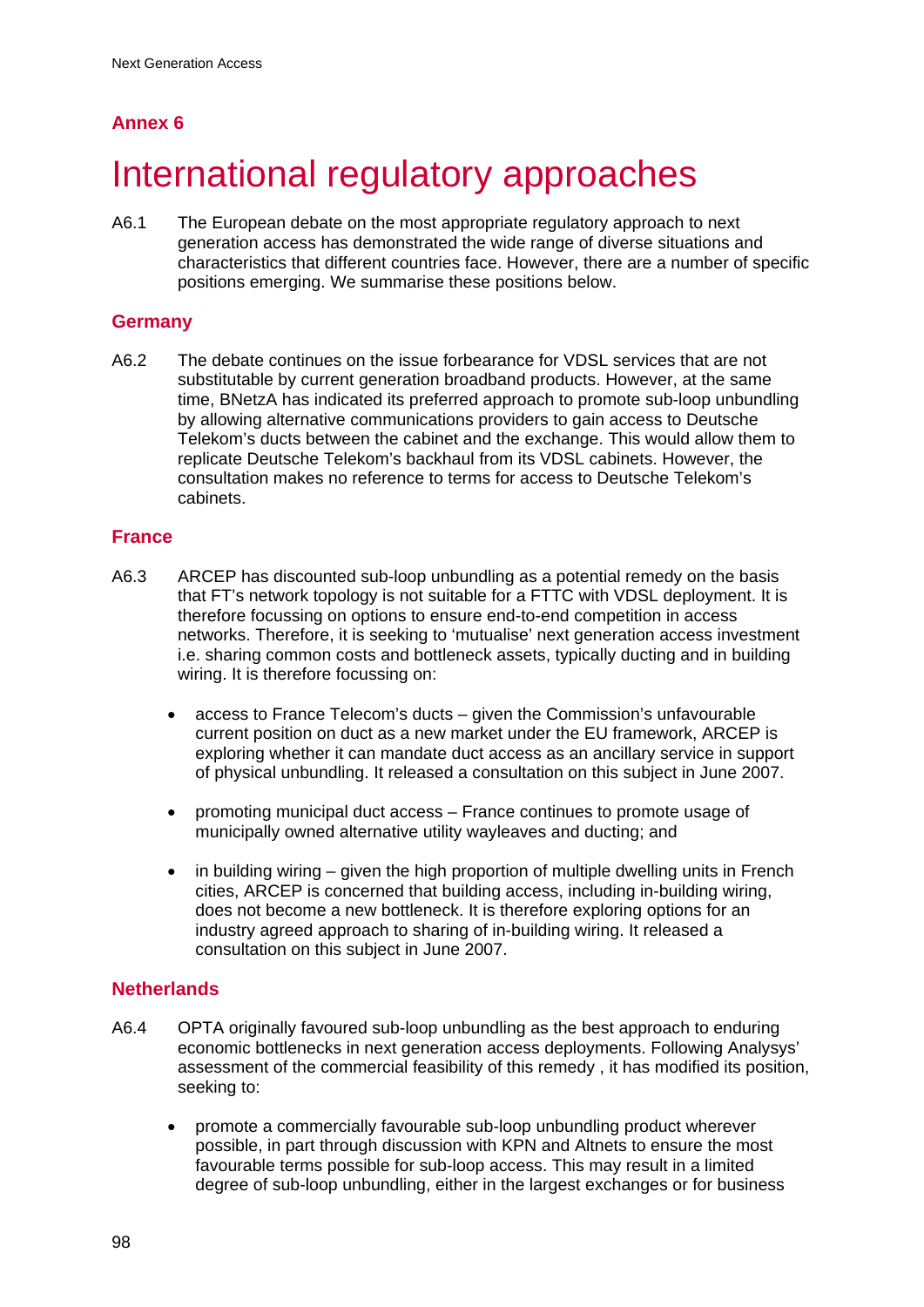customers. One LLU operator is apparently interested in the sub-loop unbundling product;

- encourage KPN to come to commercial agreement with LLU operators on compensation payments to be made in advance of exchange closures; and
- ensure KPN offers a high quality layer 2 wholesale access product which offers the greatest degree of flexibility to communications providers for innovation and service differentiation.
- A6.5 OPTA has encouraged KPN and alternative operators to seek commercial agreements relating to network access. In July 2007, OPTA was notified that KPN had concluded memoranda of understanding (MOU) with three alternative operators regarding future use of MDF sites, unbundling at the street cabinet and WBA access, and KPN will offer these terms to other alternative operators. OPTA will take these MOUs into account during its market analysis, due to be published by the end of 2007.

#### **European Regulators Group**

- A6.6 The focus of the ERG has been to determine how the current EU framework could be applied to next generation access deployments. It has recently issued a consultation on regulatory principles under next generation access which discusses potential market definitions and regulatory remedies under next generation access. Overall, it recommends:
	- that the market definition for market 11 (wholesale local access) be modified to become technology neutral, as opposed to copper access network specific;
	- that the definition of market 12 (wholesale broadband access) incorporates higher speed broadband services, and therefore requires no modification;
	- that the available remedies for significant market power in next generation access networks are:
		- o layer 0 products e.g. physical access to ducts, enforced as an ancillary service to unbundling remedies (i.e. duct access to allow cabinet to exchange backhaul to make sub-loop unbundling feasible);
		- o layer 1 products, specifically sub-loop unbundling for FTTC deployments, with various ancillary services required to make this feasible (e.g. co-location at the cabinet etc)
		- o layer 2 products e.g. next generation access wholesale active line access in the event that upstream layer 1 remedies are not effective.

## **USA**

A6.7 The US continues to favour forbearance of wholesale access regulation, relying instead on the duopoly between cable and fixed operators in the majority of areas. This is having a number of side effects – the number of ISPs in the US has concentrated significantly, with the only real choice now from the vertically integrated downstream arms of cable and telecoms network companies. This has resulted in an increasing focus on the market power that these companies may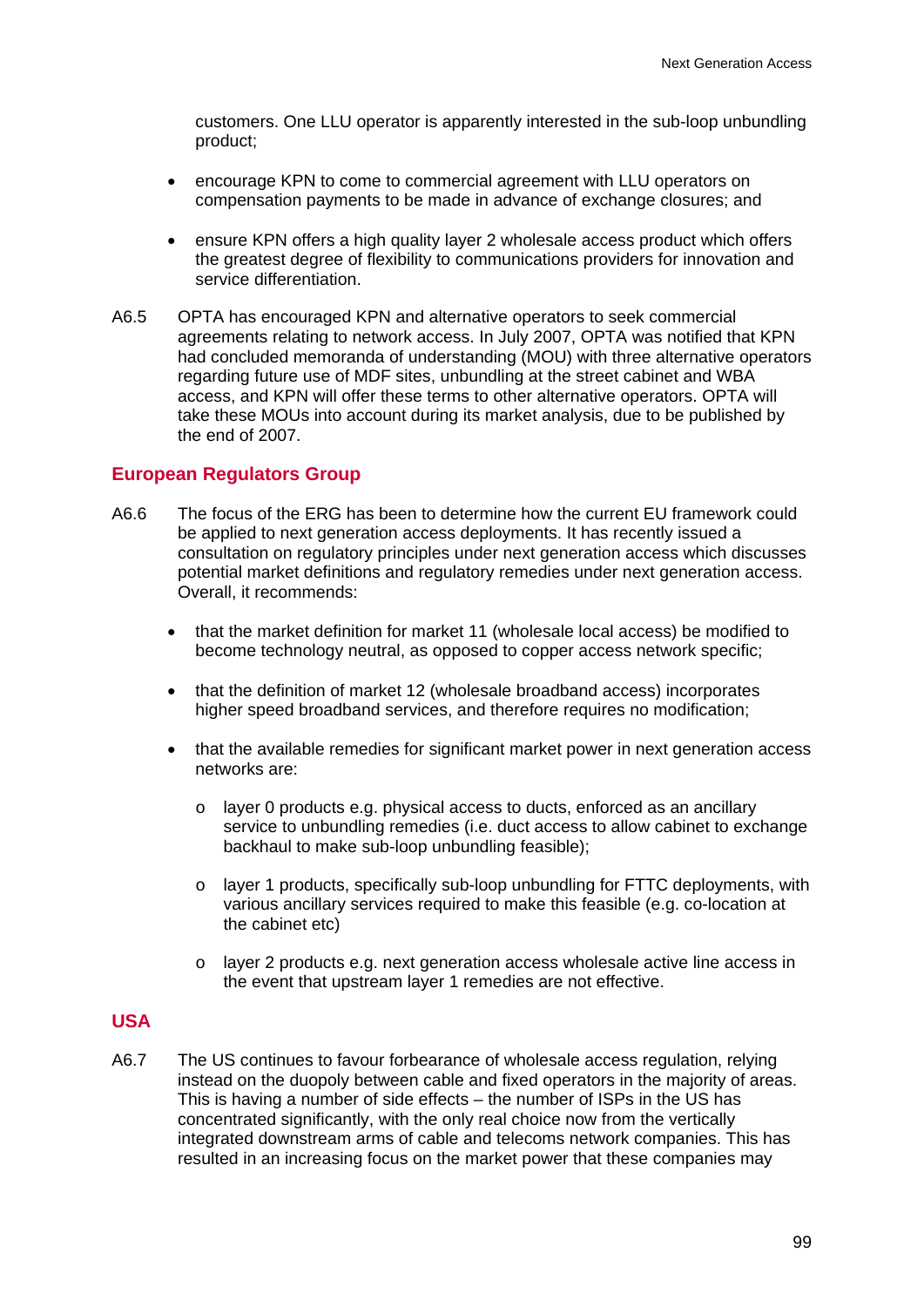have elsewhere in the communications value chain, manifesting itself in the highly political and vocal net neutrality debate in the US.

#### **Japan**

A6.8 Infrastructure competition has been promoted, with official guidelines sanctioning the use of public utility infrastructure for the use of fibre deployments. This has seen multiple operators deploying access fibre in some areas, often using the same infrastructure. Unbundling of fibre local loops has been specified as a remedy by the regulator. The cost-orientated fibre local loop access charge was set for 7 year period in 2001 at ¥5,074 / month, reflecting higher fibre costs in the early period of the settlement being offset by savings in the latter half of the review period., Discussions are taking place regarding alternative operator access to customer optical termination equipment, described as 'logical layer unbundling'.

## **Spain**

A6.9 CMT recently consulted on the regulation of next generation access in Spain, seeking opinions on issues regarding the applicability of regulation both during and after a transition to next generation access. In particular, CMT consulted on whether an obligation to provide dark fibre should form part of market 11, and how sub-loop unbundling and co-location should be implemented. CMT also consulted on whether relevant markets for physical infrastructure (ducts and poles) are required.

## **Italy**

A6.10 Debate in Italy has centred on functional separation and 'equality of access' as a remedy to Telecom Italia's significant market power in the access network. AGCOM has proposed requiring Telecom Italia to provide access to duct, as well as an obligation to offer sub-loop unbundling and collocation (for FTTC) or access to fibre (dedicated or wavelength WDM), along with an active line access next generation access product. AGCOM is considering imposing on Telecom Italia an obligation to provide backhaul from the cabinet to the alternative operator's point of presence for VDSL deployments with dark fibre or an active bitstream product.

## **Belgium**

A6.11 In Belgium, BIPT has intervened to impose conditions on Belgacom's reference unbundling offer to prevent interference from Belgacom's FTTC/VDSL deployment from preventing continued use of alternative operator's exchange based DSL services, with changes in the reference offer being subject to BIPT's approval.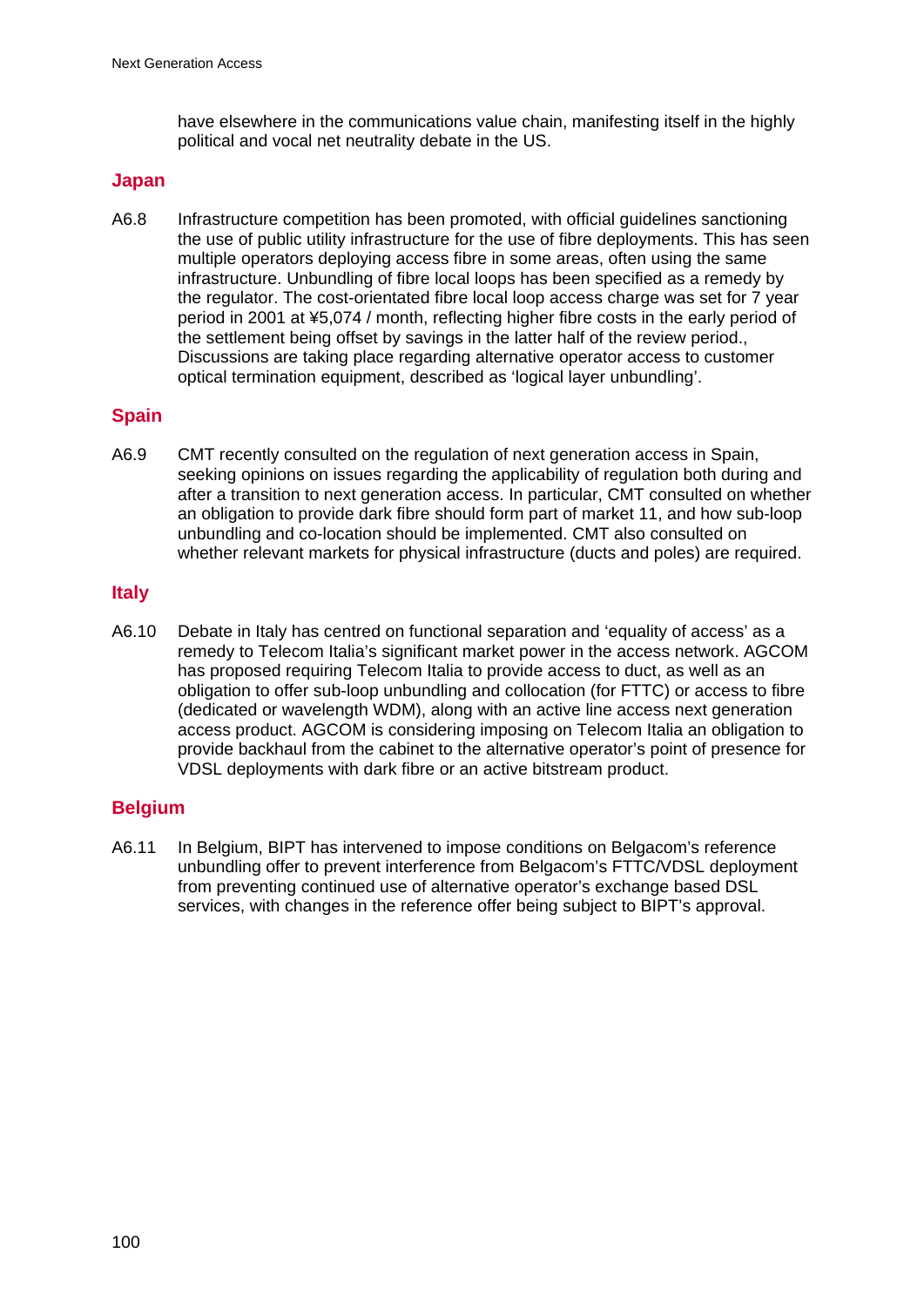# Anchor product regulation

## **Anchor product regulation as an approach**

- A7.1 The attraction of both anchor product regulation and approaches where upstream access prices are set by the asset owner is that both would promote efficient and timely investment by leaving the risk and reward related to the capabilities of next generation access with the investor. This is achieved by allowing experimentation to learn about customer preferences and therefore optimal investment over time and by ensuring that investment is not motivated by an opportunity to escape from existing obligations. In assessing anchor product regulation, it is useful to consider the merits, drawbacks and requirements for anchor product regulation to work in practice.
- A7.2 Anchor product regulation is an approach to regulation, rather than a detailed regulatory remedy, and can take several forms, depending on the weighting given by the regulator to several policy objectives, for example the promotion of competition, the promotion of investment and the promotion of the availability of services to consumers. Because of this, the exact form of anchor product regulation adopted will be dependent on these weightings, and beliefs about the potential evolution of market. Potential examples of anchor product regime are outlined below; these are neither definitive nor exhaustive.
- A7.3 In a 'static' anchor regime, the anchor product is defined and priced at the start of the regime such that consumers are not made worse off by taking the product. This suggests a definition of an anchor product being similar to those of current generation broadband at the time the anchor is imposed, at a price akin to that of existing current generation broadband. The anchor definition and price do not vary over time, and the next generation access platform operator has pricing and product definition flexibility over all other products deployed on the next generation access platform. In situations where LLU is maintained alongside a next generation access deployment, LLU could act as the static anchor. Although a static anchor may provide the greatest incentive of any anchor product approach for investment in next generation access by providing maximum scope for pricing flexibility (which increases over time), it may be felt less appropriate if it is felt that there is a risk that the anchor will fail to remain a constraint on the pricing of higher bandwidth products if the chain of substitution weakens.
- A7.4 A 'floating' anchor product can be adopted to potentially mitigate the risk that the anchor fails to remain an effective price constraint on higher bandwidth products over time by incorporating a mechanism to update the anchor product over time, and also to take account of market conditions and to potentially address wider concerns about consumer access to higher bandwidth services. How, and in what way the anchor product floats may vary, but could for example, be based on actual improvements in average copper DSL speeds and quality. This means that as well as ensuring that consumers are not made worse off by the adoption of next generation access, such a 'floating' anchor might be used to ensure such that consumers are not worse off than they would have otherwise been if the investment had never been made and had remained using a copper DSL product.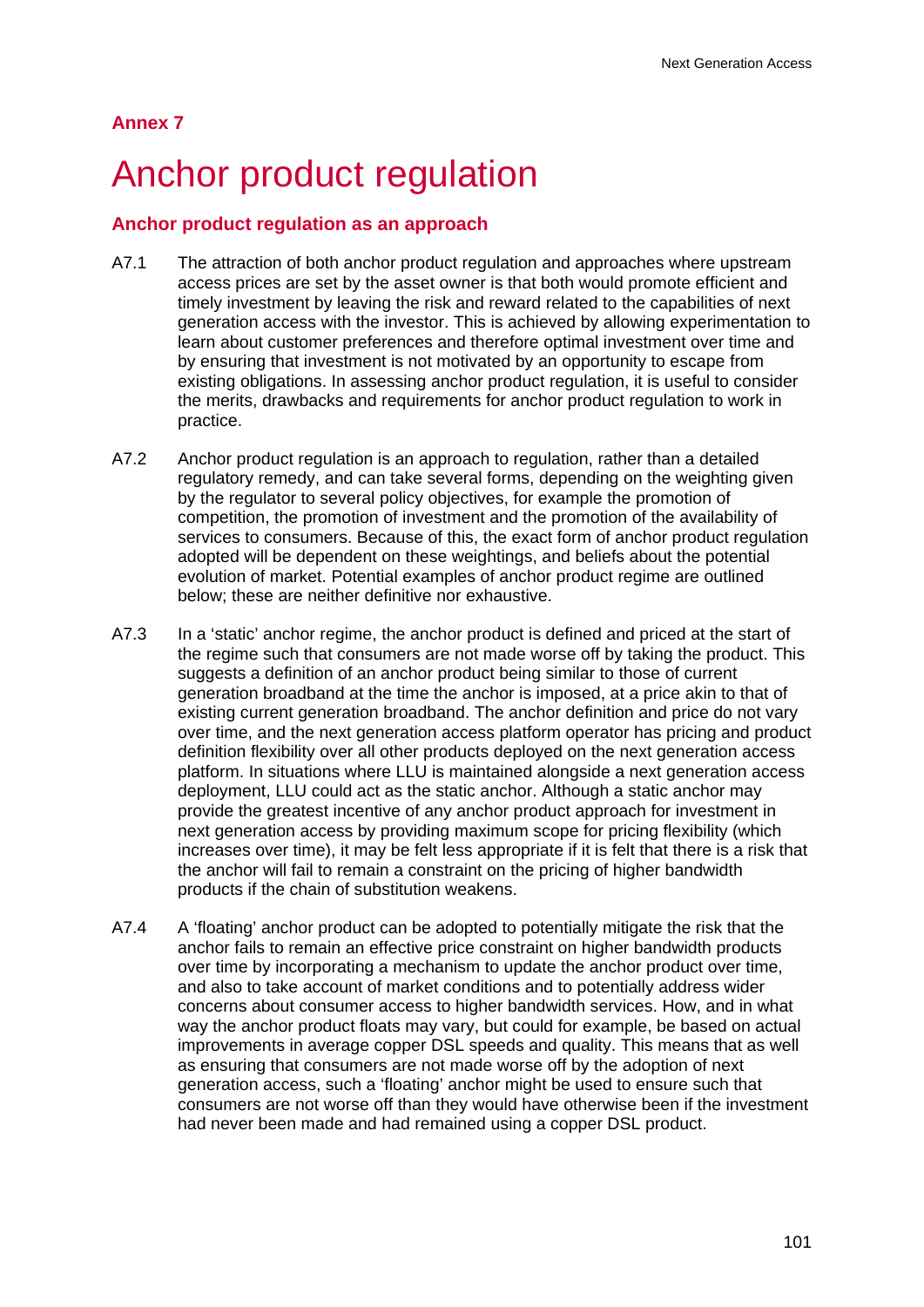A7.5 An even more interventionist form of anchor product regulation might be suggested if there was a primary concern to minimise the ability of the next generation access platform operator to make supernormal profit from its next generation access deployment. Under this form of 'rapid floating' anchor product regulation, the regulator may modify the anchor specification and pricing on a relatively frequent basis to reflect hypothetical improvements in broadband over time. Whilst this approach is less likely to raise concerns about the continuing ability of the anchor to restrain the pricing of other products, and may address concerns about access to high speed broadband services in some areas, it might provide the lowest incentives to invest in next generation access of all the three examples of anchor product regulation.

## **Requirements of anchor product regulation**

- A7.6 Anchor product regulation is an emerging area of thought, and one that has very limited practical implementations. In structuring any approach based on anchor product regulation, it would be necessary to address a number of specific issues. These are:
	- flexibility in wholesale prices;
	- co-existence of with other remedies and pricing approaches;
	- initial definition of the anchor products;
	- evolution of the anchor product over time; and
	- conditions and triggers for migration away from anchor product regulation.
- *A7.7* **Wholesale prices**  Often, the concept of anchor products is considered in terms of the retail proposition to end customers. This is where operators can seek to improve returns on investment through price differentiation. However, in order to support retail price differentiation, there also needs to be wholesale price flexibility. If price flexibility is permitted downstream but not upstream, then price differentiation downstream on the basis of upstream service attributes such as bandwidth, contention, symmetry will not be sustainable due to the risk of arbitrage. At the same time, as we mentioned above, if a bottleneck access network owner is able to make profit on anticipated access revenues, rather than in leveraging upstream dominance in downstream markets, it may have weaker incentives to discriminate against its downstream competitors.
- A7.8 **Co-existence with other remedies** –as we mention above, this approach is based upon a bottleneck access network owner offering upstream access at variable qualities of service for differentiated prices. Therefore, it is ideally suited to the pricing of access to active network elements (e.g. active line access services). However, this approach may also need to co-exist with other upstream remedies based on access to passive network elements, for example, duct, or unbundled sub-loops. These remedies have also traditionally been based on a cost plus basis, and may not be suitable for an anchor product type arrangement. How two forms of mandated access to passive ad active elements of the network may work in practice are explored in the next section. However, it would be necessary to ensure that there is no potential for one to undermine the other.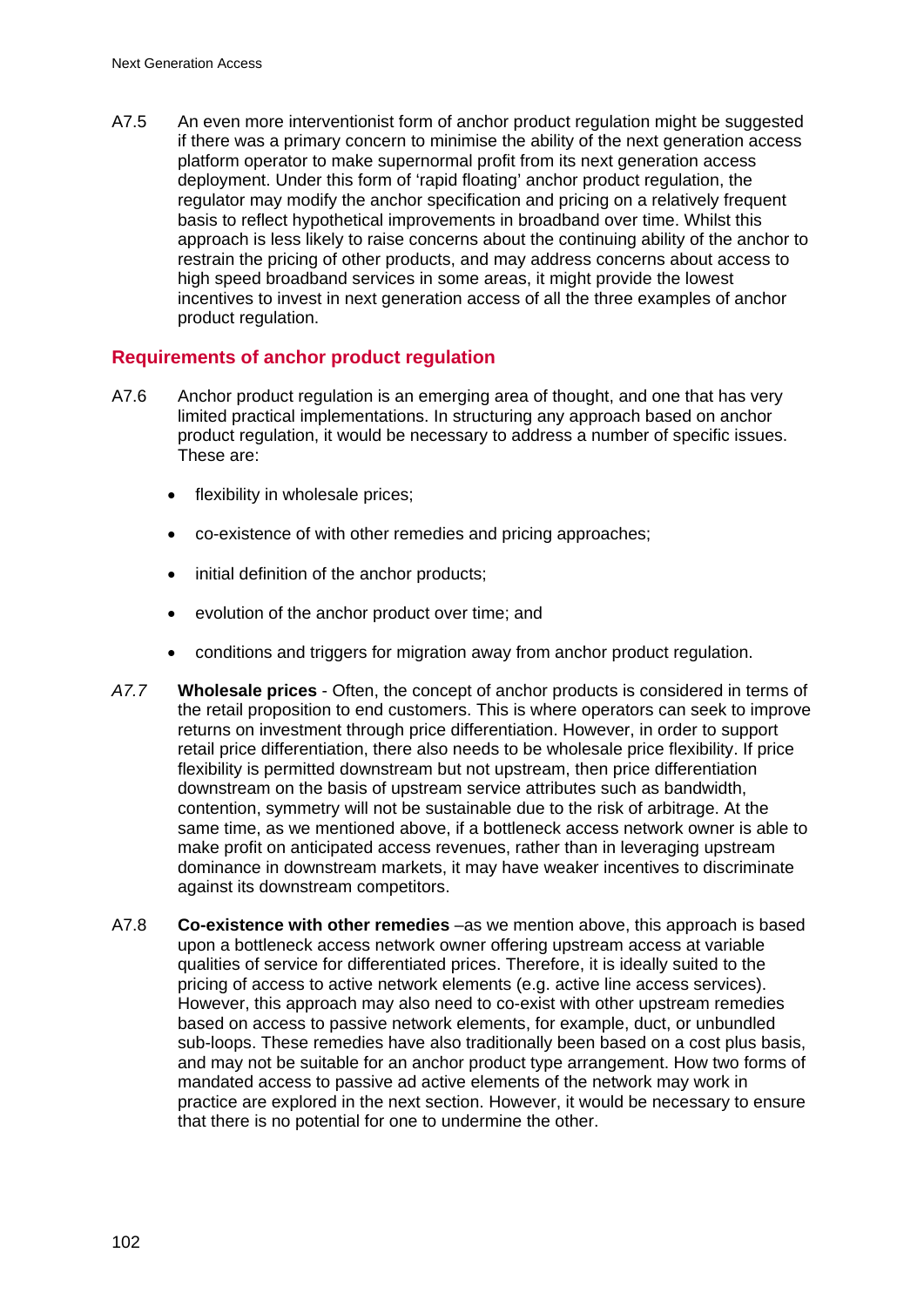- A7.9 **Initial definition of anchor products** anchor product regulation is dependent on a firm definition of the anchor product being laid out. This definition needs to cover four factors:
	- *Services* to date, customers retain the choice of having voice only or voice and broadband services. In the future, these choices may expand to cover voice only, broadband only and voice and broadband services. In defining the anchor products, it may be appropriate to define anchors for to support all three of these options.
	- *Service characteristics*  in defining the anchor product, a number of service characteristics that are specific to the access product could be taken into account, including: downstream and upstream bandwidth; degree of symmetry; contention rates; failure rates and repair times. In order to define these metrics, a number of mechanisms could be used. However, there may be some service characteristics that it would be preferable not to have in anchor product e.g. cross talk and interference. The available approaches to defining the anchor are outlined in the table below:

| <b>Basis</b>                                                                | Rationale                                                                                                                                                                                                                                                                                                                                                                                                                                                   |  |
|-----------------------------------------------------------------------------|-------------------------------------------------------------------------------------------------------------------------------------------------------------------------------------------------------------------------------------------------------------------------------------------------------------------------------------------------------------------------------------------------------------------------------------------------------------|--|
| <b>Current DSL</b><br>connections                                           | There are a number of ways that current DSL services could<br>be used to define the anchor product:<br>using 'average' broadband connection would be used to<br>avoid the issue of 'headline' speeds and of variability in<br>the quality of service DSL offers to different customers.<br>However, any form of average may mean that, while the<br>anchor product s better that what some customers can<br>receive over broadband, it is worse for others. |  |
|                                                                             | Best of breed current DSL could be used to define the<br>anchor product. However, this could risk specifying the<br>anchor product too highly (e.g. at 24Mbps), limiting<br>options for differentiation through higher quality services<br>As average DSL connection speeds improve, so the anchor<br>product may evolve. This is explored further below.                                                                                                   |  |
| Service<br>characteristics of all<br>broadband products                     | The above approach could be expanded to include all<br>competitive access products, including DSL, cable and<br>wireless services                                                                                                                                                                                                                                                                                                                           |  |
| Service thresholds<br>required for specific<br>applications and<br>services | Anchor products could be defined on specific thresholds<br>required for identified services that customers may wish to<br>purchase. For example, a single MPEG-4 HDTV channel may<br>require downstream bandwidths of 7-9Mbps. However, this<br>approach requires the regulator to determine which services<br>should and should not be supported by the anchor product.                                                                                    |  |

#### **Table 6: Approaches to defining the anchor product service characteristics**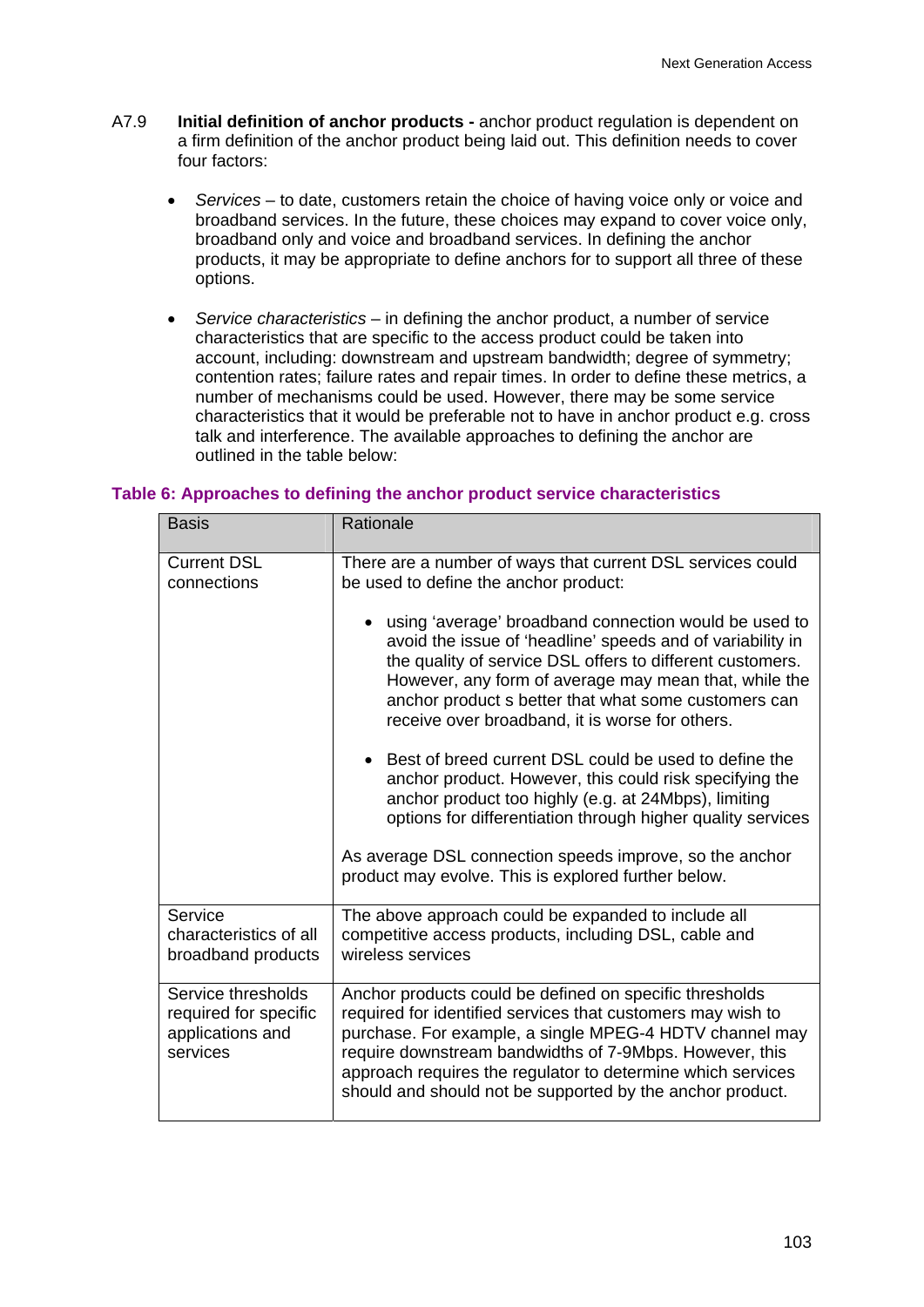- *End customers* different customer segments require different quality of service and characteristics from their broadband connection. It may therefore be necessary to define different anchor products for different customer groups. The intention would not be to have a plethora of anchor products for a multitude of customer segments. However, there may be some customer groups which have clearly differing needs, for example residential consumers and small business customers.
- *Price* one of the aims of anchor product regulation is to ensure that, in the migration to next generation access networks, no customers are made worse off. It would therefore look to use existing retail prices as the basis for price setting. However, the anchor product price defined would need to be a wholesale price – some consideration of the cost of retail service provision would need to be made. Therefore, prices could be set on retail minus basis, using the prevailing price for today's broadband services, or could be based on existing wholesale prices for toady's broadband services (e.g. IPStream). Consideration of the actual cost of the anchor product would not be appropriate given the large degree of common costs a next generation access network is likely to have across both anchor and non-anchor products.
- A7.10 Correct definition of the anchor product is vital for this approach to be successful. If the initial definition of the anchor product is too low compared to other non-anchor products, it may be that this product does not act as an effective substitute for nonanchor products, breaking the chain of substitution and increasing the risk of a bottleneck asset owner leveraging market power in these non-anchor products. Alternatively, if the anchor product is highly specified, the ability to offer price differentiated higher quality products may be reduced, affecting incentives for investment.
- *A7.11* **Evolution of anchor products** anchor products and prices may need to evolve over time to maintain parity with either copper based broadband services, or broadband services available on other platforms. Over time, the service characteristics on offer over copper may change – average bandwidths may increase with technological development, prices may fall further. At the same time, customer demand and expectations from a 'basic' broadband service may change significantly, especially if consumption of HD video content takes off. These variations could be reflected in the anchor product specification to ensure dynamic consistency between copper and the anchor product. Such a dynamic definition would improve the prospects that the anchor product continued to provide a constraint on potential market power in the provision of non-anchor next generation access services.
- A7.12 **Triggers for migration from anchor product regulation** there might at some point in the future be a need to transition to an alternative form of regulation. This could arise if:
	- anchor product regulation no longer provided sufficient assurance against abuse of dominance in the access market
	- access platform competition including cable, satellite TV and wireless develops further may be more likely to develop as effective restraints on market power under anchor product regulation, since pricing flexibility and price differentiation increase the prospects for cost recovery for all players in the market.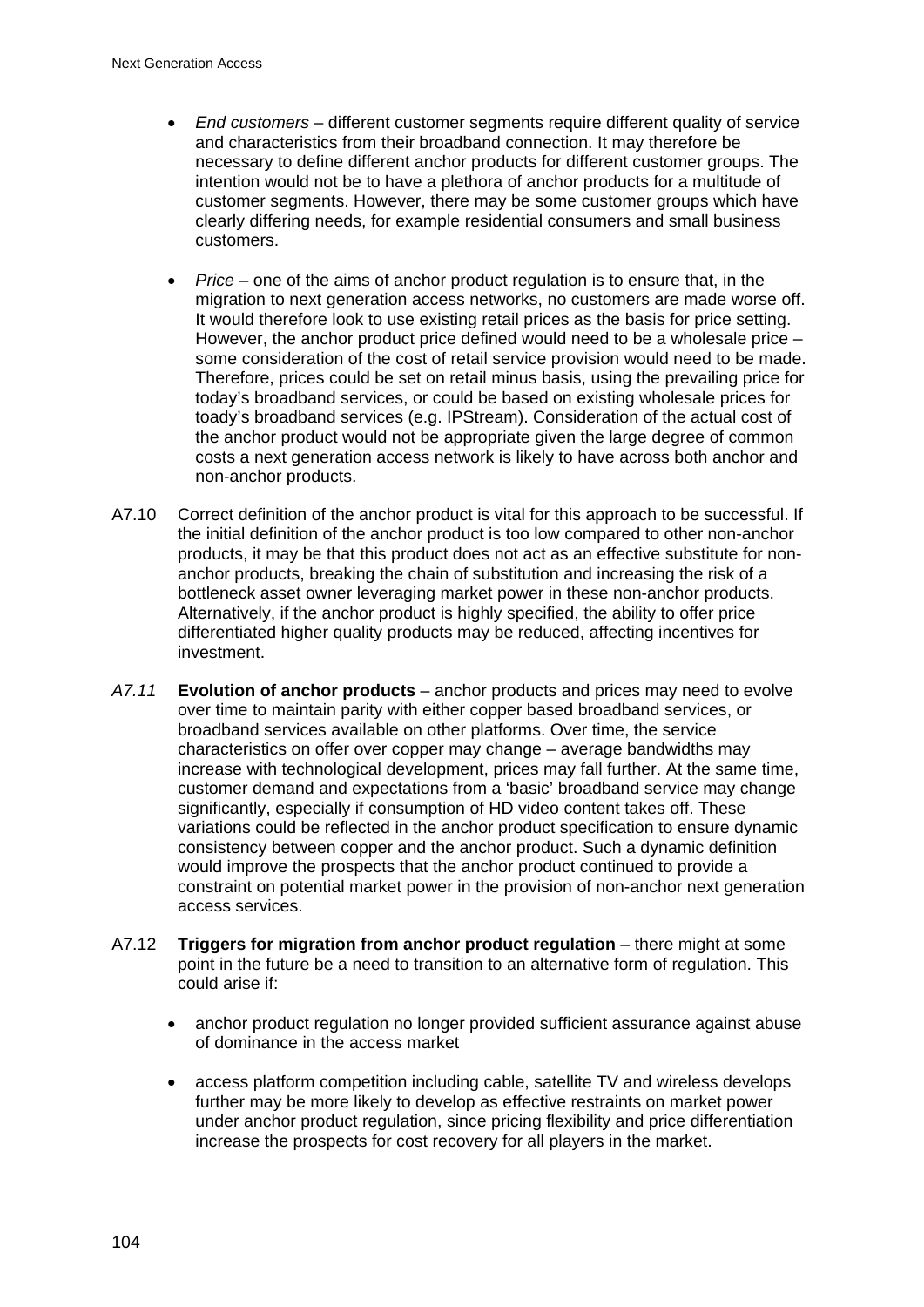- the flexibility offered by anchor product regulation may also allow long term contracts to emerge, offering a different form of constraint on market power; or
- the demand and cost uncertainty of the next generation access investment will decline over time, as consumer demand for products and willingness to pay will become clear and the cost of the next generation access becomes clearer.
- A7.13 It is important for investors in next generation access to have clarity on the potential reasons and approaches to the migration away from anchor product regulation. Many of the above reasons revolve around the assessment of market power, and would be considered within the process of market reviews. However, the last is an example where there may still be market power, but anchor product regulation is no longer appropriate as the market for next generation access services has moved on to a different lifecycle. In this case, it may be appropriate to transition to a different form of access regulation.
- A7.14 When any such transition would be appropriate could be defined in advance by a number of specific triggers, including:
	- Profitability evidence of 'excess' profitability could suggest that an anchor product approach is not effectively constraining any market power in bottleneck next generation access networks. However, excess profitability is difficult to determine, and using it as a trigger to transition away from anchor product regulation would raise the same issues for skewing expected returns and investment incentives that anchor product regulation is attempting to avoid. Such profitability measures may also incentivise perverse behaviour by asset owners, including cost inefficiency or inefficient levels of investment on which profitability measures are assessed.
	- price benchmark this approach would seek to benchmark retail and wholesale prices charged for next generation access service across different operators, regions or countries. However, it would depend largely on the individual competitive environment, consumer propositions and the regulatory environment in the benchmark countries. All of these factors may make this approach, on its own, unsuitable for assessing the effectiveness of the UK regulatory regime.
	- Time based a simple trigger for regulatory transition would be to define a period for anchor product regulation to apply. This approach has the benefit of providing certainty for investors on the regulatory environment that investments were made. However, it is relatively arbitrary – access owners may still not have made a return on investment in the period identified. This approach may also suffer from low credibility – under the European framework, it is hard for regulators to make such commitments. This is in part because the findings of one market review cannot bind the findings of a subsequent one.
	- non-anchor product market share another trigger may be the proportion of customers who are purchasing non-anchor products. A specific threshold could be set, for example, 50% of customers. This may be based either on the share of customers on a bottleneck asset owner's network taking non-anchor products, or the share of the total relevant economic market on non-anchor products. There is some risk that this trigger could be affected by the access network owner, either by raising the specification of anchor products, or reducing the specification or raising the price of non-anchor products in order to remain within the threshold for review. However, these activities may in themselves present evidence for a review of the approach.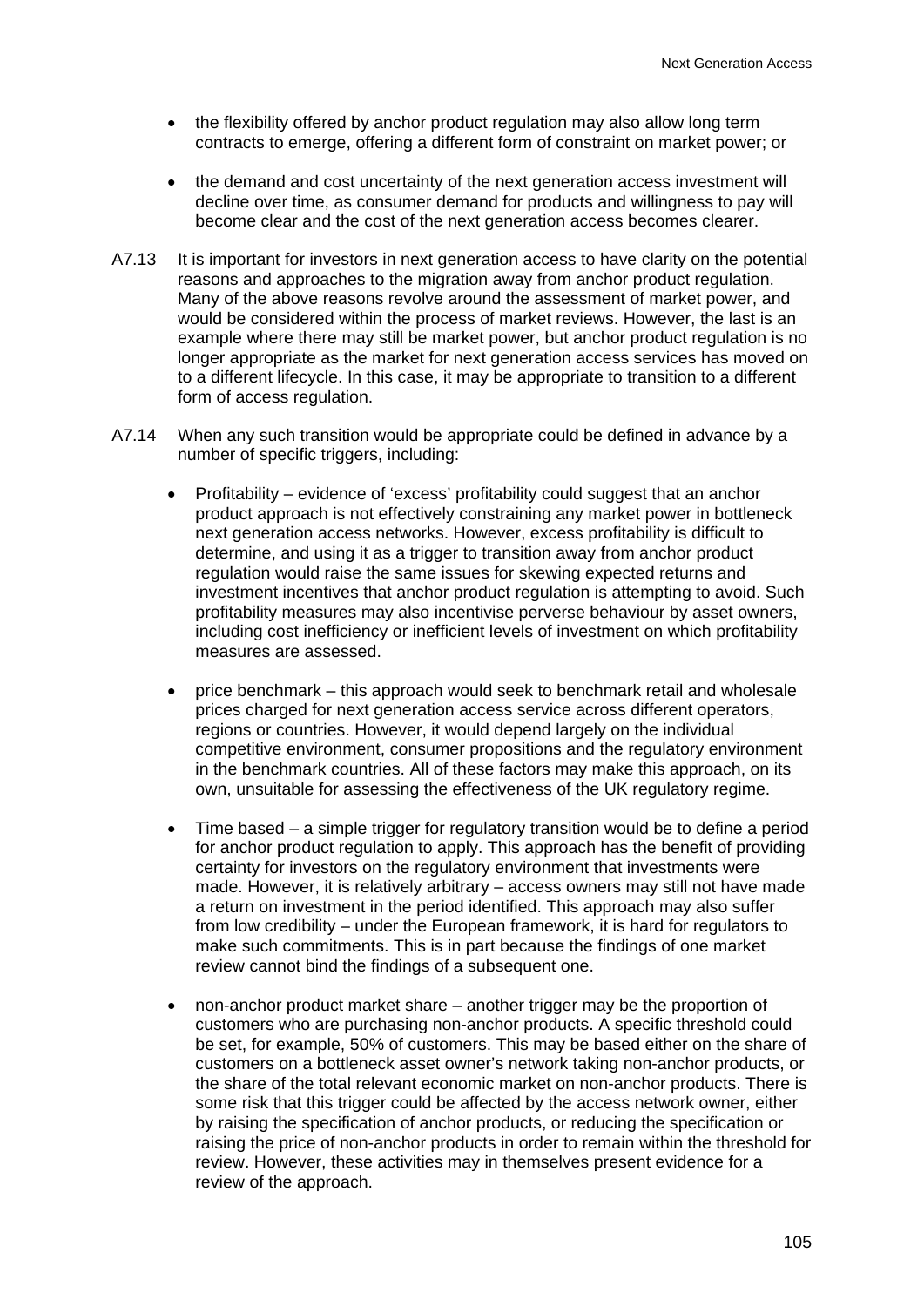- A7.15 Ofcom would continue to monitor the performance of anchor product based regulation over time, looking at each of these measures periodically within the process of market reviews. However, we may indicate that, absent any evidence of anti-competitive behaviour or the leveraging of market power, one or more would constitute an appropriate trigger to consider transitioning to a new regulatory approach. In practice, none of the above mechanisms to trigger a review of anchor product regulation may be satisfactory in isolation.
- A7.16 It should be noted that these triggers would only be appropriate to commence a review of the competitive environment and regulatory approach adopted for next generation access networks – it would not necessarily suggest an automatic transition to a new form of regulation.

## **Merits of anchor product regulation**

- A7.17 Anchor product regulation has advantages over the more simplistic approach of allowing access owners to set upstream prices completely independently of the regulator. They provide the option for continuity in service pricing and quality for end users during any transition from current to next generation access networks. At the same time they also provide discipline on potential abuse of dominance via a chain of substitution at the retail level between the anchor product, which is price regulated, and non-anchor products, which are not. As a result, anchor products could provide a degree of assurance for individual end users that they will be made no worse off by the transition to next generation access since they can continue to purchase products with the same capability and at the same price that they currently pay - investment can be considered an actual Pareto improvement.
- A7.18 Anchor products provide a high degree of flexibility for investors in new access networks, allowing the option to secure higher returns for new or higher performance services. This flexibility also provides operators with an ability to experiment with service offerings and tailor them to end customer needs. Such price differentiation is also welfare enhancing. Price differentiation also allows access network owners to capture more of the value that customers place on next generation access services, which could in turn allow investments to take place that would, with a single price, not be possible. This is unlikely to be possible under a flat rate pricing system (such as cost based pricing).

## **Figure 11: Price differentiation may enable investments to proceed**



Figure B.4: Investment cost covered with price differentiation



Source: *Indepen Consulting*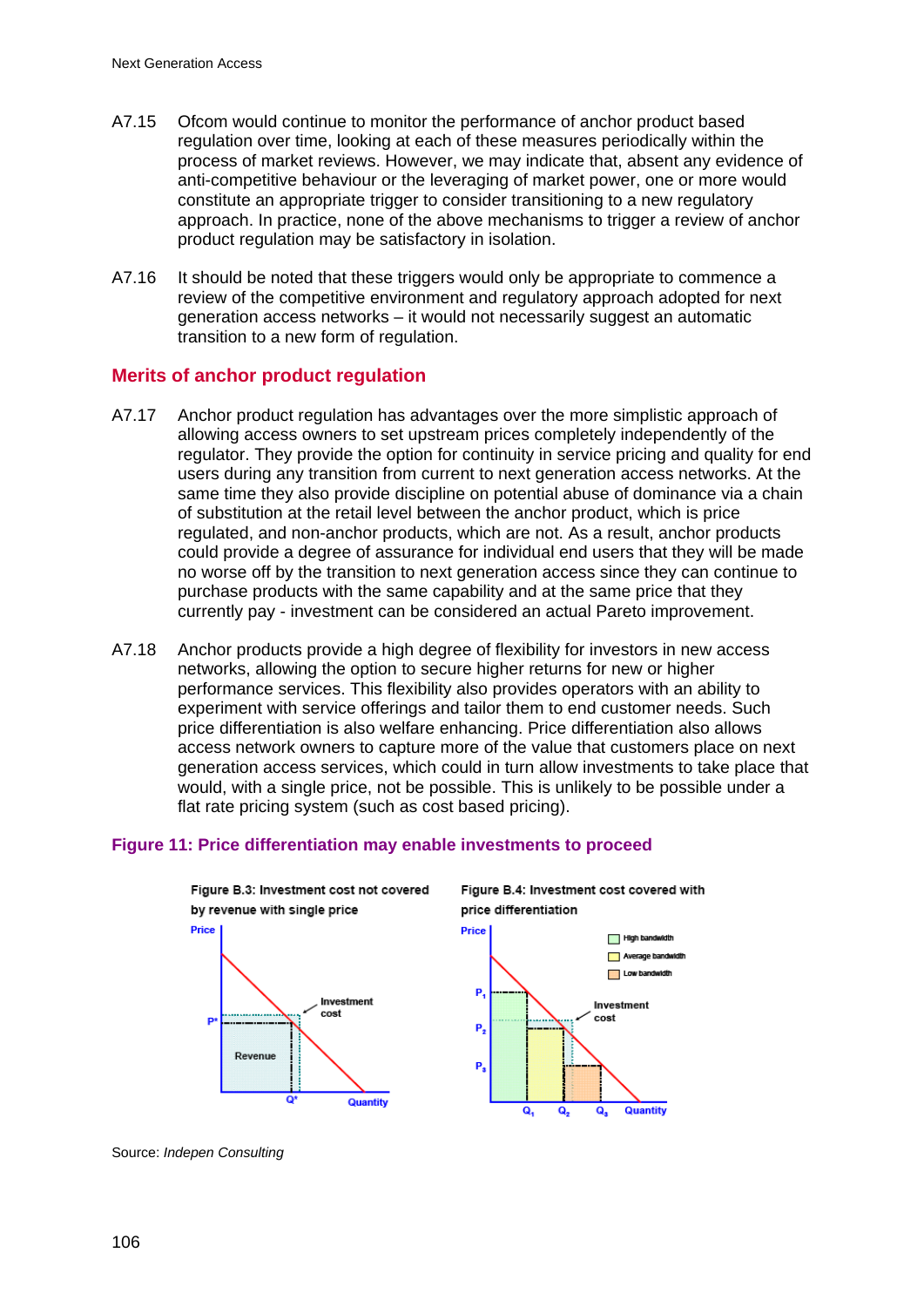- A7.19 One key consideration in any approach that is not based on a regulated price being set is the risk of margin squeeze by the access network owner. It is useful to think about how anchor product regulation may influence the ability and incentives for margin squeeze by access networks owners.
- A7.20 With retail minus and anchor product approaches, which involve greater pricing flexibility at the access level, there may be greater scope for margin squeeze compared to cost based forms of regulation. However, if a vertically integrated next generation access investor is allowed to take profit from the upstream wholesale products then it has much weaker incentives to discriminate against rivals in the downstream markets. This is particularly important given the growing importance of downstream applications in terms of competition and innovation. On its own this consideration might not eliminate the incentive to discriminate, however, other considerations in relation to next generation access would also appear to reduce the incentive to discriminate.
- A7.21 In particular, the elasticity of demand for higher bandwidth services over next generation access may be higher (and more uncertain) compared to voice or basic broadband over copper access. This, combined with a proliferation of downstream services and recognition that others might help increase overall demand for next generation access, could act to diminish incentives to discriminate.
- A7.22 Finally, an approach based on anchor products requires less information on the part of regulator than some other approaches, at a time when information asymmetries can be expected to be large.

#### **Drawbacks of anchor product regulation**

- A7.23 One of the major drawbacks to anchor product regulation is the need for cooperation amongst stakeholders in the negotiation and agreement of access terms. In the event of any complaints being raised on access terms, prohibition of margin squeeze would be covered by competition law, and could result in ex post price regulation as a result of complaints as opposed to ex ante price regulation of services. If this is a likely outcome, it may be more suitable to determine prices ex ante in order to provide clarity on the terms of access and to ensure that, before the conclusion of any margin squeeze assessment, no parties can gain a competitive advantage in terms of market share. This may be of greater significance in fast growing markets.
- A7.24 However, it may be the case that private contracts are also more likely to emerge in an environment where there is considerable flexibility and a credible commitment to a degree of forbearance so that there are incentives for access providers and seekers to negotiate over the allocation of risk, and to negotiate with one another rather than resorting to seeking to influence a regulatory determination of access terms.
- A7.25 The approach is based on the ability to differentiate services to end customers. This requires differentiation at the wholesale level as well. Therefore, as an approach, it is only applicable to those access services that support differentiation. The following section explores specific access services, but in general it is the case that access to passive elements of an access network are less likely to be able to support differentiation that access to active elements. This approach may therefore only really applicable to access to active elements of a next generation access network.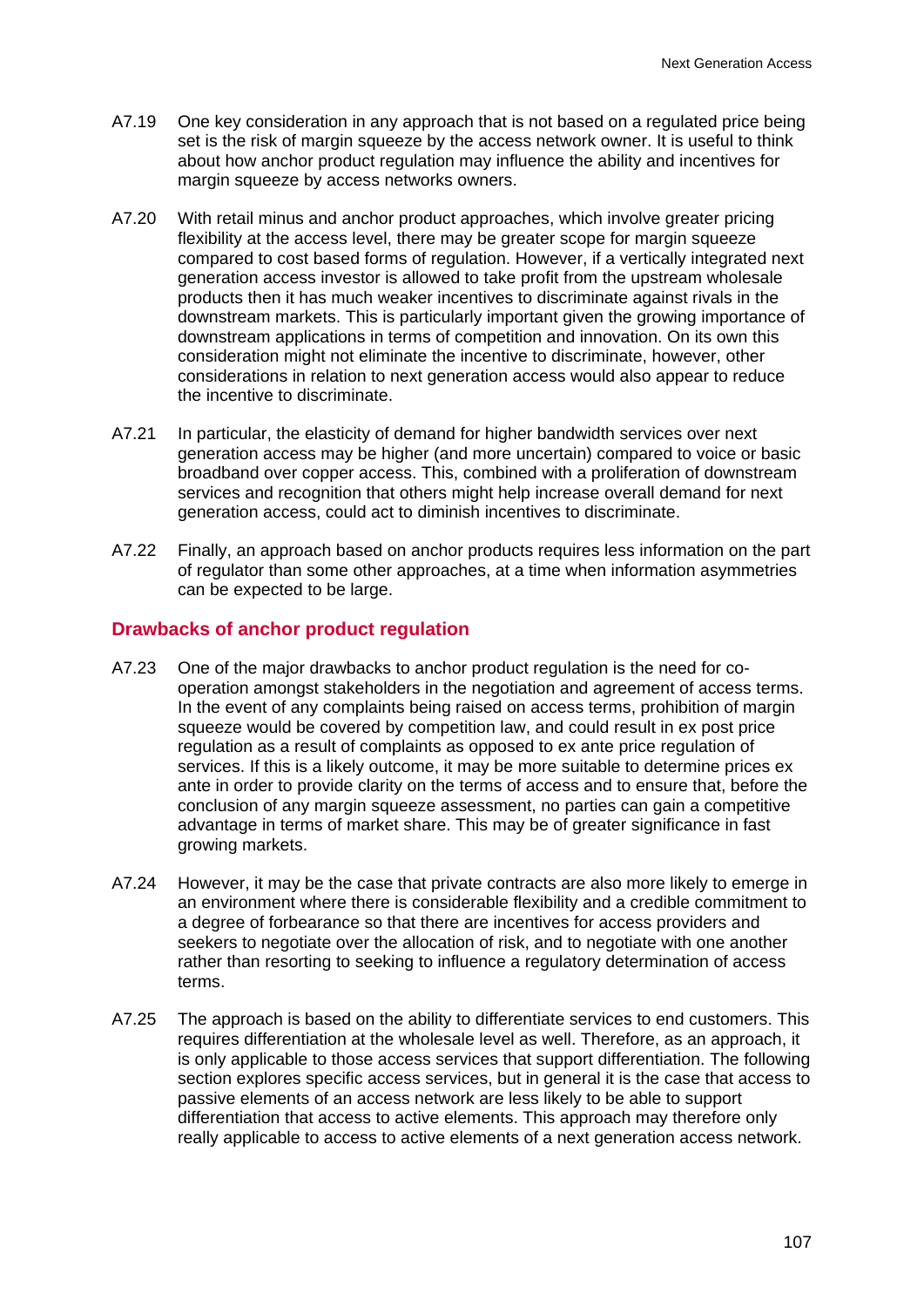## **Annex 8**

# Options for the location of competition

- A8.1 The range of possibilities, and the optimum choices, will vary depending on the network architecture and technology choices made by the dominant operator. The main options under the most likely architectures, FTTC and FTTH, are discussed below. To ease the discussion of the various locations at which competition can take place, we have subdivided the wholesale inputs that the competitive operator would purchase into several categories:
- A8.2 **Passive inputs**  the options for passive inputs can all be considered to fit into either the category of **duct access** or **unbundling**.
- A8.3 **Active inputs** there is less variation in active inputs. All possibilities can be considered to be forms of **active line access**.



#### **Figure A12: Options for competition based on passive inputs**

Source: *Ofcom* 

## **Passive inputs – duct access**

- A8.4 Duct is the name commonly used to describe the buried infrastructure, usually some sort of solid tube, through which a network operator's cables run on their way to customer premises. Installing duct is very expensive as it usually involves digging trenches along the entire route, with all the disruption that entails. As a result, it can account for up to 70% of deployment costs for underground next generation access networks. With duct installed, it may be possible to install additional or alternative cables in the ducts without requiring additional digging, greatly reducing incremental costs. A competitive operator buying duct access as an input to deploying their own network, would obtain the right to install their own cables in the dominant operator's existing ducts.
- A8.5 Of all the passive options considered here, this is the most basic, and therefore potentially the most flexible of inputs. The competing operator can choose the type of cable to install (e.g. copper pairs, coaxial copper, optical fibre) and then has complete choice of the technology they deploy to deliver signals across this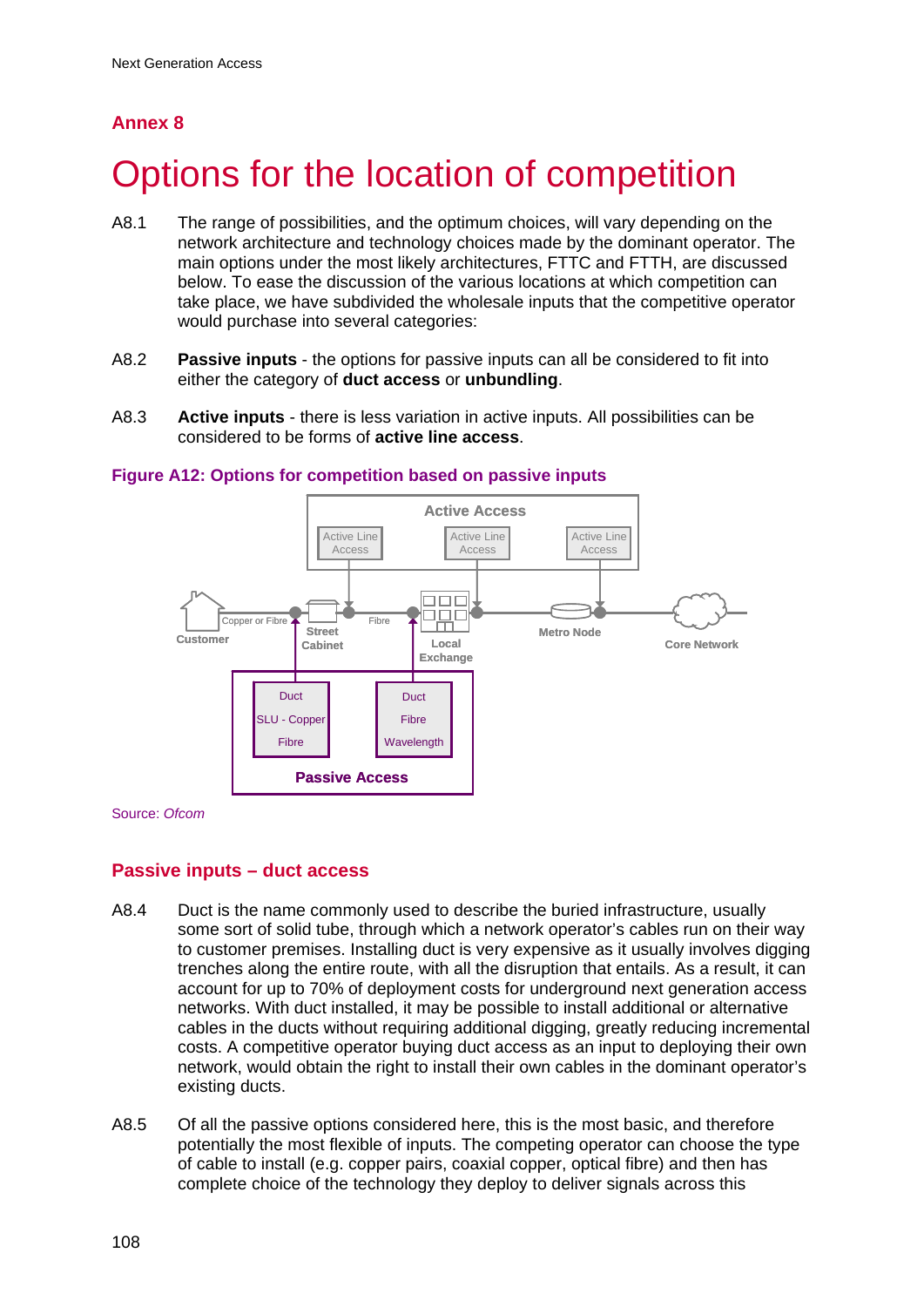infrastructure. Regardless of the choices made by the duct owner, the competitor could choose, for example, xDSL, DOCSIS (cable modem standards), point to point fibre, or passive optical networks, subject only to any architectural constraints imposed by the layout of the ducts themselves. This high level of flexibility leads to the greatest opportunity for innovation among all the competition options.

- A8.6 An obvious drawback comes from the need for the competitor to deploy so much of their own infrastructure; it is the most expensive option. It also involves the greatest duplication of assets between the networks of the operator with significant market power and their competitor or competitors.
- A8.7 Alongside the economic challenges, there are a number of practical issues that would need to be addressed for duct access to be viable. In the case of a next generation access network built from scratch using all new ducts, the practical problems may be trivial. Being new, such a duct network is likely to be in good condition, be well documented and have vacant space within it. Indeed, it may make the deployment of a new duct network more economically viable if it is specifically designed to support multiple operators from the outset.
- A8.8 Most of the practical problems of duct access are related to the sharing of an existing network, such as that owned by BT. Such duct networks have been built gradually, to specifications which have varied over the years. The first major issue is that there may not even be continuous duct all the way to the customer. Even where ducts are present, they may be in poor condition, or already full of cables, both of which could make them unsuitable for sharing.
- A8.9 Another concern is the extent and accuracy with which information about the ducts is recorded. To be useful to a competitor, detailed and accurate information is required such as start and end points, routing, dimensions and spare capacity. Another consideration is the chambers in which the ducts start and end, and whether these have sufficient capacity and flexibility to allow connections to be made to more than one operator's equipment.
- A8.10 The flexibility of duct access could lead to significant benefits for competition, if the practical problems could be overcome. However, there appears to be very little interest in any form of access network duct sharing amongst UK operators, indicating that the problems are perceived to be too large to work around at present. Even in countries where existing duct networks may be better suited to sharing, such as France, it is not seen as viable for the whole country.
- A8.11 Duct access could potentially occur at two locations in the access network the street cabinet and the local exchange. The specific issues associated with each are considered below.

## **Street cabinet duct access**

A8.12 At this location, the competitive operator would gain access to the duct running between the customer and the street cabinet. The lack of contiguous duct is most likely to be an issue in this part of the network, at least for an FTTC deployment reusing the existing infrastructure. In some cases, cables may have been directly buried in the earth or, alternatively, the use of overhead cable routing is common, at least for part of the connection. Dealing which such inconsistency would greatly increase deployment costs, possibly to the point where it would be more efficient to ignore the patchy existing duct, and start again from scratch.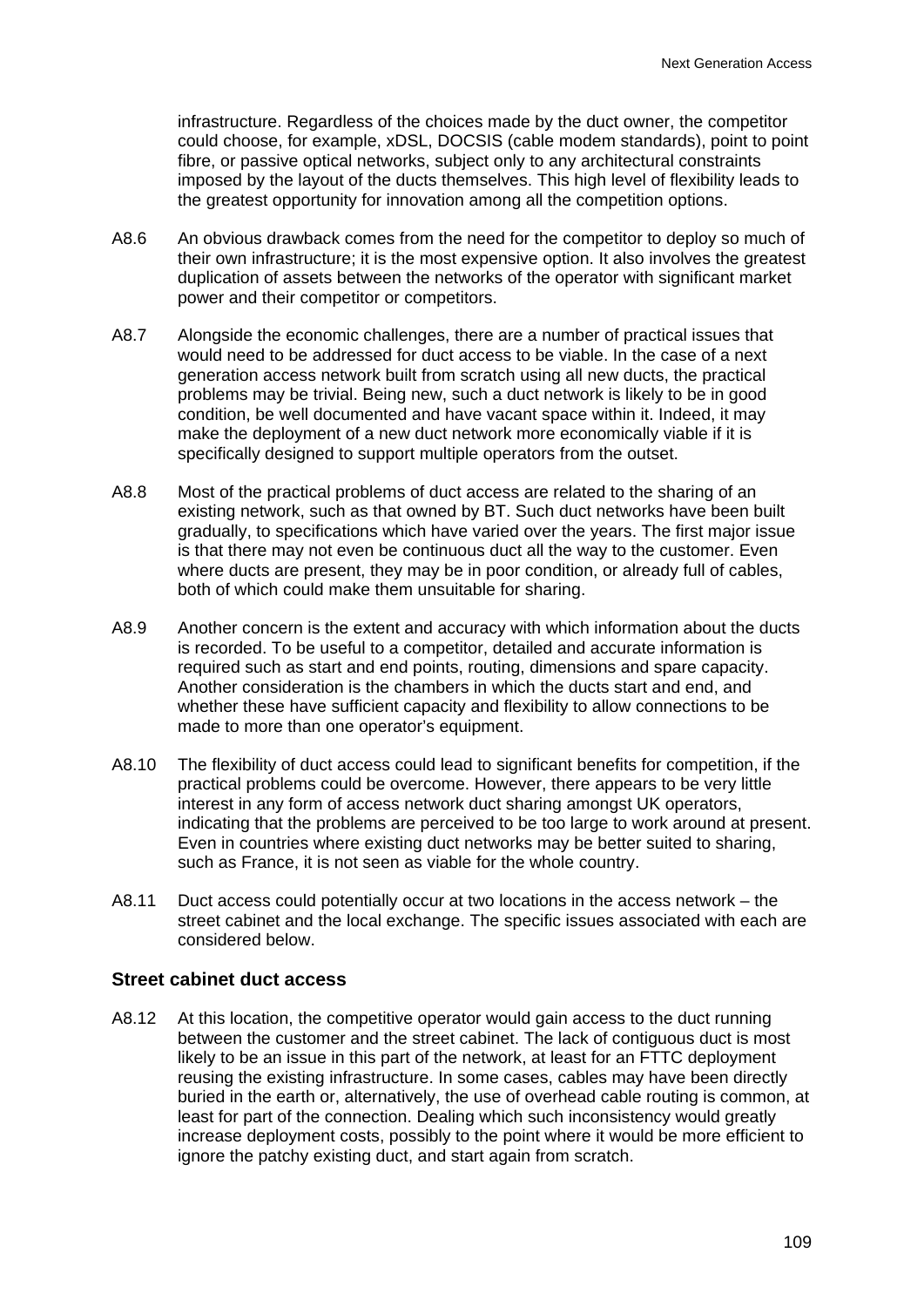- A8.13 These customer-cabinet duct quality issues may become less of a problem in the case of an FTTH network. Because no UK operator currently has fibre extensively deployed between end customers and street cabinets, this would need to be deployed before a dominant FTTH network could into existence. One possibility is that in the course of this deployment the operator would need to improve the quality of the duct network to the point where it would be far more attractive to a potential sharer. An alternative, negative, outcome is that the deployment of fibre exhausts the only spare capacity in an otherwise high quality customer-cabinet duct network, resulting in competitive duct sharing becoming impossible. Another possibility, again unhelpful for potential competitors, is that the dominant operator uses one of the emerging "direct bury" technologies to remove the need for duct in this leg of the network and reduce their costs. Finally, in some countries, for example Japan, much of the fibre in this final leg to buildings has been routed overhead, although with UK planning restrictions, a buried solution, whether ducted or direct, seems most likely.
- A8.14 If high quality, sharable, duct does exist all the way to the customer, the street cabinet is the closest location to the customer at which a competitor could access it. This maximises the operator's flexibility in how the rest of network, namely the backhaul spanning from the cabinet to their core network, is structured and the technologies it uses. They may choose to use wireless rather than optical fibre for example, or arrange the aggregation of traffic from multiple cabinets to offer more control of quality of service.

## **Local exchange duct access**

- A8.15 Here the competitor would gain access to the duct between the street cabinet and the exchange. This section of duct is more likely to be contiguous, in good serviceable condition and accurately documented than the customer-street cabinet leg. The operator may chose to use the customer-street cabinet leg also, in which case they would of course suffer from its potential problems as outlined above.
- A8.16 Compared with accessing duct at the street cabinet, this option would reduce the flexibility for the competitor between the cabinet and the exchange somewhat – they would be forced to use a wired technology compatible with the duct layout and running via the duct owner's local exchanges. They could still deploy different technology to the duct owner though, for example, using optical fibre end to end, allowing them to offer an FTTH service even if the duct owner chooses FTTC.

## **Passive inputs – unbundling**

- A8.17 Unbundling implies that control of the physical connection to an individual customer is removed from the "bundle" belonging to the dominant operator and passed to a competitor. Exactly what form this physical connection takes will vary depending on the choice of technology (e.g. FTTC vs. FTTH) and the location at which the hand over occurs. Today, the complete copper connection, or local loop, from the customer to the exchange is used for LLU competition.
- A8.18 Gaining direct access to the physical customer connections gives a competitor the option to use a different transmission technology from the dominant operator. An example with current exchange based copper unbundling is LLU operators installing ADSL2+ DSLAMs while BT is using less advanced ADSL.
- A8.19 As a competitor using unbundling reuses the dominant operator's cables, this option does not require as much investment as the duct access option considered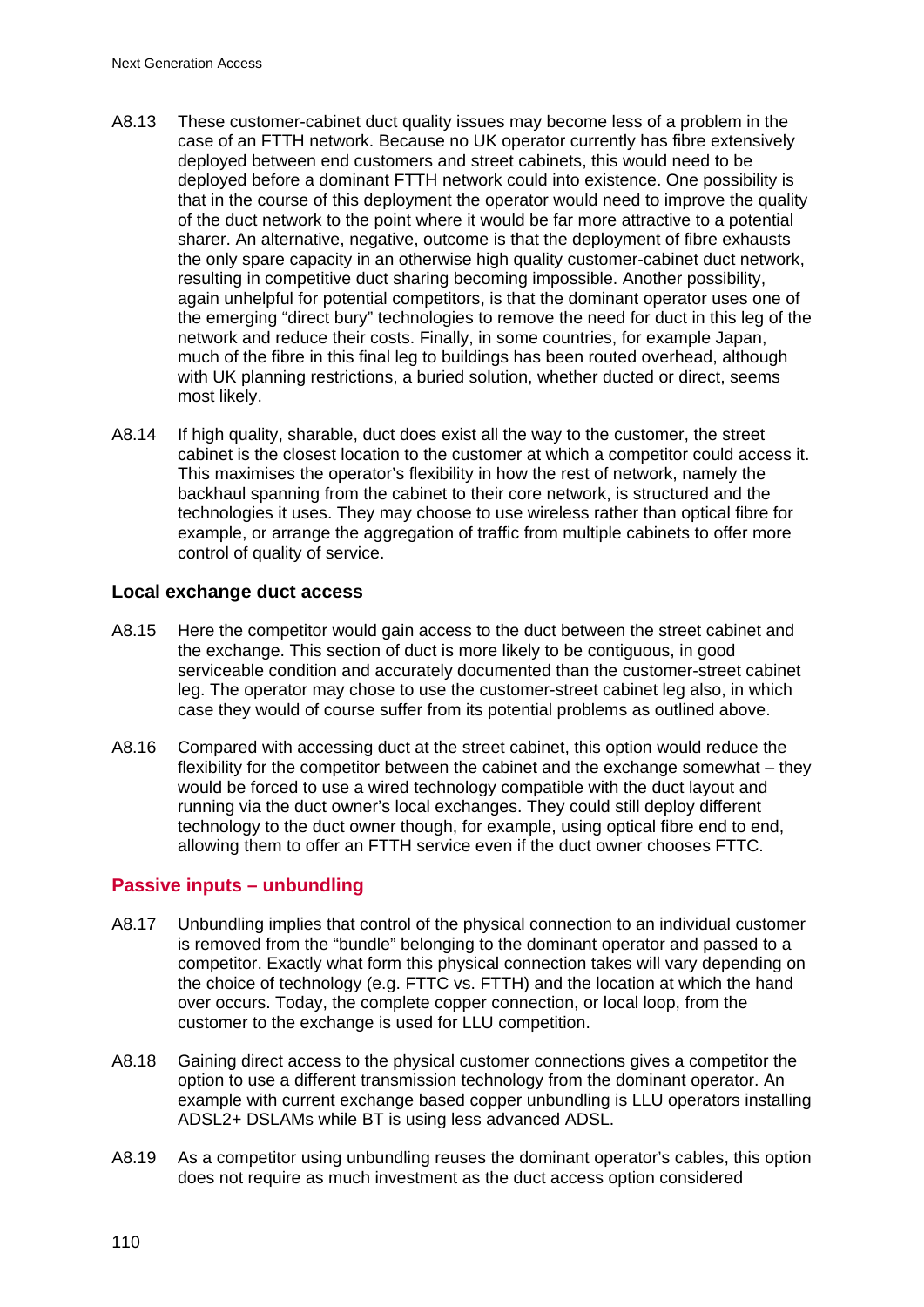previously. However, a large scale unbundling deployment will still be an expensive undertaking.

- A8.20 Most unbundling options have complications relating to the migration of customers between competing operators. This usually requires rejumpering; an engineer visits the unbundling location and physically disconnects the migrating customer's connection from their current operator's equipment and transfers it to the new one. This is a time consuming and expensive operation which makes running a successful business based on unbundling more difficult. It allow introduces a potential inequality between the access network owner, who will typically connect all customer lines to their equipment as the new network is built, and the competitor, who faces a cost and time delay penalty for rejumpering each time they win a customer. It is possible that automated equipment could be used to remove, or at least reduce, the need for manual rejumpering. However, such equipment is not commonly used at present and may give rise to economic and operational problems of its own. In the longer term it does have the potential to positively impact the viability of unbundling.
- A8.21 Unbundling in next generation access could occur at several different locations in the network:
	- copper line at the cabinet (or sub-loop unbundling);
	- fibre at the cabinet (or fibre unbundling);
	- fibre at the exchange (or fibre unbundling); and
	- wavelength at the exchange (or wavelength unbundling)

## **Copper line at the cabinet (or sub-loop unbundling)**

- A8.22 This option, which is relevant in an FTTC deployment, is similar to today's LLU arrangements, except that the competitor takes over the copper lines to the end customer's premise at the street cabinet, rather than the exchange. The name 'subloop unbundling' is commonly used to indicate that only part of the traditionally unbundled line is used.
- A8.23 Compared to LLU, it is unlikely that sub-loop unbundling will be economically viable for as high a proportion of the population, due to the greater number of locations at which the connections are passed to the competitor and at which they therefore have to deploy equipment. As an indication of the scale of the investment, consider the case of serving 100% of the market with LLU, which would involve deploying equipment into all of BT's 6,500 exchanges. To achieve the same with a sub-loop unbundling product, around 80,000 cabinets would need to be equipped. While for any given coverage footprint, sub-loop unbundling will require equipment in more locations than LLU, each piece of equipment serves far fewer customers and can therefore be cheaper. As sub loop unbundling, and the technology supporting it, becomes more widespread, costs will reduce, potentially increasing the areas in which it is economically viable.
- A8.24 There are practical issues to consider alongside the economic ones, most of which are related to the constraints of the cabinets. Even for a standalone operator deploying an FTTC network, housing the required transmission and backhaul equipment in the existing street cabinets is problematic because they are small and often quite full. This problem becomes much worse when multiple operators need to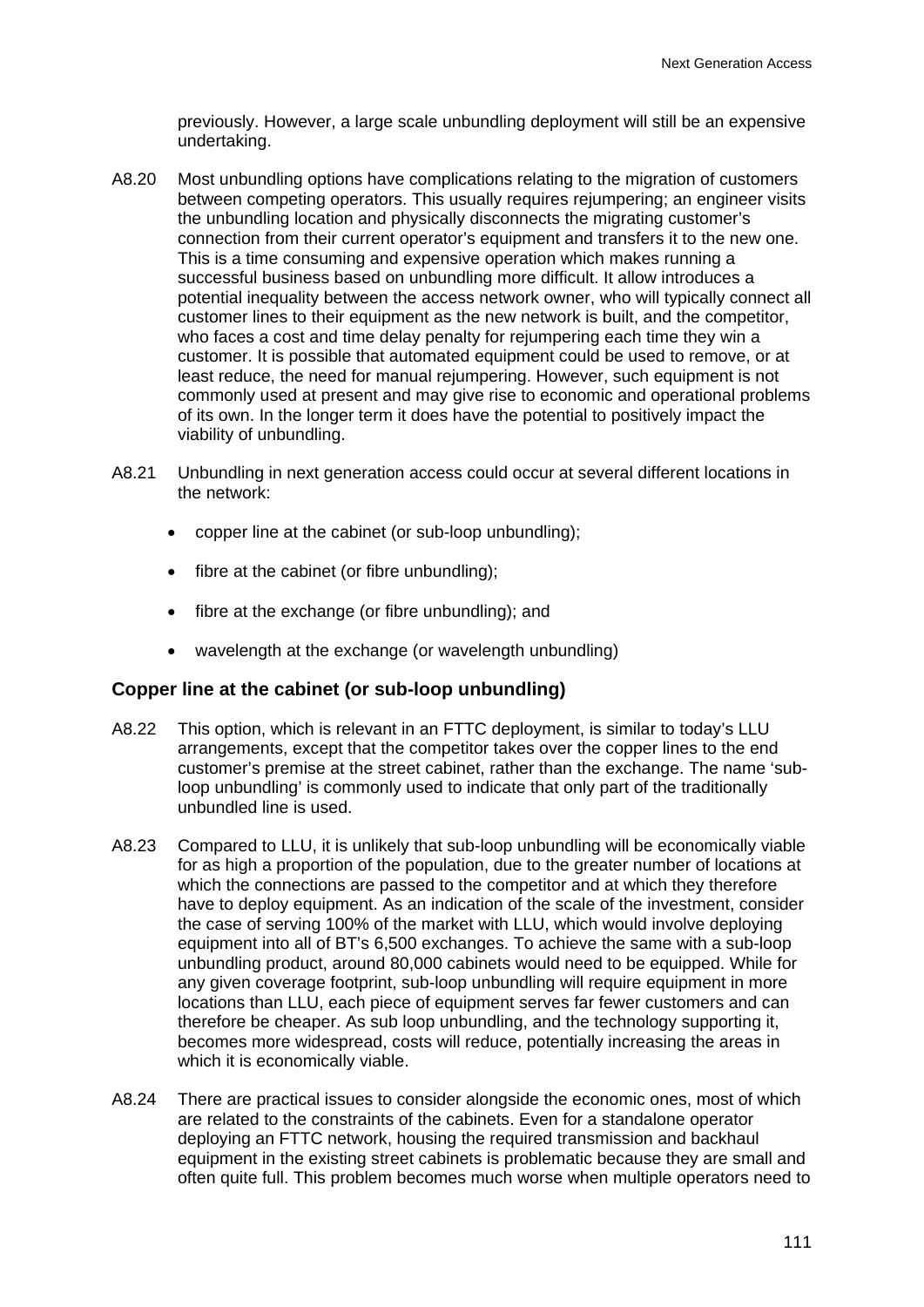be supported. For operators upgrading current copper networks to FTTC, the usual assumption is that the existing cabinet will not be suitable and so will need to be replaced with, or supplemented by, a new one. To support multiple operators with their increased cabling and equipment requirements, larger or more numerous cabinets would be required. Apart from the expense involved, there is an environmental impact in the proliferation of street cabinets, which may cause problems with planning authorities.

- A8.25 Like the cabinets typically used in cable TV networks, FTTC cabinets would require an electrical supply and likely some form of external ventilation. This would make them more expensive and complex compared to the simple versions used in most PSTN-based networks like BT's.
- A8.26 Another limitation of cabinet-based copper unbundling is that a competitor using it will not have complete freedom in the transmission equipment they choose. Firstly, as the sub-loop is cooper they will of course be limited to technology applicable to this type of medium and today this is likely to mean an xDSL variant. A less obvious constraint is imposed by the Access Network Frequency Plan (ANFP) which specifies the characteristics of the signals that can be used at various points in the copper access network, with the objective of minimising interference between services. This places limits on the technology that can be used by a cabinet unbundler, hence limiting their scope for innovation. These limitations apply to the owner of the copper network as well, and within these the competitor will still have the ability to innovate by making different choices.

## **Fibre at the cabinet (or fibre unbundling)**

- A8.27 This option is essentially the FTTH version of sub-loop unbundling, with a fibre, rather than copper, connection made available at the cabinet. Physical fibre unbundling at the cabinet is only possible with some fibre architectures, for example point to point fibre.
- A8.28 Most major operators in Europe do not favour point to point, and most are likely to opt for a gigabit passive optical network (GPON) architecture instead. GPONs consist of a single fibre connection from the exchange out to a device called a 'splitter' which divides the signal on the fibre between a number of end customers, typically 32. A separate fibre connects between the splitter and each end customer. These final customer fibres can be unbundled at the splitter location, but this may not be at the cabinet. Each splitter serves far less customers than a typical cabinet, and is likely to be placed as close as possible to the group of customers it serves, to minimise the length of the expensive individual customer fibres. In this scenario, unbundling at the cabinet would become impossible.
- A8.29 Unbundling at the splitter, while possible in theory, is unlikely to be viable in practice. Firstly, as the number of customers available at each splitter is so small, if they are spread between multiple competing operators, the resulting fragmentation may leave each deployment economically unviable. Secondly, the practical problems associated with space and planning constraints of sharing street cabinets are likely to be magnified at the smaller and more numerous splitter locations.

## **Fibre at the exchange (or fibre unbundling)**

A8.30 This option would only be applicable to FTTH architectures such as point-to-point, which has individual fibre connections running from the customer to the local exchange. It would not be possible for the more likely PON based deployments.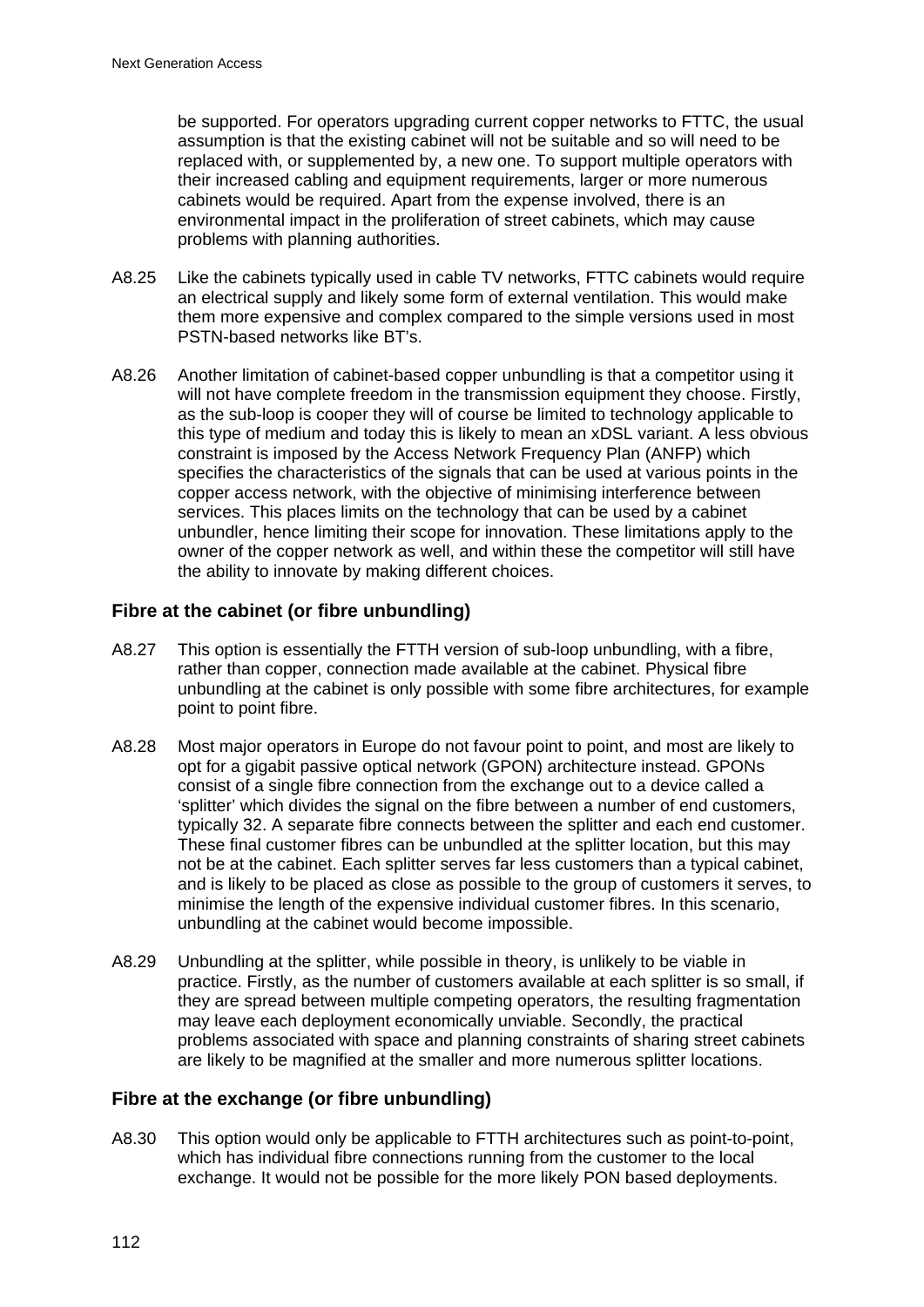## **Wavelength at the exchange (or wavelength unbundling)**

- A8.31 Some PON systems deliver a different wavelength, or 'colour', of optical signal to each end customer. Wavelength unbundling makes this available to a competitive operator at the exchange.
- A8.32 Wavelength unbundling is not strictly a passive input product, in that it offers the competitor access to an optical signal transmitted over the fibre, rather than the physical fibre itself. This places some constraints on the technology that can be used by the competitor. However, like true passive access, it does offer a means of gaining direct access to a customer, even in architectures such as PONs which cannot readily be physically unbundled. Achieving this though, requires use of technology which is very expensive and typically used in core networks, not in access networks. Therefore it seems unlikely that it will form the basis of next generation access competition, at least initially.

## **Active inputs – active line access**

A8.33 Active input implies that the access network infrastructure owner has installed equipment to transmit signals across their cables, and makes the data signal, or 'bitstream', from this equipment available to their competitors. IPStream is an example of a current generation broadband active line access product.



## **Figure A13: Active input based competition – active line access**

Source: *Ofcom*

A8.34 The general advantages and drawbacks of active line access inputs compared to the various passive options have been described in Section 6. The remaining issues are concerned with where the product is made available. In general, the closer to the customer that the competitor picks up the active line access product, the more of the backhaul and core network comes under their ownership or at least control. This may increase their costs, but also increases their scope for innovation. Taking active line access at the cabinet, for example, would allow a competitive operator building their own backhaul network to install sufficient capacity to ensure an uncontended service could be offered to all customers, an option which may not be available to an exchange-based competitor.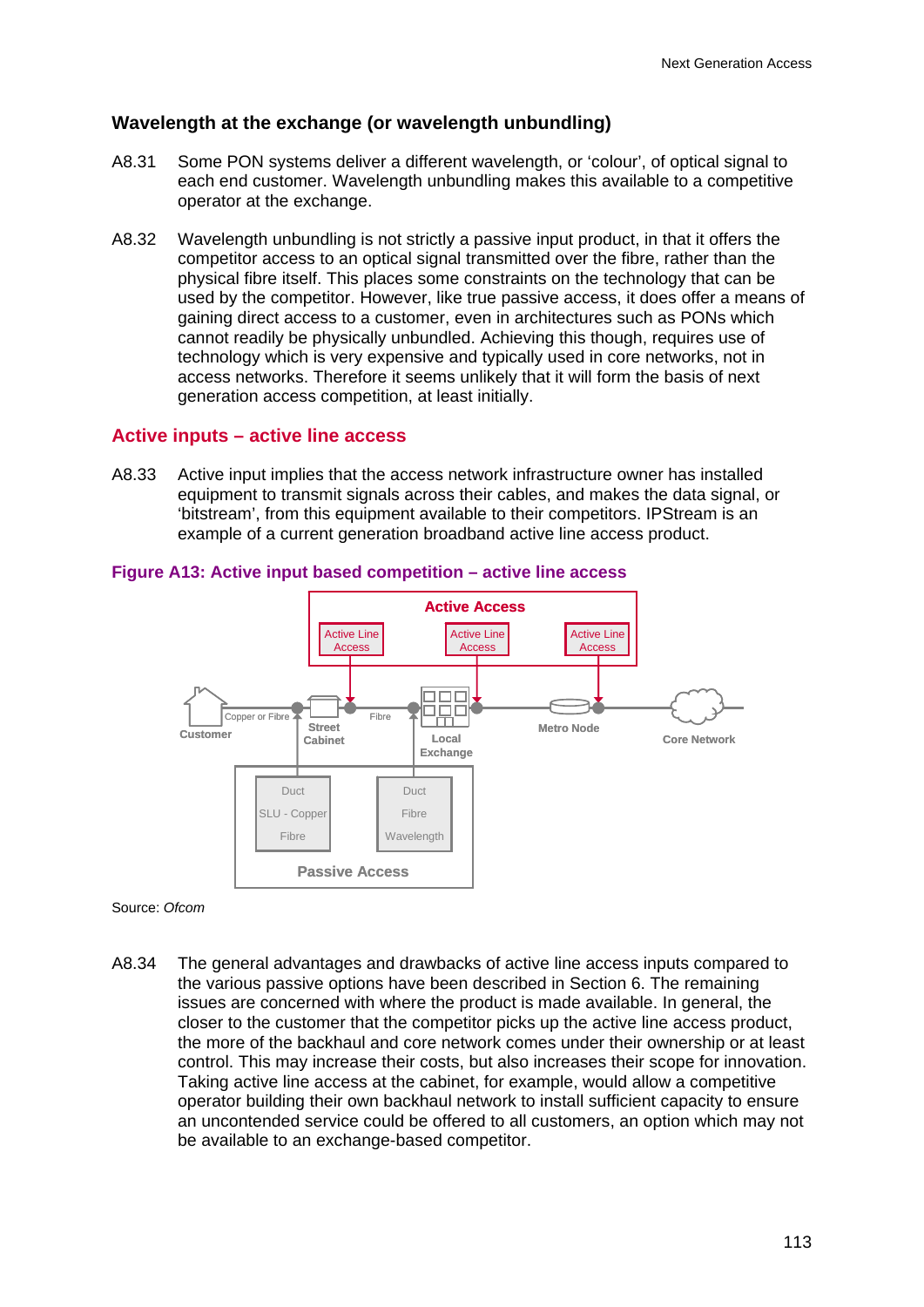- A8.35 An operator taking an active line access product from the network owner at a location close to the customer may choose to rent the backhaul connections between this point and their core network, rather than building their own. In this case, some of the innovation potential may be lost, depending on the flexibility and pricing of the backhaul products available in the market.
- A8.36 There are three main locations where active inputs could be offered:
	- active line access at the cabinet;
	- active line access at the exchange; and
	- active line access at the metro or core node.

#### **Active line access at the cabinet**

- A8.37 In this option, the competitive operator would obtain access to the bitstream signal emerging from the transmission equipment housed in the cabinet. This option is only valid for a FTTC deployment, as the most likely FTTH options would not have any equipment at the cabinets capable of generating a bitstream. Today, the FTTC transmission technology is likely to a form of DSL, for example VDSL2. On top of this, the dominant operator will also add technology to allow the management of traffic from multiple customer connections and multiple services with differing quality requirements. As discussed previously, it seems beneficial that the functionality included in such technology is as minimal as possible, while still allowing the flexibility for innovative services to be created.
- A8.38 If the competitive operator taking active line access at the cabinet chooses to build their own backhaul network, they would need to install their own backhaul transmission equipment in the cabinets. Therefore they would encounter many of the costs and practical problems of sub-loop unbundling-based competitor, but would not gain as much scope to innovate, because they rely on more of the access network owner's technology choices. It is possible that passive line access at the cabinet (sub-loop unbundling), or active line access at the exchange would form more rational options and the role for active line access at cabinets may therefore be limited.

#### **Active line access at the exchange**

A8.39 An active input product made available at the exchange, after the incoming streams from different end customers have been combined. At the expense of some loss of cabinet-exchange backhaul flexibility, this option would significantly reduce the cost of active access compared to the cabinet-based option and may prove more viable.

#### **Active line access at metro or core node**

A8.40 An active input product in which the traffic from all the competitor's customers is combined and made available at small number of locations. The access network owner provides the majority of the competitor's traffic aggregation and backhaul with this option, minimising the competitor's need to deploy infrastructure of their own, but limiting the opportunity for service differentiation based on these parameters. For such a product to still allow meaningful innovation and differentiation at a service level, it is important that it is as flexible as possible. An example might be the ability to offer a wide range of services each requiring